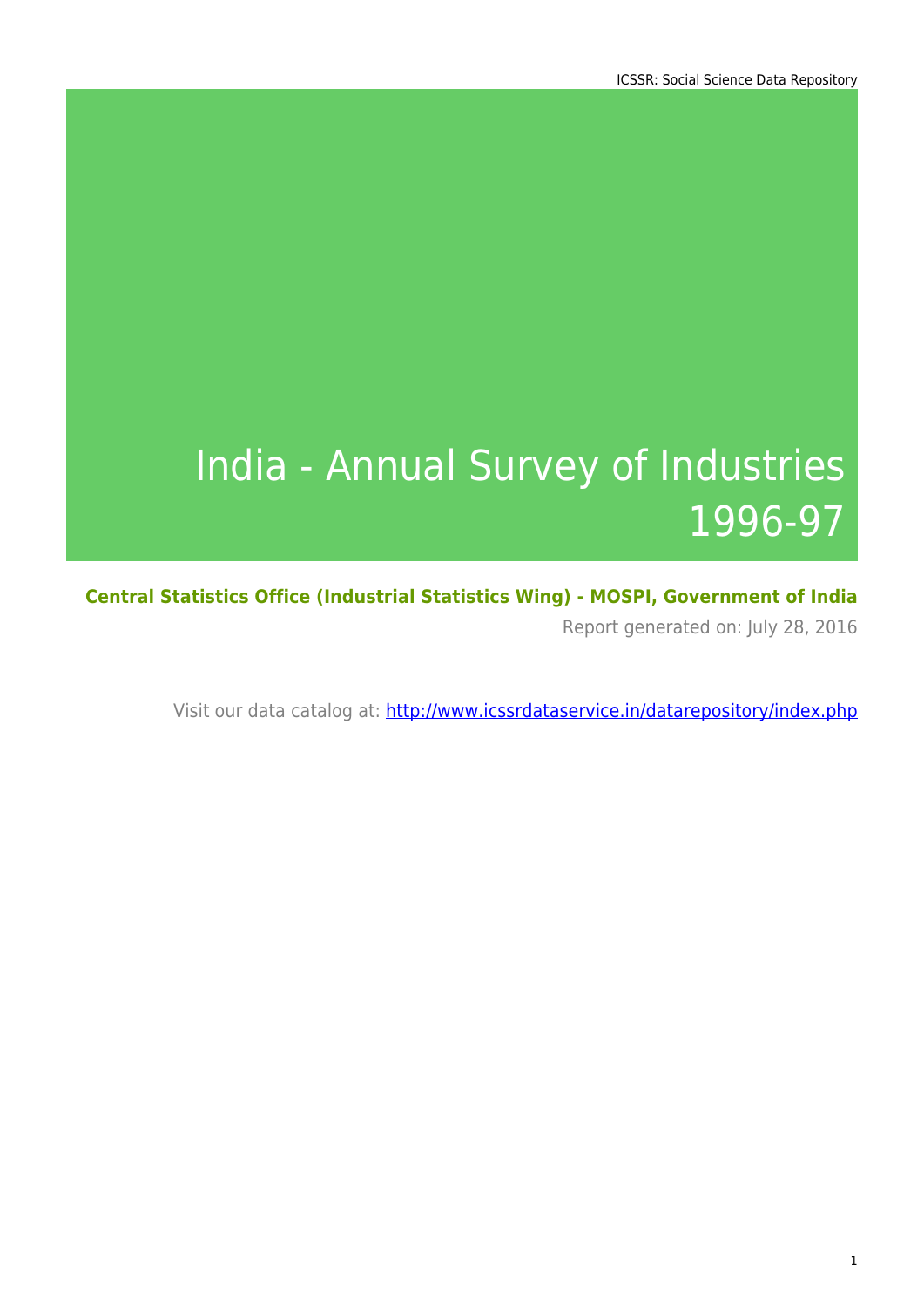### **Overview**

### **Identification**

ID NUMBER IND-CSO-ASI-1996-97

#### **Version**

VERSION DESCRIPTION Version1.00: Reorganised Anonymized dataset for publication

PRODUCTION DATE 2012-05-29

NOTES

The final unit level data of ASI 1996-97 is available in electronic media that can be had from Computer Centre, MOSPI on payment. The same is reproduced here. Meta data contains Schedule, Code list and Tabulation programme. These may be referred before processing the data.

Reports/Tables are not attached as these are priced and may be purchased from Computer Centre, MOSPI

#### **Overview**

#### **ABSTRACT** Introduction

The Annual Survey of Industries (ASI) is the principal source of industrial statistics in India. It provides statistical information to assess changes in the growth, composition and structure of organised manufacturing sector comprising activities related to manufacturing processes, repair services, gas and water supply and cold storage. Industrial sector occupies an important position in the State economy and has a pivotal role to play in the rapid and balanced economic development. The Survey is conducted annually under the statutory provisions of the Collection of Statistics Act 1953, and the Rules framed there-under in 1959, except in the State of Jammu & Kashmir where it is conducted under the State Collection of Statistics Act, 1961 and the rules framed there-under in 1964.

KIND OF DATA Census and Sample survey data [cen/ssd]

#### UNITS OF ANALYSIS

The primary unit of enumeration in the survey is a factory in the case of manufacturing industries, a workshop in the case of repair services, an undertaking or a licensee in the case of electricity, gas & water supply undertakings and an establishment in the case of bidi & cigar industries. The owner of two or more establishments located in the same State and pertaining to the same industry group and belonging to same scheme (census or sample) is, however, permitted to furnish a single consolidated return. Such consolidated returns are common feature in the case of bidi and cigar establishments, electricity and certain public sector undertakings.

#### **Scope**

#### NOTES

The survey covers all the factories registered under Sections 2(m)(i) and 2(m)(ii) of the Factories Act, 1948, i.e. 10 or more workers with the aid of power or 20 or more workers without the aid of power. The survey also covers bidi and cigar manufacturing establishments registered under the Bidi and Cigar Workers (Conditions of Employment) Act 1966. All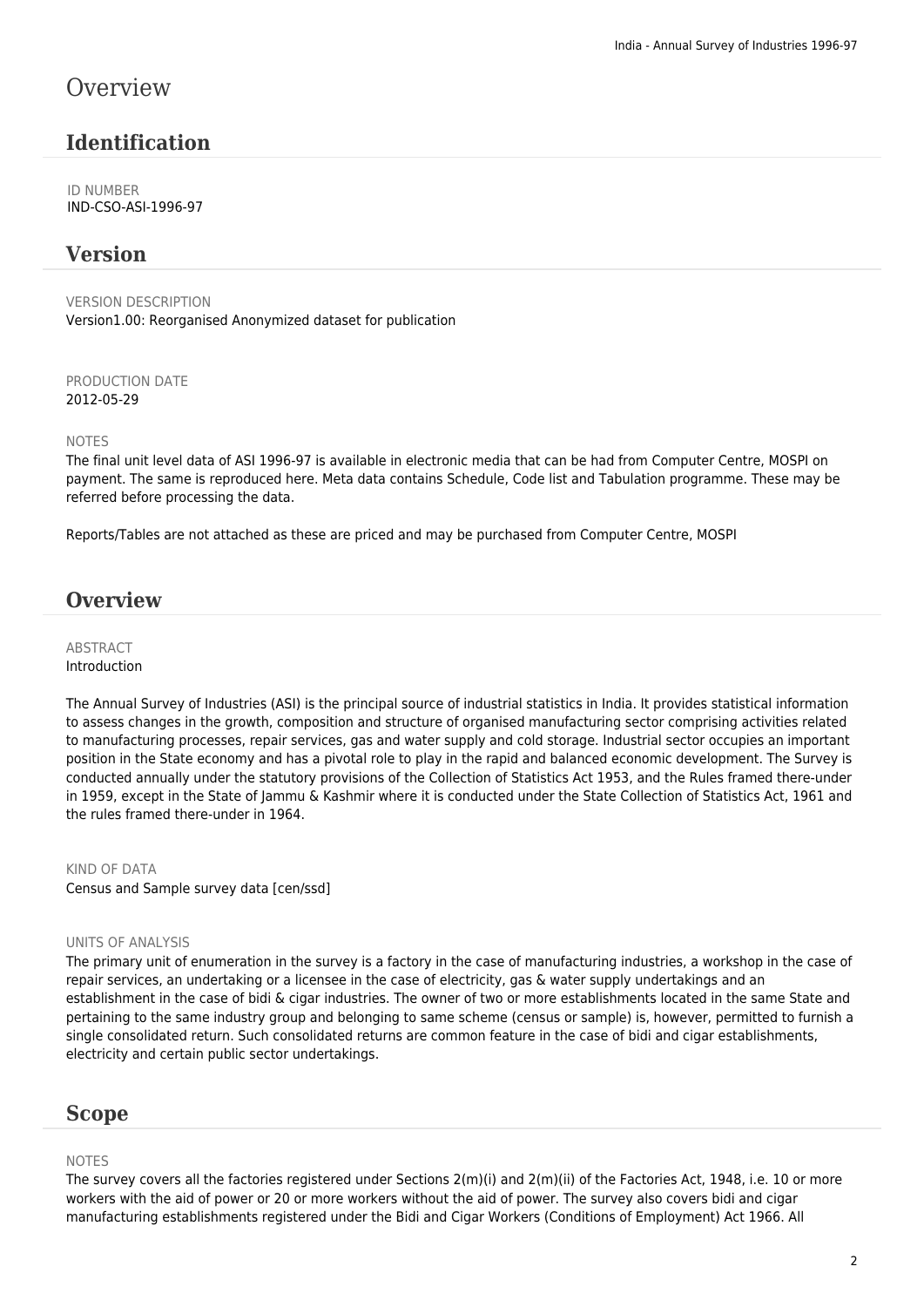electricity undertakings engaged in generation, transmission and distribution of electricity, but not registered with the Central Electricity Authority (CEA) are also covered under ASI.

TOPICS

| <b>Topic</b>                    | <b>Vocabulary</b> | <b>URI</b>                           |
|---------------------------------|-------------------|--------------------------------------|
| Macroeconomics & Growth         | World Bank        | http://www.surveynetwork.org/toolkit |
| <b>Private Sector and Trade</b> | World Bank        | http://www.surveynetwork.org/toolki  |
| <b>Public Sector</b>            | World Bank        |                                      |

#### **KEYWORDS**

FIXED CAPITAL, BONUS, WORKING CAPITAL, EMPLOYEES, WAGES AND SALARIES, TOTAL EMOLUMENTS, FUELS CONSUMED, DEPRECIATION, GROSS OUTPUT, NET VALUE ADDED, FINISHED GOODS, PHYSICAL WORKING CAPITAL, TOTAL INPUT, TOTAL OUTPUT, PLANT & MACHINERY, PRODUCTS/BY-PRODUCTS, OUTSTANDING LOANS, NIC, ITEM CODE (ASICC CODE), STATE, EXIISE DUTY, SALES TAX, TRANSPORT CHARGES, REBATES, RAW MATERIALS, FUEL, ELECTRICITY AND WATER, EMPLOYMENT

#### **Coverage**

#### GEOGRAPHIC COVERAGE

Coverage of the Annual Survey of Industries extends to the entire Factory Sector, comprising industrial units (called factories) registered under section 2(m)(i) and 2(m)(ii) of the Factories Act.1948, wherein a "Factory", which is the primary statistical unit of enumeration for the ASI is defined as:-

"Any premises" including the precincts thereof:-

(i) wherein ten or more workers are working or were working on any day of the preceding twelve months, and in any part of which a manufacturing process is being carried on with the aid of power or is ordinarily so carried on,

or

(ii) wherein twenty or more workers are working or were working on any day of the preceding twelve months, and in any part of which a manufacturing process is being carried on without the aid of power. In addition to section 2(m)(i) & 2(m)(ii) of the Factories Act, 1948, electricity units registered with the Central Electricity Authority and Bidi & Cigar units, registered under the Bidi & Cigar Workers (Conditions of Employment) Act,1966 are also covered in ASI.

#### UNIVERSE

The survey cover factories registered under the Factory Act 1948.

Establishments under the control of the Defence Ministry,oil storage and distribution units, restaurants and cafes and technical training institutions not producing anything for sale or exchange were kept outside the coverage of the ASI.

#### **Producers and Sponsors**

#### PRIMARY INVESTIGATOR(S)

| <b>Name</b>                                            | <b>Affiliation</b>         |
|--------------------------------------------------------|----------------------------|
| Central Statistics Office (Industrial Statistics Wing) | MOSPI, Government of India |

OTHER PRODUCER(S)

| <b>Name</b>                    | <b>Affiliation</b> | Role                                 |
|--------------------------------|--------------------|--------------------------------------|
| CSO(IS Wing), Kolkata          | MOSPI              | Analysis, Design and data processing |
| Field Operation Division, NSSO | MOSPI              | Data Collection                      |
| <b>Computer Centre</b>         | MOSPI              | Data dissemination                   |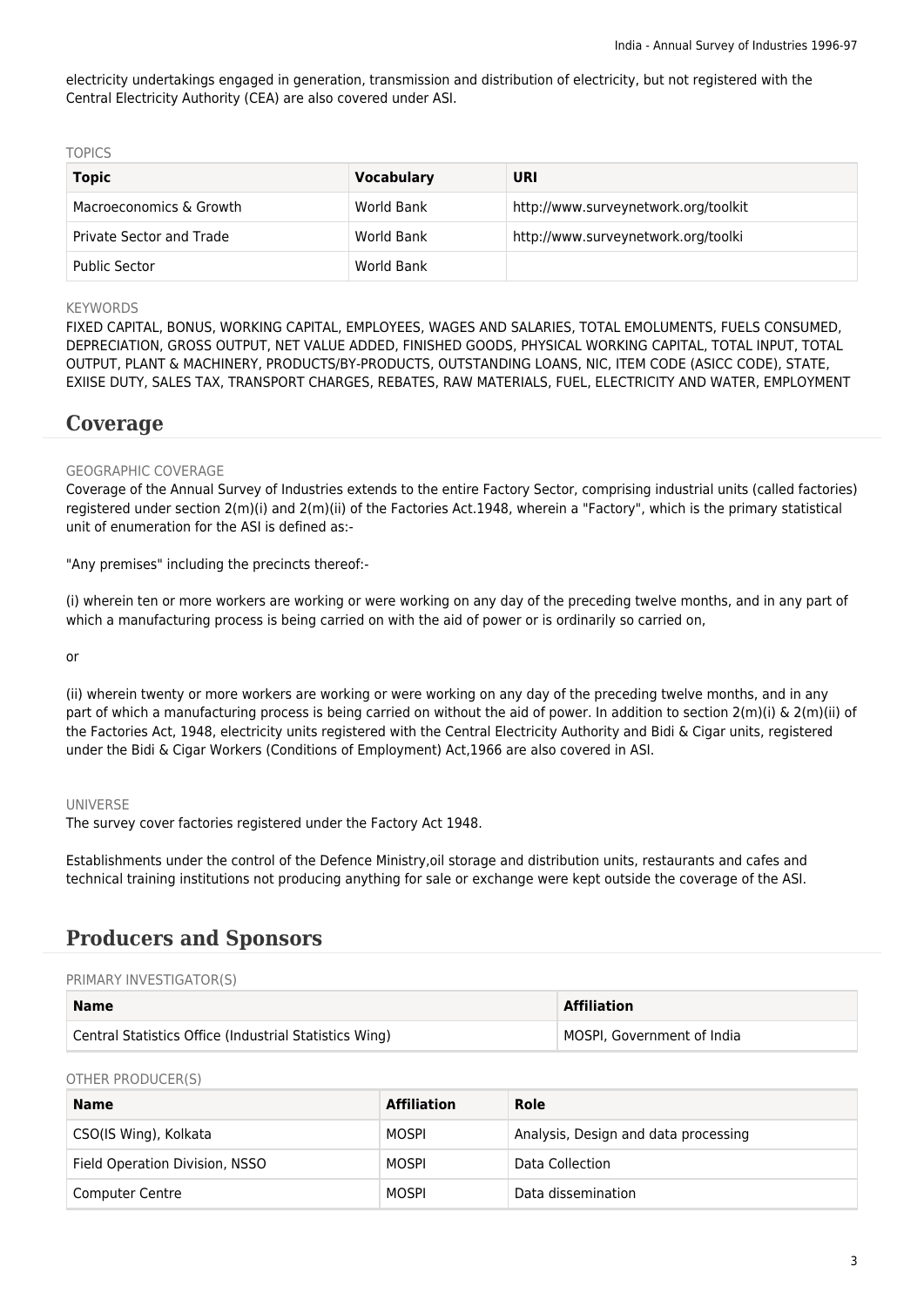FUNDING

| <b>Name</b>                | <b>Abbreviation</b> | <b>Role</b> |
|----------------------------|---------------------|-------------|
| MOSPI, Government of India | GOI                 |             |

OTHER ACKNOWLEDGEMENTS

| <b>Name</b>                                 | <b>Affiliation Role</b> |                                                  |
|---------------------------------------------|-------------------------|--------------------------------------------------|
| Standing Committee on Industrial Statistics | <b>GOI</b>              | Formulation and Finalisation of the survey study |
| Computer Centre                             | MOSPI                   | Dissemination and web hosting                    |

# **Metadata Production**

METADATA PRODUCED BY

| <b>Name</b>            | <b>Abbreviation</b> | <b>Affiliation</b>             | Role                       |
|------------------------|---------------------|--------------------------------|----------------------------|
| <b>Computer Centre</b> | MOSPI. CC           | Ministry of Statistics and P I | Documentation of the study |

DATE OF METADATA PRODUCTION 2012-05-29

DDI DOCUMENT VERSION version1.00 (May,2012)

DDI DOCUMENT ID DDI-IND-CSO-ASI-1996-97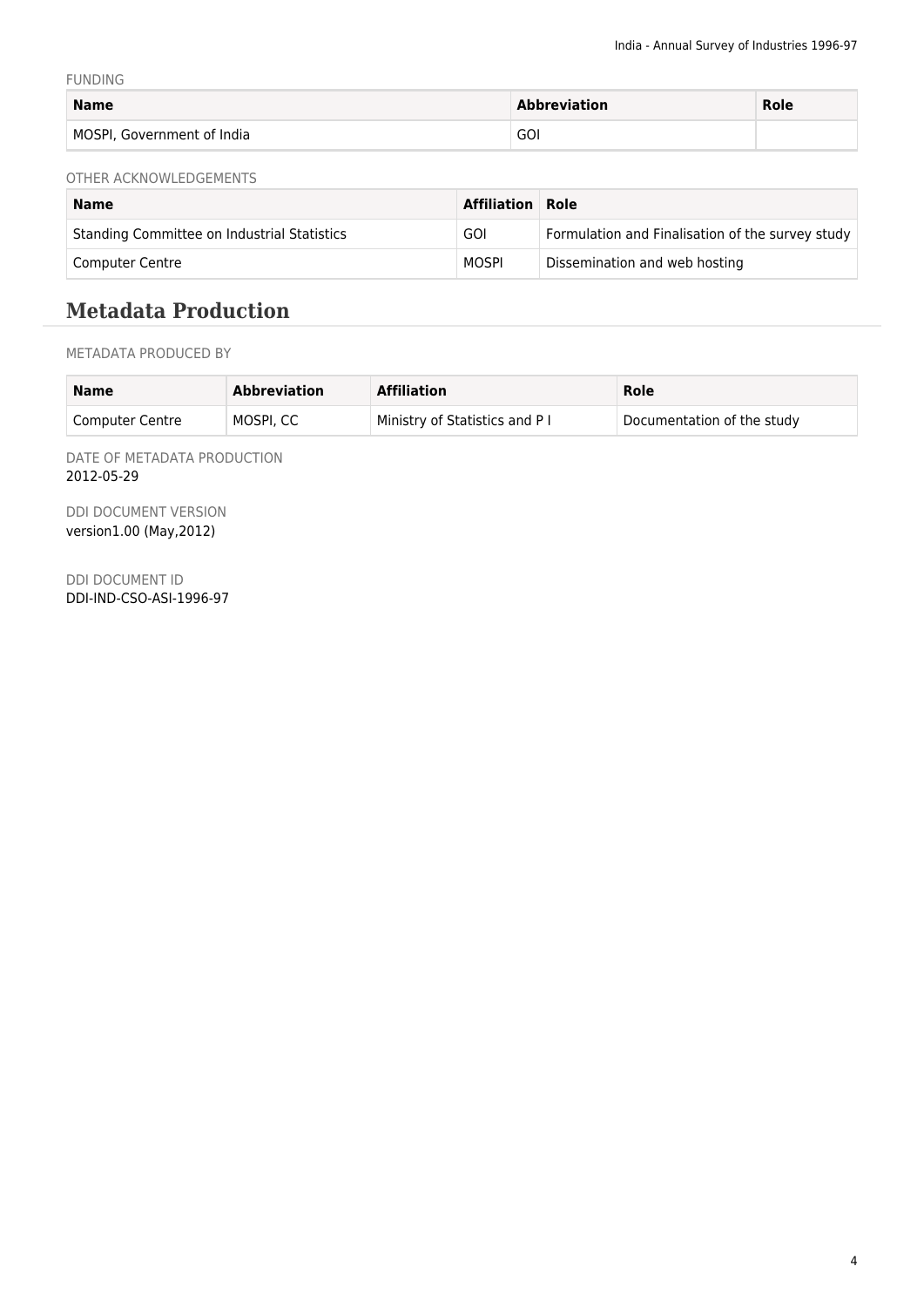# Sampling

### **Sampling Procedure**

#### Sampling Procedure

The sampling design followed in ASI 1996-97 is a circular systematic one. All the factories in the updated frame (universe) are divided into two sectors, viz., Census and Sample.

a) CENSUS : To keep pace with the enormous growth of the factory sector, definition of the census sector was changed from ASI 1987-88 to the units having 100 or more workers irrespective of their operation with or without power and all electrical undertakings. All industrial units belonging to the 12 less industrially developed states/ UT's viz. Manipur, Meghalaya, Nagaland, Tripura, Sikkim and Andaman & Nicobar Islands etc.

b) The rest of of the universe was covered on sampling basis so as to cover all the units in a span of three years. In any stratum, if the number of units was less than 20, then the entire stratum was enumearted completely along with census factories. In any stratum if no. of unit is between 21 & 60, a minimum sample of size 20 was selected by Circular Systematic Sampling. For all other units a uniform sampling fraction of 1/3 was adopted.

### **Deviations from Sample Design**

There was no deviation from sample design in ASI 1996-97.

### **Weighting**

Please note that an inflation factor (Multiplier) WGT is available for each unit against records for ASI 1996-97 data. The multiplier is calculated for each stratum (i.e. State X NIC-04 (4 Digit) after adjusting for non-response cases.

HOWEVER, IT IS TO BE NOTED THAT ALL THE INDUSTRIES (RECORDS) ARE ALREADY WEIGHTED BY MULTIPLIER FACTOR WGT. THERFORE NO NEED TO USE THE WGT.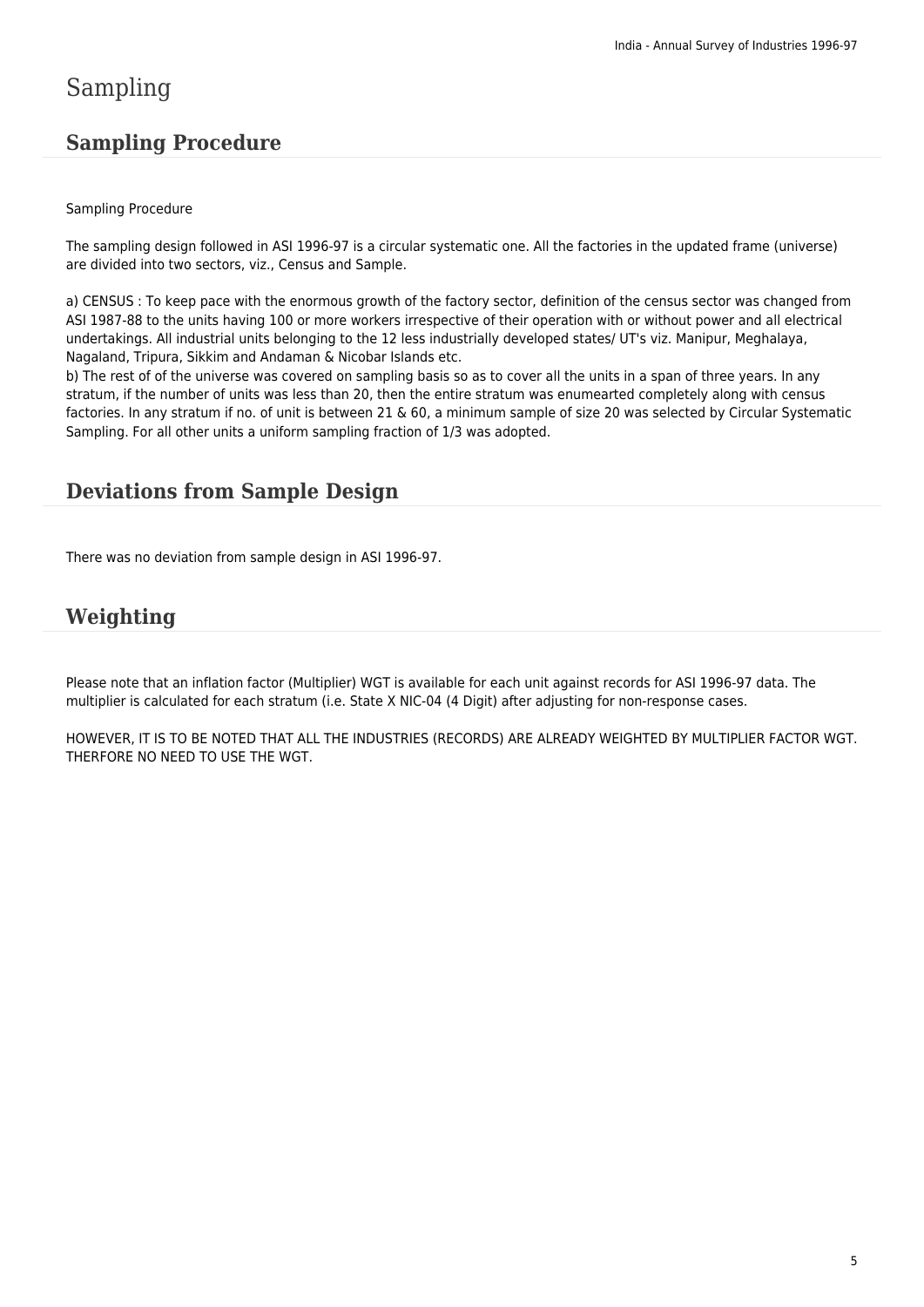# Questionnaires

#### **Overview**

Annual Survey of Industries Questionnaire (in External Resources) is divided into different blocks:

BLOCK1/2/16 : RECORD TYPE 011 : IDENTIFICATION PARTICULARS (Filled by CSO and Industrial Units) BLOCK 4 : RECORD TYPE 040 : SCHEDULE OF FIXED ASSETS BLOCK 4A : RECORD TYPE 040 : DETAILS OF PLANT AND MACHINERY BLOCK 5 : RECORD TYPE 051-054 : SCHEDULE OF WORKING CAPITAL AND LOANS BLOCK 6 : RECORD TYPE 074 : WORKING DAYS AND SHIFTS BLOCK 7 : RECORD TYPE 071-74 : EMPLOYMENT BLOCK 8 : RECORD TYPE 081-82 : LABOUR COST (INCLUDING FOR CONTRACT LABOUR) BLOCK 9 : RECORD TYPE 091 : FUELS, ELECTRICITY AND WATER CONSUMED (EXCLUDING INTERMEDIATE PRODUCTS) BLOCK 10 : RECORD TYPE 101 : OTHER EXPENDITURE BLOCK 11 : RECORD TYPE 111 : OTHER OUTPUT/RECEIPTS BLOCK 12 : RECORD TYPE 121 : ELECTRICITY BLOCK 13 : RECORD TYPE 131 : MATERIALS CONSUMED BLOCK 13 A : RECORD TYPE 132 : INPUT ITEMS (indigenous items consumed) BLOCK 13 B : RECORD TYPE 133 : INPUT ITEMS – directly imported items only (consumed) BLOCK 14 : RECORD TYPE 141 : PRODUCTS AND BY-PRODUCTS (manufactured by the unit) BLOCK 14 A : RECORD TYPE 142 : DISTRIBUTIVE EXPENSES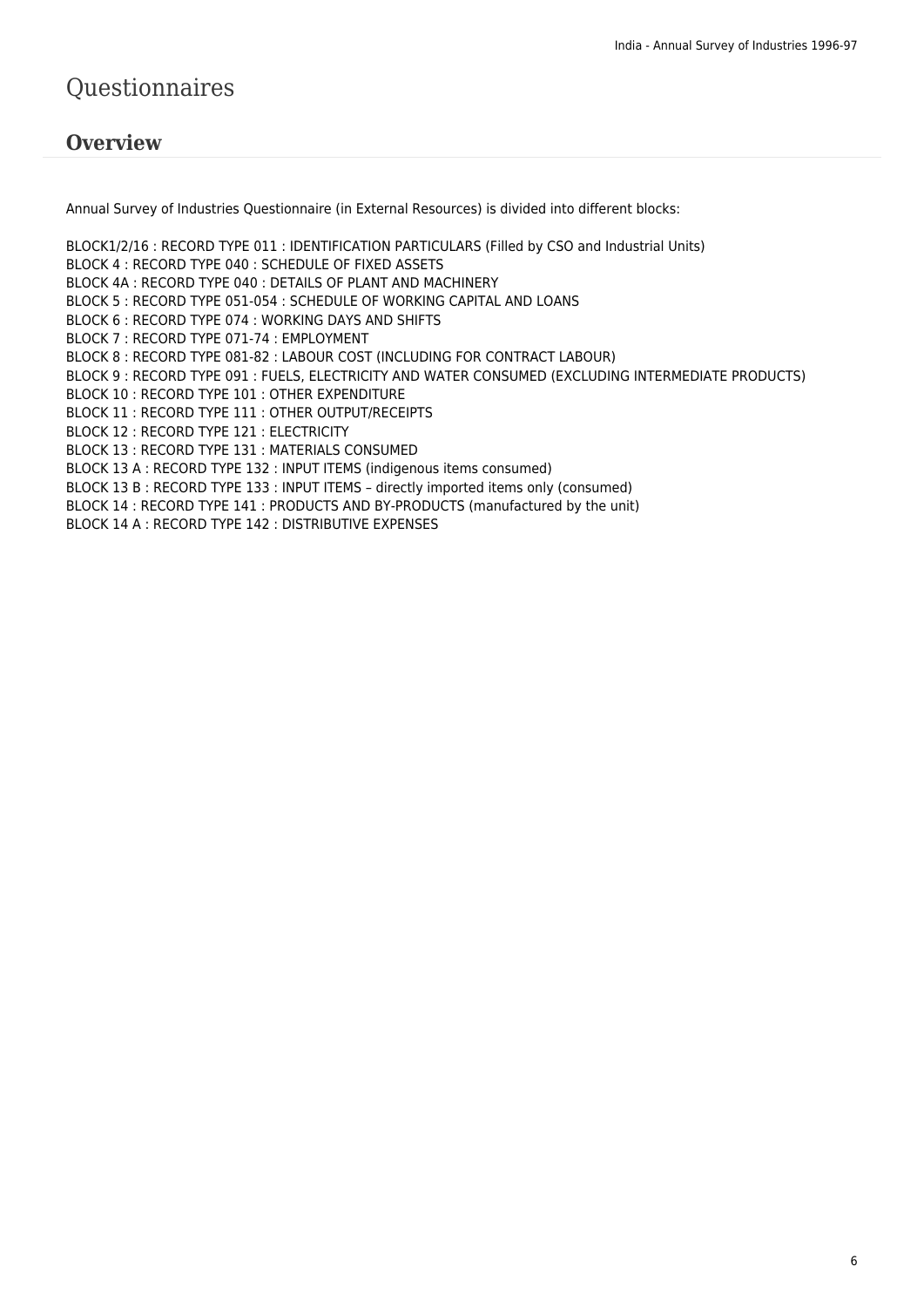# Data Collection

### **Data Collection Dates**

| Start      | End        | Cycle |
|------------|------------|-------|
| 1997-07-01 | 1998-06-30 | N/A   |

#### **Data Collection Mode**

Statutory return submitted by factories as well as Face to face

### **Data Collection Notes**

ASI Schedule has two parts: Part-I and Part-II. Part-I of ASI schedule aims to collect data on assets and liabilities, employment and labour cost, receipts, expenses, input items - indigenous and imported, products and by-products, distributive expenses etc. Part-II of ASI schedule aims to collect data on different aspects of labour statistics, namely, working days, mandays worked, absenteeism, labour turnover, man-hours worked, earning and social security benefits.

General Remarks regarding filling up of ASI schedules

The ASI work involves a number of stages. There are some general procedural aspects.

A separate return for each registered factory/electricity supply undertaking should be submitted as a rule. In following this, the aspects to be taken note of are:

Unless ownership has changed during the reference year, only one return is to be compiled for one factory.

If a part of a registered factory has been operated by the owner and another part by the occupier the total manufacturing activities of both the owner and the occupier should be duly recorded in one return.

If the factory as a whole has been rented out, the return for the factory may be filled from the occupier's point of view. If for a factory, which is served with notice, is found that its products are meant for training of inmates and has no sale value and are produced as a product during training, the facts may be reported to the Statistics Authority and data need not be collected This is normally applicable to Training Centers and Jails which are registered as factories. Further, workshop in jails registered under factories Act should be canvassed for ASI only when the products of the workshop are meant for sale. In case the products are not sold but are incidental to training to the convicts engaged at the workshop, such a workshop is outside the purviews of ASI.

Submission of Joint Returns

Although, as per rules for such registered unit of inquiry a separate return should be furnished, in special circumstances, where the accounts of two or more registered units cannot be bifurcated factory wise a joint return may be accepted in a particular ASI if all the following conditions are fulfilled:

They are located in the same State.

They belong to the Census Scheme i.e. 100 or more workers only.

They belong to the same industry at the ultimate NIC code level.

There will be no joint return in sample sector. Also there will be no joint return with Census and Sample. In such cases appropriate apportions should be done to avoid any complications in estimation different parameters. In census sector also appropriate apportions should be made if some changes occur in joint returns.

### **Questionnaires**

Annual Survey of Industries Questionnaire (in External Resources) is divided into different blocks:

BLOCK1/2/16 : RECORD TYPE 011 : IDENTIFICATION PARTICULARS (Filled by CSO and Industrial Units) BLOCK 4 : RECORD TYPE 040 : SCHEDULE OF FIXED ASSETS BLOCK 4A : RECORD TYPE 040 : DETAILS OF PLANT AND MACHINERY BLOCK 5 : RECORD TYPE 051-054 : SCHEDULE OF WORKING CAPITAL AND LOANS BLOCK 6 : RECORD TYPE 074 : WORKING DAYS AND SHIFTS BLOCK 7 : RECORD TYPE 071-74 : EMPLOYMENT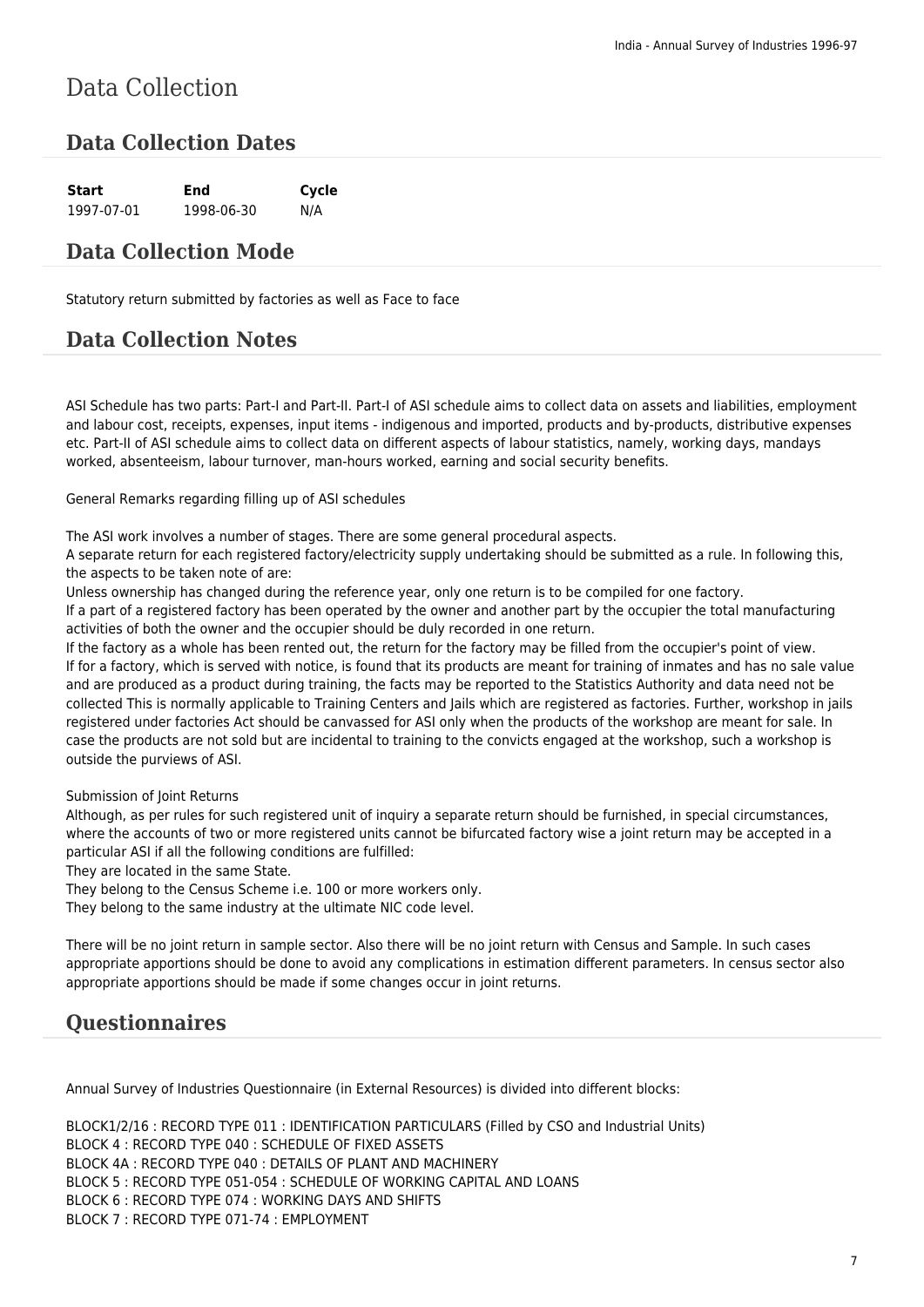BLOCK 8 : RECORD TYPE 081-82 : LABOUR COST (INCLUDING FOR CONTRACT LABOUR) BLOCK 9 : RECORD TYPE 091 : FUELS, ELECTRICITY AND WATER CONSUMED (EXCLUDING INTERMEDIATE PRODUCTS) BLOCK 10 : RECORD TYPE 101 : OTHER EXPENDITURE BLOCK 11 : RECORD TYPE 111 : OTHER OUTPUT/RECEIPTS BLOCK 12 : RECORD TYPE 121 : ELECTRICITY BLOCK 13 : RECORD TYPE 131 : MATERIALS CONSUMED BLOCK 13 A : RECORD TYPE 132 : INPUT ITEMS (indigenous items consumed) BLOCK 13 B : RECORD TYPE 133 : INPUT ITEMS – directly imported items only (consumed) BLOCK 14 : RECORD TYPE 141 : PRODUCTS AND BY-PRODUCTS (manufactured by the unit) BLOCK 14 A : RECORD TYPE 142 : DISTRIBUTIVE EXPENSES

### **Data Collectors**

| <b>Name</b>                    | <b>Abbreviation</b> | <b>Affiliation</b>                                  |
|--------------------------------|---------------------|-----------------------------------------------------|
| NSSO(Field Operation Division) | NSSO(FOD)           | Ministry of Statistics and Programme Implementation |

#### **Supervision**

NSSO under the Ministry of Statistics and PI, Government of India is responsible for supervision of data collection.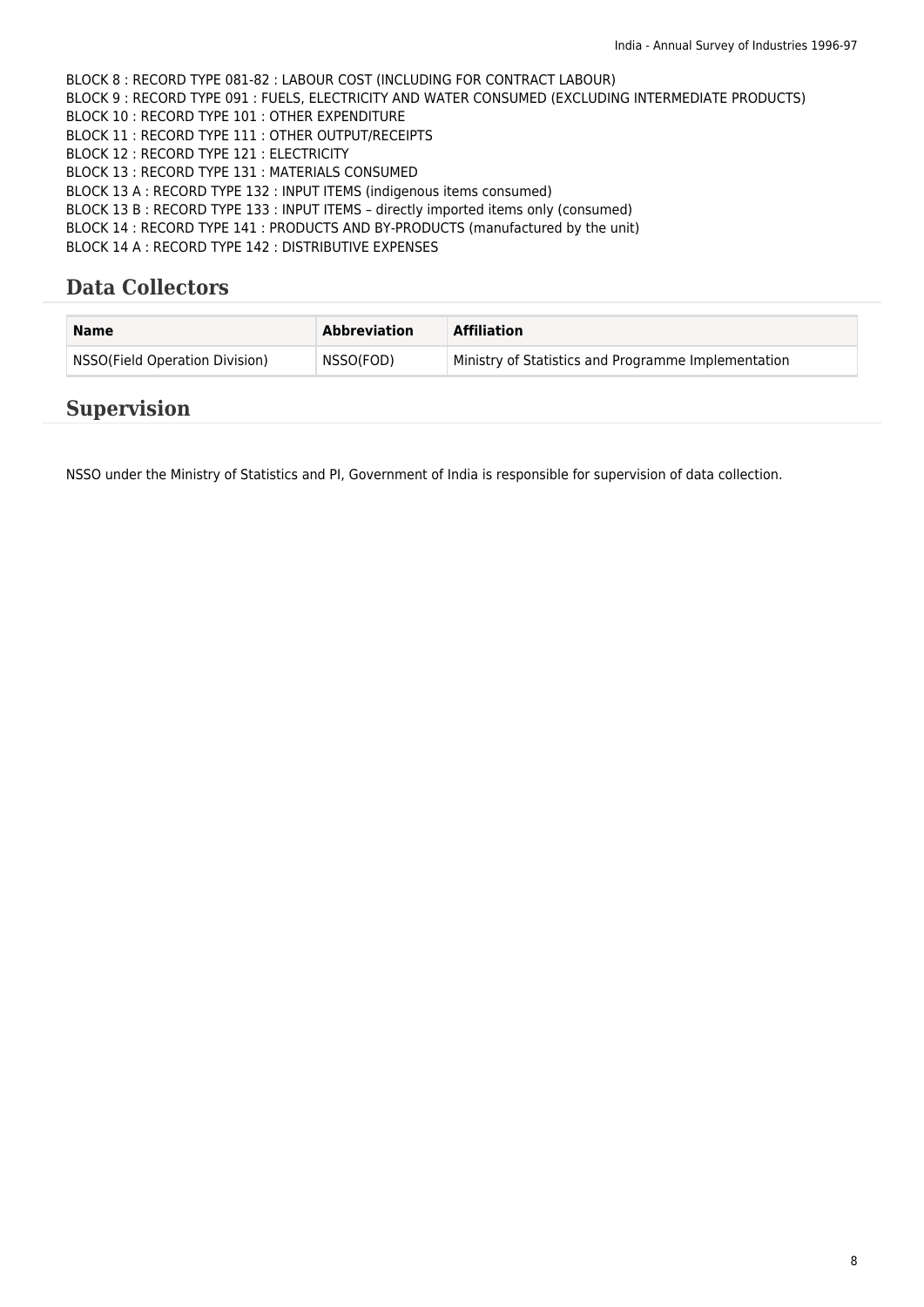# Data Processing

### **Data Editing**

Pre-data entry scrutiny was carried out on the schedules for inter and intra block consistency checks. Such editing was mostly manual, although some editing was automatic. But, for major inconsistencies, the schedules were referred back to NSSO (FOD) for clarifications/modifications.

Code list, State code list, NIC 87, NIC 70 and ASICC code are also may be refered in the External Resources which are used for editing and data processing as well..

#### **Other Processing**

After pre-data entry scrutiny, all the scrutinised schedules were entered by manual typing through data entry software which was prepared in house. CSO has full fledged Data Processing Centre with technical staff to take up all the processing activities on well established Client-Server architecture system that is used for in house data entry and validation. After data entry, verification of the schedules was also done programmatically. After all kinds of coverage checking and verification, logical validation was done and then the tables were prepared as per the tabulation programme.

The results of ASI are produced in the form of two volumes. Volume - I presents statewise and industry-wise data relating to capital, employments, output - gross and net and several other economic parameters relevant to the industrial sector. Volume -II provides details on materials consumed and ex-factory of products and by products both at all-India level as well as at the level of state/UTs. RSE of estimates at all India level are also available in Volume-I. These volumes are available on cost.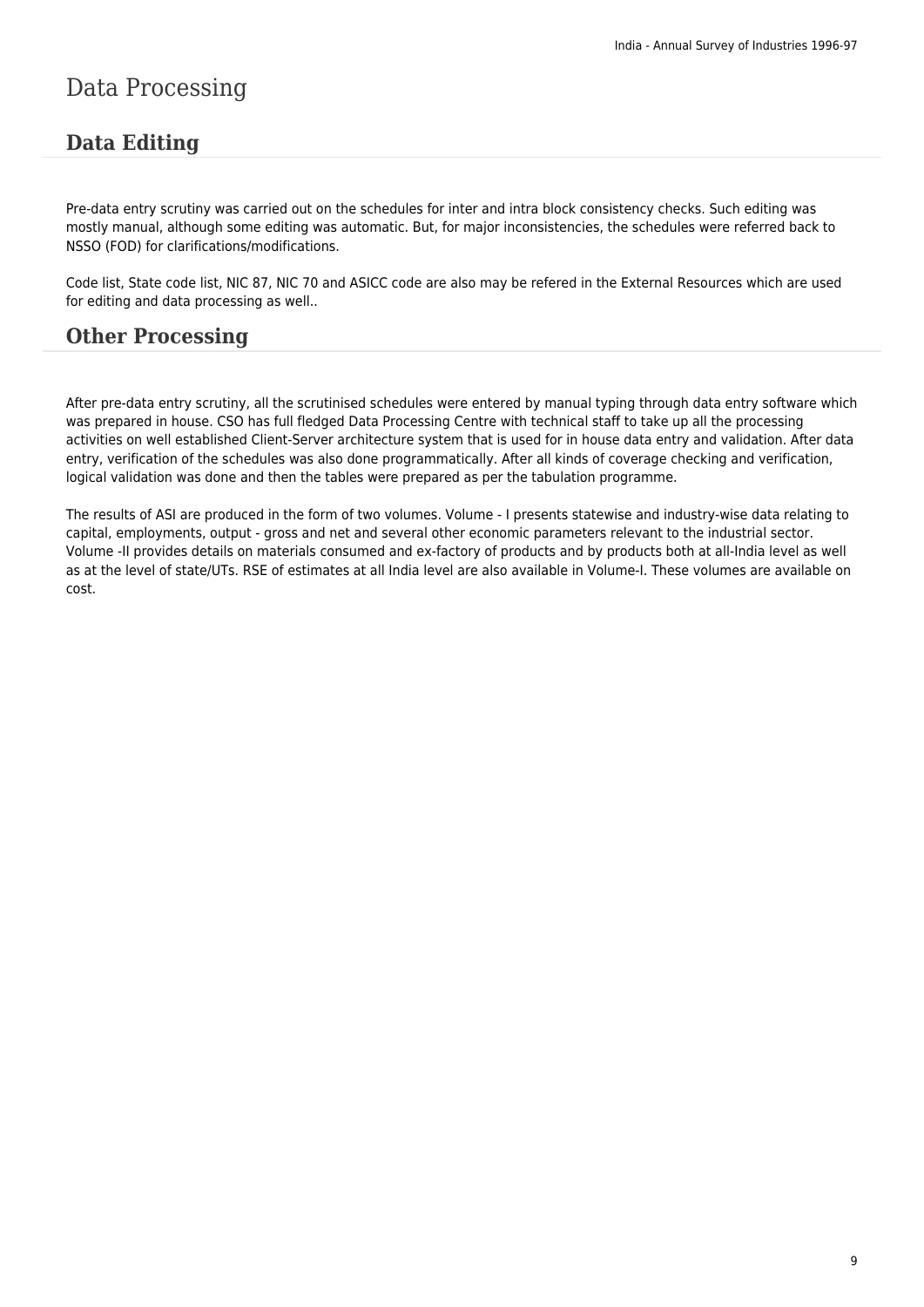# Data Appraisal

### **Estimates of Sampling Error**

Relative Standard Error (RSE) is calculated in terms of worker, wages to worker and GVA using the formula. Programs developed in Visual Foxpro are used to compute the RSE of estimates.

### **Other forms of Data Appraisal**

To check for consistency and reliability of data the same are compared with the NIC-2digit level growth rate at all India Index of Production (IIP) and the growth rates obtained from the National Accounts Statistics at current and constant prices for the registered manufacturing sector.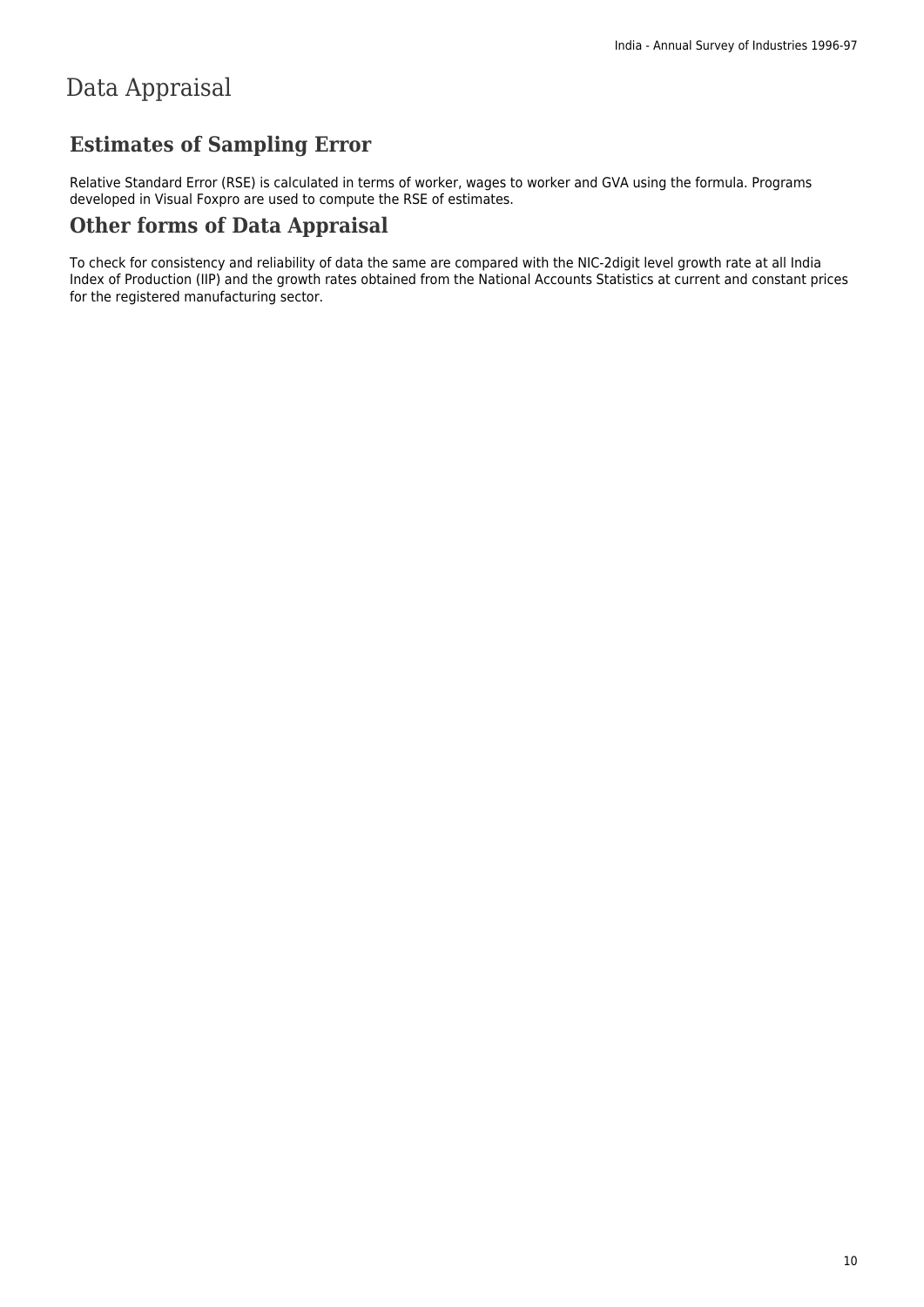# **File Description**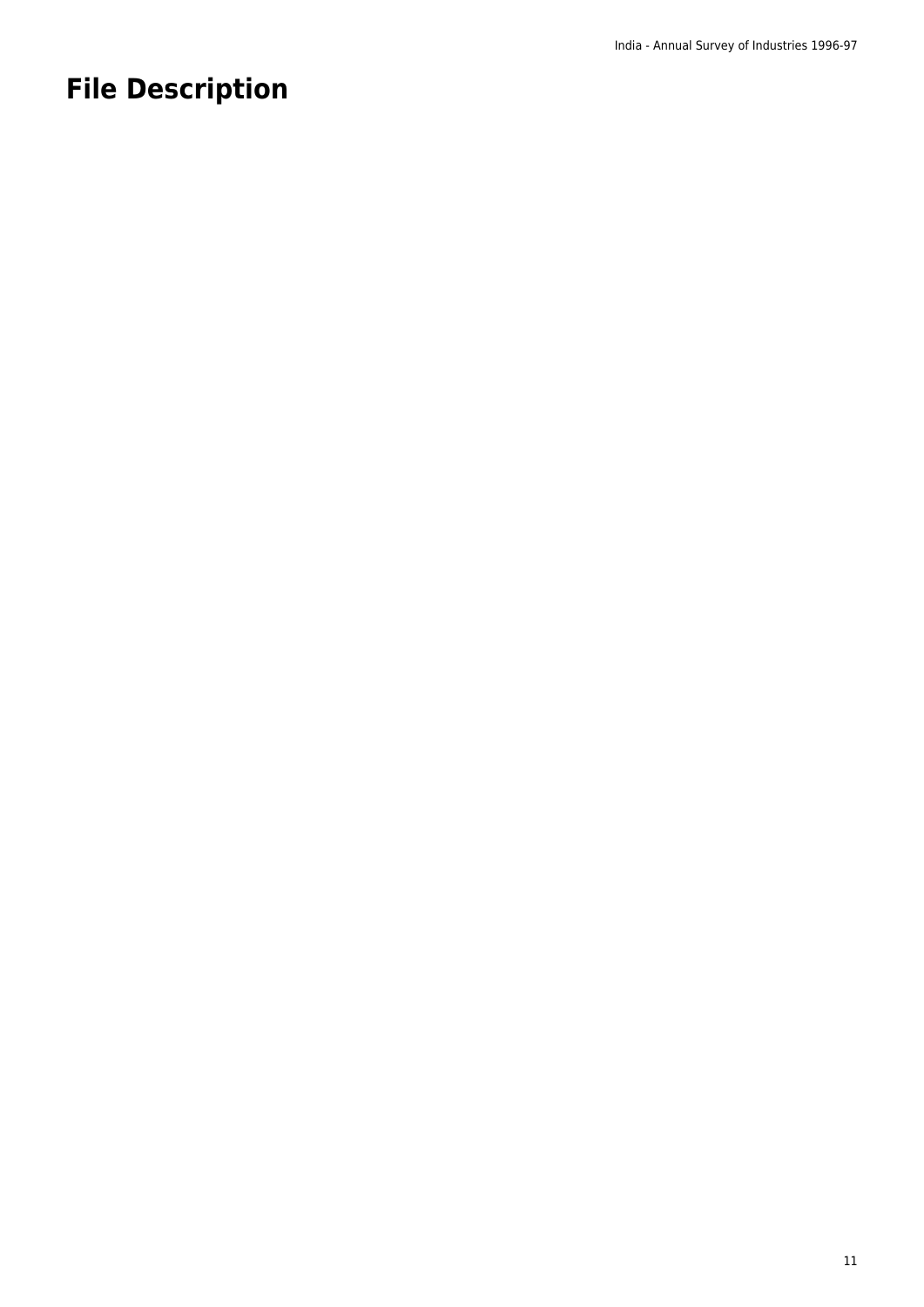# **Variable List**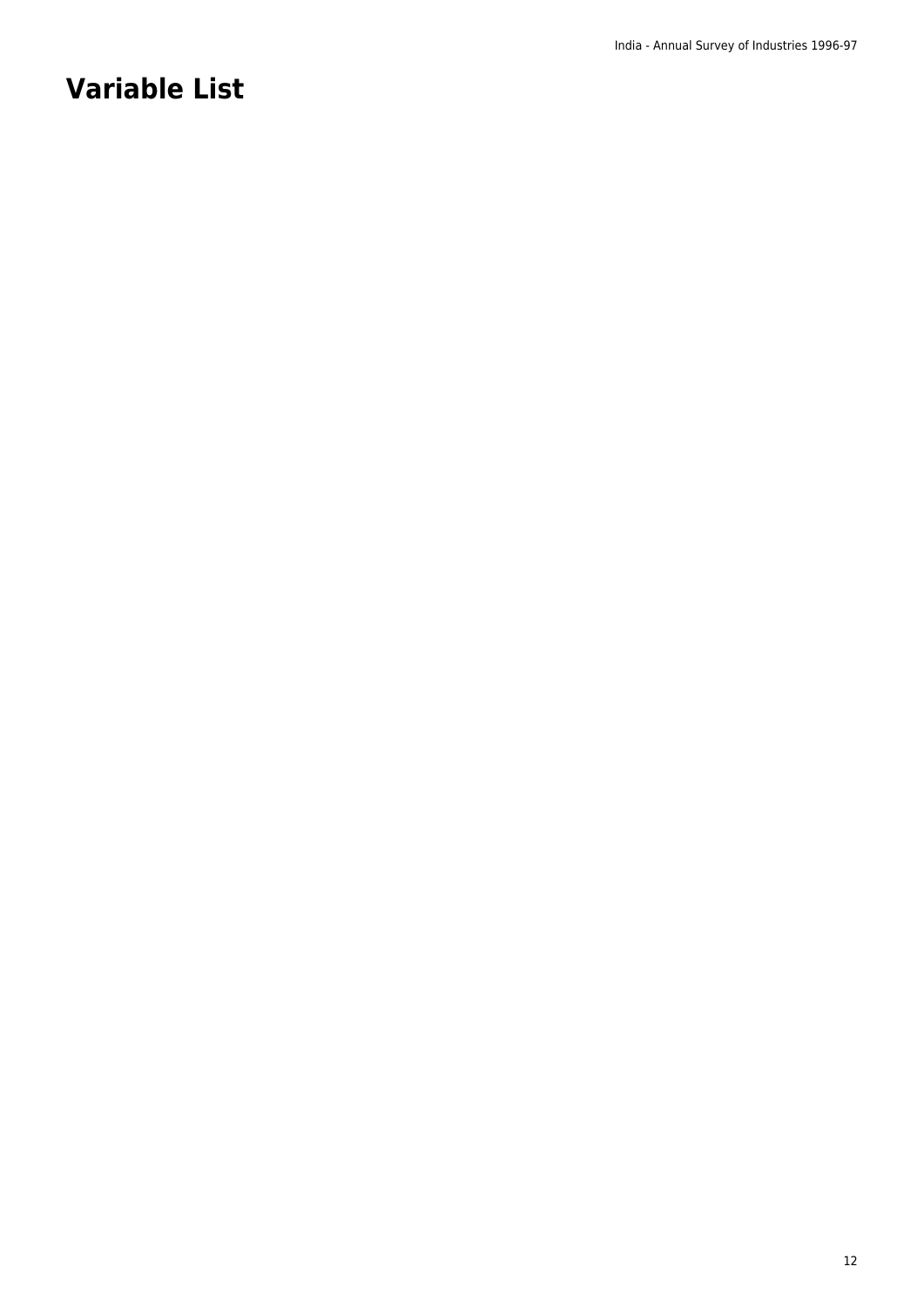# **IDENTIFICATION PARTICULARS (B1&2)**

| Content          | Blocks 1/2/16 : Identification Particulars : The file contains the Identification particulars and<br>classificatory characteristics of Factory. It contains the weighting coefficient or Multiplier - WGT.<br>Variables under this blocks are: Industry, Running Serial Number, State, Scheme, Record category which<br>are common in all the blocks. Primary key is State X RSL (Running serial number). There are few<br>duplicate records in the data. Variables in the block are: Common information in aoll the blocks :<br>Industry, Running SI. No., State, Scheme, Record Category. Other fields Cont. R.S.L., Permanent SI. No., No.<br>of Units State/Dist/Block,FOD Region Code,R/U/M Code,Backward Area Code,Year of Initial Prod. Type of<br>Organisation, Type of Ownership, Type of Management, Whether ancillary unit, Wheather registered<br>Accounting Year Closing, Months of operation, Type of power used, Open/Closed Code etc. |
|------------------|-------------------------------------------------------------------------------------------------------------------------------------------------------------------------------------------------------------------------------------------------------------------------------------------------------------------------------------------------------------------------------------------------------------------------------------------------------------------------------------------------------------------------------------------------------------------------------------------------------------------------------------------------------------------------------------------------------------------------------------------------------------------------------------------------------------------------------------------------------------------------------------------------------------------------------------------------------|
| Cases            | 59825                                                                                                                                                                                                                                                                                                                                                                                                                                                                                                                                                                                                                                                                                                                                                                                                                                                                                                                                                 |
| Variable(s)      | 25                                                                                                                                                                                                                                                                                                                                                                                                                                                                                                                                                                                                                                                                                                                                                                                                                                                                                                                                                    |
| <b>Structure</b> | Type: relational<br>Keys: RSL(Running SI, No.), State(State Code)                                                                                                                                                                                                                                                                                                                                                                                                                                                                                                                                                                                                                                                                                                                                                                                                                                                                                     |
| Version          |                                                                                                                                                                                                                                                                                                                                                                                                                                                                                                                                                                                                                                                                                                                                                                                                                                                                                                                                                       |
| Producer         |                                                                                                                                                                                                                                                                                                                                                                                                                                                                                                                                                                                                                                                                                                                                                                                                                                                                                                                                                       |
| Missing Data     |                                                                                                                                                                                                                                                                                                                                                                                                                                                                                                                                                                                                                                                                                                                                                                                                                                                                                                                                                       |

| ID   | <b>Name</b>                       | <b>Label</b>                   | <b>Type</b> | Format             | Question                                                            |
|------|-----------------------------------|--------------------------------|-------------|--------------------|---------------------------------------------------------------------|
| V571 | Ind CD                            | Industry                       | contin      | numeric            | Industry code of the Factory                                        |
| V572 | <b>RSL</b>                        | Running Sl. No.                | contin      | numeric            | Running Sl. No.                                                     |
| V573 | <b>State</b>                      | <b>State Code</b>              | discrete    | numeric            | <b>State Code</b>                                                   |
| V574 | Scheme                            | Scheme Code                    | discrete    | numeric            | Scheme Code                                                         |
| V575 | Rec cat                           | <b>Record Category</b>         | discrete    | numeric            | <b>Record Category</b>                                              |
| V577 | Cont RSL                          | Cont. R.S.L.                   | contin      | numeric            | Cont. R.S.L.                                                        |
| V578 | PSL                               | Permanent Sl. No.              | contin      | numeric            | Permanent SI. No.                                                   |
| V579 | <b>BI1 i4</b>                     | No. of Units                   | contin      | numeric            | No. of Units for which data has been collected from<br>single firm. |
| V580 | <b>BI1 i5</b>                     | State/Dist/Block               | contin      | numeric            | Code for State/District/Block                                       |
| V581 | <b>BI1 i6</b>                     | FOD Region Code                | contin      | numeric            | FOD Region Code                                                     |
| V582 | <b>BI1 i7</b>                     | Sector                         | discrete    | numeric            | Sector Code (Rural-1, Urban-2, Metropolitan-3)                      |
| V583 | <b>BI1 i8</b>                     | <b>Backward Area Code</b>      | discrete    | numeric            | <b>Backward Area Code</b>                                           |
| V584 | <b>BI2 i1</b>                     | Year of Initial Prod           | contin      | numeric            | Year of Initial Prod                                                |
| V585 | <b>BI2 i2</b>                     | Type of Organisation           | discrete    | numeric            | Type of Organisation                                                |
| V586 | $B12$ <sub>_i3</sub>              | Type of Ownership              | discrete    | numeric            | Type of Ownership                                                   |
| V587 | $B12$ <sub>_i</sub> 4             | Type of Management             | discrete    | numeric            | Type of Management                                                  |
| V588 | <b>BI2 i5</b>                     | Whether ancillary unit         | discrete    | numeric            | Whether ancillary unit                                              |
| V589 | $B12$ <sub>_<math>i6</math></sub> | Wheather registered            | discrete    | numeric            | Wheather registered                                                 |
| V590 | <b>BI2 i7</b>                     | <b>Accounting Year Closing</b> | contin      | numeric            | <b>Accounting Year Closing</b>                                      |
| V591 | $B12$ $i8$                        | Months of operation            | contin      | numeric            | Months of operation                                                 |
| V592 | <b>BI2 i9</b>                     | Type of power used             | discrete    | numeric            | Type of power used                                                  |
| V593 | BI2 i10                           | Open/Closed code               |             | discrete   numeric | Open/Closed code                                                    |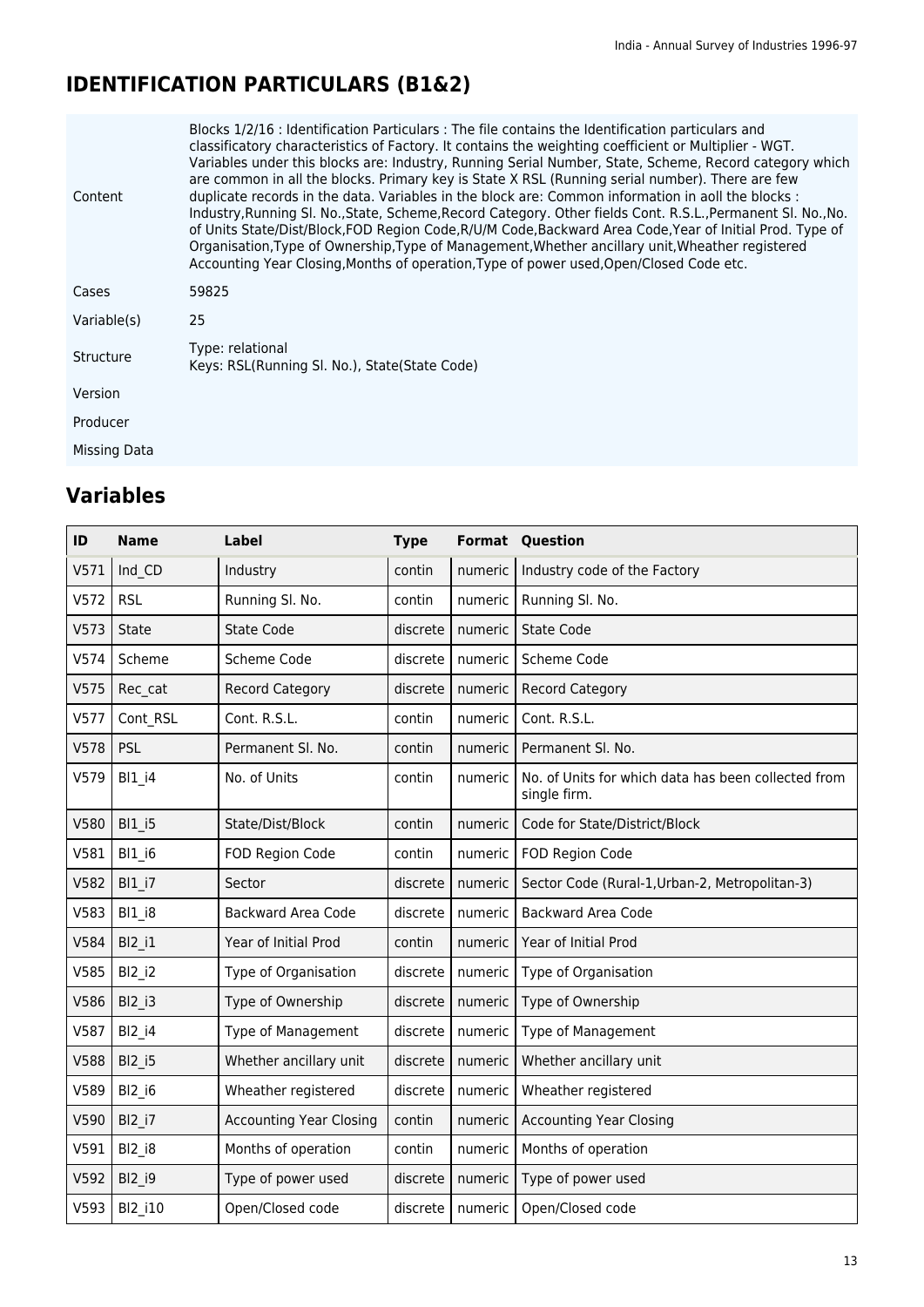| ID   | <b>Name</b>     | Label                                 | <b>Type</b> | <b>Format Question</b>                       |
|------|-----------------|---------------------------------------|-------------|----------------------------------------------|
|      |                 | V608   IND CD Frame   Frame Ind. Code | contin      | numeric   Frame Industry code                |
|      | V610   ASI Year | ASI-Year (Last 2-Digit)               |             | discrete   numeric   ASI-Year (Last 2-Digit) |
| V612 | WGT             | Multiplier                            | contin      | numeric   WGT-Multiplier Factor              |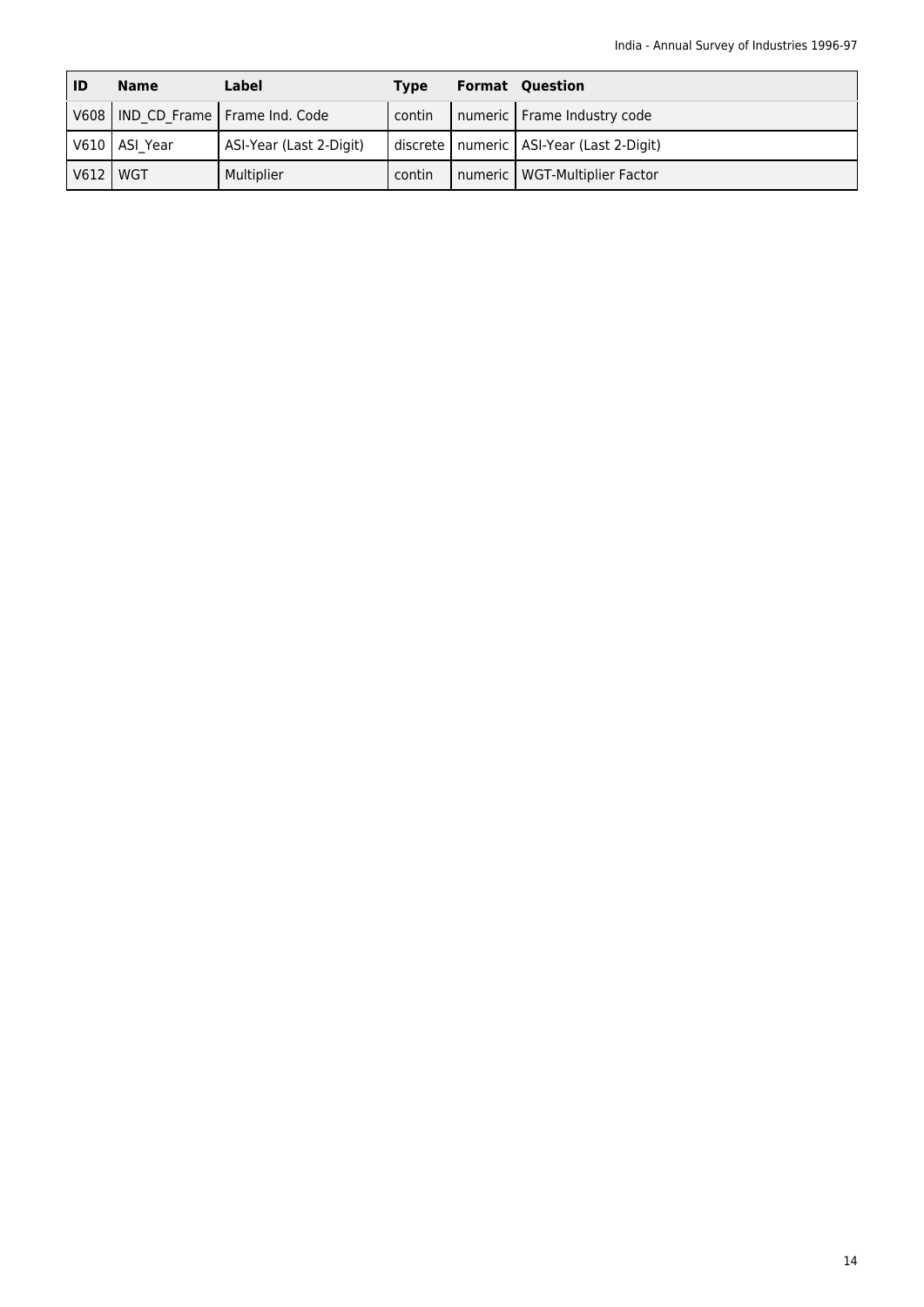# **FIXED ASSETS (BLOCK4)**

| Content      | Block - 4 - fixed assets : The file contains Fixed Assets details. Fixed assets are those, which have<br>generally normal productive life of more than one year; it covers all type of assets, new or used or own<br>constructed, deployed for productions, transportation, living or recreational facilities, hospitals, schools,<br>etc. for factory personnel; it would include land, building, plant and machinery, transport equipment,<br>etc.; it includes the fixed assets of the head office allocable to the factory and also the full value of<br>assets taken on hire-purchase basis (whether fully paid or not) excluding interest element; it excludes<br>intangible assets and assets solely used for post-manufacturing activities such as, sale, storage,<br>distribution, etc. Fields in this blocks are: Common information in aoll the blocks : Industry, Running SI.<br>No., State, Scheme, Record Category. Sub-Record Code, Item number of the type of assets, Gross value :<br>Opening as on, due to revaluation, actual addition, deduction & adjustment during the year and Closing<br>as on. Depreciation: upto year begining, provided during the year, adjustments during the year and<br>upto year end Net Value: opening as on, closing as on. Record type 040 (RC040) |
|--------------|-------------------------------------------------------------------------------------------------------------------------------------------------------------------------------------------------------------------------------------------------------------------------------------------------------------------------------------------------------------------------------------------------------------------------------------------------------------------------------------------------------------------------------------------------------------------------------------------------------------------------------------------------------------------------------------------------------------------------------------------------------------------------------------------------------------------------------------------------------------------------------------------------------------------------------------------------------------------------------------------------------------------------------------------------------------------------------------------------------------------------------------------------------------------------------------------------------------------------------------------------------------------------------------------------------|
| Cases        | 354956                                                                                                                                                                                                                                                                                                                                                                                                                                                                                                                                                                                                                                                                                                                                                                                                                                                                                                                                                                                                                                                                                                                                                                                                                                                                                                |
| Variable(s)  | 17                                                                                                                                                                                                                                                                                                                                                                                                                                                                                                                                                                                                                                                                                                                                                                                                                                                                                                                                                                                                                                                                                                                                                                                                                                                                                                    |
| Structure    | Type: relational<br>Keys: RSL(Running SI. No.), State(State code)                                                                                                                                                                                                                                                                                                                                                                                                                                                                                                                                                                                                                                                                                                                                                                                                                                                                                                                                                                                                                                                                                                                                                                                                                                     |
| Version      |                                                                                                                                                                                                                                                                                                                                                                                                                                                                                                                                                                                                                                                                                                                                                                                                                                                                                                                                                                                                                                                                                                                                                                                                                                                                                                       |
| Producer     |                                                                                                                                                                                                                                                                                                                                                                                                                                                                                                                                                                                                                                                                                                                                                                                                                                                                                                                                                                                                                                                                                                                                                                                                                                                                                                       |
| Missing Data |                                                                                                                                                                                                                                                                                                                                                                                                                                                                                                                                                                                                                                                                                                                                                                                                                                                                                                                                                                                                                                                                                                                                                                                                                                                                                                       |

| ID   | <b>Name</b>   | <b>Label</b>              | <b>Type</b> |         | <b>Format Question</b>                        |
|------|---------------|---------------------------|-------------|---------|-----------------------------------------------|
| V510 | Ind CD        | Industry                  | contin      | numeric | Industry code                                 |
| V511 | <b>RSL</b>    | Running SI. No.           | contin      | numeric | Running Sl. No.                               |
| V512 | <b>State</b>  | State code                | discrete    | numeric | State code                                    |
| V513 | Scheme        | Scheme code               | discrete    | numeric | Scheme code                                   |
| V514 | Rec_Cat       | <b>Record Category</b>    | discrete    | numeric | <b>Record Category</b>                        |
| V515 | Sub_Rec       | Sub category Record       | discrete    | numeric | Sub category Record for Fixed Assets          |
| V516 | BI4 i1        | Opening (Gross)           | contin      | numeric | Gross Value-Opening as On                     |
| V517 | BI4 i2        | Addition by revaluation   | contin      | numeric | Addition by revaluation                       |
| V518 | BI4 i3        | Addition - new            | contin      | numeric | Addition - Actual                             |
| V519 | BI4 i4        | Deduction                 | contin      | numeric | Deductions & adjustments during the year      |
| V520 | BI4 i6        | Depreciation - Beginning  | contin      | numeric | Depreciation - Beginning                      |
| V521 | BI4 i7        | Depreciation - During     | contin      | numeric | Depreciation - During the year                |
| V522 | <b>BI4 i8</b> | Sold or Discarded         | contin      | numeric | Adjustment for Sold/Discarded during the year |
| V523 | BI4_i10       | Opening - Net Value       | contin      | numeric | Opening - Net Value                           |
| V524 | BI4_i11       | Closing - Net Value       | contin      | numeric | Closing - Net                                 |
| V526 | ASI_Year      | ASI - Year (Last 2-digit) | discrete    | numeric | ASI - Year (Last 2-digit)                     |
| V527 | <b>WGT</b>    | Multiplier                | contin      | numeric | Multiplier                                    |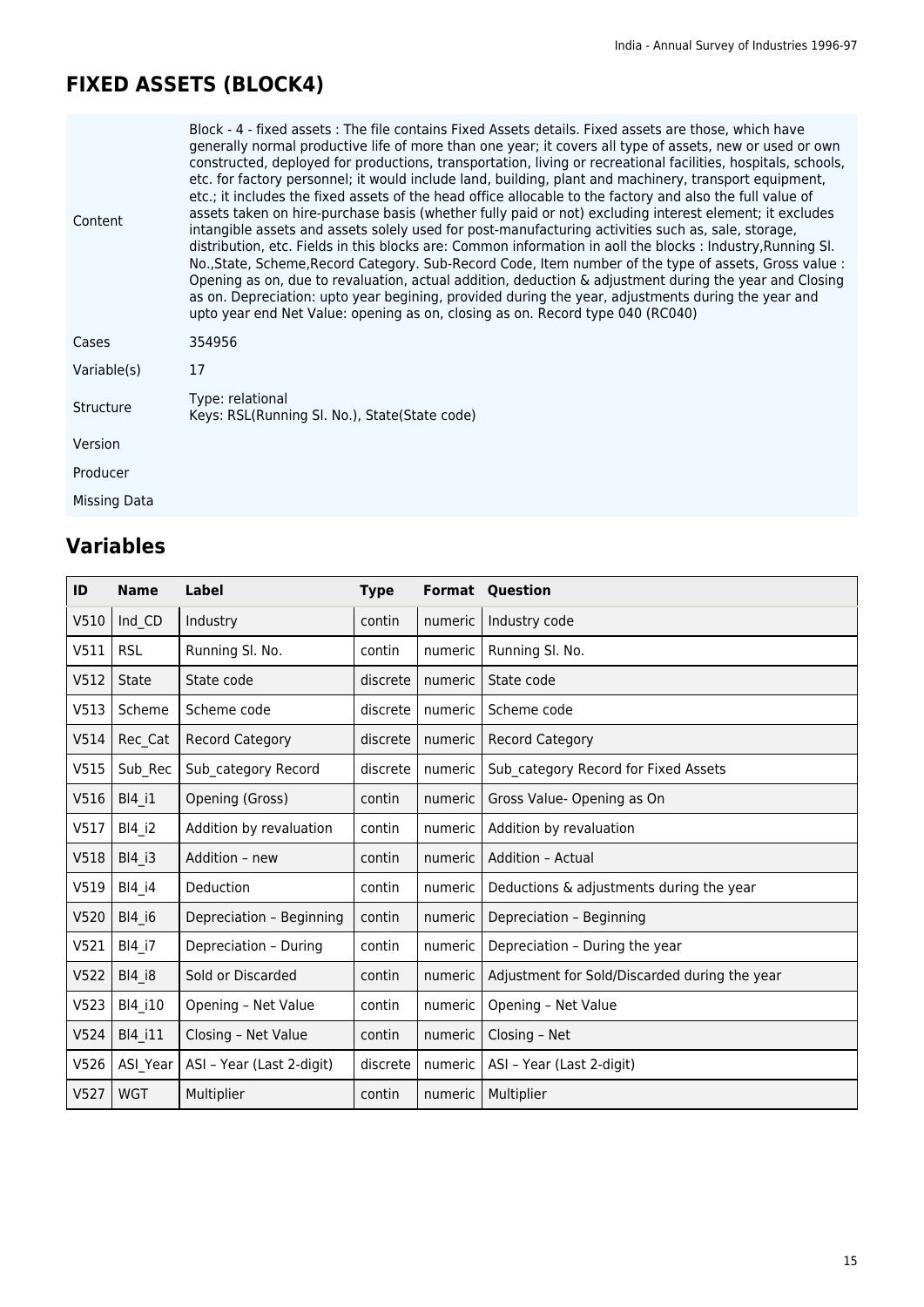# **WORKING CAPITAL AND LOANS (BLOCK 5)**

| Content      | Block -5 - WORKING CAPITALS & Loans : Working capital and loans: This is defined to include all physical<br>inventories owned, held or controlled by the factory as on the closing day of the accounting year such<br>as the materials, fuels and lubricants, stores, etc. that enter into products manufactured by the factory<br>itself or supplied by the factory to others for processing. Physical working capital also includes the value<br>of stock of materials, fuels and stores, etc. purchased expressly for re-sale, semi-finished goods and<br>goods-in-process on account of others and goods made by the factory which are ready for sale at the<br>end of the accounting year. However, it does not include the stock of the materials, fuels, stores, etc.<br>supplied by others to the factory for processing. Finished goods processed by others from raw materials<br>supplied by the factory and held by them are included and finished goods processed by the factory from<br>raw materials supplied by others, are excluded. Outstanding loans represent all loans, whether<br>short-term or long-term, whether interest bearing or not, outstanding according to the books of the<br>factory as on the closing day of accounting year. Fields in this block are : Common information in aoll<br>the blocks: Industry, Running SI. No., State, Scheme, Record Category. Other fields: Row materials &<br>components, Fuels and lubricants, Spares, stpres and others, Semi-finished goods, Finished goods, Total<br>inventory etc. Record type is 051 & 053 |
|--------------|-------------------------------------------------------------------------------------------------------------------------------------------------------------------------------------------------------------------------------------------------------------------------------------------------------------------------------------------------------------------------------------------------------------------------------------------------------------------------------------------------------------------------------------------------------------------------------------------------------------------------------------------------------------------------------------------------------------------------------------------------------------------------------------------------------------------------------------------------------------------------------------------------------------------------------------------------------------------------------------------------------------------------------------------------------------------------------------------------------------------------------------------------------------------------------------------------------------------------------------------------------------------------------------------------------------------------------------------------------------------------------------------------------------------------------------------------------------------------------------------------------------------------------------------------------------------------------------|
| Cases        | 102191                                                                                                                                                                                                                                                                                                                                                                                                                                                                                                                                                                                                                                                                                                                                                                                                                                                                                                                                                                                                                                                                                                                                                                                                                                                                                                                                                                                                                                                                                                                                                                              |
| Variable(s)  | 13                                                                                                                                                                                                                                                                                                                                                                                                                                                                                                                                                                                                                                                                                                                                                                                                                                                                                                                                                                                                                                                                                                                                                                                                                                                                                                                                                                                                                                                                                                                                                                                  |
| Structure    | Type: relational<br>Keys: RSL(Running SI. No.), State(State code)                                                                                                                                                                                                                                                                                                                                                                                                                                                                                                                                                                                                                                                                                                                                                                                                                                                                                                                                                                                                                                                                                                                                                                                                                                                                                                                                                                                                                                                                                                                   |
| Version      |                                                                                                                                                                                                                                                                                                                                                                                                                                                                                                                                                                                                                                                                                                                                                                                                                                                                                                                                                                                                                                                                                                                                                                                                                                                                                                                                                                                                                                                                                                                                                                                     |
| Producer     |                                                                                                                                                                                                                                                                                                                                                                                                                                                                                                                                                                                                                                                                                                                                                                                                                                                                                                                                                                                                                                                                                                                                                                                                                                                                                                                                                                                                                                                                                                                                                                                     |
| Missing Data |                                                                                                                                                                                                                                                                                                                                                                                                                                                                                                                                                                                                                                                                                                                                                                                                                                                                                                                                                                                                                                                                                                                                                                                                                                                                                                                                                                                                                                                                                                                                                                                     |

| ID   | <b>Name</b>   | Label                       | <b>Type</b> |           | <b>Format Question</b>               |
|------|---------------|-----------------------------|-------------|-----------|--------------------------------------|
| V477 | Ind CD        | Industry                    | contin      | numeric I | Industry code                        |
| V478 | <b>RSL</b>    | Running SI. No.             | contin      | numeric   | Running SI. No.                      |
| V479 | State         | State code                  | discrete    | numeric   | State code                           |
| V480 | Scheme        | Scheme code                 | discrete    | numeric   | Scheme code                          |
| V481 | Rec cat       | <b>Record Category</b>      | discrete    | numeric   | <b>Record Category</b>               |
| V483 | <b>BI5 i1</b> | Raw materials & components  | contin      | numeric   | Raw materials & components           |
| V484 | <b>BI5 i2</b> | <b>Fuels and lubricants</b> | contin      | numeric   | <b>Fuels and lubricants</b>          |
| V485 | <b>BI5 i3</b> | Spares, stores and others   | contin      | numeric   | Spares, stores and others            |
| V486 | <b>BI5 i5</b> | Semi-finished goods         | contin      | numeric   | Semi-finished goods/work in progress |
| V487 | <b>BI5 i6</b> | Finished goods              | contin      | numeric   | Finished goods                       |
| V488 | <b>BI5 i7</b> | Total inventory             | contin      | numeric   | Total inventory (4 to 6)             |
| V490 | ASI Year      | ASI-Year (Last 2-digit)     | discrete    | numeric   | ASI-Year (Last 2-digit)              |
| V491 | <b>WGT</b>    | Multiplier                  | contin      | numeric   | Multiplier                           |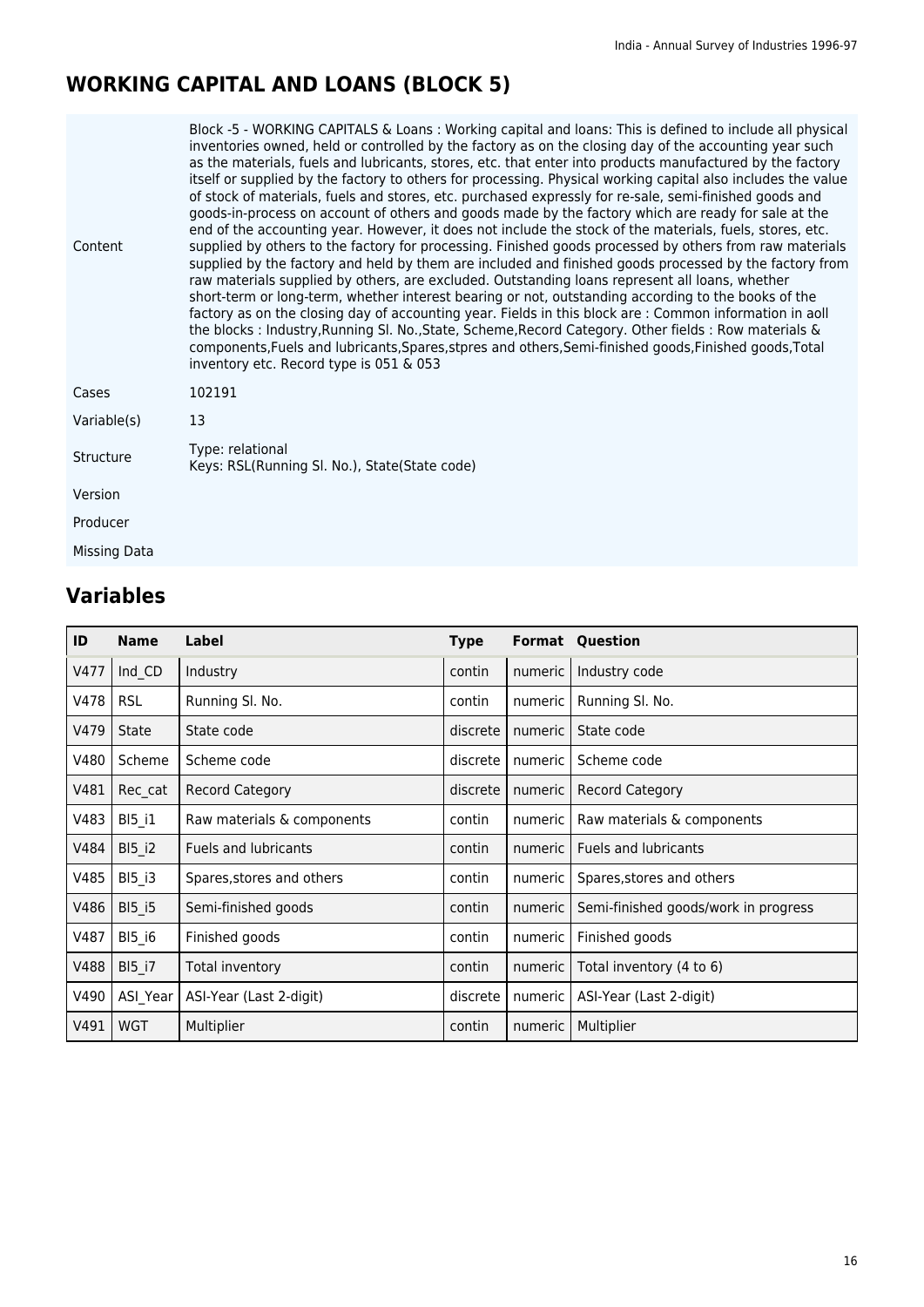# **Fixed Assets (Block 4A)**

| Content      | Block - 4A - Plant & Machinery The file contains Fixed Assets details. Fields in this blocks are: Common<br>information in aoll the blocks: Industry, Running Sl. No., State, Scheme, Record Category. Sub-Record<br>Code, Item number of the type of assets, P&M - Under Opening, P&M - leased in opening, P&M - leased in<br>opening, P&M - Total opening ASI-Year (Last 2-digit), P&M - Leased in closing, P&M - Leased out<br>closing, P&M - Total closing. Record type is 040 Sub category 014. |
|--------------|------------------------------------------------------------------------------------------------------------------------------------------------------------------------------------------------------------------------------------------------------------------------------------------------------------------------------------------------------------------------------------------------------------------------------------------------------------------------------------------------------|
| Cases        | 57828                                                                                                                                                                                                                                                                                                                                                                                                                                                                                                |
| Variable(s)  | 16                                                                                                                                                                                                                                                                                                                                                                                                                                                                                                   |
| Structure    | Type:<br>Keys: ()                                                                                                                                                                                                                                                                                                                                                                                                                                                                                    |
| Version      |                                                                                                                                                                                                                                                                                                                                                                                                                                                                                                      |
| Producer     |                                                                                                                                                                                                                                                                                                                                                                                                                                                                                                      |
| Missing Data |                                                                                                                                                                                                                                                                                                                                                                                                                                                                                                      |

| ID   | <b>Name</b>  | Label                           | <b>Type</b> |         | <b>Format Question</b>                             |
|------|--------------|---------------------------------|-------------|---------|----------------------------------------------------|
| V613 | Ind CD       | Industry                        | contin      | numeric | Industry                                           |
| V614 | <b>RSL</b>   | Running SI. No.                 | contin      | numeric | <b>Running Serial Number</b>                       |
| V615 | State CD     | State code                      | discrete    | numeric | State code                                         |
| V616 | Scheme       | Scheme code                     | discrete    | numeric | Scheme code                                        |
| V617 | Rec cat      | <b>Record Category</b>          | discrete    | numeric | <b>Record Category</b>                             |
| V618 | Sub Rec code | Sub Record Category             | discrete    | numeric | Sub Record category                                |
| V619 | BI4A_i1_c3   | P&M - Under Opening             | contin      | numeric | P&M - Undepreciated original cost (Rs.)<br>Opening |
| V620 | BI4A_i2_c3   | P&M - leased in opening         | contin      | numeric | P&M - leased in opening                            |
| V621 | BI4A i3 c3   | P&M - leased in opening         | contin      | numeric | P&M - leased out opening                           |
| V622 | BI4A i4 c3   | P&M - Total opening             | contin      | numeric | P&M - Total opening                                |
| V623 | BI4A i1 c4   | P&M Undepreciated original cost | contin      | numeric | P&M Undepreciated original cost-<br>Closing        |
| V624 | BI4A i2 c4   | P&M - Leased in closing         | contin      | numeric | P&M - Leased in closing                            |
| V625 | BI4A i3 c4   | P&M - Leased out closing        | contin      | numeric | P&M - Leased out closing                           |
| V626 | BI4A i4 c4   | P&M - Total closing             | contin      | numeric | P&M - Total closing                                |
| V629 | ASI_Year     | ASI-Year (Last 2-digit)         | discrete    | numeric | ASI-Year (Last 2-digit)                            |
| V630 | WGT          | Multiplier                      | contin      | numeric | Multiplier                                         |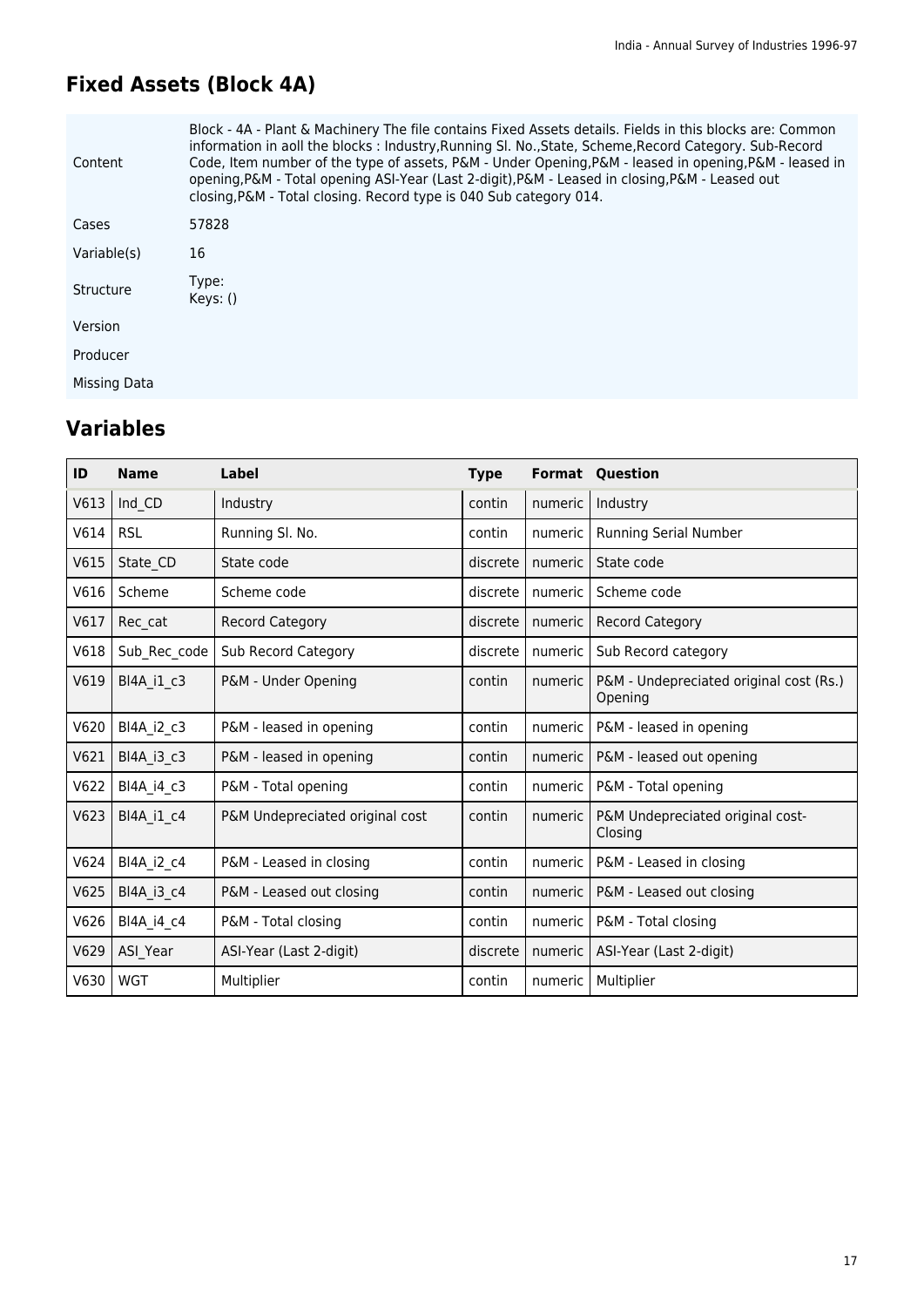# **WORKING CAPITAL AND LOANS (BLOCK 5A)**

| Content      | Block -5 - WORKING CAPITALS and Loans: Working capital and loans: This is defined to include all<br>physical inventories owned, held or controlled by the factory as on the closing day of the accounting<br>year such as the materials, fuels and lubricants, stores, etc. that enter into products manufactured by<br>the factory itself or supplied by the factory to others for processing. Physical working capital also<br>includes the value of stock of materials, fuels and stores, etc. purchased expressly for re-sale,<br>semi-finished goods and goods-in-process on account of others and goods made by the factory which<br>are ready for sale at the end of the accounting year. However, it does not include the stock of the<br>materials, fuels, stores, etc. supplied by others to the factory for processing. Finished goods processed<br>by others from raw materials supplied by the factory and held by them are included and finished goods<br>processed by the factory from raw materials supplied by others, are excluded. Outstanding loans<br>represent all loans, whether short-term or long-term, whether interest bearing or not, outstanding<br>according to the books of the factory as on the closing day of accounting year. Fields in this block are :<br>Common information in aoll the blocks: Industry, Running SI. No., State, Scheme, Record Category. Other<br>fields : Cash in hand and bank, Sundry debtors, Other current assets, Sundry creditors, Overdrafts<br>etc., Other current liabilities, Working capital, Outstanding loan etc. Record type 052&054 |
|--------------|-------------------------------------------------------------------------------------------------------------------------------------------------------------------------------------------------------------------------------------------------------------------------------------------------------------------------------------------------------------------------------------------------------------------------------------------------------------------------------------------------------------------------------------------------------------------------------------------------------------------------------------------------------------------------------------------------------------------------------------------------------------------------------------------------------------------------------------------------------------------------------------------------------------------------------------------------------------------------------------------------------------------------------------------------------------------------------------------------------------------------------------------------------------------------------------------------------------------------------------------------------------------------------------------------------------------------------------------------------------------------------------------------------------------------------------------------------------------------------------------------------------------------------------------------------------------------------------------------------------|
| Cases        | 114616                                                                                                                                                                                                                                                                                                                                                                                                                                                                                                                                                                                                                                                                                                                                                                                                                                                                                                                                                                                                                                                                                                                                                                                                                                                                                                                                                                                                                                                                                                                                                                                                      |
| Variable(s)  | 15                                                                                                                                                                                                                                                                                                                                                                                                                                                                                                                                                                                                                                                                                                                                                                                                                                                                                                                                                                                                                                                                                                                                                                                                                                                                                                                                                                                                                                                                                                                                                                                                          |
| Structure    | Type: relational<br>Keys: RSL(Running SI. No.), State(State code)                                                                                                                                                                                                                                                                                                                                                                                                                                                                                                                                                                                                                                                                                                                                                                                                                                                                                                                                                                                                                                                                                                                                                                                                                                                                                                                                                                                                                                                                                                                                           |
| Version      |                                                                                                                                                                                                                                                                                                                                                                                                                                                                                                                                                                                                                                                                                                                                                                                                                                                                                                                                                                                                                                                                                                                                                                                                                                                                                                                                                                                                                                                                                                                                                                                                             |
| Producer     |                                                                                                                                                                                                                                                                                                                                                                                                                                                                                                                                                                                                                                                                                                                                                                                                                                                                                                                                                                                                                                                                                                                                                                                                                                                                                                                                                                                                                                                                                                                                                                                                             |
| Missing Data |                                                                                                                                                                                                                                                                                                                                                                                                                                                                                                                                                                                                                                                                                                                                                                                                                                                                                                                                                                                                                                                                                                                                                                                                                                                                                                                                                                                                                                                                                                                                                                                                             |

| ID   | <b>Name</b>    | <b>Label</b>              | <b>Type</b> | <b>Format</b> | Question                  |
|------|----------------|---------------------------|-------------|---------------|---------------------------|
| V399 | Ind_CD         | Industry                  | contin      | numeric       | Industry code             |
| V400 | <b>RSL</b>     | Running Sl. No.           | contin      | numeric       | Running Sl. No.           |
| V401 | <b>State</b>   | State code                | contin      | numeric       | State code                |
| V402 | Scheme         | Scheme code               | discrete    | numeric       | Scheme code               |
| V403 | Rec_cat        | <b>Record Category</b>    | discrete    | numeric       | <b>Record Category</b>    |
| V405 | $B15$ $i8$     | Cash in hand and bank     | contin      | numeric       | Cash in hand and bank     |
| V406 | BI5_i9         | Sundry debtors            | contin      | numeric       | Sundry debtors            |
| V407 | <b>BI5 i10</b> | Other current assets      | contin      | numeric       | Other current assets      |
| V408 | <b>BI5 i12</b> | Sundry creditors          | contin      | numeric       | Sundry creditors          |
| V409 | <b>BI5 i13</b> | Overdrafts etc.           | contin      | numeric       | Overdrafts etc.           |
| V410 | <b>BI5 i14</b> | Other current liabilities | contin      | numeric       | Other current liabilities |
| V411 | BI5_i16        | Working capital           | contin      | numeric       | Working capital (*)       |
| V570 | <b>BI5 i17</b> | Outstanding loan          | contin      | numeric       | Outstanding loan          |
| V414 | ASI Year       | ASI-Year (Last 2-digit)   | discrete    | numeric       | ASI-Year (Last 2-digit)   |
| V415 | <b>WGT</b>     | Multiplier                | contin      | numeric       | Multiplier                |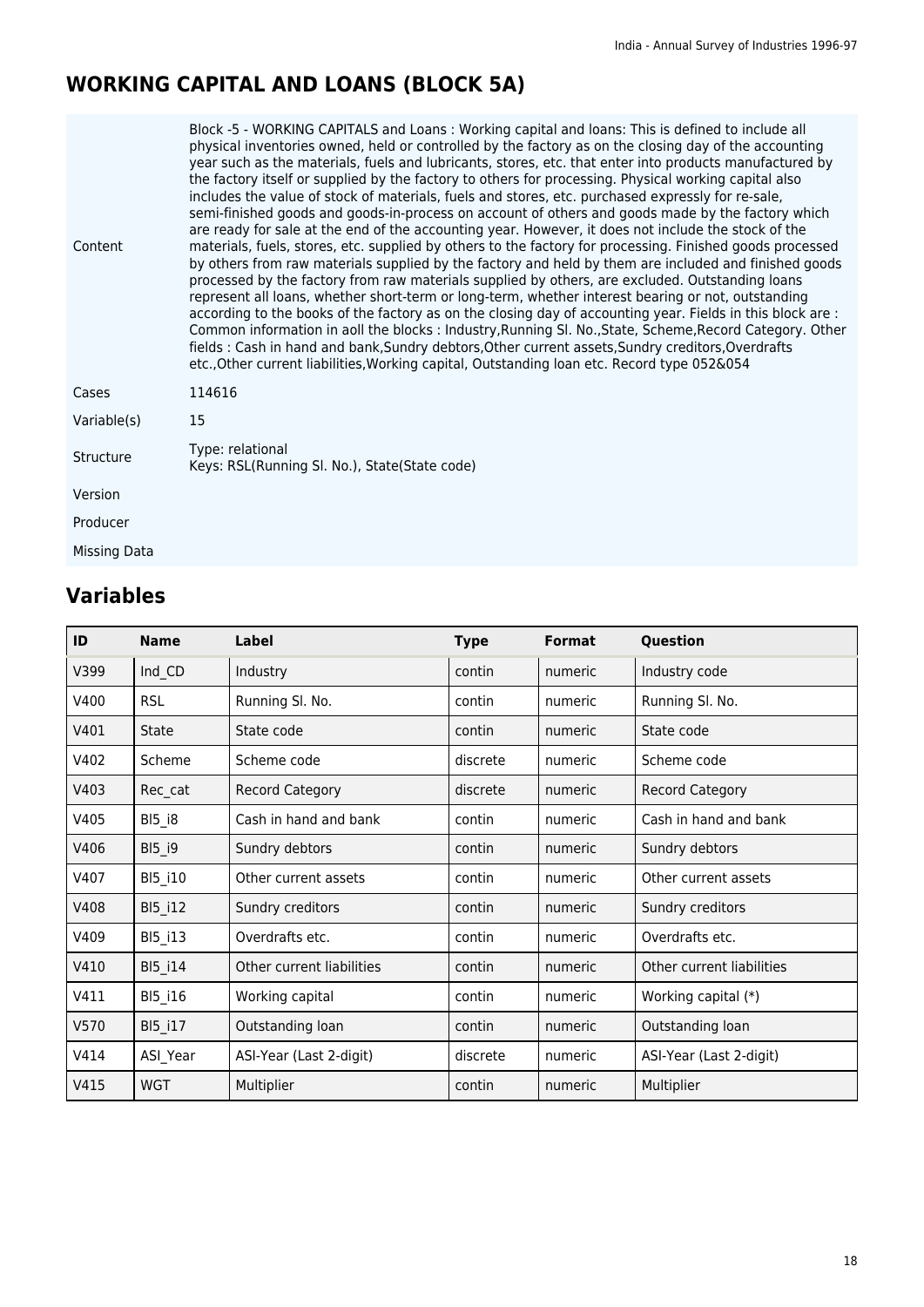# **EMPLOYMENT (BLOCK 7)**

| Content      | Block E - Employment : Information collected in this block is regarding employment and number of<br>mandays worked for the employees to be collected. Fields in this block are: Common information in aoll<br>the blocks: Industry, Running SI. No., State, Scheme, Record Category. Other fields: represents mandays<br>worked (Col 5) for Men, Women, Children, Empl. Through contractors, Sup. & managerial staff, Other<br>employees, Total etc Record type is 071,072 and 073 |
|--------------|------------------------------------------------------------------------------------------------------------------------------------------------------------------------------------------------------------------------------------------------------------------------------------------------------------------------------------------------------------------------------------------------------------------------------------------------------------------------------------|
| Cases        | 123399                                                                                                                                                                                                                                                                                                                                                                                                                                                                             |
| Variable(s)  | 14                                                                                                                                                                                                                                                                                                                                                                                                                                                                                 |
| Structure    | Type: relational<br>Keys: RSL(Running SI. No.), State(State code)                                                                                                                                                                                                                                                                                                                                                                                                                  |
| Version      |                                                                                                                                                                                                                                                                                                                                                                                                                                                                                    |
| Producer     |                                                                                                                                                                                                                                                                                                                                                                                                                                                                                    |
| Missing Data |                                                                                                                                                                                                                                                                                                                                                                                                                                                                                    |

| ID   | <b>Name</b>   | Label                          | <b>Type</b> |         | <b>Format Question</b>                                   |
|------|---------------|--------------------------------|-------------|---------|----------------------------------------------------------|
| V98  | Ind_CD        | Industry                       | contin      | numeric | Industry code                                            |
| V99  | <b>RSL</b>    | Running SI. No.                | contin      | numeric | Running Sl. No.                                          |
| V100 | <b>State</b>  | State code                     | contin      | numeric | State code                                               |
| V101 | Scheme        | Scheme code                    | discrete    | numeric | Scheme code                                              |
| V102 | Rec cat       | <b>Record Category</b>         | discrete    | numeric | <b>Record Category</b>                                   |
| V104 | BI7 i1        | Men                            | contin      | numeric | Workers employed directly-Men                            |
| V105 | $BI7_i2$      | Women                          | contin      | numeric | Workers employed directly-Women                          |
| V106 | <b>BI7 i3</b> | Children                       | contin      | numeric | Workers employed directly-Children                       |
| V107 | BI7 i6        | Employed through contractors   | contin      | numeric | Employed through contractors - Total mandays<br>worked   |
| V108 | $BIZ_i$       | Supervisory & managerial staff | contin      | numeric | Supervisory & managerial staff - Total mandays<br>worked |
| V109 | <b>BI7 i8</b> | Other employees                | contin      | numeric | Other employees - Total mandays worked                   |
| V110 | <b>BI7 i9</b> | <b>Total Employees</b>         | contin      | numeric | Total - mandays worked                                   |
| V112 | ASI Year      | ASI-Year (Last 2-digit)        | discrete    | numeric | ASI-Year (Last 2-digit)                                  |
| V113 | <b>WGT</b>    | Multiplier                     | contin      | numeric | Multiplier                                               |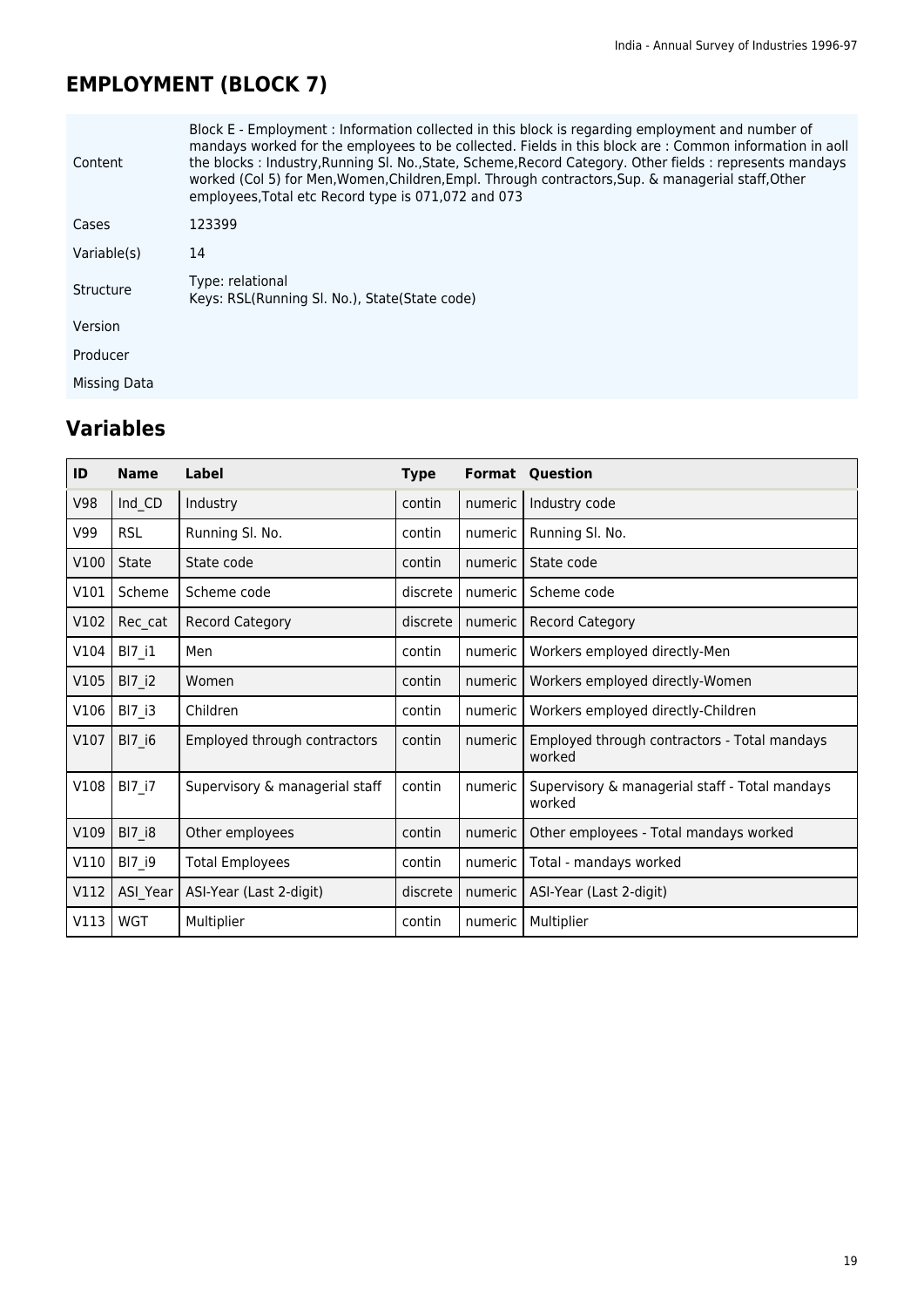# **EMPLOYMENT & WORKING DAYS(BLOCK 7\_6)**

| Content      | Block 7 - Employment : Information collected in this block is regarding employment and number of<br>mandays worked for the employees to be collected. Common information in aoll the blocks :<br>Industry, Running SI. No., State, Scheme, Record Category. Other fields: represents Average number of<br>persons worked (Col 6) for Men, Women, Children, Empl. Through contractors, Sup. & managerial<br>staff, Other employees, Working proprietors, Unpaid family workers, If co-operative etc., Total, No. of<br>manufacturing days, Total no. of working days, Total no. of shifts, Length of shifts etc. Record category :<br>074 |
|--------------|------------------------------------------------------------------------------------------------------------------------------------------------------------------------------------------------------------------------------------------------------------------------------------------------------------------------------------------------------------------------------------------------------------------------------------------------------------------------------------------------------------------------------------------------------------------------------------------------------------------------------------------|
| Cases        | 57827                                                                                                                                                                                                                                                                                                                                                                                                                                                                                                                                                                                                                                    |
| Variable(s)  | 21                                                                                                                                                                                                                                                                                                                                                                                                                                                                                                                                                                                                                                       |
| Structure    | Type: relational<br>Keys: RSL(Running SI. No.), State(State code)                                                                                                                                                                                                                                                                                                                                                                                                                                                                                                                                                                        |
| Version      |                                                                                                                                                                                                                                                                                                                                                                                                                                                                                                                                                                                                                                          |
| Producer     |                                                                                                                                                                                                                                                                                                                                                                                                                                                                                                                                                                                                                                          |
| Missing Data |                                                                                                                                                                                                                                                                                                                                                                                                                                                                                                                                                                                                                                          |

| ID   | <b>Name</b> | <b>Label</b>                                       | <b>Type</b> | Format  | Question                                           |
|------|-------------|----------------------------------------------------|-------------|---------|----------------------------------------------------|
| V114 | Ind CD      | Industry                                           | contin      | numeric | Industry code                                      |
| V115 | <b>RSL</b>  | Running Sl. No.                                    | contin      | numeric | Running Sl. No.                                    |
| V116 | State       | State code                                         | contin      | numeric | State code                                         |
| V117 | Scheme      | Scheme code                                        | discrete    | numeric | Scheme code                                        |
| V118 | Rec cat     | <b>Record Category</b>                             | discrete    | numeric | Record Category                                    |
| V120 | Bl7 i1 c6   | Workers employed directly -Men                     | contin      | numeric | Workers employed directly -Men                     |
| V121 | Bl7 i2 c6   | Workers employed directly -Women                   | contin      | numeric | Workers employed directly -Women                   |
| V122 | Bl7_i3_c6   | Workers employed directlry- Children               | contin      | numeric | Workers employed directlry- Children               |
| V123 | Bl7 i5 c6   | Employed through contractors                       | contin      | numeric | Employed through contractors                       |
| V124 | BI7 i7 c6   | Supervisory & managerial staff                     | contin      | numeric | Supervisory & managerial staff                     |
| V125 | BI7_i8_c6   | Other employees                                    | contin      | numeric | Other employees                                    |
| V126 | BI7 i10 c6  | Working proprietors                                | contin      | numeric | Working proprietors                                |
| V127 | Bl7 i11 c6  | Unpaid family workers                              | contin      | numeric | Unpaid family workers                              |
| V128 | Bl7 i12_c6  | If co-operative factory unpaid working<br>members. | contin      | numeric | If co-operative factory unpaid working<br>members. |
| V129 | BI7_i13_c6  | Total                                              | contin      | numeric | Total (9 to 12)                                    |
| V130 | Bl6 i1 c3   | Total no. of manufacturing days                    | contin      | numeric | Total no. of manufacturing days                    |
| V131 | BI6_i2_c3   | Total no. of working days                          | contin      | numeric | Total no. of working days                          |
| V132 | Bl6 i3 c3   | Total no. of shifts                                | contin      | numeric | Total no. of shifts                                |
| V133 | BI6_i4_c3   | Length of shifts                                   | contin      | numeric | Length of shifts                                   |
| V135 | ASI Year    | ASI-Year (Last 2-digit)                            | discrete    | numeric | ASI-Year (Last 2-digit)                            |
| V136 | <b>WGT</b>  | Multiplier                                         | contin      | numeric | Multiplier                                         |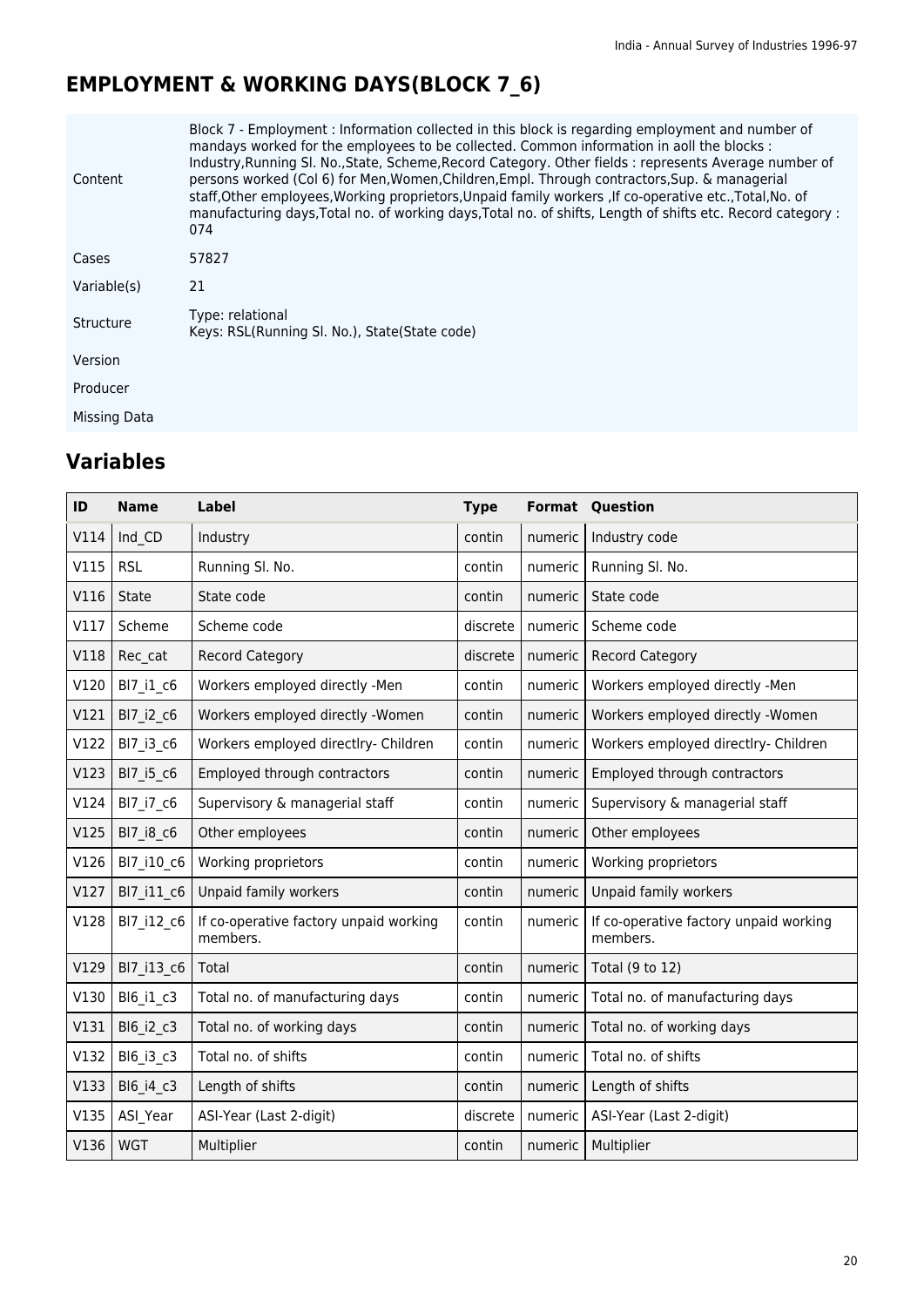# **LABOUR COST (BLOCK 8)**

| Content          | Block 8 - Labour cost (including for contract labour) : Information collected in this block is regarding<br>labour cost. In this block emoluments of the employees to be collected. Emoluments are defined as<br>wages paid to all employees plus imputed value of benefits in kind, i.e., the net cost to the employers<br>on those goods and services provided to employees free of charge or at markedly reduced cost which<br>are clearly and primarily of benefit to the employees as consumers. It includes profit sharing, festival<br>and other bonuses and ex-gratia payments paid at less frequent intervals (i.e. other than bonus paid<br>more or less regularly for each period). Benefits in kind include supplies or services rendered such as<br>housing, medical, education and recreation facilities. Personal insurance, income tax, house rent<br>allowance, conveyance, etc. for payment by the factory also is included in the emoluments. Fields in<br>this block are: Common information in aoll the blocks: Industry, Running SI. No., State, Scheme, Record<br>Category. Other fields: Wages and salaries-workers, Wages and salariesSuper.& Mang. Staff, Wages and<br>salaries Others, Wages and salaries Total, Bonus-workers, Bonus-Super. & Mang.<br>Stafff, Bonus-Others, Bonus - Total etc Record type is 081 |
|------------------|-----------------------------------------------------------------------------------------------------------------------------------------------------------------------------------------------------------------------------------------------------------------------------------------------------------------------------------------------------------------------------------------------------------------------------------------------------------------------------------------------------------------------------------------------------------------------------------------------------------------------------------------------------------------------------------------------------------------------------------------------------------------------------------------------------------------------------------------------------------------------------------------------------------------------------------------------------------------------------------------------------------------------------------------------------------------------------------------------------------------------------------------------------------------------------------------------------------------------------------------------------------------------------------------------------------------------------------------------|
| Cases            | 57164                                                                                                                                                                                                                                                                                                                                                                                                                                                                                                                                                                                                                                                                                                                                                                                                                                                                                                                                                                                                                                                                                                                                                                                                                                                                                                                                         |
| Variable(s)      | 15                                                                                                                                                                                                                                                                                                                                                                                                                                                                                                                                                                                                                                                                                                                                                                                                                                                                                                                                                                                                                                                                                                                                                                                                                                                                                                                                            |
| <b>Structure</b> | Type: relational<br>Keys: RSL(Running SI. No.), State(State code)                                                                                                                                                                                                                                                                                                                                                                                                                                                                                                                                                                                                                                                                                                                                                                                                                                                                                                                                                                                                                                                                                                                                                                                                                                                                             |
| Version          |                                                                                                                                                                                                                                                                                                                                                                                                                                                                                                                                                                                                                                                                                                                                                                                                                                                                                                                                                                                                                                                                                                                                                                                                                                                                                                                                               |
| Producer         |                                                                                                                                                                                                                                                                                                                                                                                                                                                                                                                                                                                                                                                                                                                                                                                                                                                                                                                                                                                                                                                                                                                                                                                                                                                                                                                                               |
| Missing Data     |                                                                                                                                                                                                                                                                                                                                                                                                                                                                                                                                                                                                                                                                                                                                                                                                                                                                                                                                                                                                                                                                                                                                                                                                                                                                                                                                               |

| ID   | <b>Name</b> | Label                                               | <b>Type</b> |           | <b>Format Question</b>                                     |
|------|-------------|-----------------------------------------------------|-------------|-----------|------------------------------------------------------------|
| V137 | Ind CD      | Industry                                            | contin      | numeric   | Industry code                                              |
| V138 | <b>RSL</b>  | Running Sl. No.                                     | contin      | numeric   | Running SI. No.                                            |
| V139 | State       | State code                                          | contin      | numeric   | State code                                                 |
| V140 | Scheme      | Scheme code                                         | discrete    | numeric   | Scheme code                                                |
| V141 | Rec cat     | <b>Record Category</b>                              | discrete    | numeric I | <b>Record Category</b>                                     |
| V143 | BI8 i1 c3   | Wages and salaries-workers                          | contin      | numeric   | Wages and salaries-workers                                 |
| V144 | BI8_i1_c4   | Wages and salaries Supervisor &<br>Managerial Staff | contin      | numeric   | Wages and salaries Supervisor &<br><b>Managerial Staff</b> |
| V145 | BI8_i1_c5   | Wages and salaries Others                           | contin      | numeric   | Wages and salaries Others                                  |
| V146 | BI8 i1 c6   | Wages and salaries Total                            | contin      | numeric   | Wages and salaries Total                                   |
| V147 | BI8_i2_c3   | Bonus-workers                                       | contin      | numeric   | Bonus-workers                                              |
| V148 | BI8 i2 c4   | Bonus-Super. & Mang. Stafff                         | contin      | numeric   | Bonus-Supervisory and managerial Stafff                    |
| V149 | BI8 i2 c5   | Bonus-Others                                        | contin      | numeric   | Bonus-Others                                               |
| V150 | BI8 i2 c6   | Bonus - Total                                       | contin      | numeric l | Bonus - Total                                              |
| V152 | ASI Year    | ASI-Year (Last 2-digit)                             | discrete    | numeric   | ASI-Year (Last 2-digit)                                    |
| V153 | <b>WGT</b>  | Multiplier                                          | contin      | numeric I | Multiplier                                                 |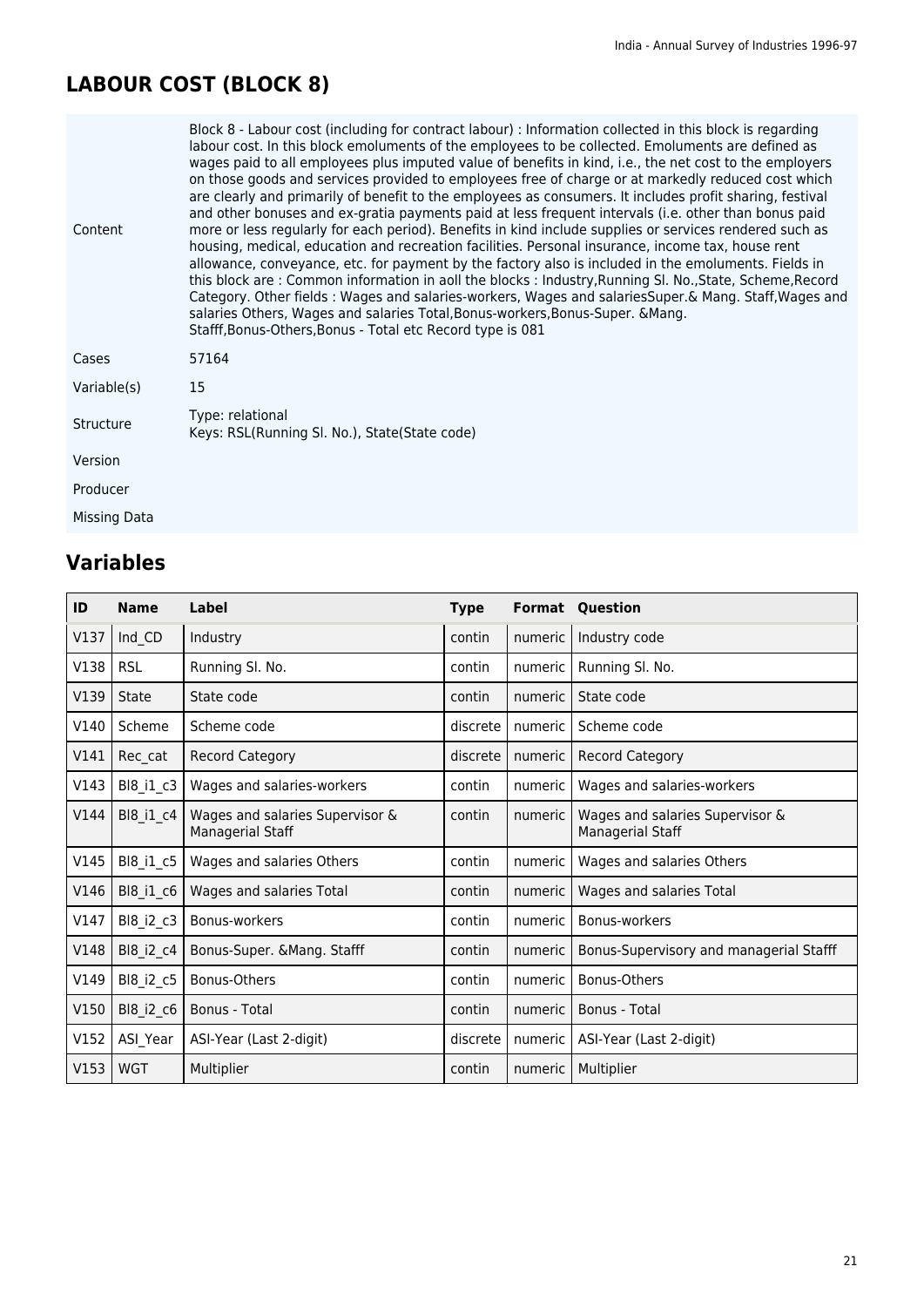# **LABOUR COST (BLOCK 8\_2)**

| Content      | Block 8 - Labour cost (including for contract labour) : Information collected in this block is regarding<br>labour cost. In this block emoluments of the employees to be collected. Emoluments are defined as<br>wages paid to all employees plus imputed value of benefits in kind, i.e., the net cost to the employers<br>on those goods and services provided to employees free of charge or at markedly reduced cost which<br>are clearly and primarily of benefit to the employees as consumers. It includes profit sharing, festival<br>and other bonuses and ex-gratia payments paid at less frequent intervals (i.e. other than bonus paid<br>more or less regularly for each period). Benefits in kind include supplies or services rendered such as<br>housing, medical, education and recreation facilities. Personal insurance, income tax, house rent<br>allowance, conveyance, etc. for payment by the factory also is included in the emoluments. Fields in<br>this block are: Common information in aoll the blocks: Industry, Running Sl. No., State, Scheme, Record<br>Category. Other fields : Total Contbn. To PF etc., Total welfare expenses, Total labour cost etc. Record<br>type is 082 |
|--------------|------------------------------------------------------------------------------------------------------------------------------------------------------------------------------------------------------------------------------------------------------------------------------------------------------------------------------------------------------------------------------------------------------------------------------------------------------------------------------------------------------------------------------------------------------------------------------------------------------------------------------------------------------------------------------------------------------------------------------------------------------------------------------------------------------------------------------------------------------------------------------------------------------------------------------------------------------------------------------------------------------------------------------------------------------------------------------------------------------------------------------------------------------------------------------------------------------------------|
| Cases        | 57160                                                                                                                                                                                                                                                                                                                                                                                                                                                                                                                                                                                                                                                                                                                                                                                                                                                                                                                                                                                                                                                                                                                                                                                                            |
| Variable(s)  | 10                                                                                                                                                                                                                                                                                                                                                                                                                                                                                                                                                                                                                                                                                                                                                                                                                                                                                                                                                                                                                                                                                                                                                                                                               |
| Structure    | Type: relational<br>Keys: RSL(Running SI. No.), State(State code)                                                                                                                                                                                                                                                                                                                                                                                                                                                                                                                                                                                                                                                                                                                                                                                                                                                                                                                                                                                                                                                                                                                                                |
| Version      |                                                                                                                                                                                                                                                                                                                                                                                                                                                                                                                                                                                                                                                                                                                                                                                                                                                                                                                                                                                                                                                                                                                                                                                                                  |
| Producer     |                                                                                                                                                                                                                                                                                                                                                                                                                                                                                                                                                                                                                                                                                                                                                                                                                                                                                                                                                                                                                                                                                                                                                                                                                  |
| Missing Data |                                                                                                                                                                                                                                                                                                                                                                                                                                                                                                                                                                                                                                                                                                                                                                                                                                                                                                                                                                                                                                                                                                                                                                                                                  |

| ID   | <b>Name</b>   | Label                   | <b>Type</b> | Format  | Question                                          |
|------|---------------|-------------------------|-------------|---------|---------------------------------------------------|
| V448 | Ind CD        | Industry                | contin      | numeric | Industry code                                     |
| V449 | <b>RSL</b>    | Running Sl. No.         | contin      | numeric | Running SI. No.                                   |
| V450 | State         | State code              | contin      | numeric | State code                                        |
| V451 | Scheme        | Scheme code             | discrete    | numeric | Scheme code                                       |
| V452 | Rec cat       | <b>Record Category</b>  | discrete    | numeric | <b>Record Category</b>                            |
| V456 | <b>BI8 i4</b> | Total Contbn. To PF etc | contin      | numeric | Contribution to provident and other funds - Total |
| V457 | <b>BI8 i5</b> | Total welfare expenses  | contin      | numeric | Workmen and staff welfare expenses Total          |
| V458 | <b>BI8 i7</b> | Total labour cost       | contin      | numeric | Total labour cost                                 |
| V460 | ASI Year      | ASI-Year (Last 2-digit) | discrete    | numeric | ASI-Year (Last 2-digit)                           |
| V461 | <b>WGT</b>    | Multiplier              | contin      | numeric | Multiplier                                        |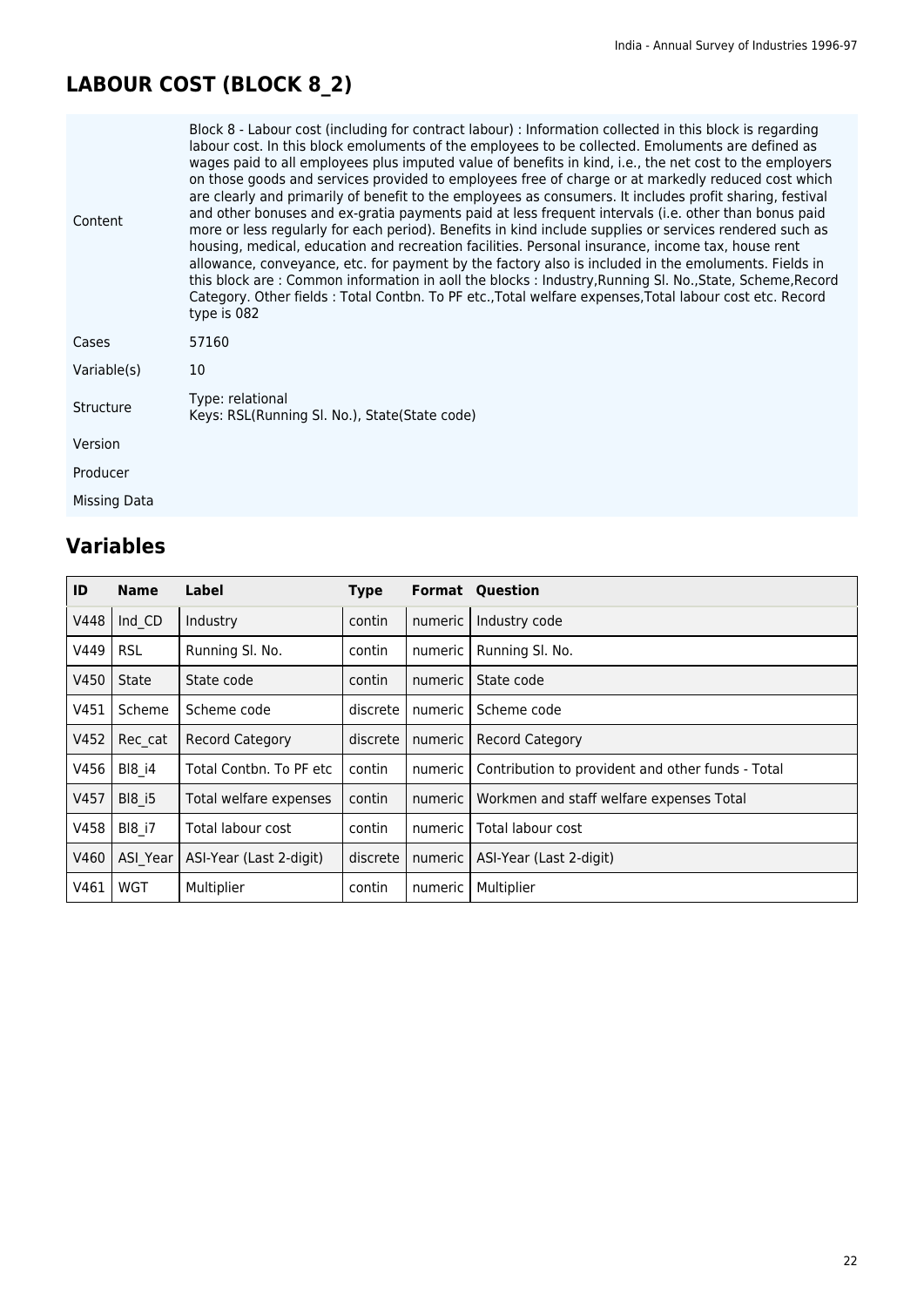# **FUELS, ELECTRICITY ETC**

| Content      | Block - 9 Fuels, Electricity and water consumed (excl. intermediate products) : (All the items are for<br>Quantity consumed and its value in Rs.) Fields in this block are : Common information in aoll the blocks :<br>Industry, Running SI. No., State, Scheme, Record Category. Other fields: represents iquantity and value<br>for 4 item codes respectively. Record type 091 |
|--------------|-----------------------------------------------------------------------------------------------------------------------------------------------------------------------------------------------------------------------------------------------------------------------------------------------------------------------------------------------------------------------------------|
| Cases        | 92127                                                                                                                                                                                                                                                                                                                                                                             |
| Variable(s)  | 20                                                                                                                                                                                                                                                                                                                                                                                |
| Structure    | Type: relational<br>Keys: RSL(Running Sl. No.), State(State)                                                                                                                                                                                                                                                                                                                      |
| Version      |                                                                                                                                                                                                                                                                                                                                                                                   |
| Producer     |                                                                                                                                                                                                                                                                                                                                                                                   |
| Missing Data |                                                                                                                                                                                                                                                                                                                                                                                   |

| ID   | <b>Name</b> | <b>Label</b>              | <b>Type</b> |         | <b>Format Question</b>                                   |
|------|-------------|---------------------------|-------------|---------|----------------------------------------------------------|
| V173 | Ind CD      | Industry                  | contin      | numeric | Industry code                                            |
| V174 | <b>RSL</b>  | Running Sl. No.           | contin      | numeric | Running Sl. No.                                          |
| V175 | State       | State                     | contin      | numeric | State code                                               |
| V176 | Scheme      | Scheme code               | discrete    | numeric | Scheme code                                              |
| V177 | Rec cat     | <b>Record Category</b>    | discrete    | numeric | <b>Record Category</b>                                   |
| V178 | Link        | Link Code                 | contin      | numeric |                                                          |
| V180 | Item CD 1   | Item code - 1             | contin      | numeric | Fuels, Electricity and water consumed - 1st Item<br>code |
| V181 | Qty 1       | Qty-1                     | contin      | numeric | Quantity                                                 |
| V182 | Value_1     | Value - $1$               | contin      | numeric | Value (Rs.)                                              |
| V184 | Item CD 2   | Item Code - 2             | contin      | numeric | Fuels, Electricity and water consumed - 2nd<br>Item code |
| V185 | Qty 2       | $Qty - 2$                 | contin      | numeric | Quantity                                                 |
| V186 | Value 2     | Value - $2$               | contin      | numeric | Value (Rs.)                                              |
| V188 | Item CD 3   | Item Code - 3             | contin      | numeric | Fuels, Electricity and water consumed - 3rd Item<br>code |
| V189 | Qty 3       | $Qty - 3$                 | contin      | numeric | Quantity                                                 |
| V190 | Value 3     | Value - $3$               | contin      | numeric | Value (Rs.)                                              |
| V192 | Item CD 4   | Item Code - 4             | contin      | numeric | Fuels, Electricity and water consumed - 4th Item<br>code |
| V193 | Qty_4       | $Qty - 4$                 | contin      | numeric | Quantity                                                 |
| V194 | Value_4     | Value 4                   | contin      | numeric | Value (Rs.)                                              |
| V195 | ASI Year    | ASI - Year (Last 2-digit) | discrete    | numeric | ASI - Year (Last 2-digit)                                |
| V196 | <b>WGT</b>  | Multiplier                | contin      | numeric | Multiplier                                               |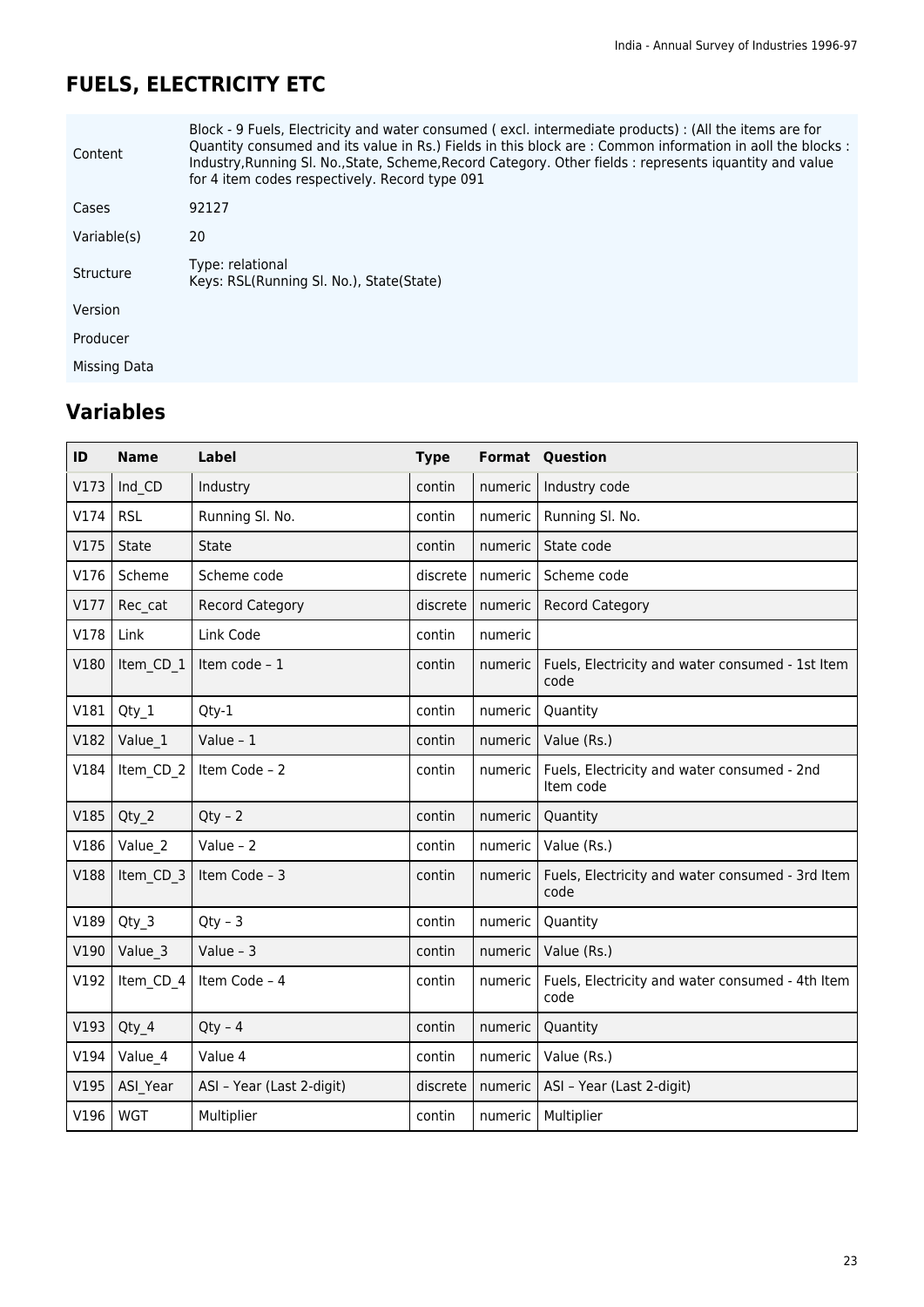# **OTHER EXPENDITURE (BLOCK 10\_1)**

| Content      | Block -10 Other Expenditure : (All the items are Expenditure incurred in Rs.) This block includes the cost<br>of other inputs as both the industrial and non-industrial services rendered by others, which are paid by<br>the factory and most of which are reflected in the ex-factory value of its production during the<br>accounting year. Fields in this block are: Common information in aoll the blocks: Industry, Running SI.<br>No., State, Scheme, Record Category. Other fields: Work done by others, Repair & maint-<br>Machinery, Repair & maint- Building, Repair & Maint-Others, Inward Freight etc. Rates and Taxes, Postage,<br>Telephone, etc., Insurance charges, banking charges, Printing & stationery Record type is 101 |
|--------------|------------------------------------------------------------------------------------------------------------------------------------------------------------------------------------------------------------------------------------------------------------------------------------------------------------------------------------------------------------------------------------------------------------------------------------------------------------------------------------------------------------------------------------------------------------------------------------------------------------------------------------------------------------------------------------------------------------------------------------------------|
| Cases        | 58577                                                                                                                                                                                                                                                                                                                                                                                                                                                                                                                                                                                                                                                                                                                                          |
| Variable(s)  | 17                                                                                                                                                                                                                                                                                                                                                                                                                                                                                                                                                                                                                                                                                                                                             |
| Structure    | Type: relational<br>Keys: RSL(Running SI. No.), State(State code)                                                                                                                                                                                                                                                                                                                                                                                                                                                                                                                                                                                                                                                                              |
| Version      |                                                                                                                                                                                                                                                                                                                                                                                                                                                                                                                                                                                                                                                                                                                                                |
| Producer     |                                                                                                                                                                                                                                                                                                                                                                                                                                                                                                                                                                                                                                                                                                                                                |
| Missing Data |                                                                                                                                                                                                                                                                                                                                                                                                                                                                                                                                                                                                                                                                                                                                                |

| ID   | <b>Name</b>  | <b>Label</b>              | <b>Type</b> | Format  | Question                                                          |
|------|--------------|---------------------------|-------------|---------|-------------------------------------------------------------------|
| V429 | Ind_CD       | Industry                  | contin      | numeric | Industry code                                                     |
| V430 | <b>RSL</b>   | Running Sl. No.           | contin      | numeric | Running SI. No.                                                   |
| V431 | <b>State</b> | State code                | discrete    | numeric | State code                                                        |
| V432 | Scheme       | Scheme code               | discrete    | numeric | Scheme code                                                       |
| V433 | Rec cat      | <b>Record Category</b>    | discrete    | numeric | <b>Record Category</b>                                            |
| V435 | BI10_i1      | Work done by others       | contin      | numeric | Work done by others on materials supplied by the<br>factory (Rs.) |
| V436 | BI10_i2      | Repair & maint- Machinery | contin      | numeric | Other exependiture : Repair & maintenance -<br>Machinery          |
| V437 | BI10 i3      | Repair & maint- Building  | contin      | numeric | Repair & maintenance - Building                                   |
| V438 | BI10 i4      | Repair & Maint-Others     | contin      | numeric | Repair & Maintenance - Others                                     |
| V439 | BI10_i5      | Inward Freight etc.       | contin      | numeric | Inward Freight and transport charges                              |
| V440 | BI10_i6      | Rates and Taxes           | contin      | numeric | Rates and Taxes excluding Income-tax                              |
| V441 | BI10 i7      | Postage, Telephone, etc.  | contin      | numeric | Postage, Telephone and telex expenses                             |
| V442 | BI10_i8      | Insurance charges         | contin      | numeric | Insurance charges                                                 |
| V443 | BI10_i9      | banking charges           | contin      | numeric | banking charges                                                   |
| V444 | BI10_i10     | Printing & stationery     | contin      | numeric | Printing & stationery                                             |
| V446 | ASI_Year     | ASI-Year (Last 2-digit)   | discrete    | numeric | ASI-Year (Last 2-digit)                                           |
| V447 | <b>WGT</b>   | Multiplier                | contin      | numeric | Multiplier                                                        |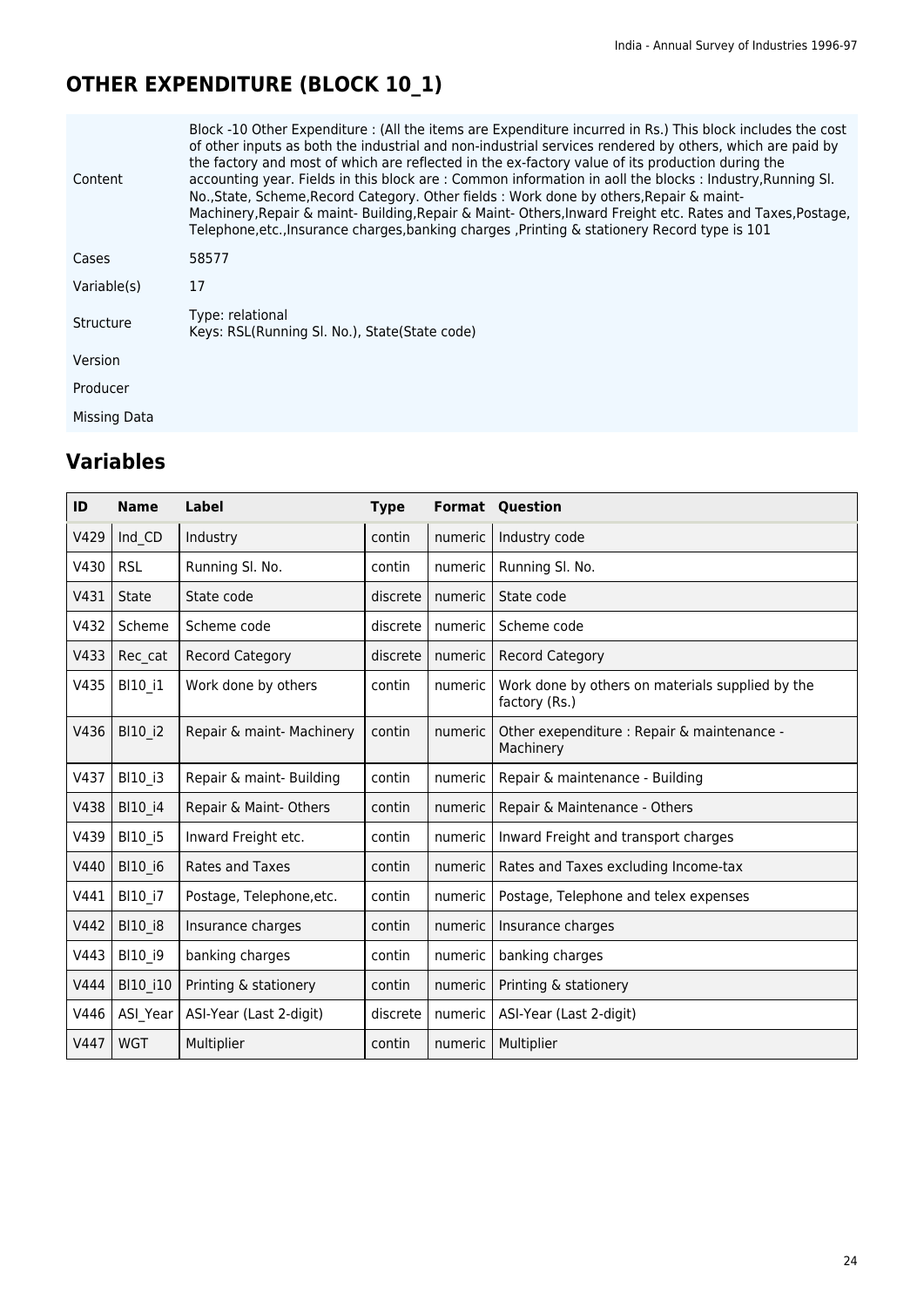# **OTHER EXPENDITURE (BLOCK 10\_2)**

| Content      | Block -10 Other Expenditure : (All the items are Expenditure incurred in Rs.) This block includes the cost<br>of other inputs as both the industrial and non-industrial services rendered by others, which are paid by<br>the factory and most of which are reflected in the ex-factory value of its production during the<br>accounting year. Fields in this block are: Common information in aoll the blocks: Industry, Running SI.<br>No., State, Scheme, Record Category. Other fields: Miscellaneous, Total, Rent of land etc., Rent for<br>Building, Rent for P&M, Rent for other assets Total rent, Interest, Purchese value of goods sold, Own<br>construction labour cost Record type 102 |
|--------------|----------------------------------------------------------------------------------------------------------------------------------------------------------------------------------------------------------------------------------------------------------------------------------------------------------------------------------------------------------------------------------------------------------------------------------------------------------------------------------------------------------------------------------------------------------------------------------------------------------------------------------------------------------------------------------------------------|
| Cases        | 58772                                                                                                                                                                                                                                                                                                                                                                                                                                                                                                                                                                                                                                                                                              |
| Variable(s)  | 17                                                                                                                                                                                                                                                                                                                                                                                                                                                                                                                                                                                                                                                                                                 |
| Structure    | Type: relational<br>Keys: RSL(Running SI. No.), State(State code)                                                                                                                                                                                                                                                                                                                                                                                                                                                                                                                                                                                                                                  |
| Version      |                                                                                                                                                                                                                                                                                                                                                                                                                                                                                                                                                                                                                                                                                                    |
| Producer     |                                                                                                                                                                                                                                                                                                                                                                                                                                                                                                                                                                                                                                                                                                    |
| Missing Data |                                                                                                                                                                                                                                                                                                                                                                                                                                                                                                                                                                                                                                                                                                    |

| ID   | <b>Name</b>  | <b>Label</b>                                                      | <b>Type</b> |         | <b>Format Question</b>                                                          |
|------|--------------|-------------------------------------------------------------------|-------------|---------|---------------------------------------------------------------------------------|
| V216 | Ind CD       | Industry                                                          | contin      | numeric | Industry code                                                                   |
| V217 | <b>RSL</b>   | Running SI. No.                                                   | contin      | numeric | Running Sl. No.                                                                 |
| V218 | <b>State</b> | State code                                                        | discrete    | numeric | State code                                                                      |
| V219 | Scheme       | Scheme code                                                       | discrete    | numeric | Scheme code                                                                     |
| V220 | Rec cat      | <b>Record Category</b>                                            | discrete    | numeric | <b>Record Category</b>                                                          |
| V222 | BI10 i11     | Miscellaneous expenditure                                         | contin      | numeric | Other expenditure - Miscellaneous (Rs.)                                         |
| V223 | BI10_i12     | Total expenditure                                                 | contin      | numeric | Other expenditure - Total (Rs.)                                                 |
| V224 | BI10 i13     | Rent for land on lease/royalties etc                              | contin      | numeric | Rent of land on lease or royalties on mines,<br>querries & similar assets (Rs.) |
| V225 | BI10 i14     | Rent for Building                                                 | contin      | numeric | Rent for Building (Rs.)                                                         |
| V226 | BI10_i15     | Rent/lease rent for P&M                                           | contin      | numeric | Rent/lease for Plant & Machinery (Rs.)                                          |
| V227 | BI10_i16     | Rent for other assets                                             | contin      | numeric | Rent for other assets (Rs.)                                                     |
| V228 | BI10_i17     | Total rent paid                                                   | contin      | numeric | Total rent (14 to 16)                                                           |
| V229 | BI10_i18     | Interest                                                          | contin      | numeric | Interest (Rs.)                                                                  |
| V230 | BI10_i19     | Purchese value of goods sold i the<br>same condition as purchased | contin      | numeric | Purchese value of goods sold in the same<br>condition as purchased (Rs.)        |
| V231 | BI10_i20     | Labour cost                                                       | contin      | numeric | Own construction labour cost (Rs.)                                              |
| V233 | ASI Year     | ASI-Year (Last 2-digit)                                           | discrete    | numeric | ASI-Year (Last 2-digit)                                                         |
| V234 | <b>WGT</b>   | Multiplier                                                        | contin      | numeric | Multiplier                                                                      |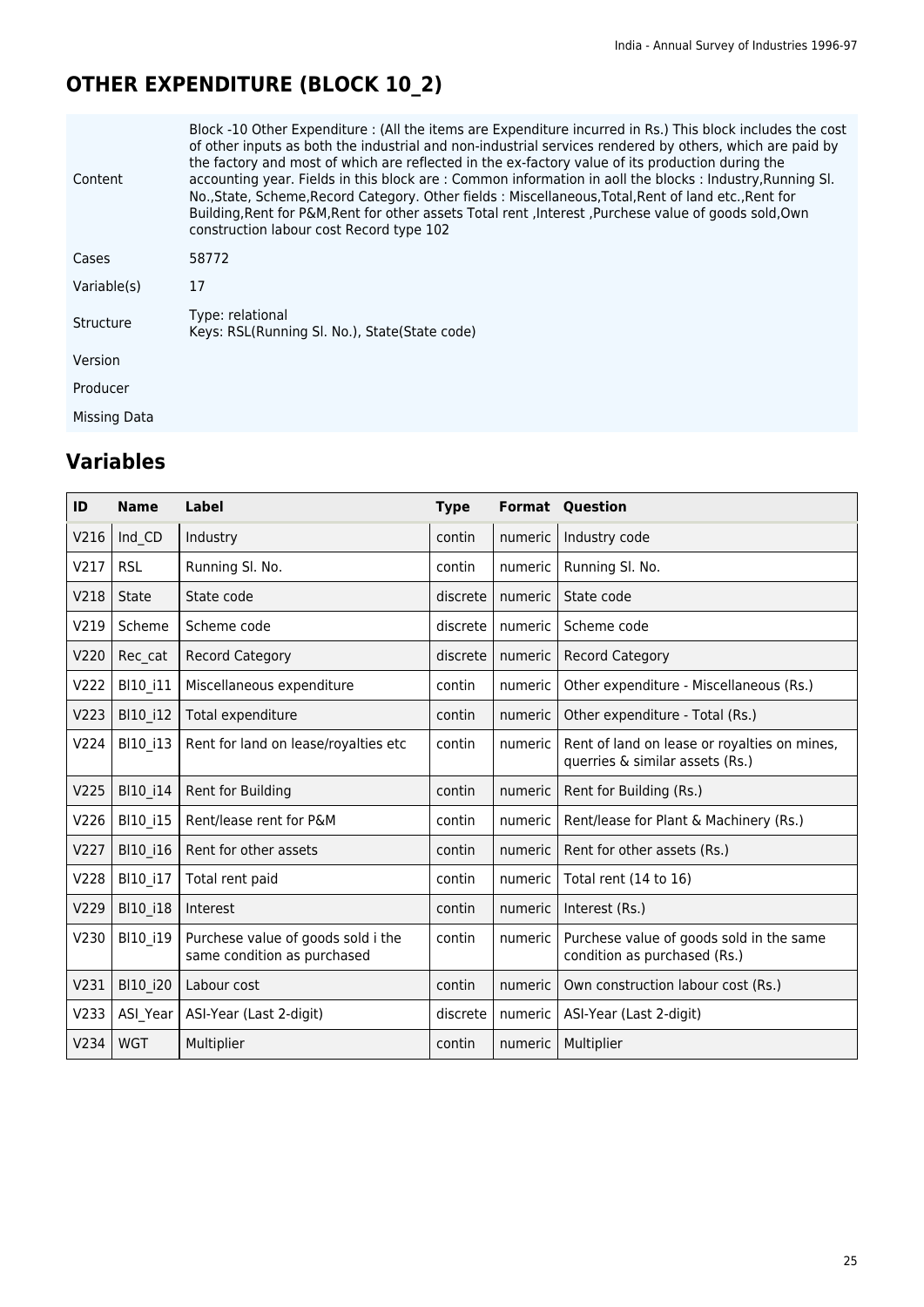# **OTHER OUTPUT-RECEIPTS (BLOCK 11)**

| Content      | Block -11 Other Outputs/Receipts (Incomes) : The file contains Other OUTPUT/RECEIPTS Detail (All items<br>are Receipts in Rs.) : In this block, information on other output/receipts is to be reported. Fields in this<br>block are: Common information in aoll the blocks: Industry, Running Sl. No., State, Scheme, Record<br>Category. Other fields: Own contruction-others, Own contruction-total, Work bone for others, Receipt for<br>non-industrial services, Variation of stock of semi-finished googes (*) Value of electricity soled, Value of<br>own construction, Total, Sale value of goods old etc. Record type is 111 |
|--------------|--------------------------------------------------------------------------------------------------------------------------------------------------------------------------------------------------------------------------------------------------------------------------------------------------------------------------------------------------------------------------------------------------------------------------------------------------------------------------------------------------------------------------------------------------------------------------------------------------------------------------------------|
| Cases        | 50068                                                                                                                                                                                                                                                                                                                                                                                                                                                                                                                                                                                                                                |
| Variable(s)  | 16                                                                                                                                                                                                                                                                                                                                                                                                                                                                                                                                                                                                                                   |
| Structure    | Type: relational<br>Keys: RSL(Running SI. No.), State(State code)                                                                                                                                                                                                                                                                                                                                                                                                                                                                                                                                                                    |
| Version      |                                                                                                                                                                                                                                                                                                                                                                                                                                                                                                                                                                                                                                      |
| Producer     |                                                                                                                                                                                                                                                                                                                                                                                                                                                                                                                                                                                                                                      |
| Missing Data |                                                                                                                                                                                                                                                                                                                                                                                                                                                                                                                                                                                                                                      |

| ID   | <b>Name</b>  | Label                                         | <b>Type</b> | <b>Format</b> | Question                                                             |
|------|--------------|-----------------------------------------------|-------------|---------------|----------------------------------------------------------------------|
| V235 | Ind CD       | Industry                                      | contin      | numeric       | Industry code                                                        |
| V236 | <b>RSL</b>   | Running Sl. No.                               | contin      | numeric       | Running Sl. No.                                                      |
| V237 | <b>State</b> | State code                                    | contin      | numeric       | State code                                                           |
| V238 | Scheme       | Scheme code                                   | discrete    | numeric       | Scheme code                                                          |
| V239 | Rec cat      | <b>Record Category</b>                        | discrete    | numeric       | Record Category                                                      |
| V241 | BI10_i21     | Own contruction-others                        | contin      | numeric       | Own contruction-others (Rs.)                                         |
| V242 | BI10_i22     | Own contruction-total                         | contin      | numeric       | Own contruction-total (Rs.)                                          |
| V243 | BI11 i1      | Work done for others                          | contin      | numeric       | Work done for others on materials supplied<br>by them (Rs.)          |
| V244 | BI11 i2      | Receipt for non-industrial services           | contin      | numeric       | Receipt for non-industrial services related to<br>others (Rs.)       |
| V245 | BI11 i4      | Variation in stock of semi- finished<br>goods | contin      | numeric       | Variation in stock of semi- finished goods<br>(Rs.)                  |
| V246 | BI11_i5      | Value of electricity sold                     | contin      | numeric       | Value of electricity (generated) & sold (Rs.)                        |
| V247 | BI11_i6      | Value of own construction                     | contin      | numeric       | Value of own construction (Rs.)                                      |
| V248 | BI11_i8      | Total                                         | contin      | numeric       | Total (to 7)                                                         |
| V249 | BI11_i9      | Sale value of goods sold etc                  | contin      | numeric       | Sale value of goods sold in the same<br>condition as purchased (Rs.) |
| V251 | ASI_Year     | ASI-Year (Last 2-digit)                       | discrete    | numeric       | ASI-Year (Last 2-digit)                                              |
| V252 | <b>WGT</b>   | Multiplier                                    | contin      | numeric       | Multiplier                                                           |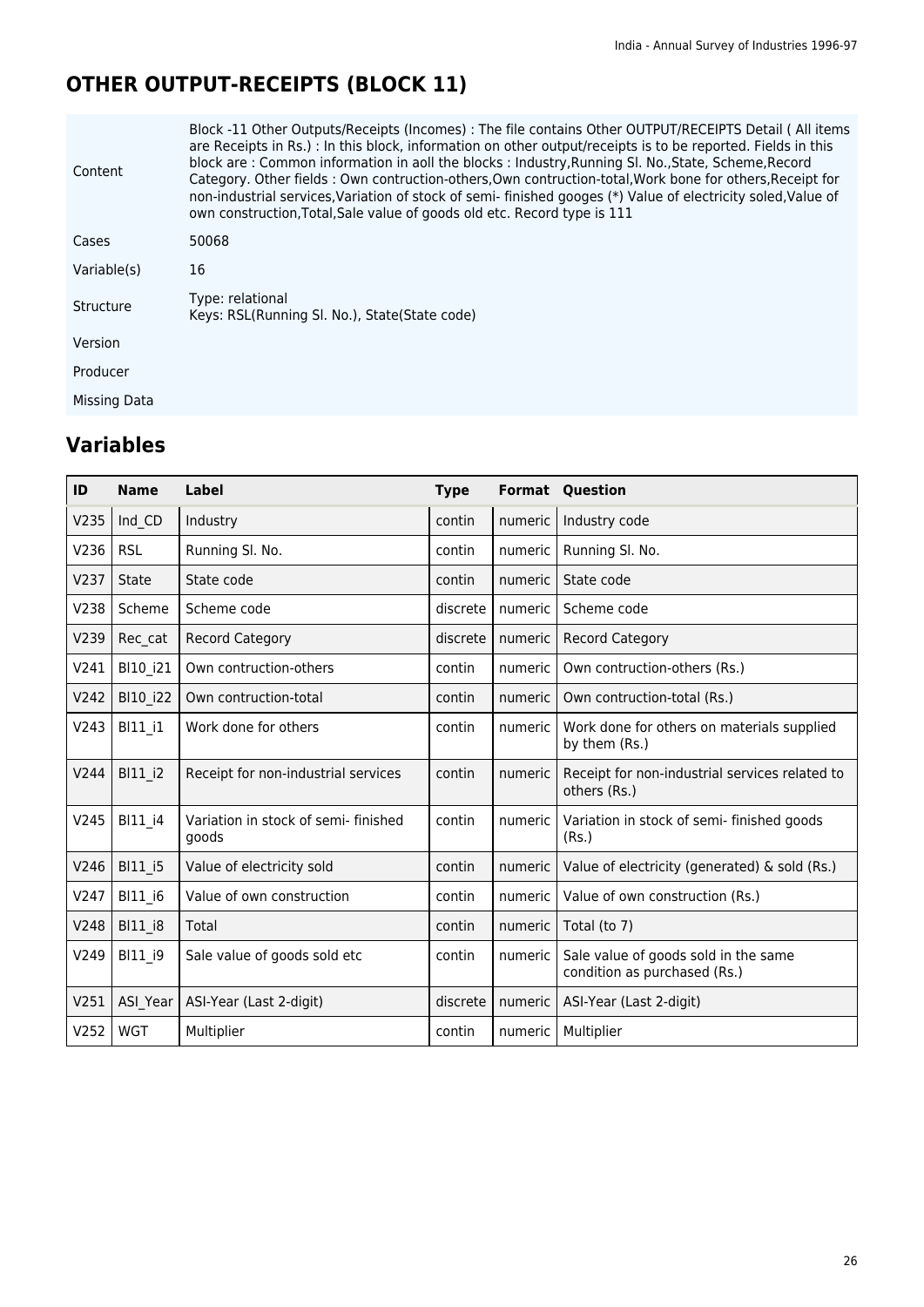# **ELECTRICITY (BLOCK 12)**

| Content      | Block - 12 : Electricity (Not applicable to electricity industry) : In this block, information on Quantity of<br>electricity purchased, generated, sold and consumed is reported. Fields in this block are: Common<br>information in aoll the blocks: Industry, Running SI. No., State, Scheme, Record Category. Other fields<br>:Electricity purchased, electricity generated, Electricity sold, Electricity consumed. Record type is 121 |
|--------------|--------------------------------------------------------------------------------------------------------------------------------------------------------------------------------------------------------------------------------------------------------------------------------------------------------------------------------------------------------------------------------------------------------------------------------------------|
| Cases        | 55977                                                                                                                                                                                                                                                                                                                                                                                                                                      |
| Variable(s)  | 11                                                                                                                                                                                                                                                                                                                                                                                                                                         |
| Structure    | Type: relational<br>Keys: RSL(Running SI. No.), State(State code)                                                                                                                                                                                                                                                                                                                                                                          |
| Version      |                                                                                                                                                                                                                                                                                                                                                                                                                                            |
| Producer     |                                                                                                                                                                                                                                                                                                                                                                                                                                            |
| Missing Data |                                                                                                                                                                                                                                                                                                                                                                                                                                            |

| ID   | <b>Name</b>  | Label                   | <b>Type</b> | <b>Format</b> | Question                        |
|------|--------------|-------------------------|-------------|---------------|---------------------------------|
| V416 | Ind CD       | Industry                | contin      | numeric       | Industry (NIC *&)               |
| V417 | <b>RSL</b>   | Running Sl. No.         | contin      | numeric       | Running SI. No.                 |
| V418 | <b>State</b> | State code              | contin      | numeric       | State code                      |
| V419 | Scheme       | Scheme code             | discrete    | numeric       | Scheme code                     |
| V420 | Rec cat      | <b>Record Category</b>  | discrete    | numeric       | <b>Record Category</b>          |
| V422 | BI12 i1      | Electricity purchased   | contin      | numeric       | Electricity purchased-Quantity  |
| V423 | BI12 i2      | Electricity generated   | contin      | numeric       | Electricity generated- Quantity |
| V424 | BI12 i3      | Electricity sold        | contin      | numeric       | Electricity sold - Quantity     |
| V425 | BI12 i4      | Electricity consumed    | contin      | numeric       | Electricity consumed - Quantity |
| V427 | ASI Year     | ASI-Year (Last 2-digit) | discrete    | numeric       | ASI-Year (Last 2-digit)         |
| V428 | <b>WGT</b>   | Multiplier              | contin      | numeric       |                                 |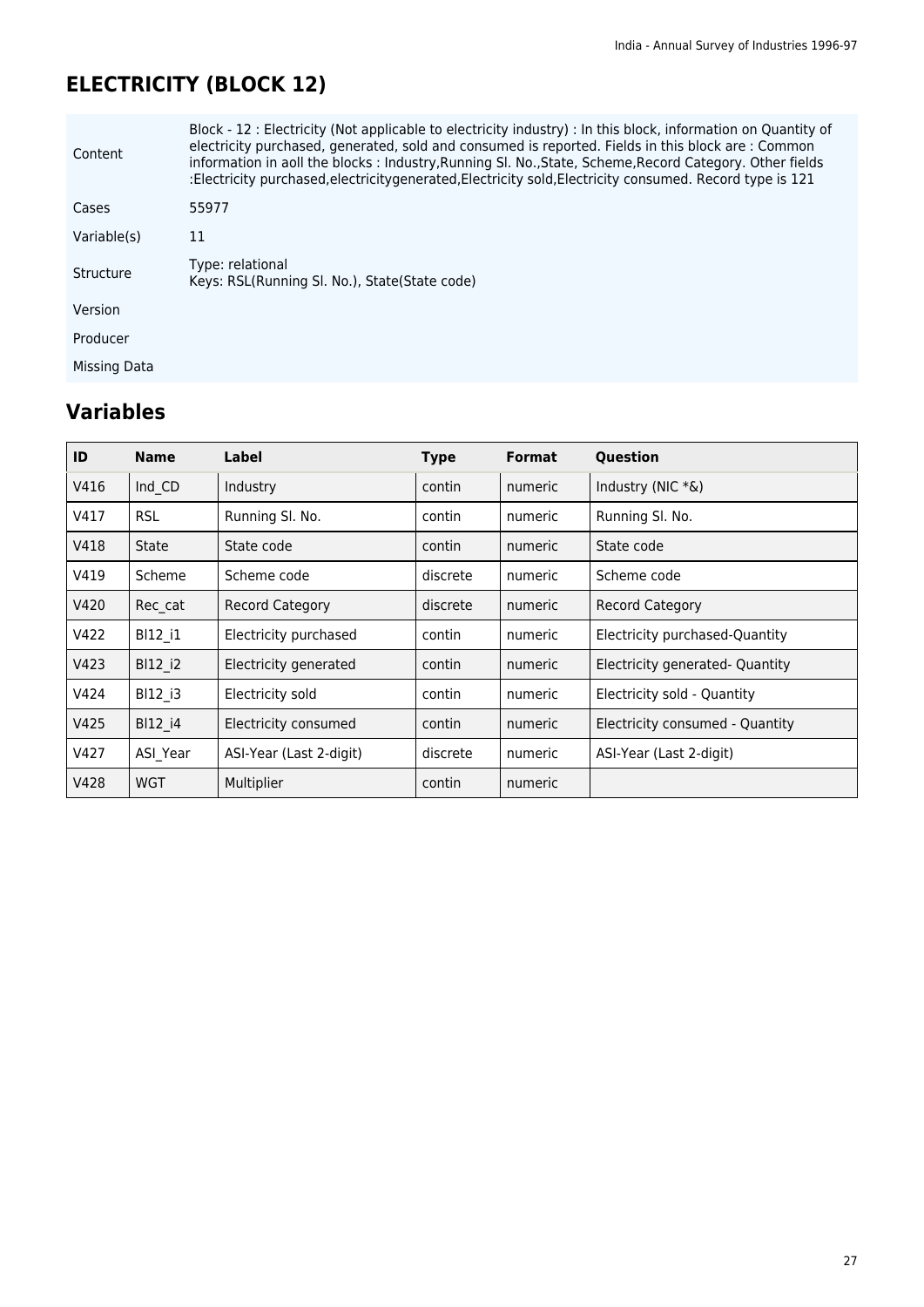### **MATERIALS CONSUMED EXCL**

| Content      | Block - 13 : Materials consumed (excluding intermediate products) during the accounting year: This<br>block covers all the goods (raw materials, components, chemicals, packing material, etc.) which entered<br>into the production process of the factory during the accounting year. Fields in this block are: Common<br>information in aoll the blocks : Industry, Running Sl. No., State, Scheme, Record Category. Other fields :<br>Quantity and value consumed for 4 item codes. Record type is 131 |
|--------------|------------------------------------------------------------------------------------------------------------------------------------------------------------------------------------------------------------------------------------------------------------------------------------------------------------------------------------------------------------------------------------------------------------------------------------------------------------------------------------------------------------|
| Cases        | 140730                                                                                                                                                                                                                                                                                                                                                                                                                                                                                                     |
| Variable(s)  | 20                                                                                                                                                                                                                                                                                                                                                                                                                                                                                                         |
| Structure    | Type: relational<br>Keys: RSL(Running SI, No.), State(State code)                                                                                                                                                                                                                                                                                                                                                                                                                                          |
| Version      |                                                                                                                                                                                                                                                                                                                                                                                                                                                                                                            |
| Producer     |                                                                                                                                                                                                                                                                                                                                                                                                                                                                                                            |
| Missing Data |                                                                                                                                                                                                                                                                                                                                                                                                                                                                                                            |

| ID   | <b>Name</b>  | Label                     | <b>Type</b> |         | <b>Format Question</b>                   |
|------|--------------|---------------------------|-------------|---------|------------------------------------------|
| V546 | Ind CD       | Industry                  | contin      | numeric | Industry code                            |
| V547 | <b>RSL</b>   | Running Sl. No.           | contin      | numeric | Running Sl. No.                          |
| V548 | <b>State</b> | State code                | discrete    | numeric | State code                               |
| V549 | Scheme       | Scheme code               | discrete    | numeric | Scheme code                              |
| V550 | Rec cat      | Record category           | discrete    | numeric | Record category                          |
| V551 | Link         | Link Code                 | contin      | numeric |                                          |
| V553 | Item Cd 1    | Item code - 1             | contin      | numeric | Materials consumed - 1st Item code       |
| V554 | Qty 1        | $Qty - 1$                 | contin      | numeric | Quantity consumed for 1st Item code      |
| V555 | Value 1      | Value - 1                 | contin      | numeric | Consumed for 1st item code - Value (Rs.) |
| V557 | Item Cd 2    | Item Code - 2             | contin      | numeric | Materials consumed - 2nd Item code       |
| V558 | Qty 2        | $Qty - 2$                 | contin      | numeric | Quantity consumed for 2nd Item code      |
| V559 | Value 2      | Value - $2$               | contin      | numeric | Consumed for 2nd item code - Value (Rs.) |
| V561 | Item Cd 3    | Item Code - 3             | contin      | numeric | Materials consumed - 3rd Item code       |
| V562 | Qty 3        | $Qty - 3$                 | contin      | numeric | Quantity consumed for 3rd Item code      |
| V563 | Value 3      | Value - $3$               | contin      | numeric | Consumed for 3rd item code - Value (Rs.) |
| V565 | Item Cd 4    | Item Code - 4             | contin      | numeric | Materials consumed - 4th Item code       |
| V566 | Qty 4        | $Qty - 4$                 | contin      | numeric | Quantity consumed for 4th Item code      |
| V567 | Value 4      | Value 4                   | contin      | numeric | Consumed for 4th item code - Value (Rs.) |
| V568 | ASI Year     | ASI - Year (Last 2-digit) | discrete    | numeric | ASI - Year (Last 2-digit)                |
| V569 | <b>WGT</b>   | Multiplier                | contin      | numeric | Multiplier                               |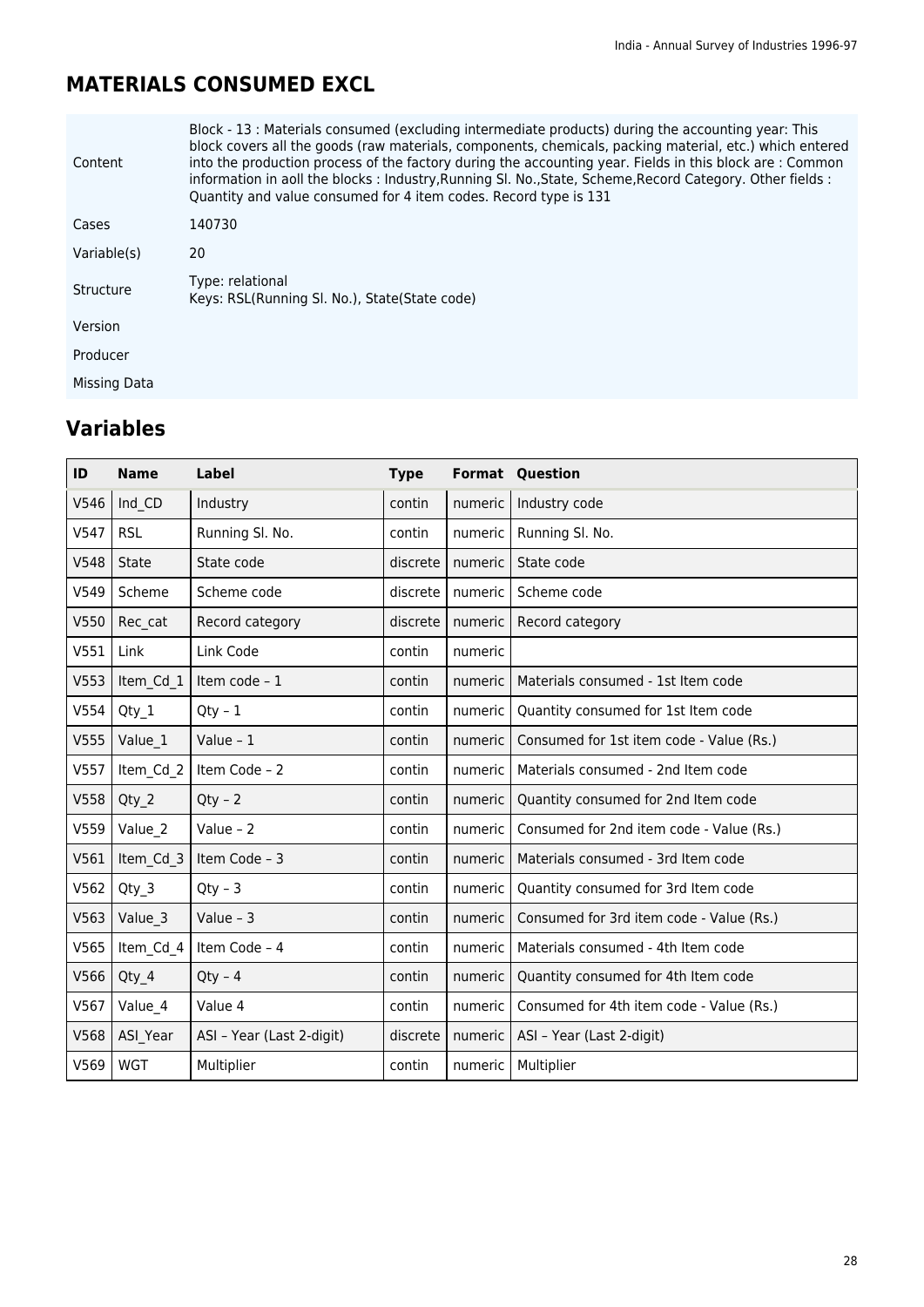# **MATERIALS CONSUMED INDUSTRIAL COMPNENTS ETC (BLOCK 13A)**

| Content      | Block - 13 A : Materials consumed (Indigenous and mported industrial components, accessoriess)<br>during the accounting year: Fields in this block are: Common information in the block:<br>Industry, Running SI. No., State, Scheme, Record Category. Other fields: Quantity and value consumed<br>for Indigenous and imported consumption for 4 item codes respectively. Record type is 132. |
|--------------|------------------------------------------------------------------------------------------------------------------------------------------------------------------------------------------------------------------------------------------------------------------------------------------------------------------------------------------------------------------------------------------------|
| Cases        | 91698                                                                                                                                                                                                                                                                                                                                                                                          |
| Variable(s)  | 18                                                                                                                                                                                                                                                                                                                                                                                             |
| Structure    | Type: relational<br>Keys: RSL(Running SI, No.'), State(State code)                                                                                                                                                                                                                                                                                                                             |
| Version      |                                                                                                                                                                                                                                                                                                                                                                                                |
| Producer     |                                                                                                                                                                                                                                                                                                                                                                                                |
| Missing Data |                                                                                                                                                                                                                                                                                                                                                                                                |

| ID   | <b>Name</b> | Label                     | <b>Type</b> |         | <b>Format Question</b>             |
|------|-------------|---------------------------|-------------|---------|------------------------------------|
| V301 | Ind CD      | Industry                  | contin      | numeric |                                    |
| V302 | <b>RSL</b>  | Running Sl. No.'          | contin      | numeric |                                    |
| V303 | State       | State code                | contin      | numeric |                                    |
| V304 | Scheme      | Scheme code               | discrete    | numeric |                                    |
| V305 | Rec cat     | <b>Record Category</b>    | discrete    | numeric |                                    |
| V306 | Link        | Link                      | contin      | numeric |                                    |
| V308 | Item_Cd_1   | Item code                 | contin      | numeric | Item code                          |
| V309 | BI13A c4    | Indigenous -Quantity      | contin      | numeric | Indigenous (Gr. Code 7) - Quantity |
| V310 | BI13A_c5    | Indigenous - Value        | contin      | numeric | Indigenous (Gr. Code 7) - Value    |
| V311 | BI13A c6    | Imported - Quantity       | contin      | numeric | Imported Consumtion - Quantity     |
| V312 | BI13A c7    | Imported - Value          | contin      | numeric | Imported Consumtion - Quantity     |
| V314 | Item Cd 2   | Item Code                 | contin      | numeric |                                    |
| V315 | BI13A_c4a   | Indigenous -Quantity      | contin      | numeric | Indigenous (Gr. Code 7) - Quantity |
| V316 | BI13A c5a   | Indigenous - Value        | contin      | numeric | Indigenous (Gr. Code 7) - Value    |
| V317 | BI13A_c6a   | Imported - Quantity       | contin      | numeric | Imported Consumption - Quantity    |
| V318 | BI13A_c7a   | Imported - Value          | contin      | numeric | Imported Consumption - Quantity    |
| V320 | ASI Year    | ASI - Year (Last 2-digit) | discrete    | numeric | ASI - Year (Last 2-digit)          |
| V321 | <b>WGT</b>  | Multiplier                | contin      | numeric | Multiplier                         |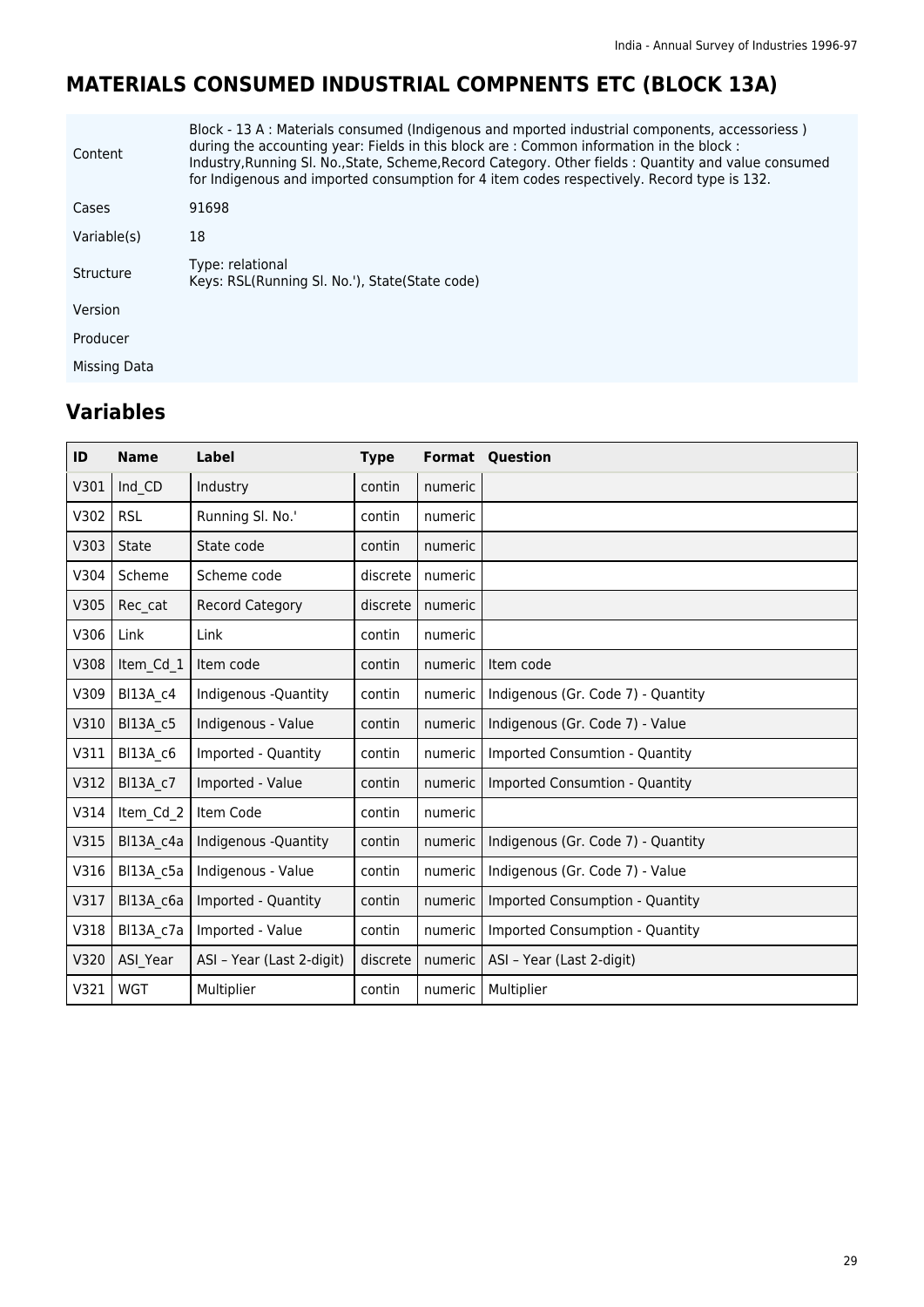# **MATERIALS CONSUMED IMPORTED (BLOCK 13B)**

| Content      | Block - 13 B : Materials consumed (Imported raw materials) during the accounting year: Fields in this<br>block are: Common information in the block: Industry, Running SI. No., State, Scheme, Record Category.<br>Other fields: Quantity and value consumed for imported consumption for 4 item codes. Record type is<br>133. |
|--------------|--------------------------------------------------------------------------------------------------------------------------------------------------------------------------------------------------------------------------------------------------------------------------------------------------------------------------------|
| Cases        | 5824                                                                                                                                                                                                                                                                                                                           |
| Variable(s)  | 20                                                                                                                                                                                                                                                                                                                             |
| Structure    | Type: relational<br>Keys: RSL(Running SI, No.), State(State code)                                                                                                                                                                                                                                                              |
| Version      |                                                                                                                                                                                                                                                                                                                                |
| Producer     |                                                                                                                                                                                                                                                                                                                                |
| Missing Data |                                                                                                                                                                                                                                                                                                                                |

| ID   | <b>Name</b> | Label                     | <b>Type</b> |         | <b>Format Question</b>                      |
|------|-------------|---------------------------|-------------|---------|---------------------------------------------|
| V322 | Ind CD      | Industry                  | contin      | numeric | Industry code                               |
| V323 | <b>RSL</b>  | Running Sl. No.           | contin      | numeric | Running Sl. No.                             |
| V324 | State       | State code                | discrete    | numeric | State code                                  |
| V325 | Scheme      | Scheme code               | discrete    | numeric | Scheme code                                 |
| V326 | Rec cat     | <b>Record Category</b>    | discrete    | numeric | <b>Record Category</b>                      |
| V327 | Link        | Link Code                 | discrete    | numeric |                                             |
| V329 | Item CD 1   | Item code - 1             | contin      | numeric | Imported materials consumed - 1st Item code |
| V330 | $Qty_1$     | Quantity                  | contin      | numeric | Imported materials consumed - Quantity      |
| V331 | Value 1     | Value                     | contin      | numeric | Imported materials consumed - Value (Rs.)   |
| V333 | item CD 2   | Item Code - 2             | contin      | numeric | Imported materials consumed - 2nd Item code |
| V334 | $Qty_2$     | Quantity                  | contin      | numeric | Imported materials consumed - Quantity      |
| V335 | Value 2     | Value                     | contin      | numeric | Imported materials consumed - Value (Rs.)   |
| V337 | Item CD 3   | Item Code - 3             | contin      | numeric | Imported materials consumed - 3rd Item code |
| V338 | Qty 3       | Quantity                  | contin      | numeric | Imported materials consumed - Quantity      |
| V339 | Value 3     | Value                     | contin      | numeric | Imported materials consumed - Value (Rs.)   |
| V341 | Item CD 4   | Item Code - 4             | contin      | numeric | Imported materials consumed -4th Item code  |
| V342 | Qty 4       | Quantity                  | contin      | numeric | Imported materials consumed - Quantity      |
| V343 | Value 4     | Value                     | contin      | numeric | Imported materials consumed - Value (Rs.)   |
| V344 | ASI Year    | ASI - Year (Last 2-digit) | discrete    | numeric | ASI - Year (Last 2-digit)                   |
| V345 | <b>WGT</b>  | Multiplier                | contin      | numeric | Multiplier                                  |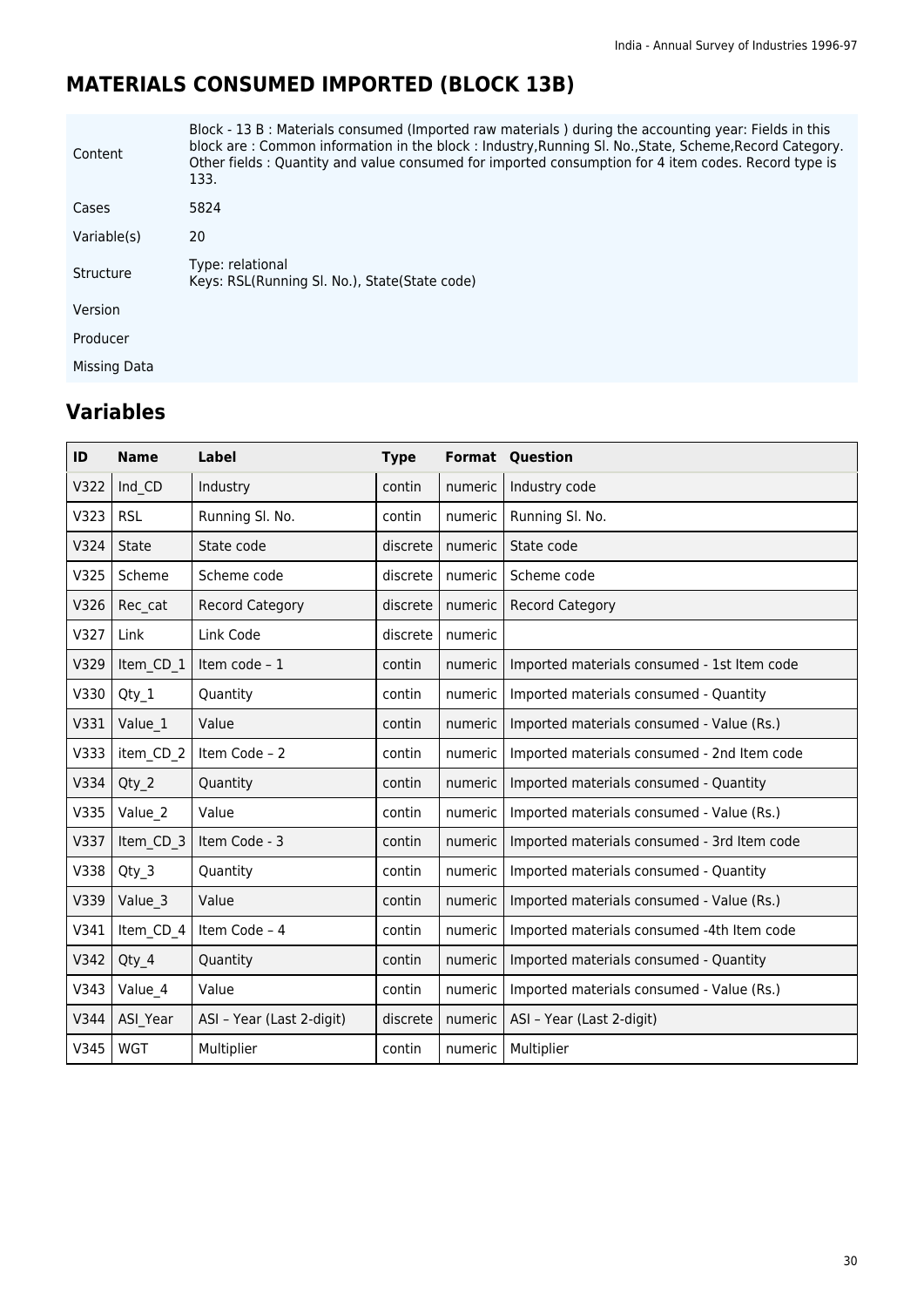# **PRODUCTS AND BY-PRODUCTS (BLOCK 14)**

| Content      | Block 14: Products and by-products inclding fixed assets (excluding intermediate products)<br>manufactured and sold during the year 1996-97. File contains data for Manufacture, Sale and<br>distributive expenses. The items are Item code, Quantity sold, Quantity manufactures, Gross sale value,<br>Excise duty, Sales tax, others, Total, Per unit net sale value and Net value of output(ex-factory value)<br>Data name is represented by Block number and column number like bl14 c1 Fields in this block are :<br>Common information in aoll the blocks : Industry, Running Sl. No., State, Scheme, Record Category. Other<br>fields : Item code, Quantity manufactured, Quantity sold, Gross sale value, Excise duty, Sale tax Dist.<br>Expenses- other, Dist. Expenses- total, Itenwise N.S.V. unit, Itenwise Ex.fact. Value etc. Record category is<br>141 |
|--------------|-----------------------------------------------------------------------------------------------------------------------------------------------------------------------------------------------------------------------------------------------------------------------------------------------------------------------------------------------------------------------------------------------------------------------------------------------------------------------------------------------------------------------------------------------------------------------------------------------------------------------------------------------------------------------------------------------------------------------------------------------------------------------------------------------------------------------------------------------------------------------|
| Cases        | 155474                                                                                                                                                                                                                                                                                                                                                                                                                                                                                                                                                                                                                                                                                                                                                                                                                                                                |
| Variable(s)  | 18                                                                                                                                                                                                                                                                                                                                                                                                                                                                                                                                                                                                                                                                                                                                                                                                                                                                    |
| Structure    | Type: relational<br>Keys: RSL(Running SI, No.), State(State code)                                                                                                                                                                                                                                                                                                                                                                                                                                                                                                                                                                                                                                                                                                                                                                                                     |
| Version      |                                                                                                                                                                                                                                                                                                                                                                                                                                                                                                                                                                                                                                                                                                                                                                                                                                                                       |
| Producer     |                                                                                                                                                                                                                                                                                                                                                                                                                                                                                                                                                                                                                                                                                                                                                                                                                                                                       |
| Missing Data |                                                                                                                                                                                                                                                                                                                                                                                                                                                                                                                                                                                                                                                                                                                                                                                                                                                                       |

| ID   | <b>Name</b>  | <b>Label</b>                 | <b>Type</b> | Format  | Question                                                                                               |
|------|--------------|------------------------------|-------------|---------|--------------------------------------------------------------------------------------------------------|
| V346 | Ind CD       | Industry                     | contin      | numeric | Industry code                                                                                          |
| V347 | <b>RSL</b>   | Running Sl. No.              | contin      | numeric | Running Sl. No.                                                                                        |
| V348 | <b>State</b> | State code                   | contin      | numeric | State code                                                                                             |
| V349 | Scheme       | Scheme code                  | discrete    | numeric | Scheme code                                                                                            |
| V350 | Rec cat      | <b>Record Category</b>       | discrete    | numeric | <b>Record Category</b>                                                                                 |
| V351 | Link         | Link code                    | contin      | numeric |                                                                                                        |
| V353 | Item Cd      | Item code                    | contin      | numeric | Item code (ASICC Code)                                                                                 |
| V354 | BI14_c4      | Quantity manufactured        | contin      | numeric | Products manufactures - Quantity<br>manufactured                                                       |
| V355 | BI14 c5      | Quantity sold                | contin      | numeric | Sale - Quantity sold                                                                                   |
| V356 | BI14 c6      | Gross sale value             | contin      | numeric | Sale - Gross sale value b(including excise<br>duty, sales tax and other distributive expenses<br>(Rs.) |
| V357 | BI14 c7      | Excise duty                  | contin      | numeric | Distributive Expenses- Excise duty (Rs.)                                                               |
| V358 | BI14 c8      | Sale tax                     | contin      | numeric | Distributive Expenses- Sales Tax (Rs.)                                                                 |
| V359 | BI14 c9      | Distributive Expenses- other | contin      | numeric | Distributive Expenses- Others (Rs.)                                                                    |
| V360 | BI14 c10     | Distributive Expenses- total | contin      | numeric | Distributive Expenses- total (Rs.)                                                                     |
| V361 | BI14_c11     | Per Unit Net Sale Value (Rs) | contin      | numeric | Per unit net sale value (Rs.)                                                                          |
| V362 | BI14 c12     | Itemwise Ex-factory value    | contin      | numeric | Net value of output (ex-factory value) (Rs.)                                                           |
| V364 | ASI Year     | ASI-Year (Last 2-digit)      | discrete    | numeric | ASI-Year (Last 2-digit)                                                                                |
| V365 | <b>WGT</b>   | Multiplier                   | contin      | numeric | Multiplier                                                                                             |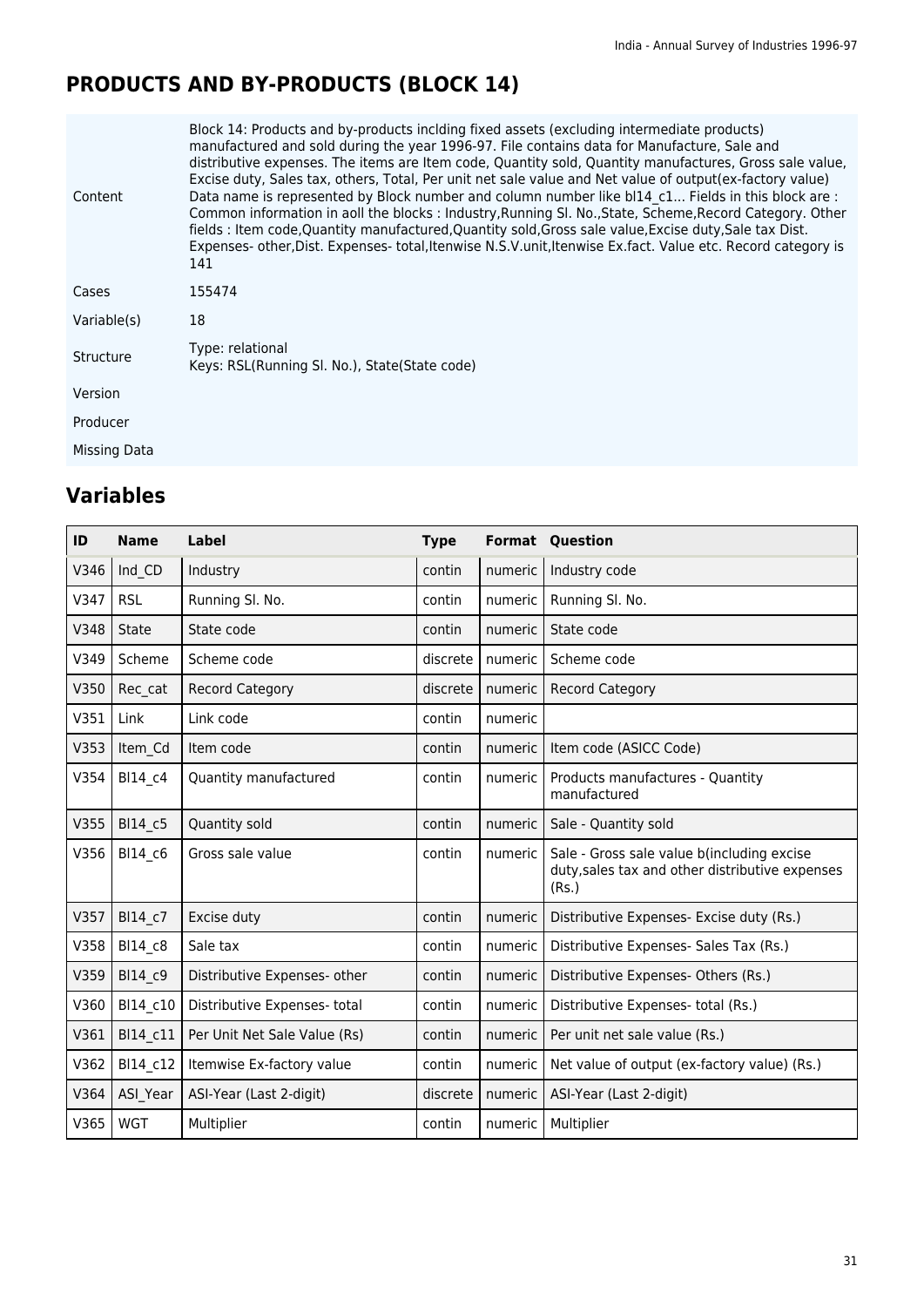# **DISTRIBUTIVE EXPENSES ETC (BLOCK 14A)**

| Content      | Block 14 A : Deatils of distributive expenses on sale during the accounting year File contains Distributive<br>expenses in value(Rs.) for items like Excise duty, Sales Tax, Transport charges, Commission to agents,<br>Rebates, Others and Total. Fields in this block are : Common information in aoll the blocks :<br>Industry, Running SI. No., State, Scheme, Record Category. Other fields: Excise duty, Sale tax, Transport<br>charges, Commission, Rebates, Other etc. Total Record type is 142. |
|--------------|-----------------------------------------------------------------------------------------------------------------------------------------------------------------------------------------------------------------------------------------------------------------------------------------------------------------------------------------------------------------------------------------------------------------------------------------------------------------------------------------------------------|
| Cases        | 39558                                                                                                                                                                                                                                                                                                                                                                                                                                                                                                     |
| Variable(s)  | 14                                                                                                                                                                                                                                                                                                                                                                                                                                                                                                        |
| Structure    | Type: relational<br>Keys: RSL(Running SI, No.), State(State code)                                                                                                                                                                                                                                                                                                                                                                                                                                         |
| Version      |                                                                                                                                                                                                                                                                                                                                                                                                                                                                                                           |
| Producer     |                                                                                                                                                                                                                                                                                                                                                                                                                                                                                                           |
| Missing Data |                                                                                                                                                                                                                                                                                                                                                                                                                                                                                                           |

| ID   | <b>Name</b>     | Label                   | <b>Type</b> |           | <b>Format Question</b>                                                        |
|------|-----------------|-------------------------|-------------|-----------|-------------------------------------------------------------------------------|
| V366 | Ind CD          | Industry                | contin      | numeric   | Industry code (NIC 87)                                                        |
| V367 | <b>RSL</b>      | Running Sl. No.         | contin      | numeric   | Running Sl. No.                                                               |
| V368 | <b>State</b>    | State code              | contin      | numeric   | State code                                                                    |
| V369 | Scheme          | Scheme code             | discrete    | numeric   | Scheme code                                                                   |
| V370 | Rec cat         | <b>Record Category</b>  | discrete    | numeric   | Record Category - 142                                                         |
| V372 | <b>BI14A i1</b> | Excise duty             | contin      | numeric   | Distributive expenses on sale during the accounting<br>year- Excise duty      |
| V373 | <b>BI14A i2</b> | Sale tax                | contin      | numeric   | Distributive expenses on sale during the accounting<br>year-Sales Tax         |
| V374 | <b>BI14A i3</b> | Transport charges       | contin      | numeric   | Distributive expenses on sale during the accounting<br>year-Transport charges |
| V375 | BI14A_i4        | Commission              | contin      | numeric   | Distributive expenses on sale during the accounting<br>year- Commission       |
| V376 | BI14A_i5        | Rebates                 | contin      | numeric   | Distributive expenses on sale during the accounting<br>year-Rebates           |
| V377 | <b>BI14A i6</b> | Other                   | contin      | numeric   | Distributive expenses on sale during the accounting<br>year- Others           |
| V378 | BI14A_i7        | Total                   | contin      | numeric   | Distributive expenses on sale during the accounting<br>year-Total             |
| V380 | ASI_Year        | ASI-Year (Last 2-digit) | discrete    | numeric   | ASI-Year (Last 2-digit)                                                       |
| V381 | <b>WGT</b>      | Multiplier              | contin      | numeric I | Multiplier - WGT                                                              |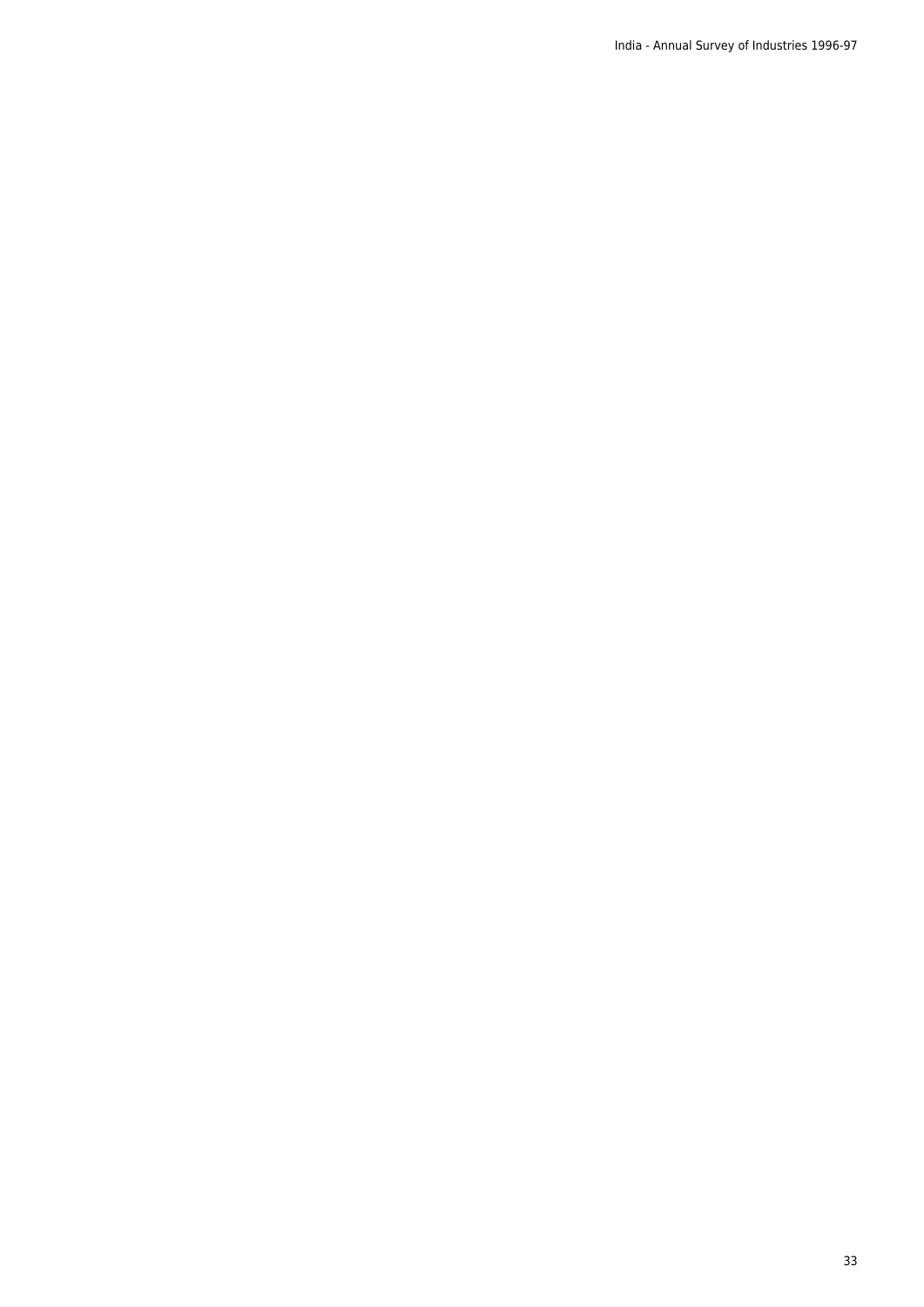# Industry (Ind\_CD) File: IDENTIFICATION PARTICULARS (B1&2)

#### **Overview**

Type: Continuous Format: numeric Width: 4 Decimals: 0 Range: 2001-9790

**Literal question**

Industry code of the Factory

Valid cases: 59825 Invalid: 0 Minimum: 2001 Maximum: 9790 Mean: 3099.9 Standard deviation: 1161.7

# Running Sl. No. (RSL) File: IDENTIFICATION PARTICULARS (B1&2)

#### **Overview**

Type: Continuous Format: numeric Width: 5 Decimals: 0 Range: 0-99006

Valid cases: 59825 Invalid: 0 Minimum: 0 Maximum: 99006 Mean: 49342.5 Standard deviation: 31138

#### **Literal question**

Running Sl. No.

# State Code (State) File: IDENTIFICATION PARTICULARS (B1&2)

#### **Overview**

Type: Discrete Format: numeric Width: 2 Decimals: 0 Range: 1-33

Valid cases: 59825 Invalid: 0 Minimum: 1 Maximum: 33 Mean: 15.5 Standard deviation: 8.4

#### **Literal question**

State Code

### Scheme Code (Scheme) File: IDENTIFICATION PARTICULARS (B1&2)

#### **Overview**

Type: Discrete Format: numeric Width: 1 Decimals: 0 Range: 1-9

#### **Literal question**

Scheme Code

Valid cases: 59825 Invalid: 0 Minimum: 1 Maximum: 9 Mean: 3.5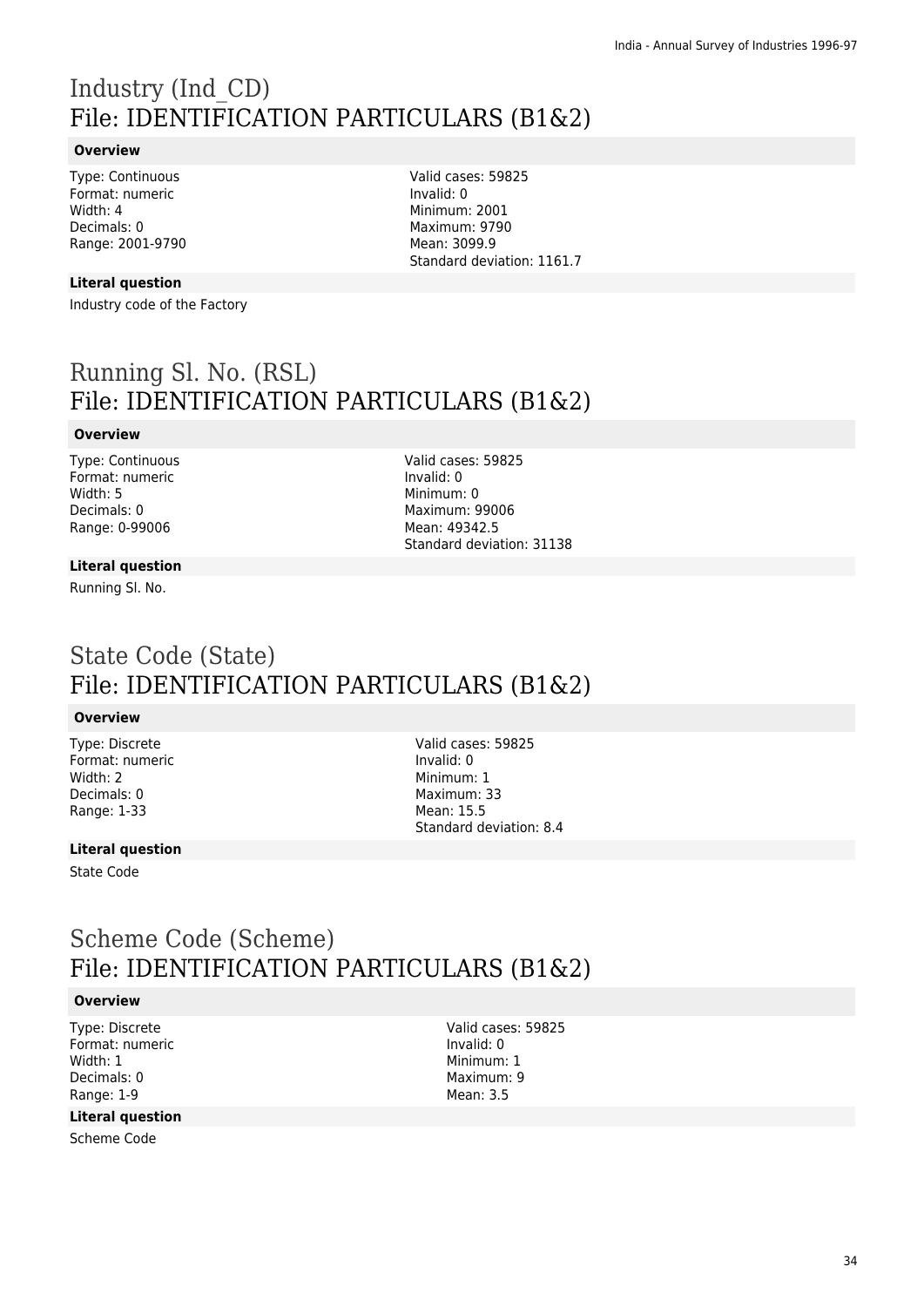# Record Category (Rec\_cat) File: IDENTIFICATION PARTICULARS (B1&2)

#### **Overview**

Type: Discrete Format: numeric Width: 2 Decimals: 0 Range: 11-11

#### **Literal question**

Record Category

# Cont. R.S.L. (Cont\_RSL) File: IDENTIFICATION PARTICULARS (B1&2)

#### **Overview**

Type: Continuous Format: numeric Width: 5 Decimals: 0 Range: 0-90007

Valid cases: 59825 Invalid: 0 Minimum: 0 Maximum: 90007 Mean: 10336.2 Standard deviation: 18765.9

Valid cases: 59825

Invalid: 0

#### **Literal question**

Cont. R.S.L.

### Permanent Sl. No. (PSL) File: IDENTIFICATION PARTICULARS (B1&2)

#### **Overview**

Type: Continuous Format: numeric Width: 5 Decimals: 0 Range: 0-98411

Valid cases: 59825 Invalid: 0 Minimum: 0 Maximum: 98411 Mean: 14626.3 Standard deviation: 8945.9

#### **Literal question**

Permanent Sl. No.

### No. of Units (Bl1 i4) File: IDENTIFICATION PARTICULARS (B1&2)

#### **Overview**

Type: Continuous Format: numeric Width: 3 Decimals: 0 Range: 0-873

Valid cases: 59825 Invalid: 0 Minimum: 0 Maximum: 873 Mean: 2.2 Standard deviation: 8.4

#### **Description**

FACTORY is one, which is registered under sections 2m (i) and 2m (ii) of the Factory Act, 1948. The sections 2m (i) and 2m (ii) refer to any premises including the precincts thereof (a) whereon ten or more workers are working, or were working on any day of the preceding twelve months, and in any part of which a manufacturing process is being carried on with the aid of power, or is ordinarily so carried on or (b) whereon twenty or more workers are working or were working on any day of the preceding twelve months and in any part of which a manufacturing process is being carried on without the aid of power , or is ordinarily so carried on.

35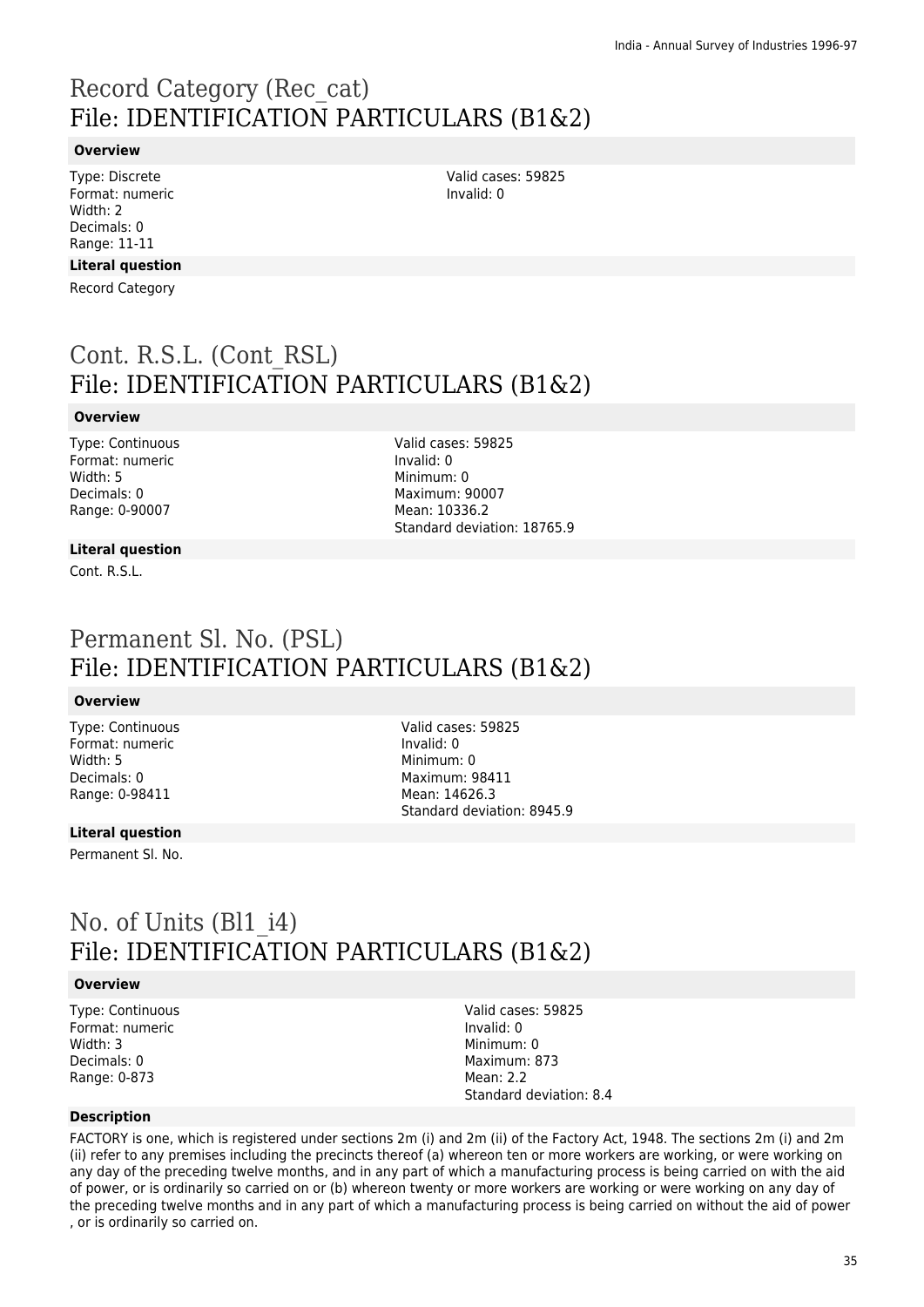# No. of Units (Bl1\_i4) File: IDENTIFICATION PARTICULARS (B1&2)

#### **Literal question**

No. of Units for which data has been collected from single firm.

# State/Dist/Block (Bl1\_i5) File: IDENTIFICATION PARTICULARS (B1&2)

#### **Overview**

Type: Continuous Format: numeric Width: 6 Decimals: 0 Range: 0-921516

Valid cases: 59825 Invalid: 0 Minimum: 0 Maximum: 921516 Mean: 155716.1 Standard deviation: 84585.3

#### **Literal question**

Code for State/District/Block

# FOD Region Code (Bl1 i6) File: IDENTIFICATION PARTICULARS (B1&2)

#### **Overview**

Type: Continuous Format: numeric Width: 5 Decimals: 0 Range: 0-28000

Valid cases: 59825 Invalid: 0 Minimum: 0 Maximum: 28000 Mean: 158.3 Standard deviation: 308.1

#### **Literal question**

FOD Region Code

# Sector (Bl1\_i7) File: IDENTIFICATION PARTICULARS (B1&2)

#### **Overview**

Type: Discrete Format: numeric Width: 1 Decimals: 0 Range: 0-9

Valid cases: 59825 Invalid: 0 Minimum: 0 Maximum: 9 Mean: 1.8

#### **Literal question**

Sector Code (Rural-1,Urban-2, Metropolitan-3)

# Backward Area Code (Bl1\_i8) File: IDENTIFICATION PARTICULARS (B1&2)

#### **Overview**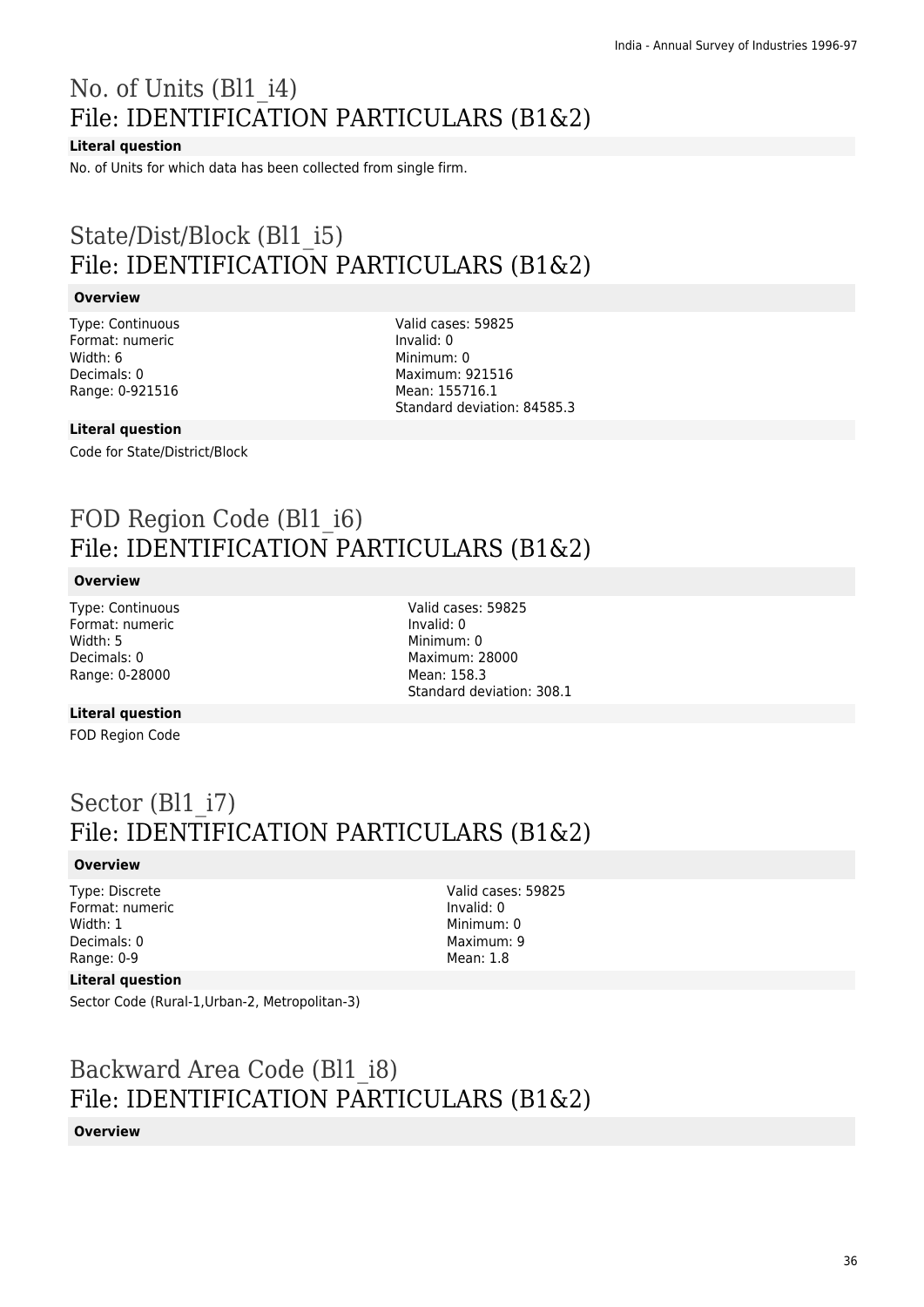# Backward Area Code (Bl1\_i8) File: IDENTIFICATION PARTICULARS (B1&2)

Type: Discrete Format: numeric Width: 1 Decimals: 0 Range: 0-9

Valid cases: 59825 Invalid: 0 Minimum: 0 Maximum: 9 Mean: 1.7

## **Literal question**

Backward Area Code

# Year of Initial Prod (Bl2 i1) File: IDENTIFICATION PARTICULARS (B1&2)

### **Overview**

Type: Continuous Format: numeric Width: 4 Decimals: 0 Range: 0-9925

Valid cases: 59825 Invalid: 0 Minimum: 0 Maximum: 9925 Mean: 1976 Standard deviation: 127.7

## **Literal question**

Year of Initial Prod

## Type of Organisation (Bl2\_i2) File: IDENTIFICATION PARTICULARS (B1&2)

### **Overview**

Type: Discrete Format: numeric Width: 1 Decimals: 0 Range: 0-9

Valid cases: 59825 Invalid: 0 Minimum: 0 Maximum: 9 Mean: 3.4

### **Literal question**

Type of Organisation

## Type of Ownership (Bl2\_i3) File: IDENTIFICATION PARTICULARS (B1&2)

### **Overview**

Type: Discrete Format: numeric Width: 1 Decimals: 0 Range: 0-9

Valid cases: 59825 Invalid: 0 Minimum: 0 Maximum: 9 Mean: 5.7

### **Literal question**

Type of Ownership

# Type of Management (Bl2\_i4) File: IDENTIFICATION PARTICULARS (B1&2)

### **Overview**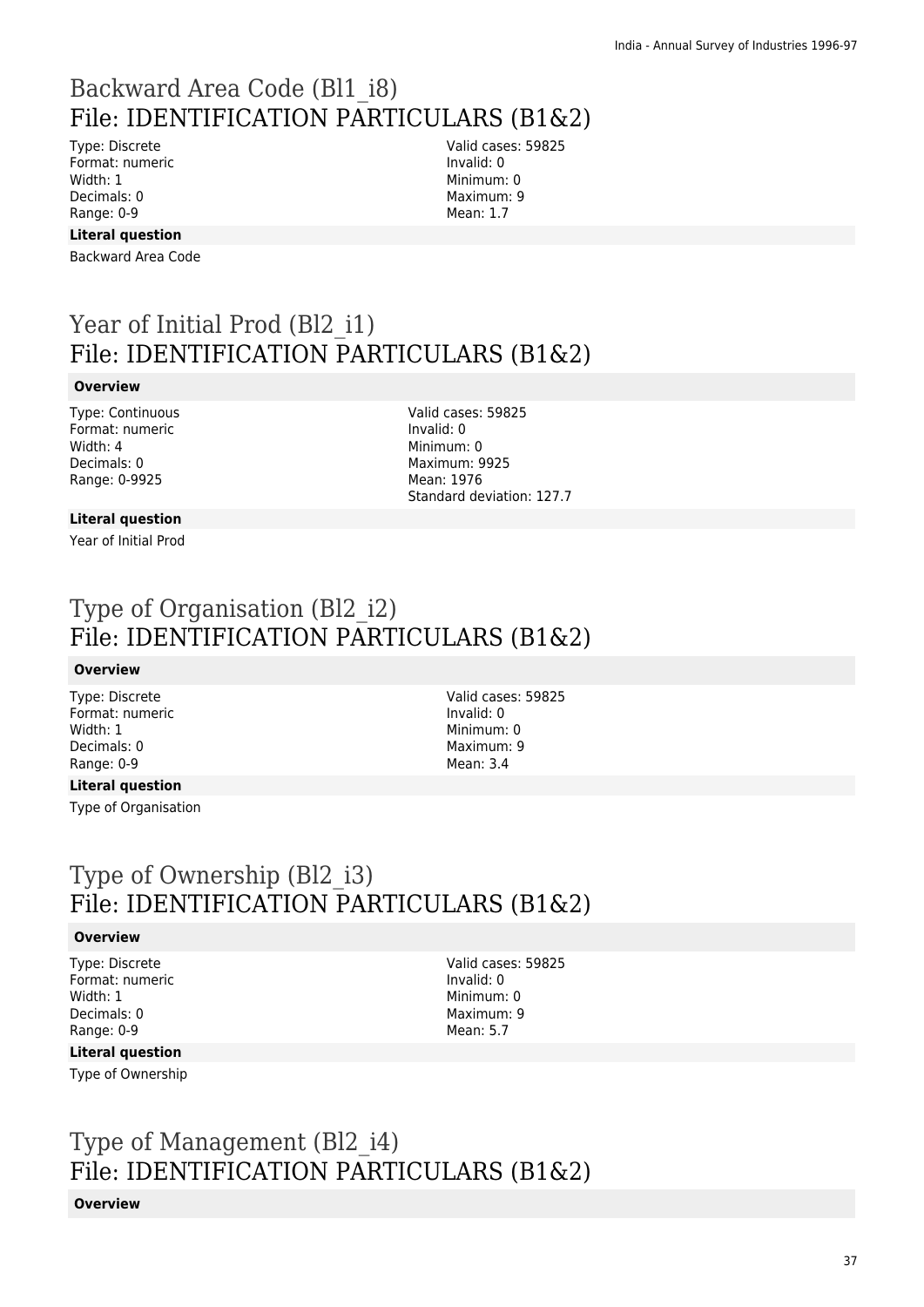## Type of Management (Bl2\_i4) File: IDENTIFICATION PARTICULARS (B1&2) Valid cases: 59825

Type: Discrete Format: numeric Width: 1 Decimals: 0 Range: 0-9

### **Literal question**

Type of Management

## Whether ancillary unit (Bl2 i5) File: IDENTIFICATION PARTICULARS (B1&2)

### **Overview**

Type: Discrete Format: numeric Width: 1 Decimals: 0 Range: 0-9

Valid cases: 59825 Invalid: 0 Minimum: 0 Maximum: 9 Mean: 2

Valid cases: 59825

Invalid: 0 Minimum: 0 Maximum: 9 Mean: 2.7

Invalid: 0

### **Literal question**

Whether ancillary unit

## Wheather registered (Bl2 i6) File: IDENTIFICATION PARTICULARS (B1&2)

### **Overview**

Type: Discrete Format: numeric Width: 1 Decimals: 0 Range: 0-9

### **Literal question**

Wheather registered

Accounting Year Closing (Bl2\_i7) File: IDENTIFICATION PARTICULARS (B1&2)

### **Overview**

Type: Continuous Format: numeric Width: 6 Decimals: 0 Range: 0-310796

Valid cases: 59825 Invalid: 0 Minimum: 0 Maximum: 310796 Mean: 310365.6 Standard deviation: 3108.8

### **Literal question**

Accounting Year Closing

# Months of operation (Bl2\_i8) File: IDENTIFICATION PARTICULARS (B1&2)

### **Overview**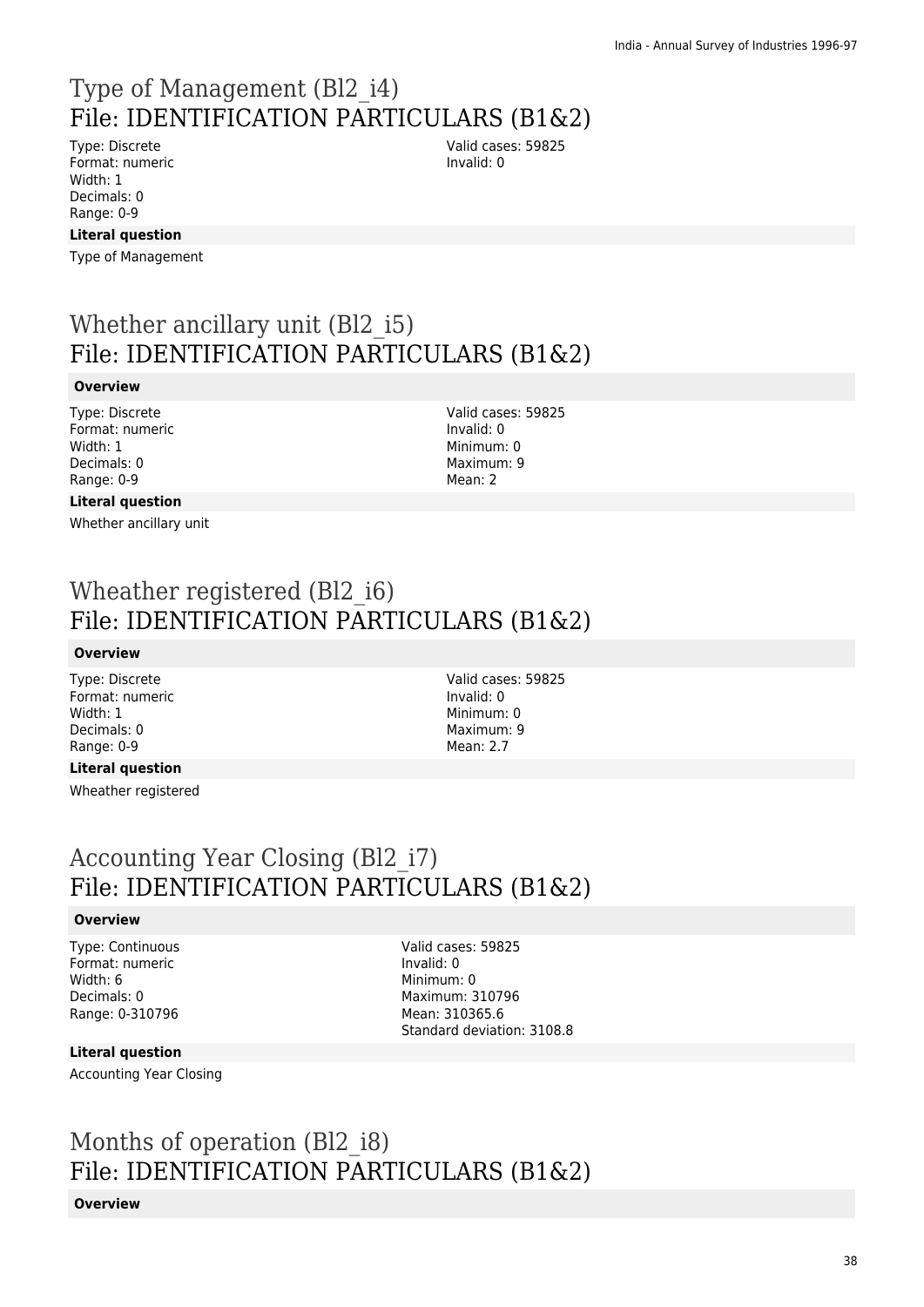# Months of operation (Bl2\_i8) File: IDENTIFICATION PARTICULARS (B1&2)

Type: Continuous Format: numeric Width: 2 Decimals: 0 Range: 0-97

Valid cases: 59825 Invalid: 0 Minimum: 0 Maximum: 97 Mean: 10.7 Standard deviation: 3.5

### **Literal question**

Months of operation

# Type of power used (Bl2\_i9) File: IDENTIFICATION PARTICULARS (B1&2)

#### **Overview**

Type: Discrete Format: numeric Width: 1 Decimals: 0 Range: 0-9

Valid cases: 59825 Invalid: 0 Minimum: 0 Maximum: 9 Mean: 1.5

## **Literal question**

Type of power used

# Open/Closed code (Bl2\_i10) File: IDENTIFICATION PARTICULARS (B1&2)

### **Overview**

Type: Discrete Format: numeric Width: 1 Decimals: 0 Range: 0-9

**Literal question**

Open/Closed code

Valid cases: 59825 Invalid: 0 Minimum: 0 Maximum: 9 Mean: 0.1

## Frame Ind. Code (IND\_CD\_Frame) File: IDENTIFICATION PARTICULARS (B1&2)

### **Overview**

Type: Continuous Format: numeric Width: 1 Decimals: 0 Range: 0-5

Valid cases: 59825 Invalid: 0 Minimum: 0 Maximum: 5 Mean: 0 Standard deviation: 0

### **Literal question**

Frame Industry code

# ASI-Year (Last 2-Digit) (ASI\_Year) File: IDENTIFICATION PARTICULARS (B1&2)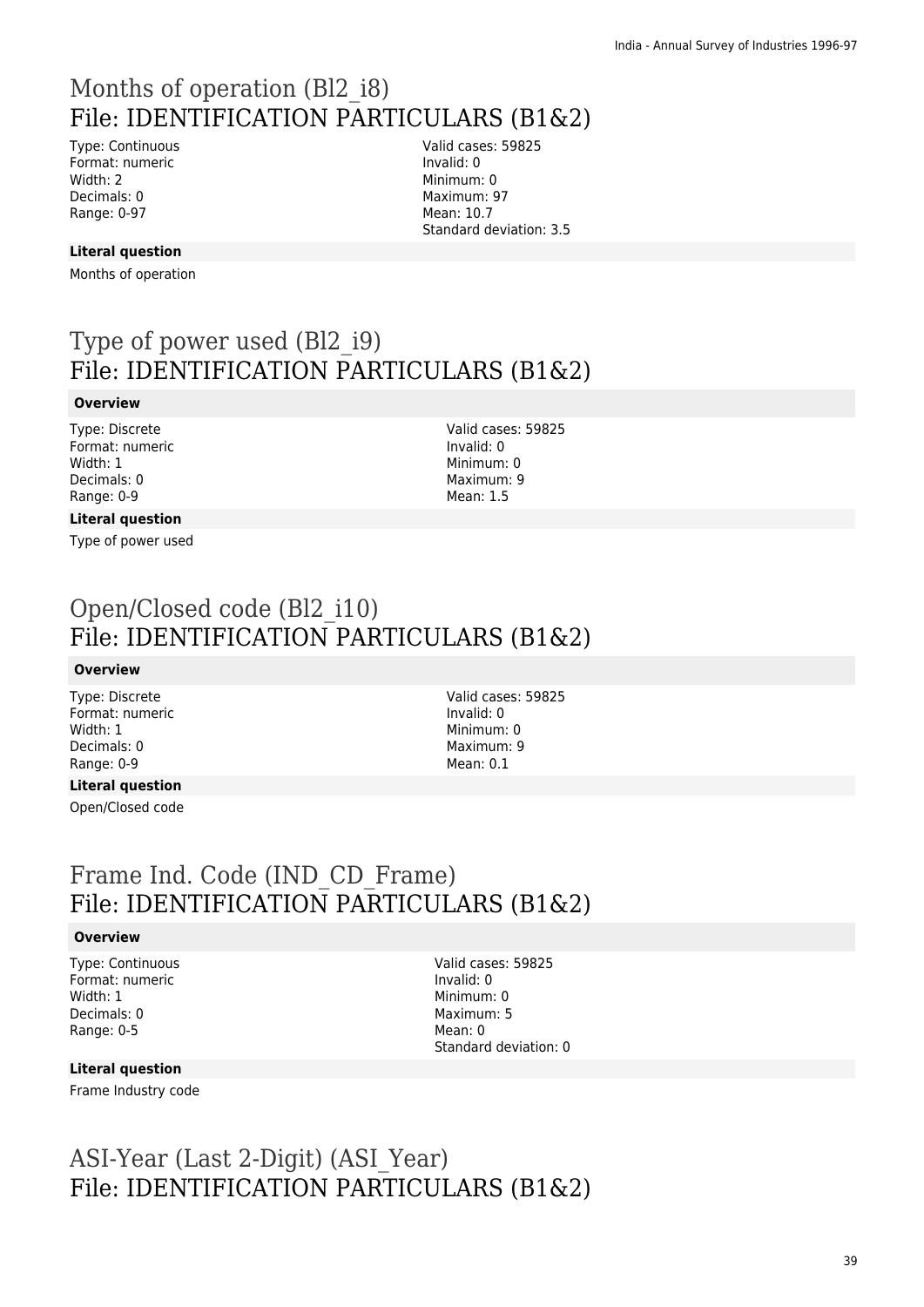# ASI-Year (Last 2-Digit) (ASI\_Year) File: IDENTIFICATION PARTICULARS (B1&2)

### **Overview**

Type: Discrete Format: numeric Width: 1 Decimals: 0 Range: 1-3

#### **Literal question**

ASI-Year (Last 2-Digit)

Multiplier (WGT) File: IDENTIFICATION PARTICULARS (B1&2)

### **Overview**

Type: Continuous Format: numeric Width: 6 Decimals: 2 Range: 0-100

Valid cases: 59825 Invalid: 0 Minimum: 0 Maximum: 9.8 Mean: 0.5 Standard deviation: 1.6

Valid cases: 59825

Invalid: 0 Minimum: 1 Maximum: 3 Mean: 2

### **Literal question**

WGT-Multiplier Factor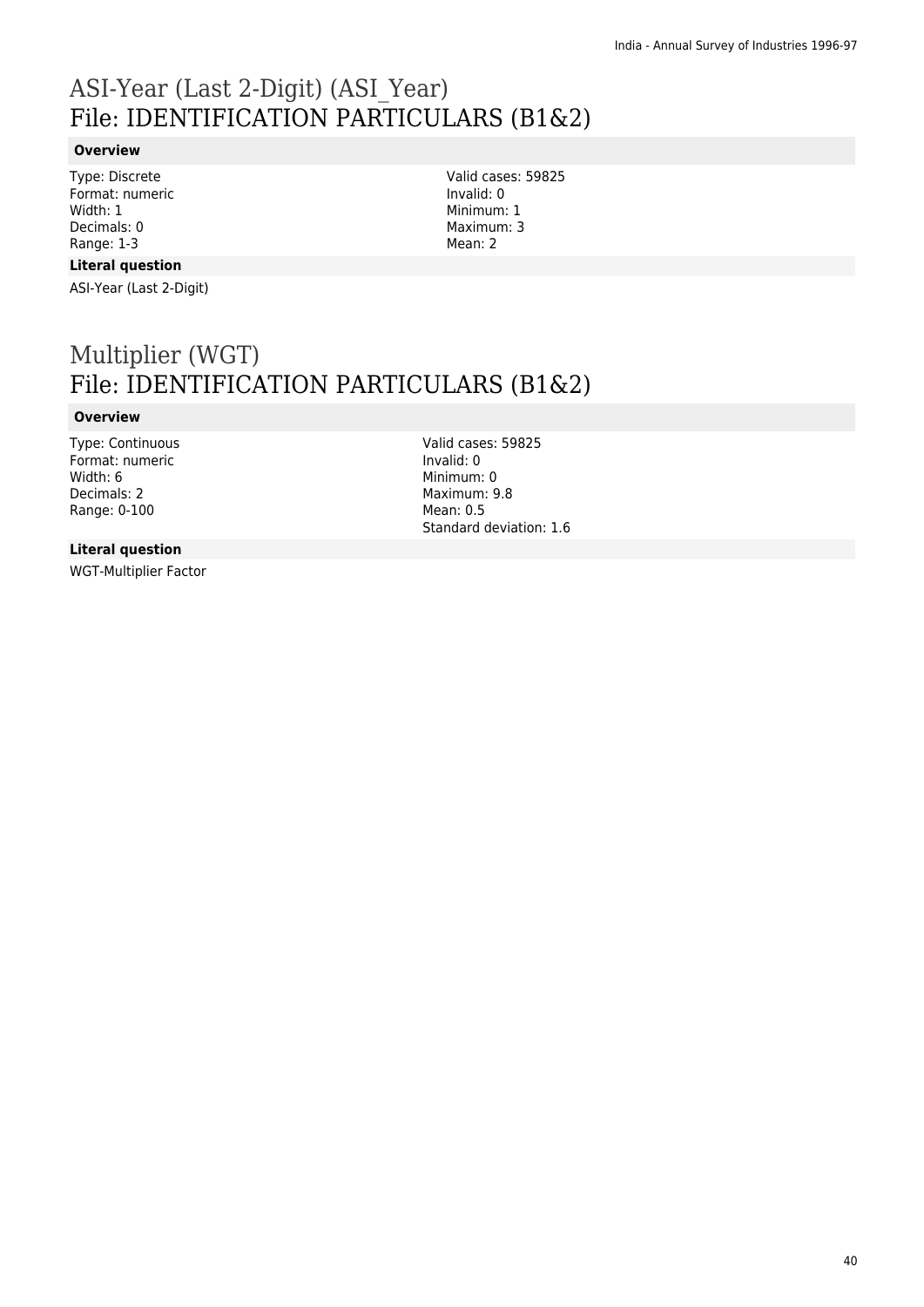# Industry (Ind\_CD) File: FIXED ASSETS (BLOCK4)

### **Overview**

Type: Continuous Format: numeric Width: 4 Decimals: 0 Range: 2001-9790

### **Literal question**

Industry code

Running Sl. No. (RSL) File: FIXED ASSETS (BLOCK4)

### **Overview**

Type: Continuous Format: numeric Width: 5 Decimals: 0 Range: 0-99006

Valid cases: 354956 Invalid: 0 Minimum: 0 Maximum: 99006 Mean: 47464.5 Standard deviation: 31688.2

#### **Literal question**

Running Sl. No.

## State code (State) File: FIXED ASSETS (BLOCK4)

### **Overview**

Type: Discrete Format: numeric Width: 2 Decimals: 0 Range: 2-33

Valid cases: 354956 Invalid: 0 Minimum: 2 Maximum: 33 Mean: 15.6 Standard deviation: 8.3

### **Literal question**

State code

## Scheme code (Scheme) File: FIXED ASSETS (BLOCK4)

#### **Overview**

Type: Discrete Format: numeric Width: 1 Decimals: 0 Range: 1-9

### **Literal question**

Scheme code

Valid cases: 354956 Invalid: 0

Valid cases: 354956 Invalid: 0 Minimum: 2001 Maximum: 9790 Mean: 3114.1 Standard deviation: 1112.5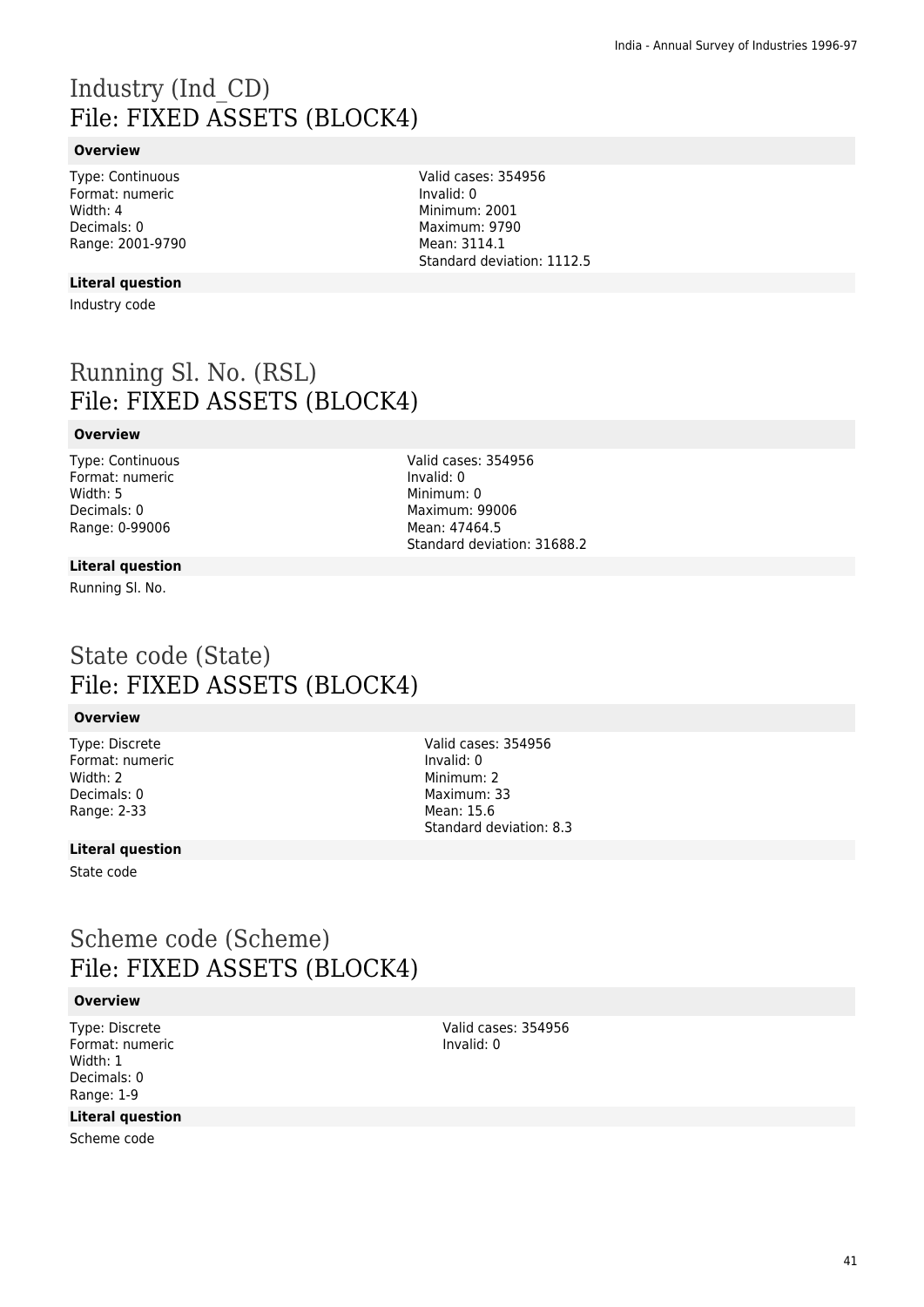# Record Category (Rec\_Cat) File: FIXED ASSETS (BLOCK4)

### **Overview**

Type: Discrete Format: numeric Width: 2 Decimals: 0 Range: 40-40

### **Literal question**

Record Category

# Sub category Record (Sub Rec) File: FIXED ASSETS (BLOCK4)

#### **Overview**

Type: Discrete Format: numeric Width: 2 Decimals: 0 Range: 0-13

Valid cases: 354956 Invalid: 0

### **Literal question**

Sub\_category Record for Fixed Assets

# Opening (Gross) (Bl4\_i1) File: FIXED ASSETS (BLOCK4)

#### **Overview**

Type: Continuous Format: numeric Width: 12 Decimals: 0 Range: 0-148836473955 Valid cases: 354956 Invalid: 0 Minimum: 0 Maximum: 148836473955 Mean: 27462608.2 Standard deviation: 810348121.8

### **Literal question**

Gross Value- Opening as On

### **Interviewer instructions**

The original cost or revalued gross figures of the fixed assets (whenever revaluation is carried out) as on the opening day of the accounting year is to be reported. In case the theoretical working life of the assets expires,then the value should be recorded as Rs.1/-.

## Addition by revaluation (Bl4\_i2) File: FIXED ASSETS (BLOCK4)

### **Overview**

Type: Continuous Format: numeric Width: 11 Decimals: 0 Range: 0-86288162740

### **Literal question**

Addition by revaluation **Interviewer instructions** Valid cases: 354956 Invalid: 0 Minimum: 0 Maximum: 86288162740 Mean: 505765.3 Standard deviation: 151583978.5

Valid cases: 354956 Invalid: 0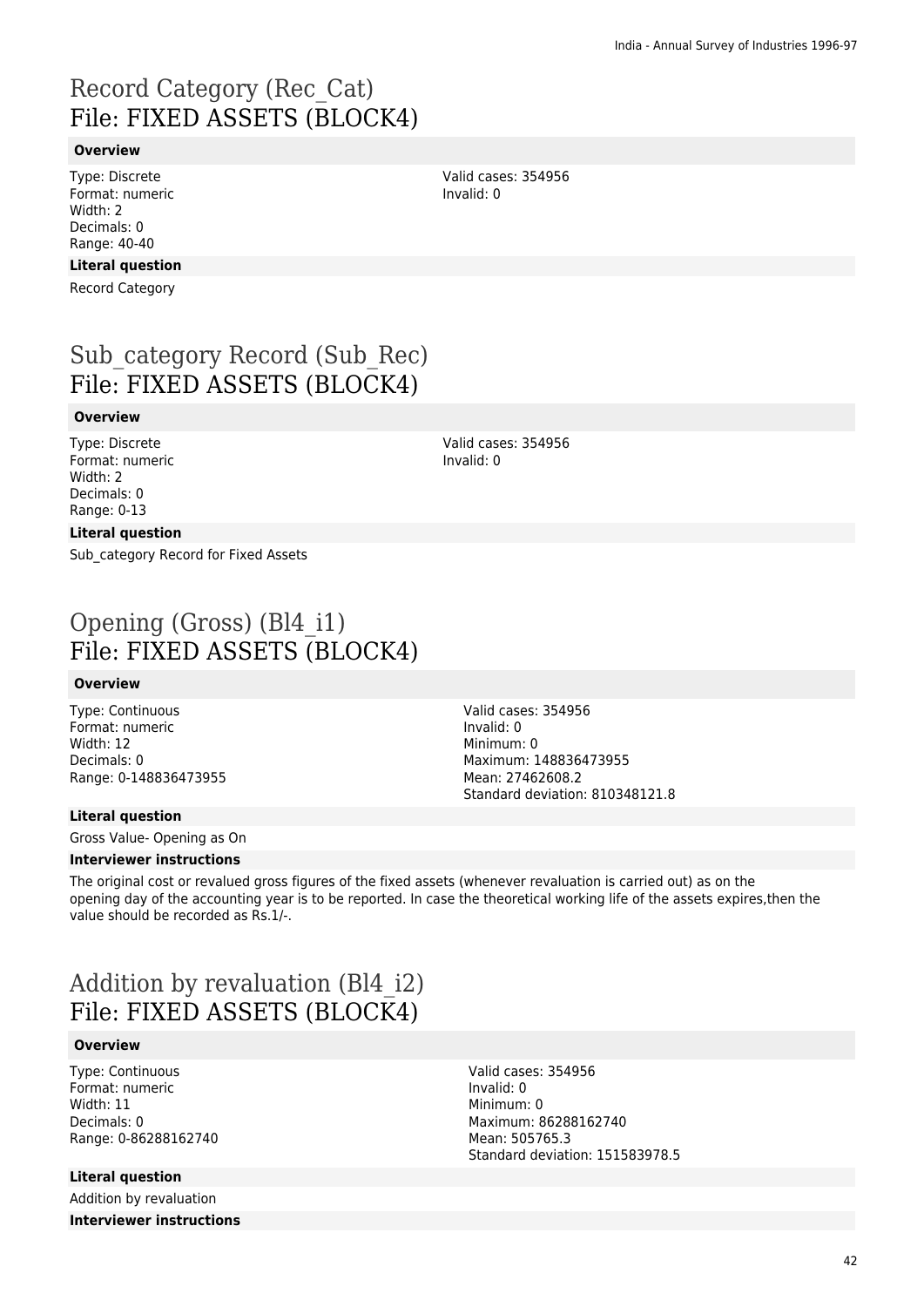# Addition by revaluation (Bl4\_i2) File: FIXED ASSETS (BLOCK4)

value addition during the year: Fixed assets acquired from others during the year, whether fully paid or not, should be valued at the full cost incurred, i.e., at the delivered price plus the cost of installation including any fees and taxes paid but excluding financing costs relating to the period after the commencement of production. This would include: (1) value of all purchases of materials on capital account during the accounting year, (2) amount paid for service charges during the accounting year on capital account, (3) value of all fixed assets, whether fully paid or not, taken on capital account during the accounting year. All items purchased, old or new, including those constructed by the factory and capitalized will be recorded under Columns (4) & (5). In case any additions to fixed assets are 'second hand', items purchased from within the country during the year, the cost of these should be shown separately with a footnote. Fixed assets produced by the establishment for its own use should be valued at the cost of all work put in place including any overhead costs allocable to this work. In case any revaluation of the fixed assets has been carried out during the accounting year, the extent of its impact may be included under Column (4). However, the extent of total revaluation shall be shown with a footnote under the block.

# Addition – new (Bl4\_i3) File: FIXED ASSETS (BLOCK4)

### **Overview**

Type: Continuous Format: numeric Width: 11 Decimals: 0 Range: 0-48693911300

### **Literal question**

Addition – Actual

### **Interviewer instructions**

Valid cases: 354956 Invalid: 0 Minimum: 0 Maximum: 48693911300 Mean: 6267453.9 Standard deviation: 220979599

value addition during the year: Fixed assets acquired from others during the year, whether fully paid or not, should be valued at the full cost incurred, i.e., at the delivered price plus the cost of installation including any fees and taxes paid but excluding financing costs relating to the period after the commencement of production. This would include: (1) value of all purchases of materials on capital account during the accounting year, (2) amount paid for service charges during the accounting year on capital account, (3) value of all fixed assets, whether fully paid or not, taken on capital account during the accounting year. All items purchased, old or new, including those constructed by the factory and capitalized will be recorded under Columns (4) & (5). In case any additions to fixed assets are 'second hand', items purchased from within the country during the year, the cost of these should be shown separately with a footnote.

Fixed assets produced by the establishment for its own use should be valued at the cost of all work put in place including any overhead costs allocable to this work. In case any revaluation of the fixed assets has been carried out during the accounting year, the extent of its impact may be included under Column (4). However, the extent of total revaluation shall be shown with a footnote under the block.

# Deduction (Bl4 i4) File: FIXED ASSETS (BLOCK4)

### **Overview**

Type: Continuous Format: numeric Width: 11 Decimals: 0 Range: 0-35430874131 Valid cases: 354956 Invalid: 0 Minimum: 0 Maximum: 35430874131 Mean: 2232548.3 Standard deviation: 141737831.8

### **Literal question**

Deductions & adjustments during the year

#### **Interviewer instructions**

Gross value of the fixed assets sold, discarded or otherwise disposed off during the year is to be entered. Book Value of the sale or that value which is recorded in the books of accounts for the discarded item need be reported.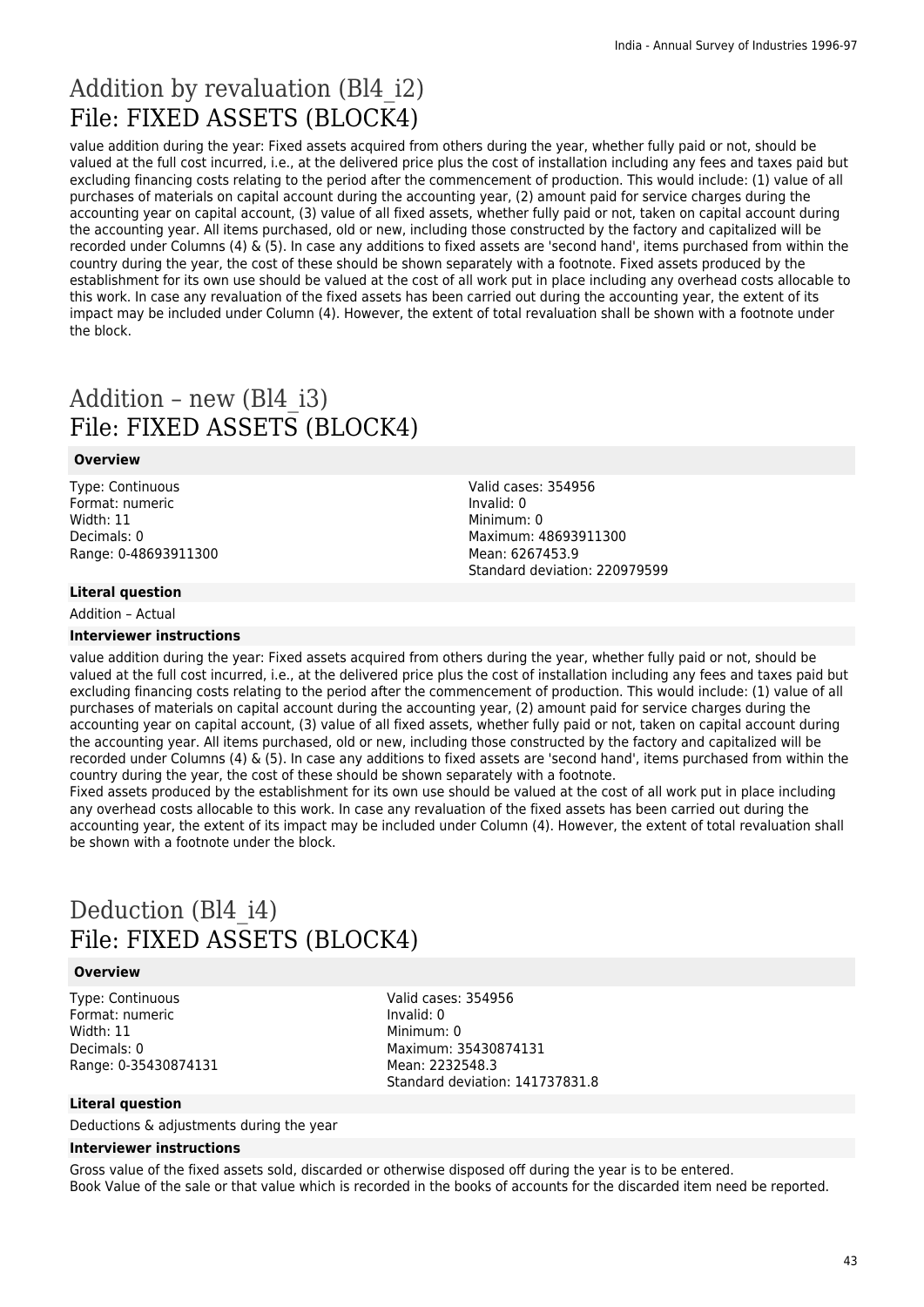# Depreciation – Beginning (Bl4\_i6) File: FIXED ASSETS (BLOCK4)

### **Overview**

Type: Continuous Format: numeric Width: 12 Decimals: 0 Range: 0-849806216472

### **Description**

DEPRECIATION is consumption of fixed capital due to wear and tear and obsolescence during the accounting year and is taken as provided by the factory owner or is estimated on the basis of cost of installation and working life of the fixed assets.

Valid cases: 354956

Maximum: 849806216472 Mean: 15283593.9

Standard deviation: 2306838514.7

Invalid: 0 Minimum: 0

### **Literal question**

Depreciation – Beginning

#### **Interviewer instructions**

depreciation: The following may be noted:

Depreciation up to the beginning of the year and that provided during the year should be shown respectively.Depreciation relating to assets sold/discarded /otherwise disposed off during the year should be shown.

## Depreciation – During (Bl4\_i7) File: FIXED ASSETS (BLOCK4)

### **Overview**

Type: Continuous Format: numeric Width: 10 Decimals: 0 Range: 0-9343927388 Valid cases: 354956 Invalid: 0 Minimum: 0 Maximum: 9343927388 Mean: 1412551.4 Standard deviation: 42266752.2

### **Description**

DEPRECIATION is consumption of fixed capital due to wear and tear and obsolescence during the accounting year and is taken as provided by the factory owner or is estimated on the basis of cost of installation and working life of the fixed assets.

### **Literal question**

Depreciation – During the year

#### **Interviewer instructions**

depreciation: The following may be noted: Depreciation up to the beginning of the year and that provided during the year should be shown respectively.Depreciation relating to assets sold/discarded /otherwise disposed off during the year should be shown.

# Sold or Discarded (Bl4\_i8) File: FIXED ASSETS (BLOCK4)

### **Overview**

Type: Continuous Format: numeric Width: 12 Decimals: 0 Range: 0-325912010400 Valid cases: 354956 Invalid: 0 Minimum: 0 Maximum: 325912010400 Mean: 1549461.3 Standard deviation: 634015248.9

#### **Literal question**

Adjustment for Sold/Discarded during the year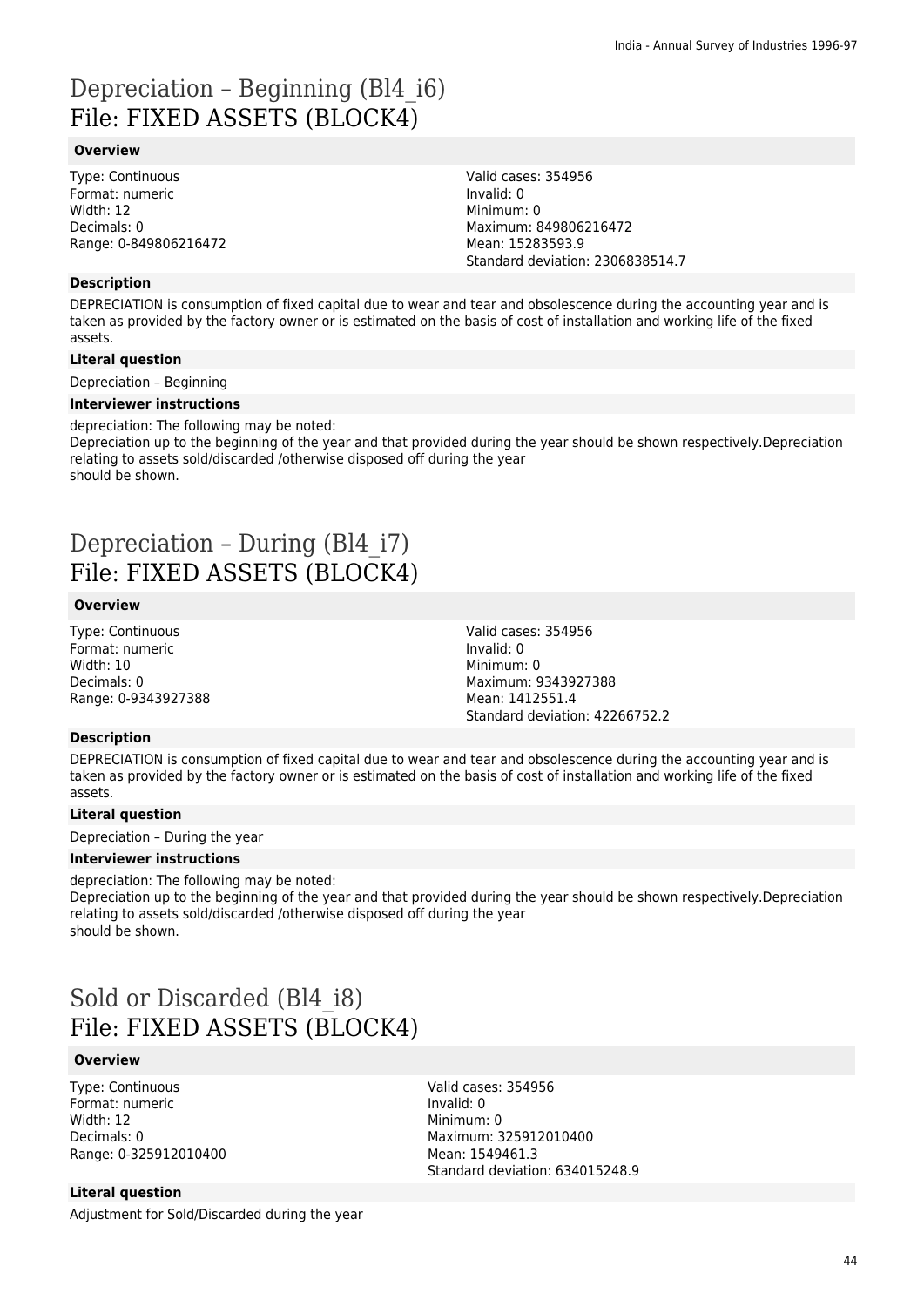# Opening – Net Value (Bl4\_i10) File: FIXED ASSETS (BLOCK4)

### **Overview**

Type: Continuous Format: numeric Width: 12 Decimals: 0 Range: 0-326217257828 Valid cases: 354956 Invalid: 0 Minimum: 0 Maximum: 326217257828 Mean: 21010889.7 Standard deviation: 790172023.3

### **Description**

NET VALUE ADDED is arrived by deducting total input and depreciation from total output.

#### **Literal question**

Opening – Net Value

# Closing – Net Value (Bl4\_i11) File: FIXED ASSETS (BLOCK4)

### **Overview**

Type: Continuous Format: numeric Width: 12 Decimals: 0 Range: 0-977853865000 Valid cases: 354956 Invalid: 0 Minimum: 0 Maximum: 977853865000 Mean: 25833222.6 Standard deviation: 1762196483.5

### **Description**

NET VALUE ADDED is arrived by deducting total input and depreciation from total output.

### **Literal question**

Closing – Net

## ASI – Year (Last 2-digit) (ASI\_Year) File: FIXED ASSETS (BLOCK4)

### **Overview**

Type: Discrete Format: numeric Width: 1 Decimals: 0 Range: 1-3

#### Valid cases: 354956 Invalid: 0 Minimum: 1 Maximum: 3

### **Literal question**

ASI – Year (Last 2-digit)

# Multiplier (WGT) File: FIXED ASSETS (BLOCK4)

#### **Overview**

Type: Continuous Format: numeric Width: 3 Decimals: 0 Range: 0-980

Valid cases: 354956 Invalid: 0 Minimum: 0 Maximum: 980 Mean: 46.2 Standard deviation: 161.5

### **Literal question**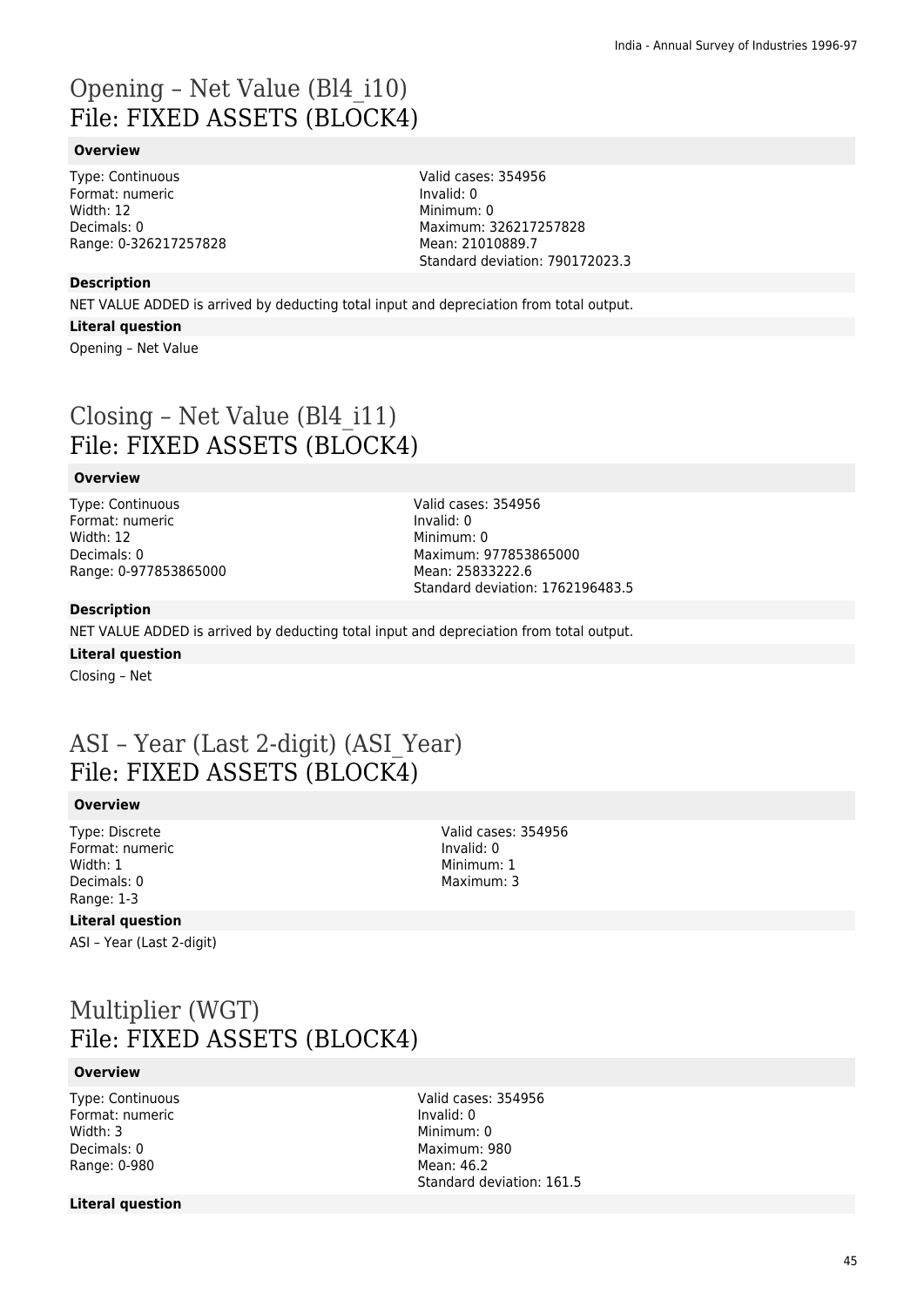# Multiplier (WGT) File: FIXED ASSETS (BLOCK4)

Multiplier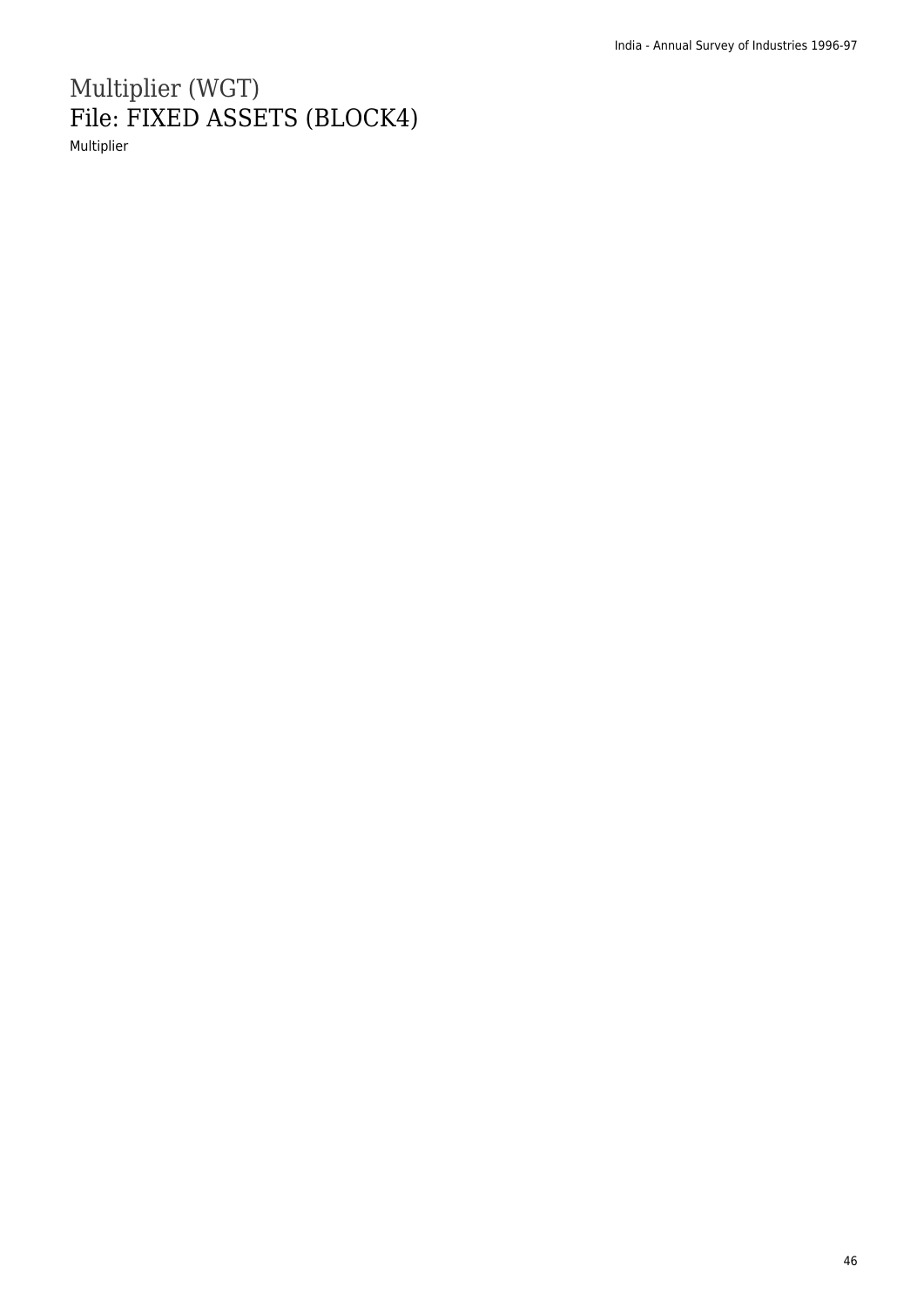# Industry (Ind\_CD) File: WORKING CAPITAL AND LOANS (BLOCK 5)

### **Overview**

Type: Continuous Format: numeric Width: 4 Decimals: 0 Range: 2001-9790

### **Literal question**

Industry code

Valid cases: 102191 Invalid: 0 Minimum: 2001 Maximum: 9790 Mean: 3087.8 Standard deviation: 1063

# Running Sl. No. (RSL) File: WORKING CAPITAL AND LOANS (BLOCK 5)

### **Overview**

Type: Continuous Format: numeric Width: 5 Decimals: 0 Range: 0-99006

Valid cases: 102191 Invalid: 0 Minimum: 0 Maximum: 99006 Mean: 48963.2 Standard deviation: 31365.7

### **Literal question**

Running Sl. No.

## State code (State) File: WORKING CAPITAL AND LOANS (BLOCK 5)

### **Overview**

Type: Discrete Format: numeric Width: 2 Decimals: 0 Range: 2-33

Valid cases: 102191 Invalid: 0 Minimum: 2 Maximum: 33 Mean: 15.6 Standard deviation: 8.3

### **Literal question**

State code

## Scheme code (Scheme) File: WORKING CAPITAL AND LOANS (BLOCK 5)

#### **Overview**

Type: Discrete Format: numeric Width: 1 Decimals: 0 Range: 1-9

### **Literal question**

Scheme code

Valid cases: 102191 Invalid: 0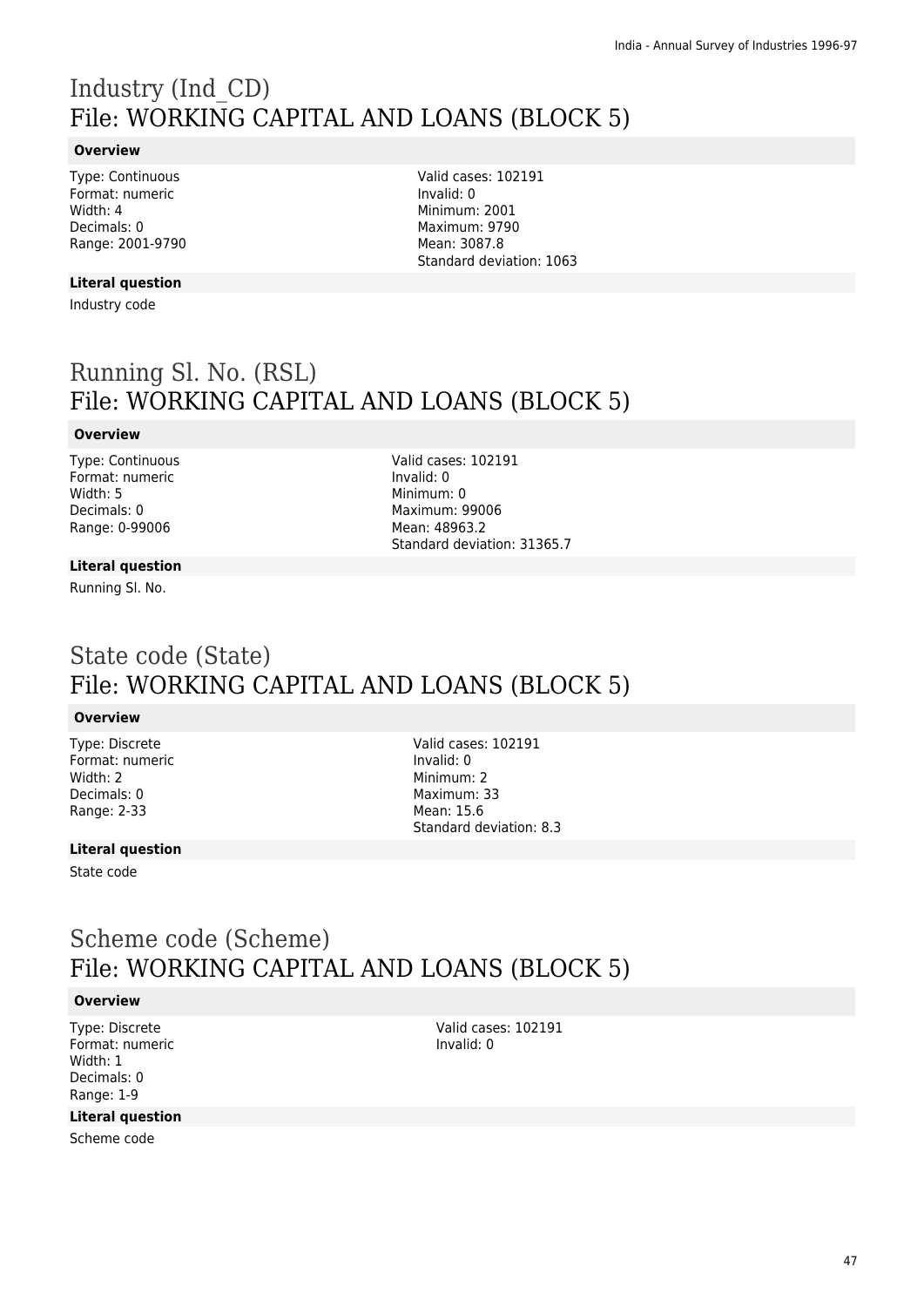# Record Category (Rec\_cat) File: WORKING CAPITAL AND LOANS (BLOCK 5)

### **Overview**

Type: Discrete Format: numeric Width: 2 Decimals: 0 Range: 51-53

### **Literal question**

Record Category

## Raw materials & components (Bl5 i1) File: WORKING CAPITAL AND LOANS (BLOCK 5)

#### **Overview**

Type: Continuous Format: numeric Width: 10 Decimals: 0 Range: 0-5872023070 Valid cases: 102191 Invalid: 0 Minimum: 0 Maximum: 5872023070 Mean: 9992498 Standard deviation: 75618227.2

Valid cases: 102191

Invalid: 0

### **Description**

MATERIALS CONSUMED represents the total delivered value of all items of raw materials, components, chemicals, packing materials and stores which actually enter into the production process of the factory during the accounting year. It also includes the cost of all materials used for the construction of building etc. for the factory's own use .It, however, excludes all intermediate products consumed during the accounting year.

#### **Literal question**

Raw materials & components

# Fuels and lubricants (Bl5\_i2) File: WORKING CAPITAL AND LOANS (BLOCK 5)

#### **Overview**

Type: Continuous Format: numeric Width: 10 Decimals: 0 Range: 0-2694600000 Valid cases: 102191 Invalid: 0 Minimum: 0 Maximum: 2694600000 Mean: 463637.1 Standard deviation: 17293130.7

### **Description**

FUELS CONSUMED represents total purchase value of all items of fuels such as coal, liquified petroleum gas, petrol, diesel, electricity, lubricants, water etc. consumed by the factory during the accounting year but excluding the items which directly enter into the manufacturing process.

## **Literal question**

Fuels and lubricants

Spares,stores and others (Bl5\_i3) File: WORKING CAPITAL AND LOANS (BLOCK 5)

### **Overview**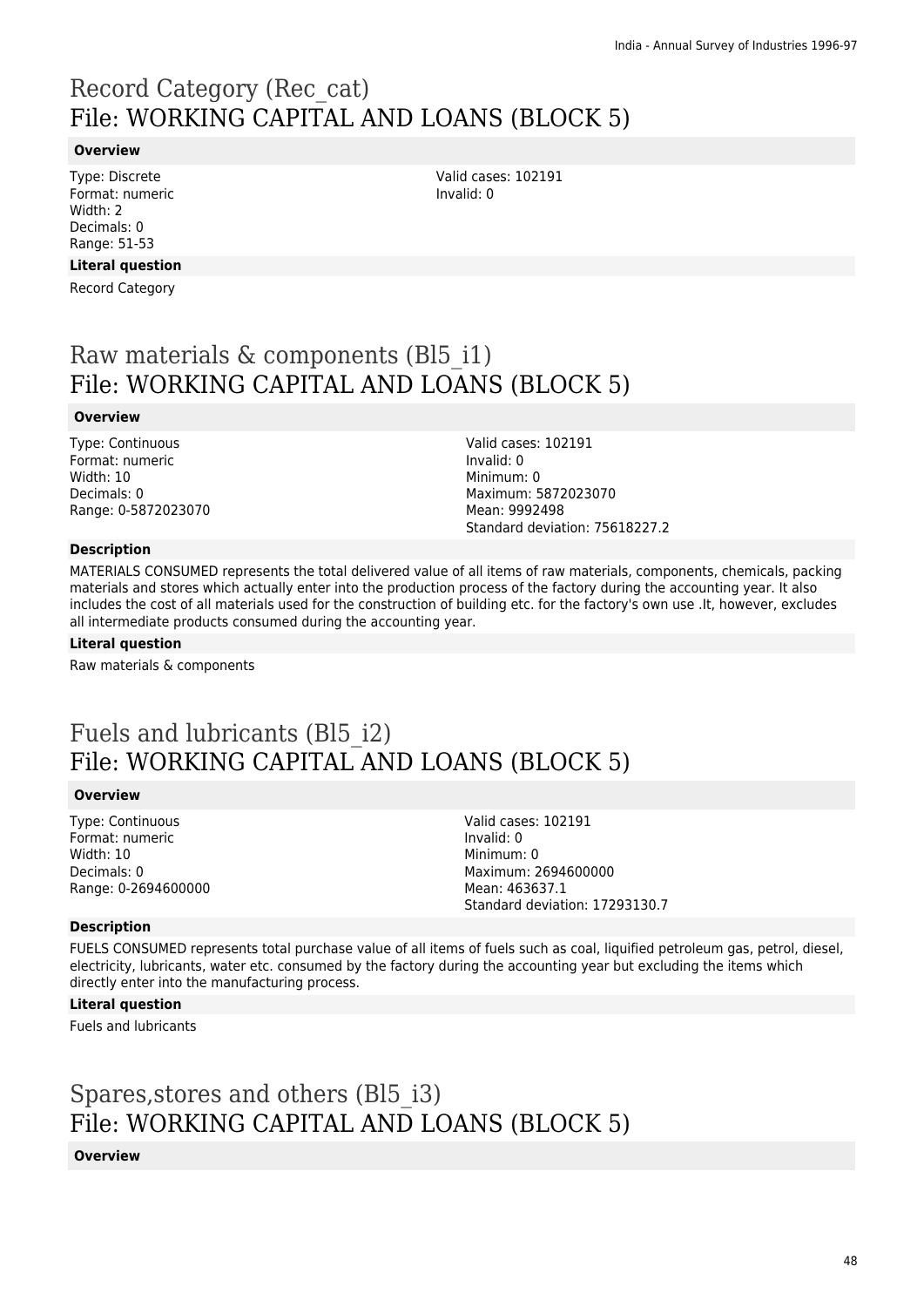# Spares,stores and others (Bl5\_i3) File: WORKING CAPITAL AND LOANS (BLOCK 5)

Type: Continuous Format: numeric Width: 10 Decimals: 0 Range: 0-5695901595 Valid cases: 102191 Invalid: 0 Minimum: 0 Maximum: 5695901595 Mean: 3659934.2 Standard deviation: 61714454

### **Literal question**

Spares,stores and others

# Semi-finished goods (Bl5\_i5) File: WORKING CAPITAL AND LOANS (BLOCK 5)

#### **Overview**

Type: Continuous Format: numeric Width: 10 Decimals: 0 Range: 0-2557858593 Valid cases: 102191 Invalid: 0 Minimum: 0 Maximum: 2557858593 Mean: 3495970.3 Standard deviation: 32919781.8

#### **Description**

SEMI-FINISHED GOODS refer to the imputed value of all materials which have been partially processed by the factory but which are not usually sold without further processing. It includes the work in progress for materials supplied by others, but excludes the value of semi- finished fixed assets produced for factory's own use.

#### **Literal question**

Semi-finished goods/work in progress

# Finished goods (Bl5\_i6) File: WORKING CAPITAL AND LOANS (BLOCK 5)

### **Overview**

Type: Continuous Format: numeric Width: 11 Decimals: 0 Range: 0-15367300000 Valid cases: 102191 Invalid: 0 Minimum: 0 Maximum: 15367300000 Mean: 8912914.4 Standard deviation: 87040159.4

#### **Description**

FINISHED GOODS of the factory are the ultimate products ready for sale. It does not require further processing but needs packaging and labeling etc.

#### **Literal question**

Finished goods

# Total inventory (Bl5\_i7) File: WORKING CAPITAL AND LOANS (BLOCK 5)

#### **Overview**

Type: Continuous Format: numeric Width: 12 Decimals: 0 Range: 0-373430000000 Valid cases: 102191 Invalid: 0 Minimum: 0 Maximum: 373430000000 Mean: 32000972.4 Standard deviation: 1273739894.3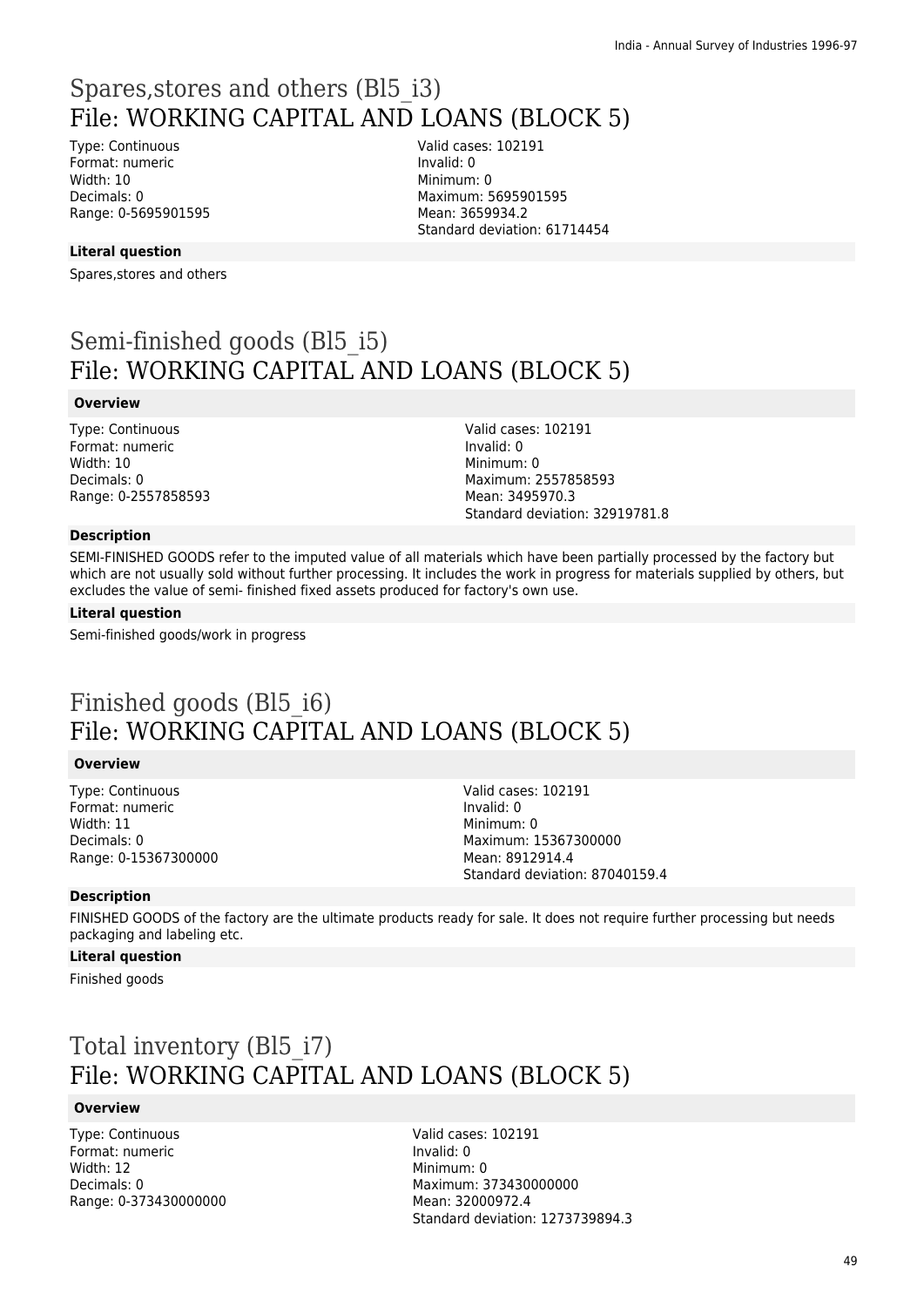# Total inventory (Bl5\_i7) File: WORKING CAPITAL AND LOANS (BLOCK 5)

**Literal question**

Total inventory (4 to 6)

# ASI-Year (Last 2-digit) (ASI\_Year) File: WORKING CAPITAL AND LOANS (BLOCK 5)

### **Overview**

Type: Discrete Format: numeric Width: 1 Decimals: 0 Range: 1-3

Valid cases: 102191 Invalid: 0

### **Literal question**

ASI-Year (Last 2-digit)

# Multiplier (WGT) File: WORKING CAPITAL AND LOANS (BLOCK 5)

### **Overview**

Type: Continuous Format: numeric Width: 3 Decimals: 0 Range: 0-980

### **Literal question**

Multiplier

Valid cases: 102191 Invalid: 0 Minimum: 0 Maximum: 980 Mean: 48.5 Standard deviation: 165.6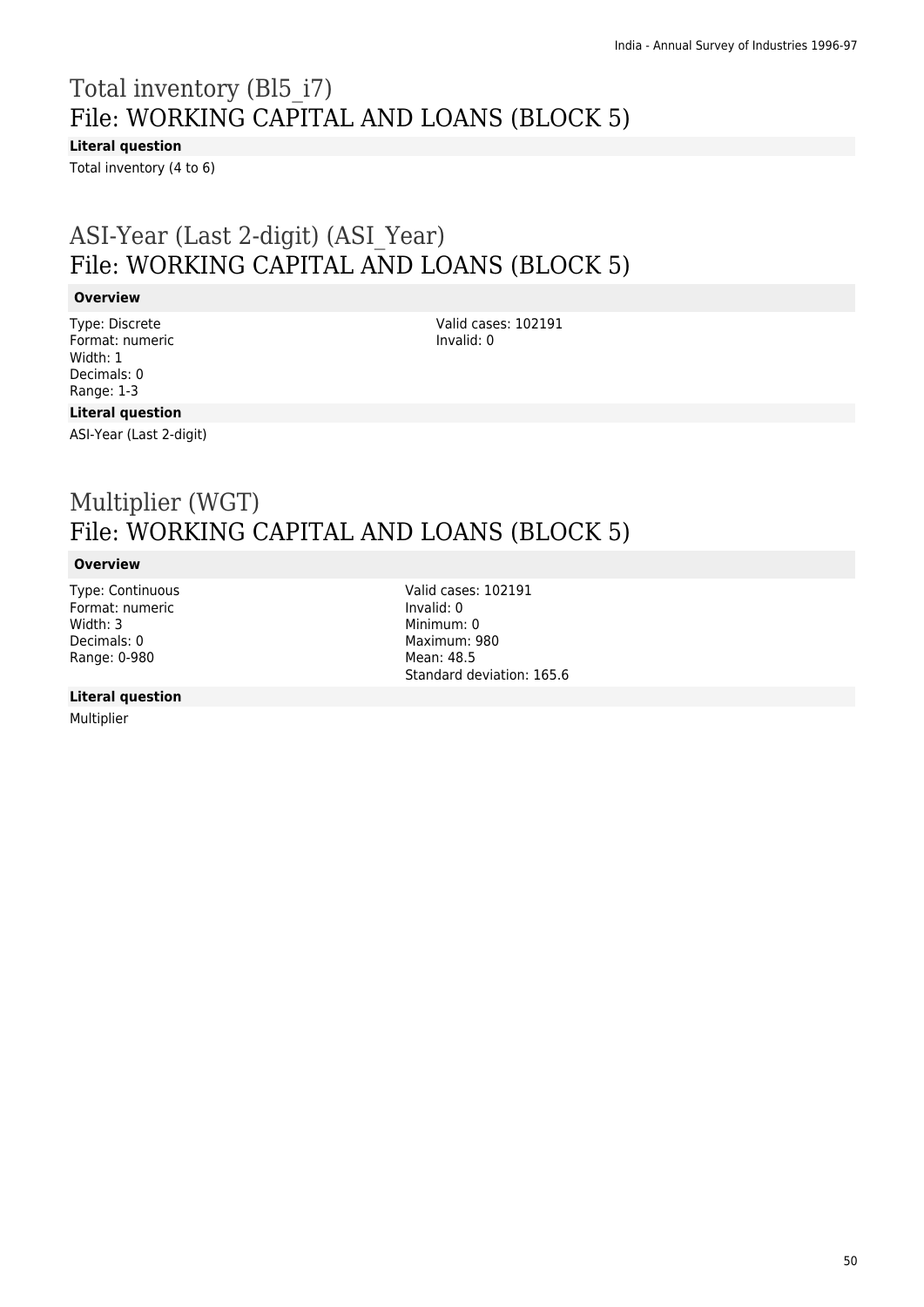# Industry (Ind\_CD) File: Fixed Assets (Block 4A)

### **Overview**

Type: Continuous Format: numeric Width: 4 Decimals: 0 Range: 2001-9790

### **Literal question**

Industry

## Running Sl. No. (RSL) File: Fixed Assets (Block 4A)

### **Overview**

Type: Continuous Format: numeric Width: 5 Decimals: 0 Range: 0-99006

Valid cases: 57828 Invalid: 0 Minimum: 0 Maximum: 99006 Mean: 49361.5 Standard deviation: 31180.4

### **Literal question**

Running Serial Number

## State code (State\_CD) File: Fixed Assets (Block 4A)

#### **Overview**

Type: Discrete Format: numeric Width: 2 Decimals: 0 Range: 2-33

## **Literal question**

State code

# Scheme code (Scheme) File: Fixed Assets (Block 4A)

#### **Overview**

Type: Discrete Format: numeric Width: 1 Decimals: 0 Range: 1-9

### **Literal question**

Scheme code

Valid cases: 57828 Invalid: 0 Minimum: 2 Maximum: 33 Mean: 15.5

Valid cases: 57828 Invalid: 0 Minimum: 2001 Maximum: 9790 Mean: 3107 Standard deviation: 1158.8

> Valid cases: 57828 Invalid: 0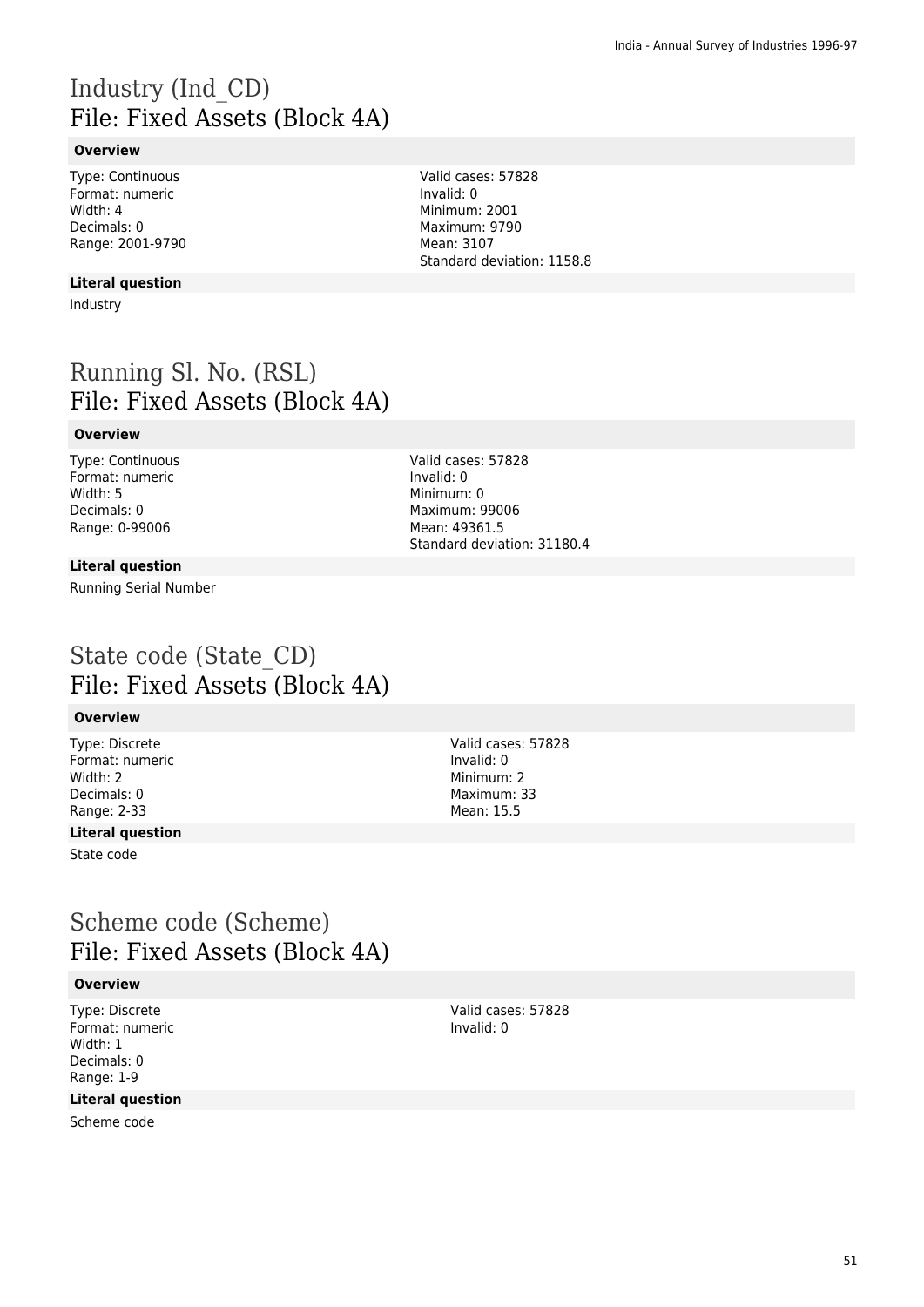# Record Category (Rec\_cat) File: Fixed Assets (Block 4A)

### **Overview**

Type: Discrete Format: numeric Width: 2 Decimals: 0 Range: 40-40

### **Literal question**

Record Category

# Sub Record Category (Sub\_Rec\_code) File: Fixed Assets (Block 4A)

### **Overview**

Type: Discrete Format: numeric Width: 2 Decimals: 0 Range: 14-14

Valid cases: 57828 Invalid: 0

Valid cases: 57828

Invalid: 0

### **Literal question**

Sub Record category

## P&M - Under Opening (Bl4A\_i1\_c3) File: Fixed Assets (Block 4A)

### **Overview**

Type: Continuous Format: numeric Width: 12 Decimals: 0 Range: 0-116799998620

### **Literal question**

P&M - Undepreciated original cost (Rs.) Opening

Valid cases: 57828 Invalid: 0 Minimum: 0 Maximum: 116799998620 Mean: 51516674.8 Standard deviation: 850690390.5

## P&M - leased in opening (Bl4A\_i2\_c3) File: Fixed Assets (Block 4A)

### **Overview**

Type: Continuous Format: numeric Width: 10 Decimals: 0 Range: 0-7165244370

Valid cases: 57828 Invalid: 0 Minimum: 0 Maximum: 7165244370 Mean: 1350200 Standard deviation: 49035237.8

### **Literal question**

P&M - leased in opening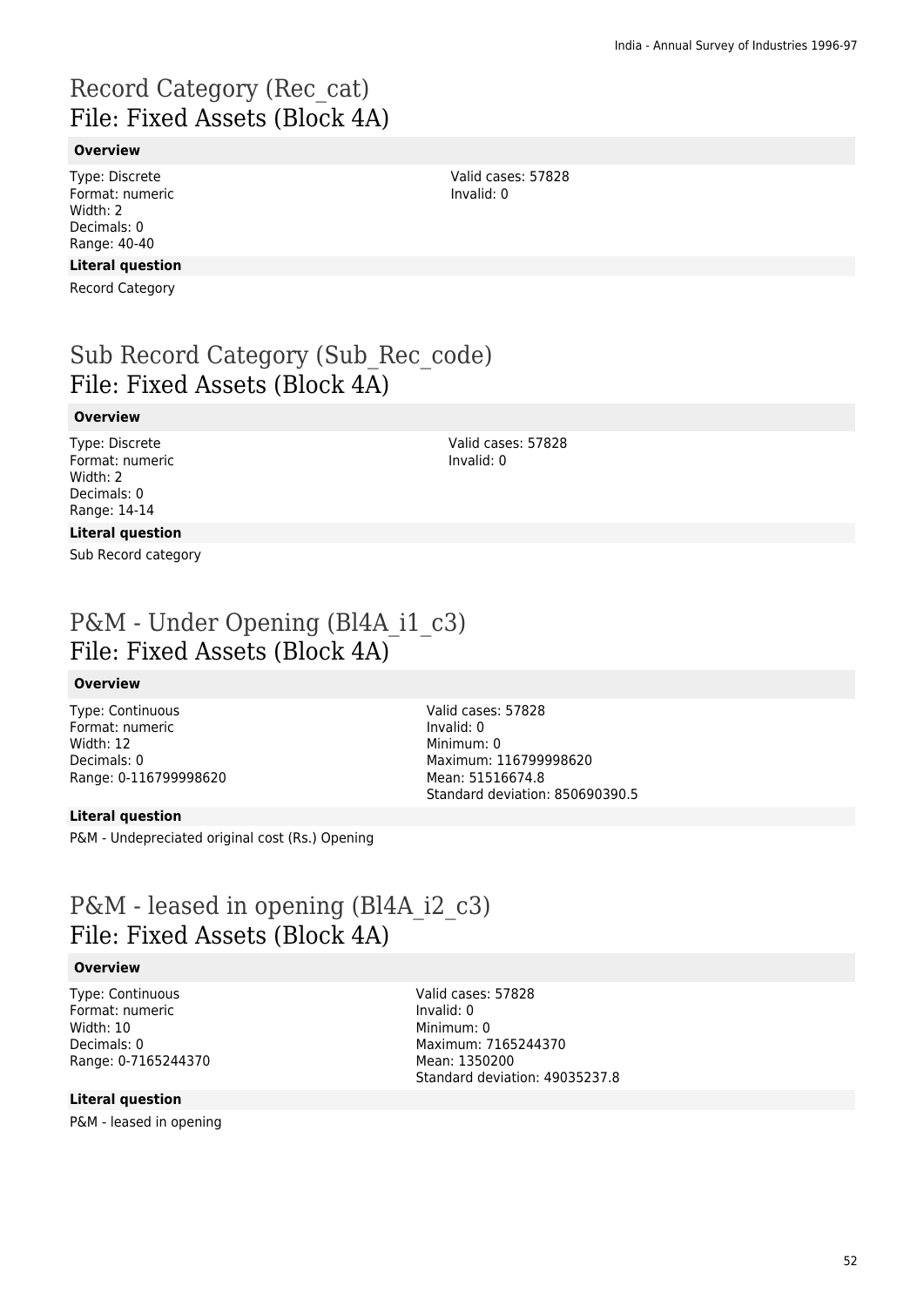## P&M - leased in opening (Bl4A\_i3\_c3) File: Fixed Assets (Block 4A)

### **Overview**

Type: Continuous Format: numeric Width: 10 Decimals: 0 Range: 0-2611372335

### **Literal question**

P&M - leased out opening

P&M - Total opening (Bl4A\_i4\_c3) File: Fixed Assets (Block 4A)

### **Overview**

Type: Continuous Format: numeric Width: 12 Decimals: 0 Range: 0-116799998620 Valid cases: 57828 Invalid: 0 Minimum: 0 Maximum: 116799998620 Mean: 51994428.4 Standard deviation: 861798933.8

Valid cases: 57828

Maximum: 2611372335 Mean: 232705.4

Standard deviation: 13978273.2

Invalid: 0 Minimum: 0

## **Literal question**

P&M - Total opening

## P&M Undepreciated original cost (Bl4A\_i1\_c4) File: Fixed Assets (Block 4A)

### **Overview**

Type: Continuous Format: numeric Width: 12 Decimals: 0 Range: 0-191815879718 Valid cases: 57828 Invalid: 0 Minimum: 0 Maximum: 191815879718 Mean: 62250994.9 Standard deviation: 1240498618.5

### **Literal question**

P&M Undepreciated original cost- Closing

## P&M - Leased in closing (Bl4A\_i2\_c4) File: Fixed Assets (Block 4A)

### **Overview**

Type: Continuous Format: numeric Width: 11 Decimals: 0 Range: 0-10200000000 Valid cases: 57828 Invalid: 0 Minimum: 0 Maximum: 10200000000 Mean: 1520561.2 Standard deviation: 58729703.7

### **Literal question**

P&M - Leased in closing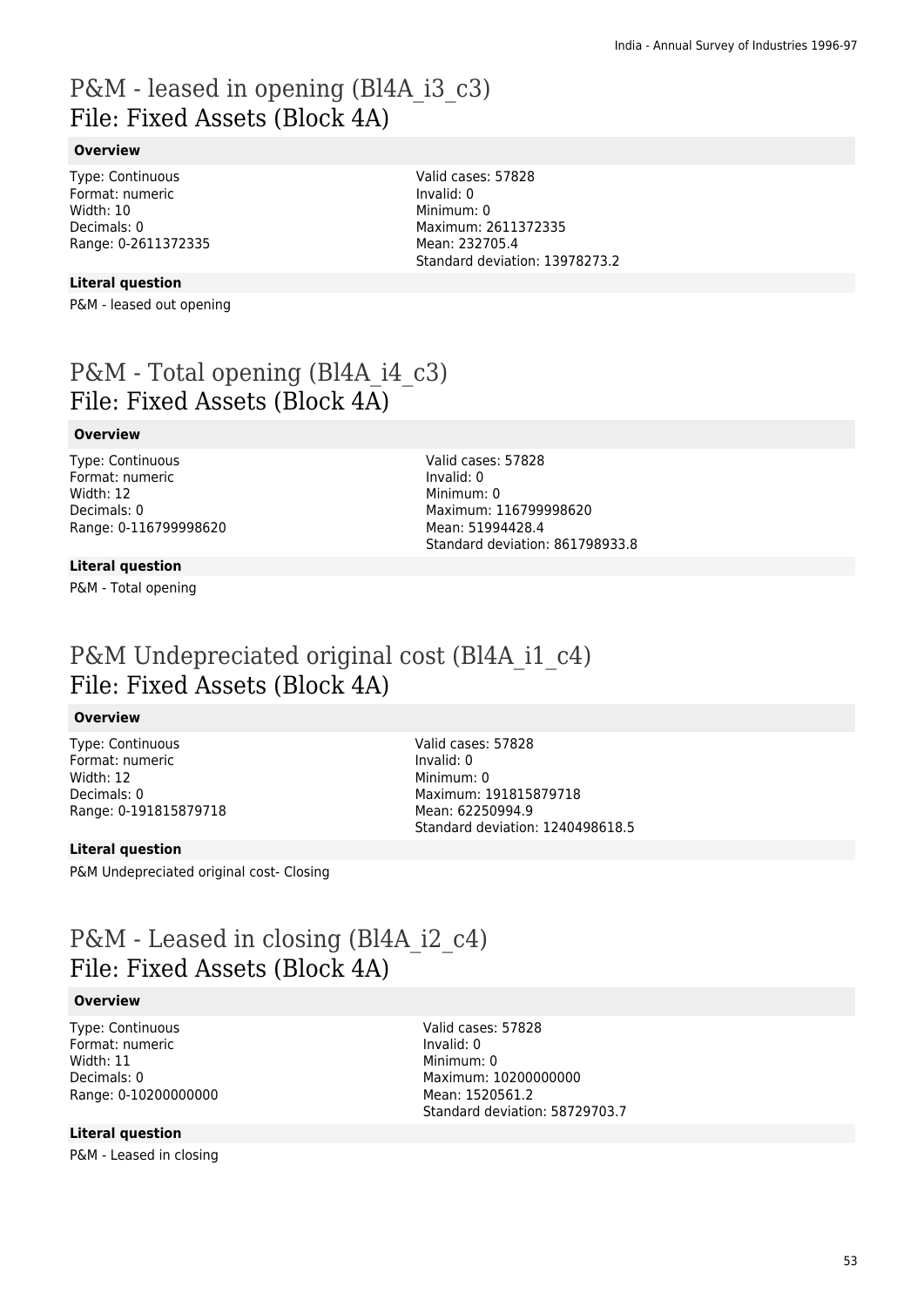## P&M - Leased out closing (Bl4A i3 c4) File: Fixed Assets (Block 4A)

### **Overview**

Type: Continuous Format: numeric Width: 10 Decimals: 0 Range: 0-2611372335

**Literal question**

P&M - Leased out closing

P&M - Total closing (Bl4A\_i4\_c4) File: Fixed Assets (Block 4A)

### **Overview**

Type: Continuous Format: numeric Width: 12 Decimals: 0 Range: 0-191815879718 Valid cases: 57828 Invalid: 0 Minimum: 0 Maximum: 191815879718 Mean: 63623571.8 Standard deviation: 1259132210.4

Valid cases: 57828

Maximum: 2611372335

Standard deviation: 15155399.4

Invalid: 0 Minimum: 0

Mean: 266254

### **Literal question**

P&M - Total closing

## ASI-Year (Last 2-digit) (ASI\_Year) File: Fixed Assets (Block 4A)

### **Overview**

Type: Discrete Format: numeric Width: 1 Decimals: 0 Range: 1-3

### **Literal question**

ASI-Year (Last 2-digit)

## Multiplier (WGT) File: Fixed Assets (Block 4A)

#### **Overview**

Type: Continuous Format: numeric Width: 3 Decimals: 0 Range: 0-980

### **Literal question**

Multiplier

Valid cases: 57828 Invalid: 0

Valid cases: 57828 Invalid: 0 Minimum: 0 Maximum: 980 Mean: 47.5 Standard deviation: 164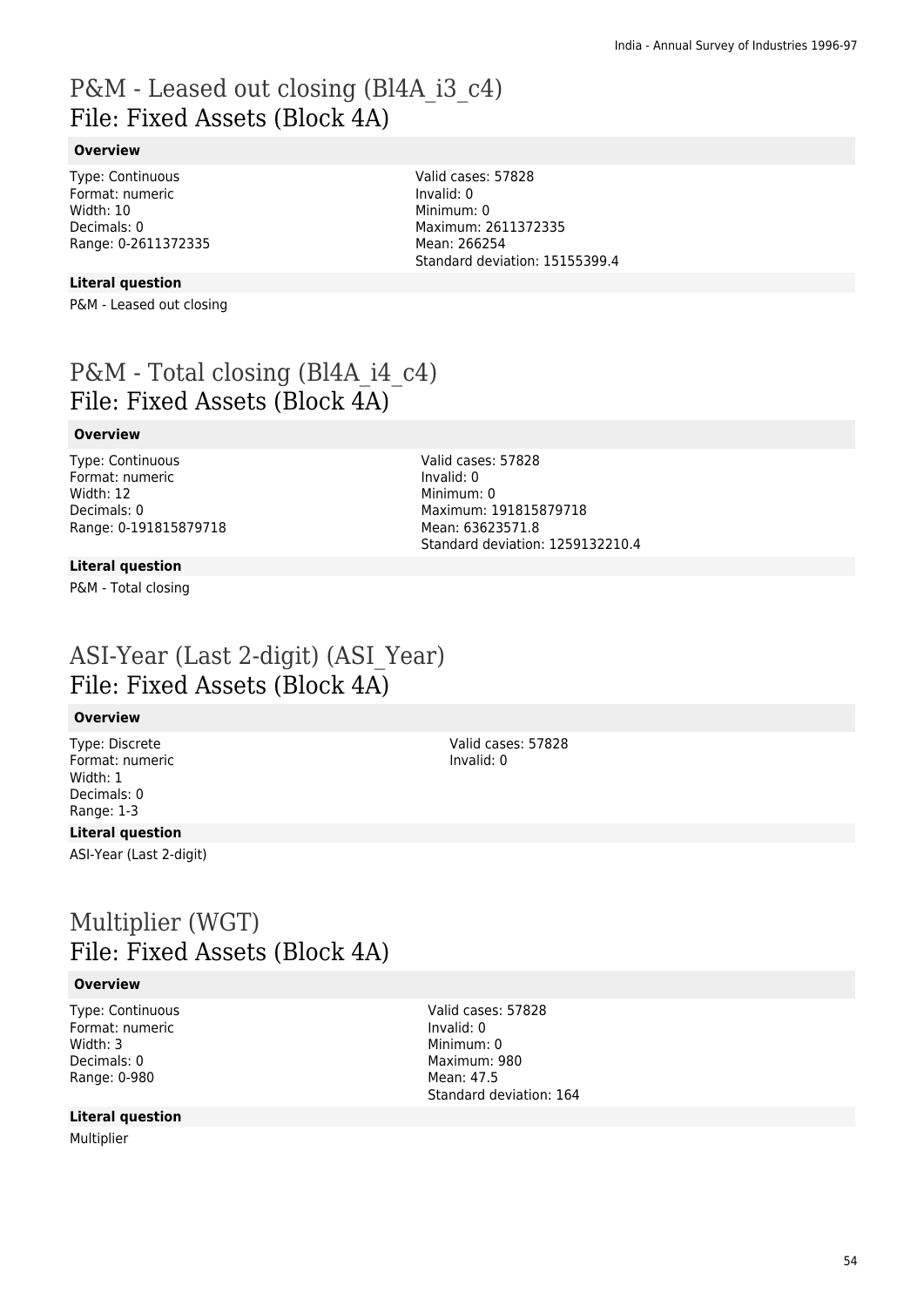# Industry (Ind\_CD) File: WORKING CAPITAL AND LOANS (BLOCK 5A)

### **Overview**

Type: Continuous Format: numeric Width: 4 Decimals: 0 Range: 2001-9790

### **Literal question**

Industry code

Valid cases: 114616 Invalid: 0 Minimum: 2001 Maximum: 9790 Mean: 3099.8 Standard deviation: 1145.9

# Running Sl. No. (RSL) File: WORKING CAPITAL AND LOANS (BLOCK 5A)

### **Overview**

Type: Continuous Format: numeric Width: 5 Decimals: 0 Range: 0-99006

Valid cases: 114616 Invalid: 0 Minimum: 0 Maximum: 99006 Mean: 49360 Standard deviation: 31191.2

### **Literal question**

Running Sl. No.

## State code (State) File: WORKING CAPITAL AND LOANS (BLOCK 5A)

### **Overview**

Type: Continuous Format: numeric Width: 2 Decimals: 0 Range: 2-33

Valid cases: 114616 Invalid: 0 Minimum: 2 Maximum: 33 Mean: 15.5 Standard deviation: 8.4

### **Literal question**

State code

## Scheme code (Scheme) File: WORKING CAPITAL AND LOANS (BLOCK 5A)

### **Overview**

Type: Discrete Format: numeric Width: 1 Decimals: 0 Range: 1-9

### **Literal question**

Scheme code

Valid cases: 114616 Invalid: 0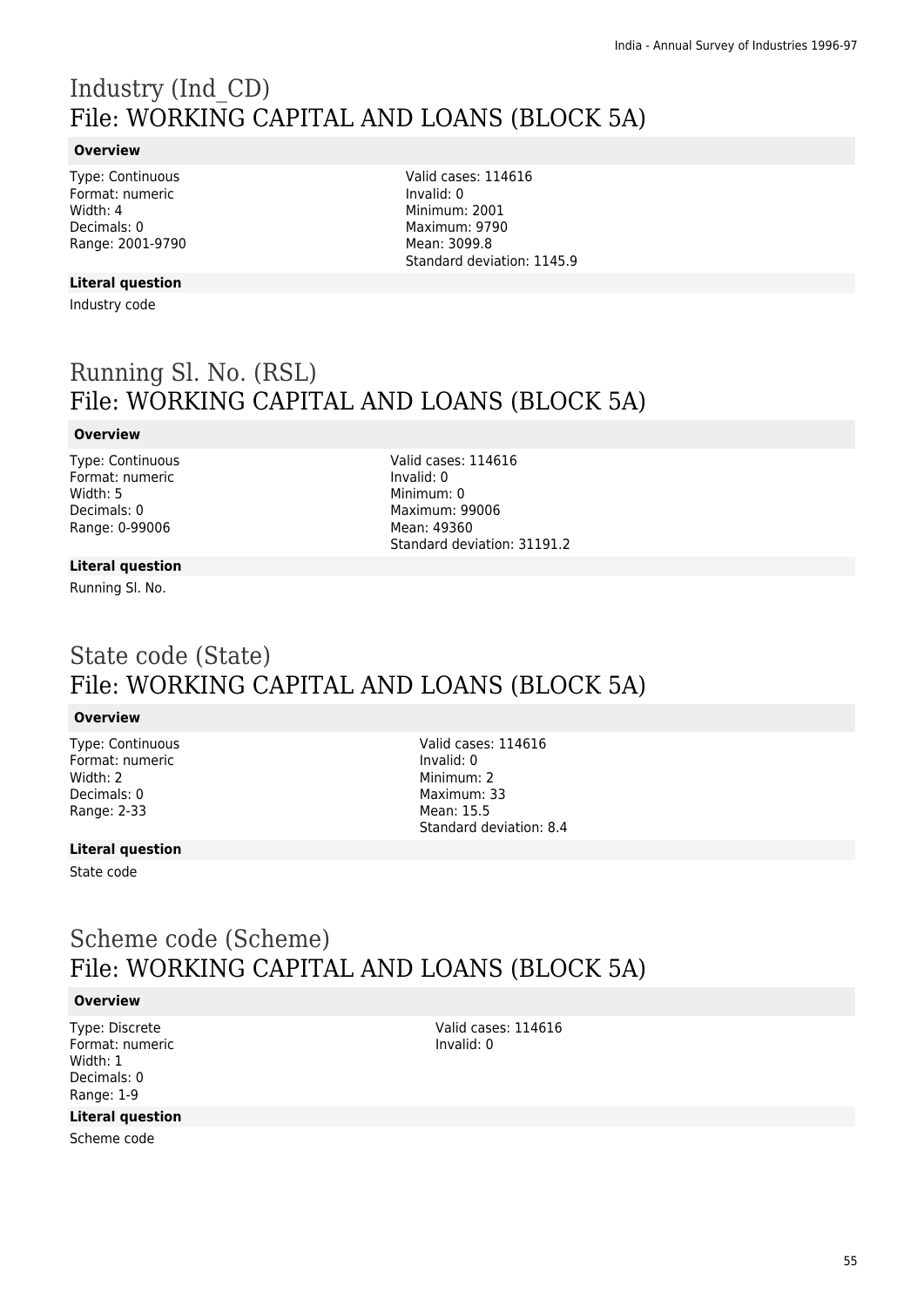# Record Category (Rec\_cat) File: WORKING CAPITAL AND LOANS (BLOCK 5A)

### **Overview**

Type: Discrete Format: numeric Width: 2 Decimals: 0 Range: 52-54

### **Literal question**

Record Category

Cash in hand and bank (Bl5\_i8) File: WORKING CAPITAL AND LOANS (BLOCK 5A)

### **Overview**

Type: Continuous Format: numeric Width: 10 Decimals: 0 Range: 0-7397752465

### **Literal question**

Cash in hand and bank

Valid cases: 114616 Invalid: 0 Minimum: 0 Maximum: 7397752465 Mean: 2367934.1 Standard deviation: 45270615.4

Valid cases: 114616

Invalid: 0

# Sundry debtors (Bl5\_i9) File: WORKING CAPITAL AND LOANS (BLOCK 5A)

### **Overview**

Type: Continuous Format: numeric Width: 12 Decimals: 0 Range: 0-572011677350

Valid cases: 114616 Invalid: 0 Minimum: 0 Maximum: 572011677350 Mean: 25939094.8 Standard deviation: 1722505618.8

### **Literal question**

Sundry debtors

## Other current assets (Bl<sub>5</sub> i10) File: WORKING CAPITAL AND LOANS (BLOCK 5A)

### **Overview**

Type: Continuous Format: numeric Width: 11 Decimals: 0 Range: 0-81807841538

### **Literal question**

Other current assets

Valid cases: 114616 Invalid: 0 Minimum: 0 Maximum: 81807841538 Mean: 14147486.7 Standard deviation: 379824003.2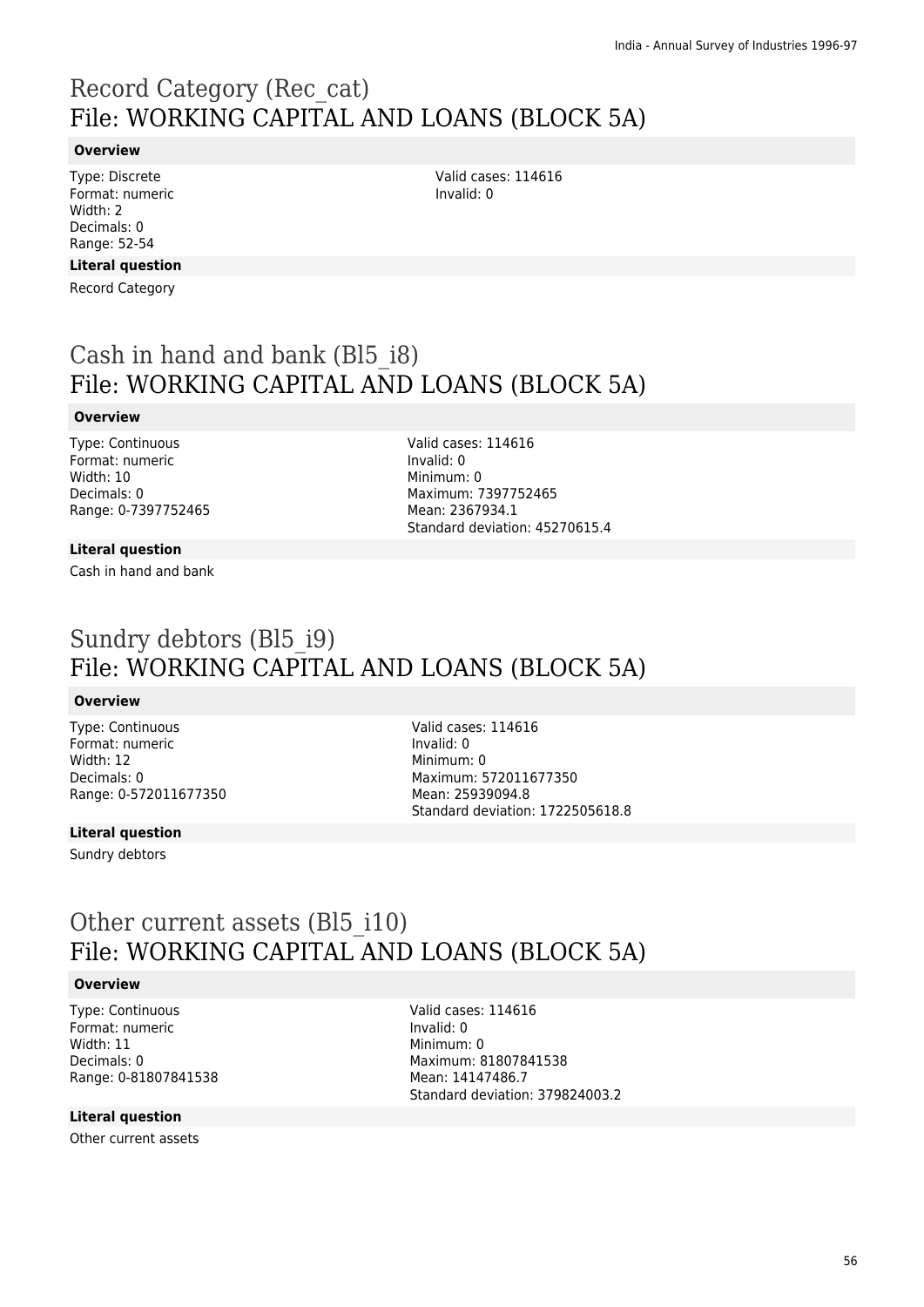# Sundry creditors (Bl5\_i12) File: WORKING CAPITAL AND LOANS (BLOCK 5A)

### **Overview**

Type: Continuous Format: numeric Width: 11 Decimals: 0 Range: 0-41544281088

### **Literal question**

Sundry creditors

Valid cases: 114616 Invalid: 0 Minimum: 0 Maximum: 41544281088 Mean: 17441818.1 Standard deviation: 233811925.2

# Overdrafts etc. (Bl5\_i13) File: WORKING CAPITAL AND LOANS (BLOCK 5A)

### **Overview**

Type: Continuous Format: numeric Width: 10 Decimals: 0 Range: 0-5847867000 Valid cases: 114616 Invalid: 0 Minimum: 0 Maximum: 5847867000 Mean: 11036216.3 Standard deviation: 73752386.8

### **Literal question**

Overdrafts etc.

# Other current liabilities (Bl<sub>5</sub> i14) File: WORKING CAPITAL AND LOANS (BLOCK 5A)

### **Overview**

Type: Continuous Format: numeric Width: 11 Decimals: 0 Range: 0-61324548678

### **Literal question**

Other current liabilities

Valid cases: 114616 Invalid: 0 Minimum: 0 Maximum: 61324548678 Mean: 13905947.8 Standard deviation: 301301639.9

# Working capital (Bl5\_i16) File: WORKING CAPITAL AND LOANS (BLOCK 5A)

### **Overview**

Type: Continuous Format: numeric Width: 11 Decimals: 0 Range: -7995143587-86866046682 Valid cases: 114616 Invalid: 0 Minimum: -7995143587 Maximum: 86866046682 Mean: 19447779.6 Standard deviation: 407491707.1

### **Description**

WORKING CAPITAL is the sum total of the physical working capital as already defined above and the cash deposits in hand and at bank and the net balance receivable over amounts payable at the end of the accounting year. Working capital, however, excludes unused overdraft facility, fixed deposits irrespective of duration, advances for acquisition of fixed assets, loans and advances by proprietors and partners irrespective of their purpose and duration, long-term loans including interest thereon and investments.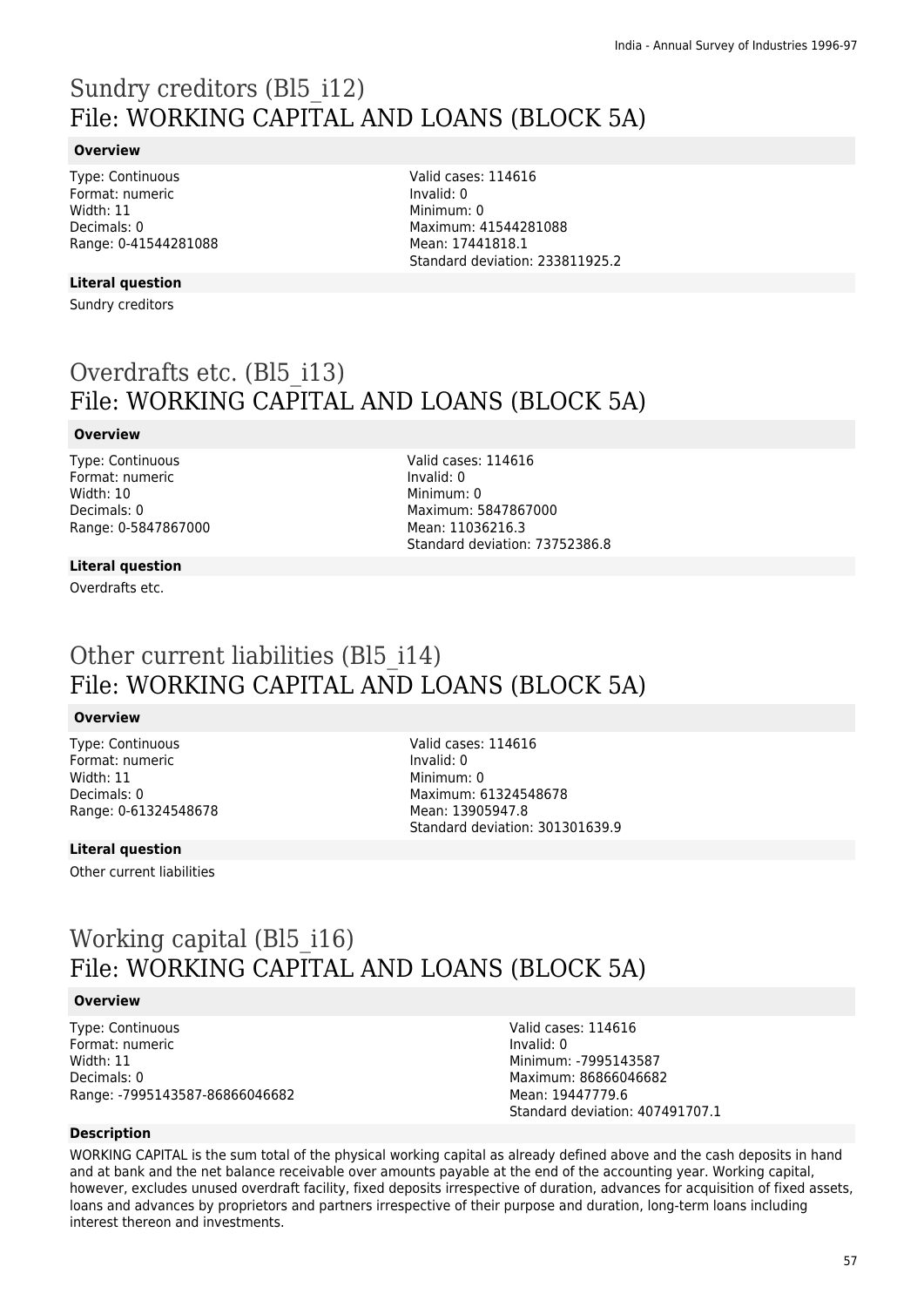# Working capital (Bl5\_i16) File: WORKING CAPITAL AND LOANS (BLOCK 5A)

## **Literal question**

Working capital (\*)

### **Interviewer instructions**

\* For negative value, "-"sign is to be entered as the left-most characters

# Outstanding loan (Bl5\_i17) File: WORKING CAPITAL AND LOANS (BLOCK 5A)

### **Overview**

Type: Continuous Format: numeric Width: 12 Decimals: 0

Valid cases: 114616 Invalid: 0 Minimum: 0 Maximum: 206110710500 Mean: 44866675.1 Standard deviation: 1184345463.7

#### **Description**

OUTSTANDING LOANS represent all loans whether short term or long term, whether interest bearing or not, outstanding according to the books of the factory as on the closing day of the accounting year.

### **Literal question**

Outstanding loan

# ASI-Year (Last 2-digit) (ASI\_Year) File: WORKING CAPITAL AND LOANS (BLOCK 5A)

#### **Overview**

Type: Discrete Format: numeric Width: 1 Decimals: 0 Range: 1-3

**Literal question** ASI-Year (Last 2-digit) Valid cases: 114616 Invalid: 0

# Multiplier (WGT) File: WORKING CAPITAL AND LOANS (BLOCK 5A)

### **Overview**

Type: Continuous Format: numeric Width: 4 Decimals: 0 Range: 1000-3048 Valid cases: 114616 Invalid: 0 Minimum: 1000 Maximum: 3048 Mean: 2019.9 Standard deviation: 964.4

#### **Literal question**

Multiplier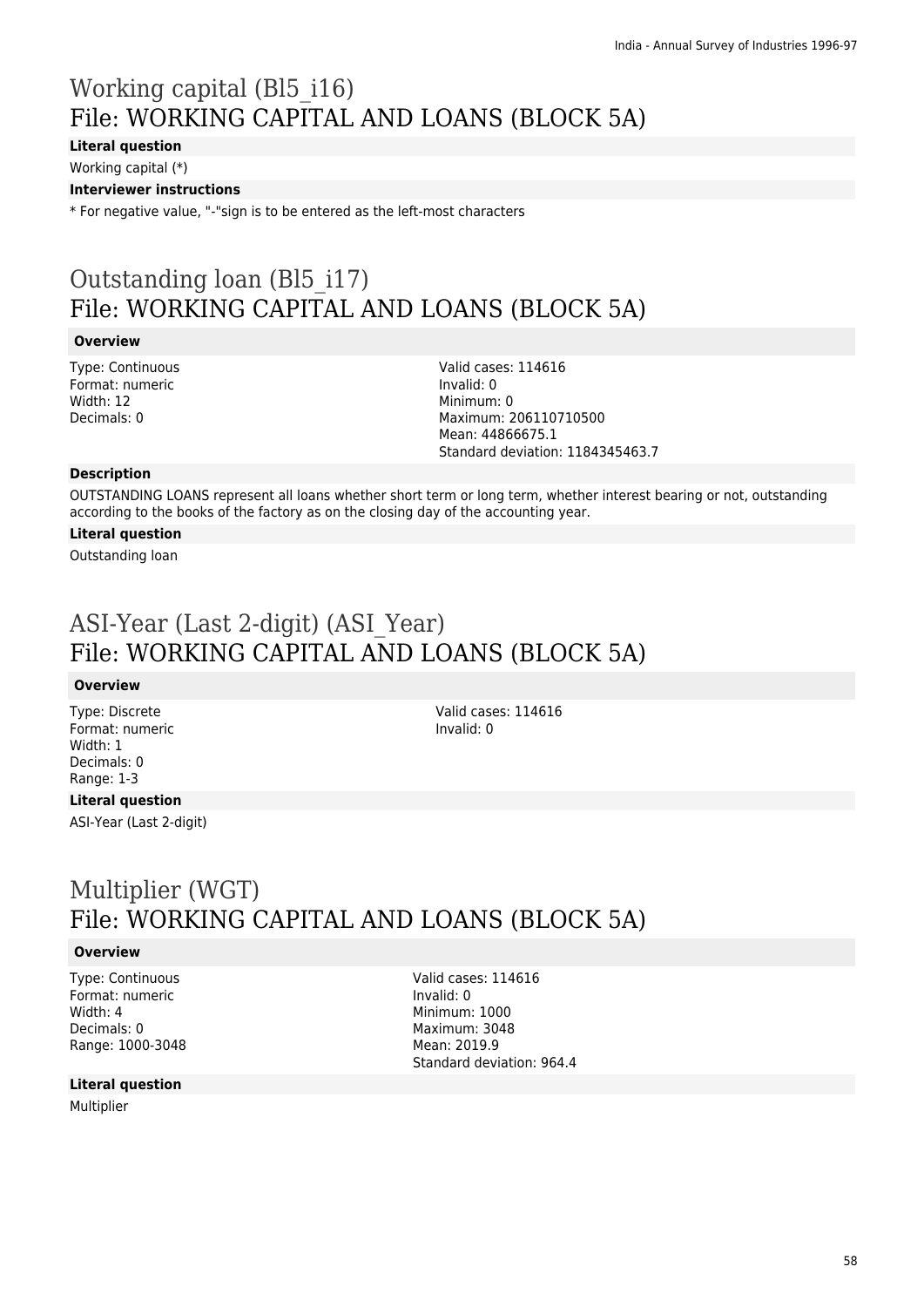# Industry (Ind\_CD) File: EMPLOYMENT (BLOCK 7)

### **Overview**

Type: Continuous Format: numeric Width: 4 Decimals: 0 Range: 2001-9790

### **Literal question**

Industry code

Running Sl. No. (RSL) File: EMPLOYMENT (BLOCK 7)

### **Overview**

Type: Continuous Format: numeric Width: 5 Decimals: 0 Range: 0-99006

Valid cases: 123399 Invalid: 0 Minimum: 0 Maximum: 99006 Mean: 48564.9 Standard deviation: 31292.5

Valid cases: 123399

Standard deviation: 1167.6

Invalid: 0 Minimum: 2001 Maximum: 9790 Mean: 3078.8

#### **Literal question**

Running Sl. No.

## State code (State) File: EMPLOYMENT (BLOCK 7)

### **Overview**

Type: Continuous Format: numeric Width: 2 Decimals: 0 Range: 2-33

Valid cases: 123399 Invalid: 0 Minimum: 2 Maximum: 33 Mean: 15.4 Standard deviation: 8.4

### **Literal question**

State code

## Scheme code (Scheme) File: EMPLOYMENT (BLOCK 7)

#### **Overview**

Type: Discrete Format: numeric Width: 1 Decimals: 0 Range: 1-9

### **Literal question**

Scheme code

Valid cases: 123399 Invalid: 0 Minimum: 1 Maximum: 9 Mean: 3.5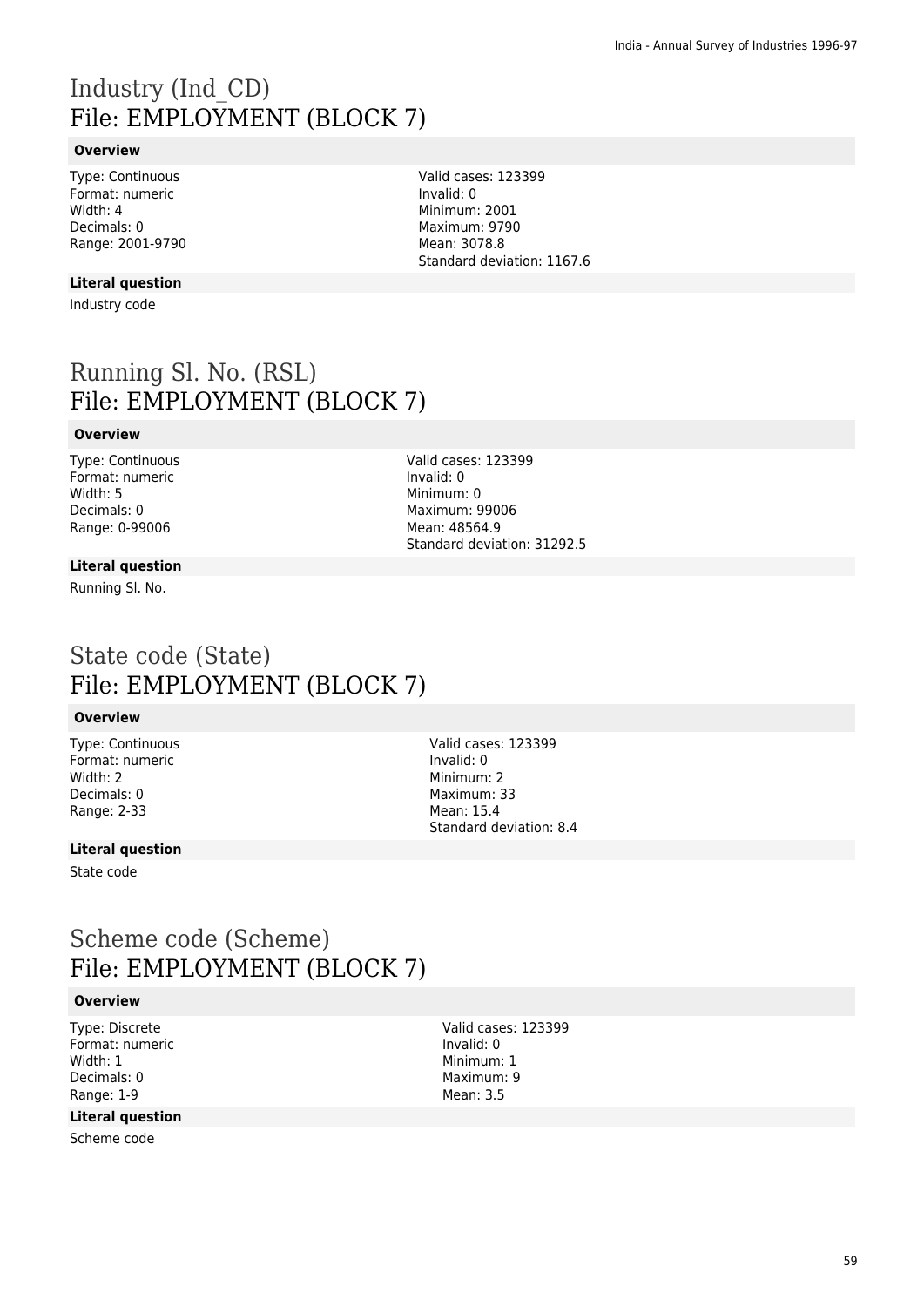# Record Category (Rec\_cat) File: EMPLOYMENT (BLOCK 7)

### **Overview**

Type: Discrete Format: numeric Width: 2 Decimals: 0 Range: 71-73

### **Literal question**

Record Category

# Men  $(B17 i1)$ File: EMPLOYMENT (BLOCK 7)

#### **Overview**

Type: Continuous Format: numeric Width: 8 Decimals: 0 Range: 0-28924425 Valid cases: 123399 Invalid: 0 Minimum: 0 Maximum: 28924425 Mean: 26975.6 Standard deviation: 258689.1

### **Universe**

WORKERS are defined to include all persons employed directly or through any agency whether for wages or not and engaged in any manufacturing process or in cleaning any part of the machinery or premises used for manufacturing process or in any other kind of work incidental to or connected with the manufacturing process or the subject of the manufacturing process. Labour engaged in the repair and maintenance or production of fixed assets for factory's own use or labour employed for generating electricity or producing coal, gas etc. are included.

#### **Literal question**

Workers employed directly-Men

## Women (Bl7 i2) File: EMPLOYMENT (BLOCK 7)

#### **Overview**

Type: Continuous Format: numeric Width: 8 Decimals: 0 Range: 0-11464647

Valid cases: 123399 Invalid: 0 Minimum: 0 Maximum: 11464647 Mean: 4076.2 Standard deviation: 55820.2

### **Universe**

WORKERS are defined to include all persons employed directly or through any agency whether for wages or not and engaged in any manufacturing process or in cleaning any part of the machinery or premises used for manufacturing process or in any other kind of work incidental to or connected with the manufacturing process or the subject of the manufacturing process. Labour engaged in the repair and maintenance or production of fixed assets for factory's own use or labour employed for generating electricity or producing coal, gas etc. are included.

#### **Literal question**

Workers employed directly-Women

# Children (Bl7\_i3) File: EMPLOYMENT (BLOCK 7)

**Overview**

60

Valid cases: 123399 Invalid: 0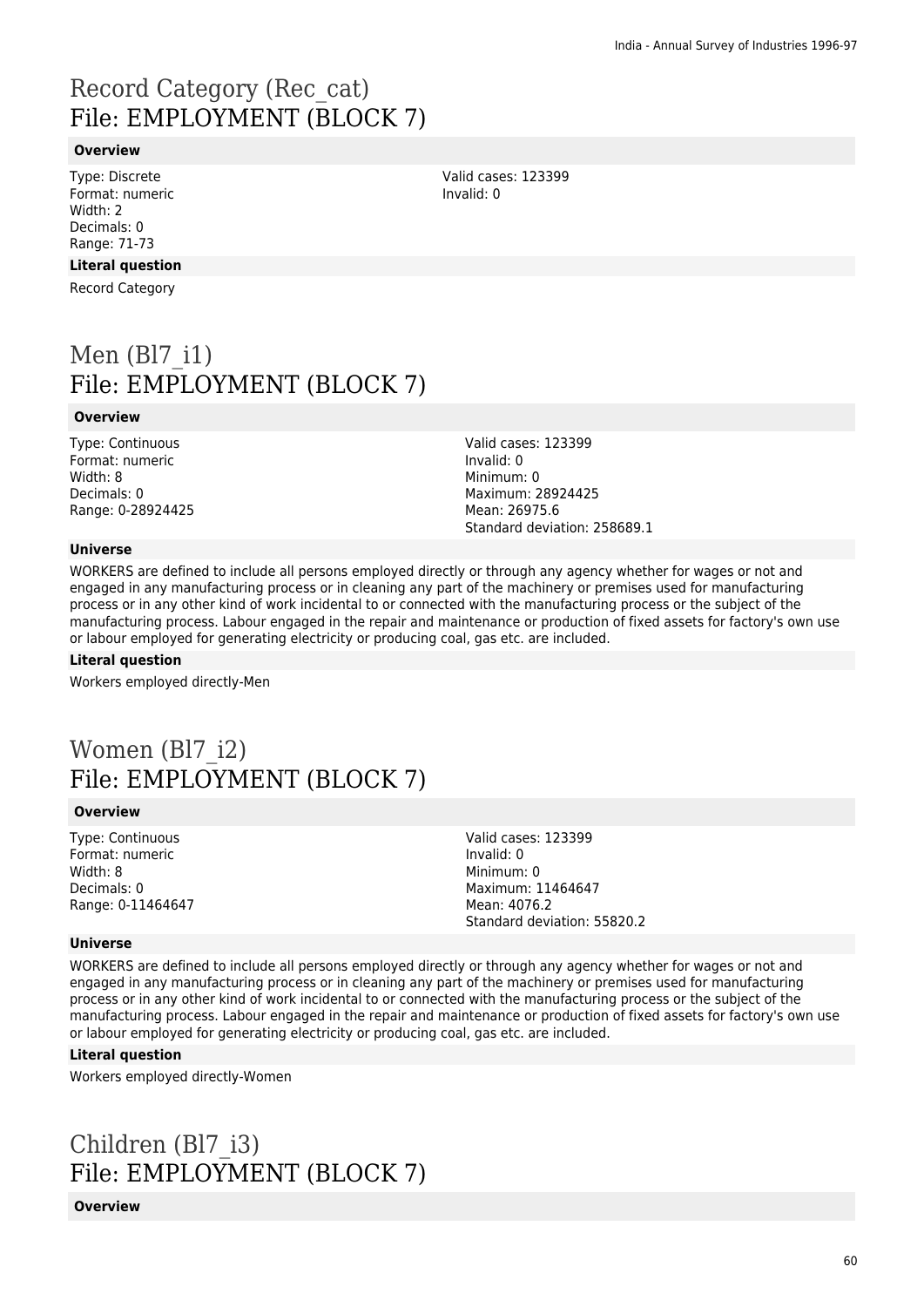# Children (Bl7 i3) File: EMPLOYMENT (BLOCK 7)

Type: Continuous Format: numeric Width: 7 Decimals: 0 Range: 0-7207167 Valid cases: 123399 Invalid: 0 Minimum: 0 Maximum: 7207167 Mean: 74.1 Standard deviation: 20601.6

### **Universe**

WORKERS are defined to include all persons employed directly or through any agency whether for wages or not and engaged in any manufacturing process or in cleaning any part of the machinery or premises used for manufacturing process or in any other kind of work incidental to or connected with the manufacturing process or the subject of the manufacturing process. Labour engaged in the repair and maintenance or production of fixed assets for factory's own use or labour employed for generating electricity or producing coal, gas etc. are included.

#### **Literal question**

Workers employed directly-Children

## Employed through contractors (Bl7\_i6) File: EMPLOYMENT (BLOCK 7)

#### **Overview**

Type: Continuous Format: numeric Width: 8 Decimals: 0 Range: 0-12982880 Valid cases: 123399 Invalid: 0 Minimum: 0 Maximum: 12982880 Mean: 5409.8 Standard deviation: 89749.6

### **Literal question**

Employed through contractors - Total mandays worked

## Supervisory & managerial staff (Bl7\_i7) File: EMPLOYMENT (BLOCK 7)

### **Overview**

Type: Continuous Format: numeric Width: 7 Decimals: 0 Range: 0-5406380

Valid cases: 123399 Invalid: 0 Minimum: 0 Maximum: 5406380 Mean: 4667 Standard deviation: 42070.9

#### **Literal question**

Supervisory & managerial staff - Total mandays worked

# Other employees (Bl7\_i8) File: EMPLOYMENT (BLOCK 7)

### **Overview**

Type: Continuous Format: numeric Width: 8 Decimals: 0 Range: 0-13899492 Valid cases: 123399 Invalid: 0 Minimum: 0 Maximum: 13899492 Mean: 6997.5 Standard deviation: 98246.7

#### **Literal question**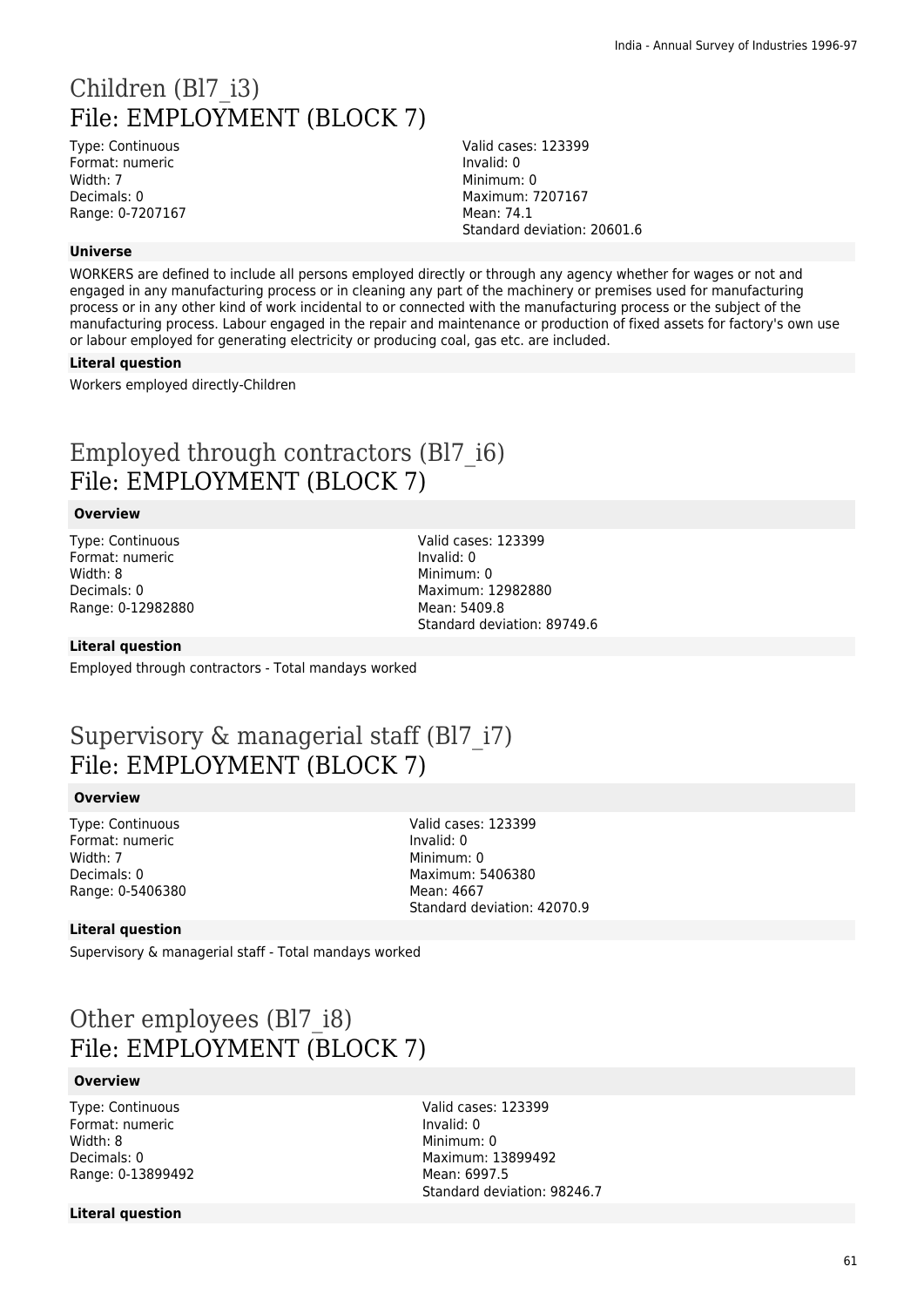# Other employees (Bl7\_i8) File: EMPLOYMENT (BLOCK 7)

Other employees - Total mandays worked

# Total Employees (Bl7\_i9) File: EMPLOYMENT (BLOCK 7)

### **Overview**

Type: Continuous Format: numeric Width: 8 Decimals: 0 Range: 0-45001215 Valid cases: 123399 Invalid: 0 Minimum: 0 Maximum: 45001215 Mean: 48109.7 Standard deviation: 397105.6

### **Description**

EMPLOYEES include all workers defined above and persons receiving wages and holding supervisory or managerial positions engaged in administrative office, store keeping section and welfare section, sales department as also those engaged in purchase of raw materials etc. or purchase of fixed assets for the factory and watch and ward staff.

### **Literal question**

Total - mandays worked

# ASI-Year (Last 2-digit) (ASI\_Year) File: EMPLOYMENT (BLOCK 7)

### **Overview**

Type: Discrete Format: numeric Width: 1 Decimals: 0 Range: 1-3

Valid cases: 123399 Invalid: 0

## **Literal question**

ASI-Year (Last 2-digit)

## Multiplier (WGT) File: EMPLOYMENT (BLOCK 7)

### **Overview**

Type: Continuous Format: numeric Width: 3 Decimals: 0 Range: 0-980

Valid cases: 123399 Invalid: 0 Minimum: 0 Maximum: 980 Mean: 45.2 Standard deviation: 160.1

#### **Literal question**

Multiplier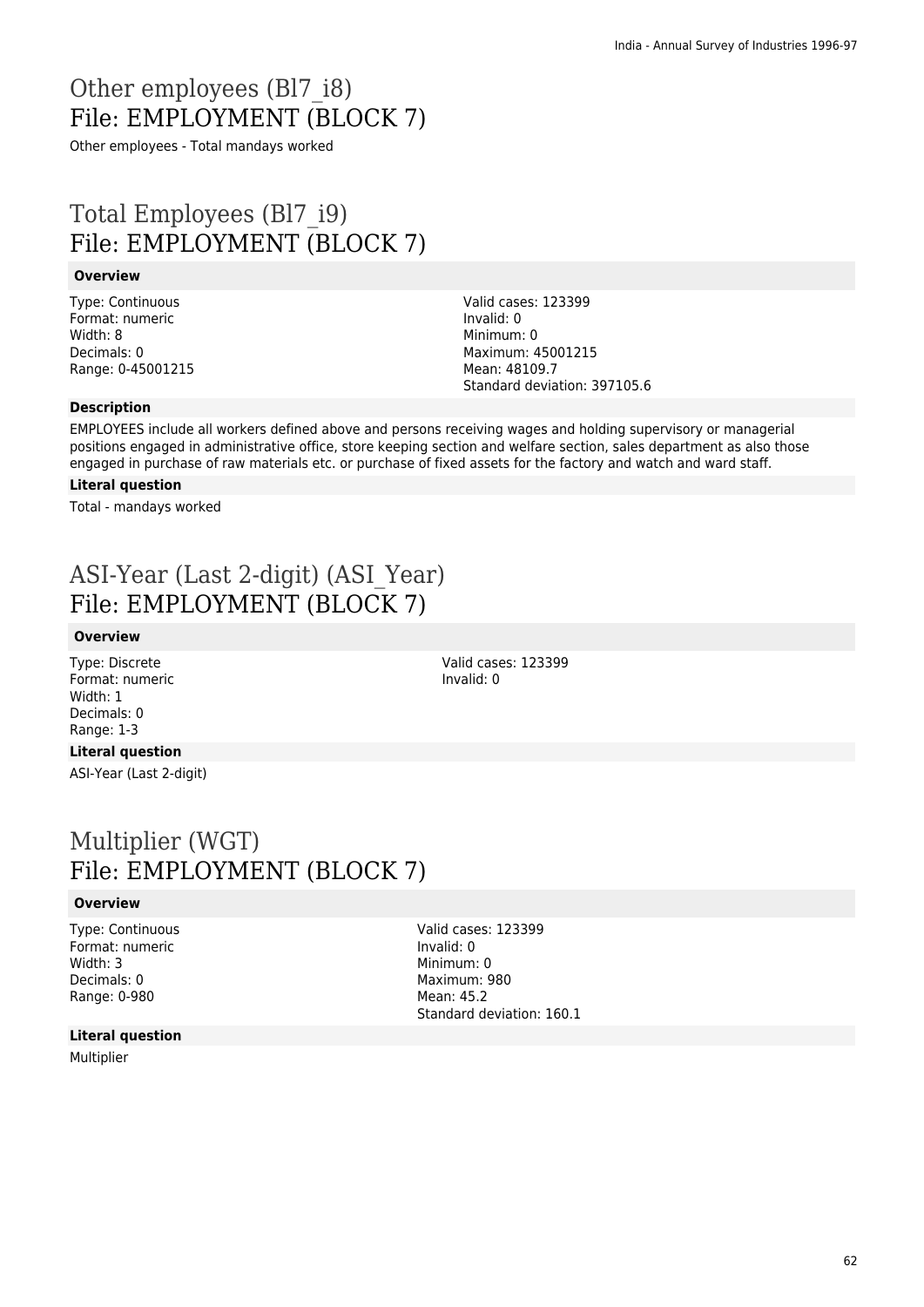# Industry (Ind\_CD) File: EMPLOYMENT & WORKING DAYS(BLOCK 7\_6)

### **Overview**

Type: Continuous Format: numeric Width: 4 Decimals: 0 Range: 2001-9790

### **Literal question**

Industry code

Valid cases: 57827 Invalid: 0 Minimum: 2001 Maximum: 9790 Mean: 3107.9 Standard deviation: 1171

# Running Sl. No. (RSL) File: EMPLOYMENT & WORKING DAYS(BLOCK 7\_6)

### **Overview**

Type: Continuous Format: numeric Width: 5 Decimals: 0 Range: 0-99006

Valid cases: 57827 Invalid: 0 Minimum: 0 Maximum: 99006 Mean: 49164.2 Standard deviation: 31211.5

### **Literal question**

Running Sl. No.

## State code (State) File: EMPLOYMENT & WORKING DAYS(BLOCK 7\_6)

### **Overview**

Type: Continuous Format: numeric Width: 2 Decimals: 0 Range: 2-33

Valid cases: 57827 Invalid: 0 Minimum: 2 Maximum: 33 Mean: 15.5 Standard deviation: 8.4

### **Literal question**

State code

## Scheme code (Scheme) File: EMPLOYMENT & WORKING DAYS(BLOCK 7\_6)

### **Overview**

Type: Discrete Format: numeric Width: 1 Decimals: 0 Range: 1-9

### **Literal question**

Scheme code

Valid cases: 57827 Invalid: 0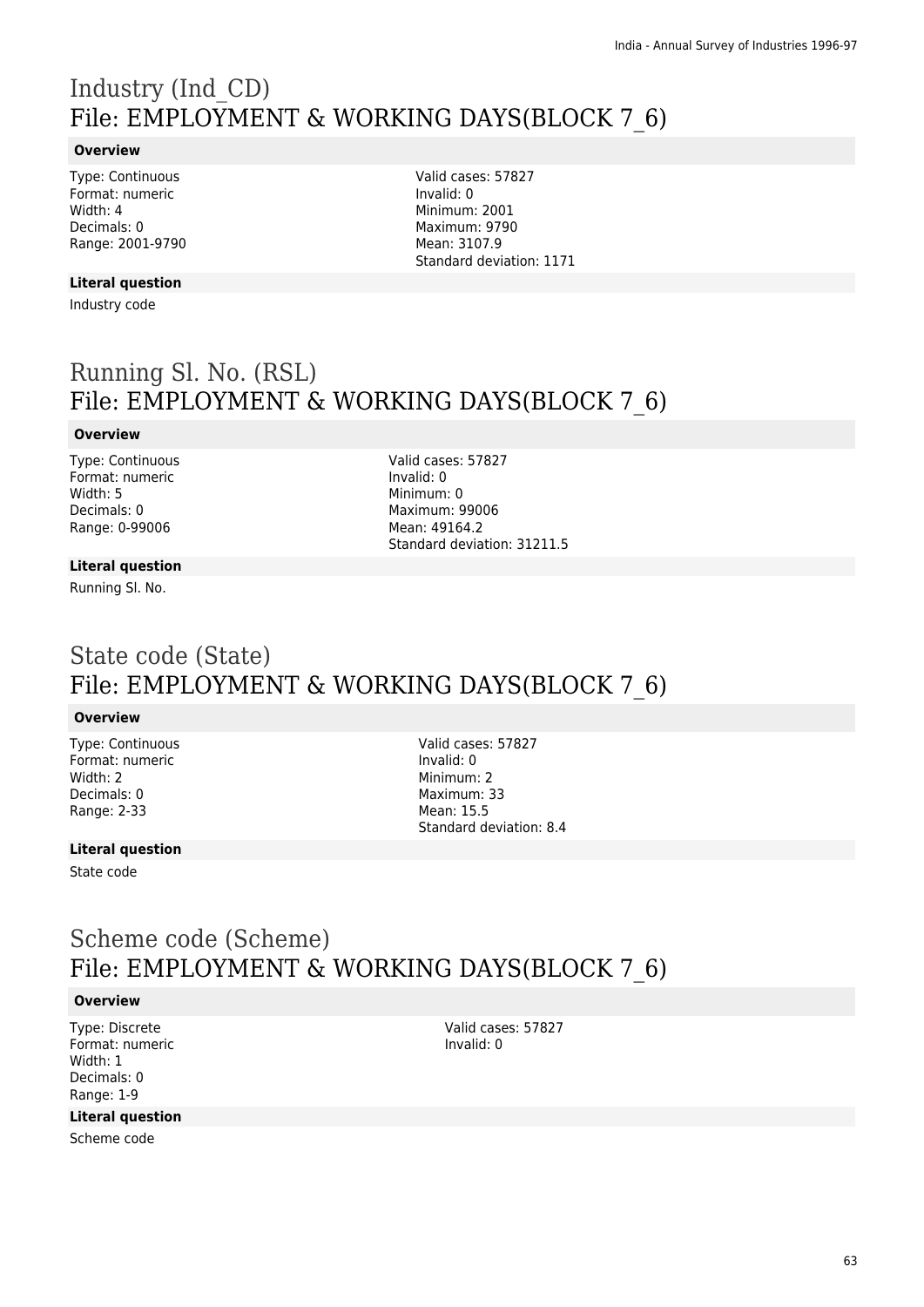# Record Category (Rec\_cat) File: EMPLOYMENT & WORKING DAYS(BLOCK 7\_6)

### **Overview**

Type: Discrete Format: numeric Width: 2 Decimals: 0 Range: 74-74

### **Literal question**

Record Category

Workers employed directly -Men (Bl7\_i1\_c6) File: EMPLOYMENT & WORKING DAYS(BLOCK 7\_6)

#### **Overview**

Type: Continuous Format: numeric Width: 5 Decimals: 0 Range: 0-79245

Valid cases: 57827 Invalid: 0 Minimum: 0 Maximum: 79245 Mean: 90 Standard deviation: 743.2

Valid cases: 57827

Invalid: 0

### **Universe**

EMPLOYEES include all workers defined above and persons receiving wages and holding supervisory or managerial positions engaged in administrative office, store keeping section and welfare section, sales department as also those engaged in purchase of raw materials etc. or purchase of fixed assets for the factory and watch and ward staff.

#### **Literal question**

Workers employed directly -Men

## Workers employed directly -Women (Bl7\_i2\_c6) File: EMPLOYMENT & WORKING DAYS(BLOCK 7\_6)

#### **Overview**

Type: Continuous Format: numeric Width: 5 Decimals: 0 Range: 0-38995

Valid cases: 57827 Invalid: 0 Minimum: 0 Maximum: 38995 Mean: 15.6 Standard deviation: 196.5

#### **Universe**

EMPLOYEES include all workers defined above and persons receiving wages and holding supervisory or managerial positions engaged in administrative office, store keeping section and welfare section, sales department as also those engaged in purchase of raw materials etc. or purchase of fixed assets for the factory and watch and ward staff.

#### **Literal question**

Workers employed directly -Women

Workers employed directlry- Children (Bl7\_i3\_c6) File: EMPLOYMENT & WORKING DAYS(BLOCK 7\_6)

#### **Overview**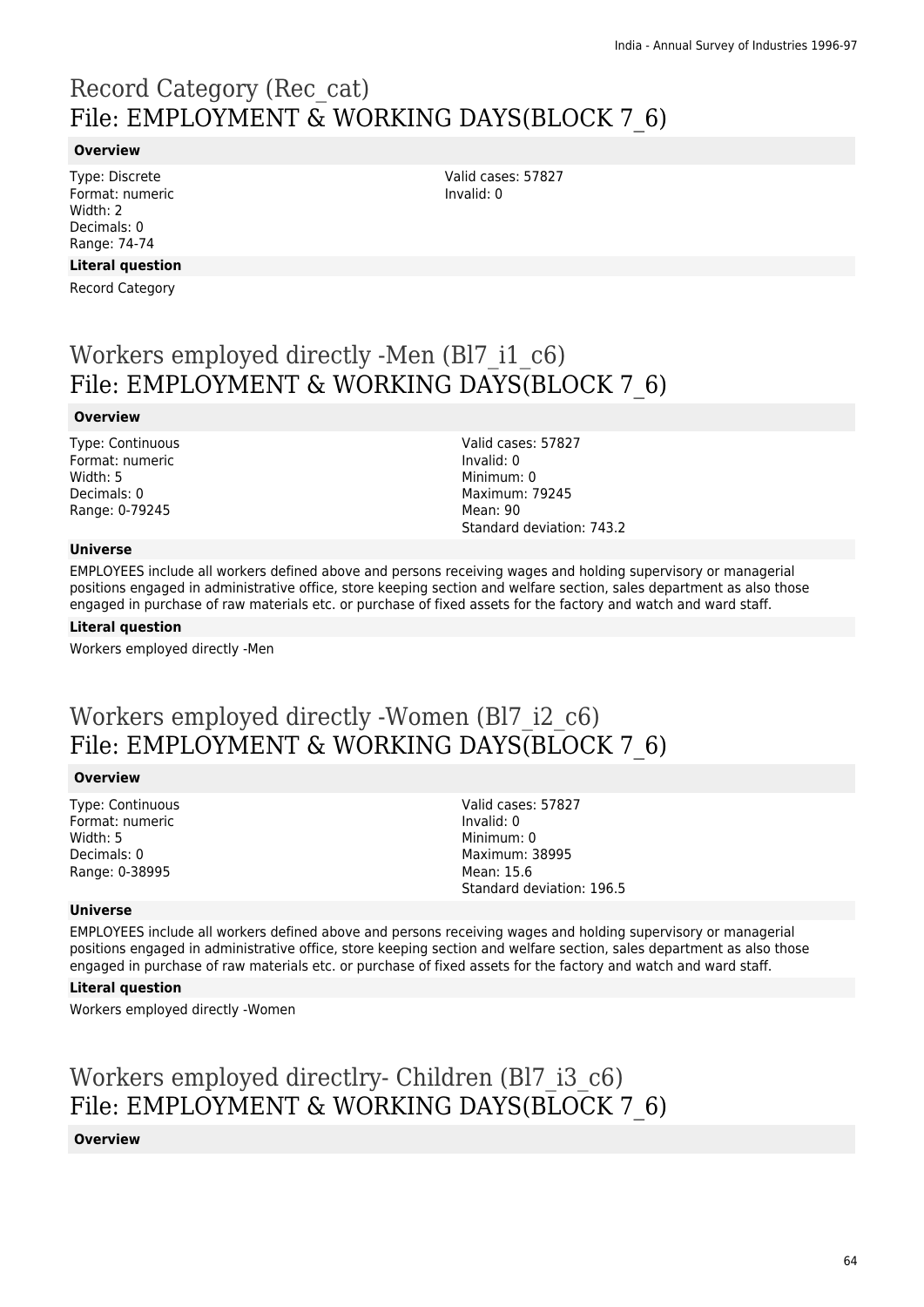# Workers employed directlry- Children (Bl7\_i3\_c6) File: EMPLOYMENT & WORKING DAYS(BLOCK 7\_6)

Type: Continuous Format: numeric Width: 3 Decimals: 0 Range: 0-240

Valid cases: 57827 Invalid: 0 Minimum: 0 Maximum: 240 Mean: 0 Standard deviation: 1.5

### **Universe**

EMPLOYEES include all workers defined above and persons receiving wages and holding supervisory or managerial positions engaged in administrative office, store keeping section and welfare section, sales department as also those engaged in purchase of raw materials etc. or purchase of fixed assets for the factory and watch and ward staff.

### **Literal question**

Workers employed directlry- Children

# Employed through contractors (Bl7\_i5\_c6) File: EMPLOYMENT & WORKING DAYS(BLOCK 7\_6)

### **Overview**

Type: Continuous Format: numeric Width: 5 Decimals: 0 Range: 0-42848

Valid cases: 57827 Invalid: 0 Minimum: 0 Maximum: 42848 Mean: 19.1 Standard deviation: 302.1

### **Universe**

EMPLOYEES include all workers defined above and persons receiving wages and holding supervisory or managerial positions engaged in administrative office, store keeping section and welfare section, sales department as also those engaged in purchase of raw materials etc. or purchase of fixed assets for the factory and watch and ward staff.

### **Literal question**

Employed through contractors

# Supervisory & managerial staff (Bl7 i7 c6) File: EMPLOYMENT & WORKING DAYS(BLOCK 7\_6)

### **Overview**

Type: Continuous Format: numeric Width: 5 Decimals: 0 Range: 0-14812

#### Valid cases: 57827 Invalid: 0 Minimum: 0 Maximum: 14812 Mean: 15.5 Standard deviation: 122

#### **Universe**

EMPLOYEES include all workers defined above and persons receiving wages and holding supervisory or managerial positions engaged in administrative office, store keeping section and welfare section, sales department as also those engaged in purchase of raw materials etc. or purchase of fixed assets for the factory and watch and ward staff.

### **Literal question**

Supervisory & managerial staff

# Other employees (Bl7 i8 c6) File: EMPLOYMENT & WORKING DAYS(BLOCK 7\_6)

**Overview**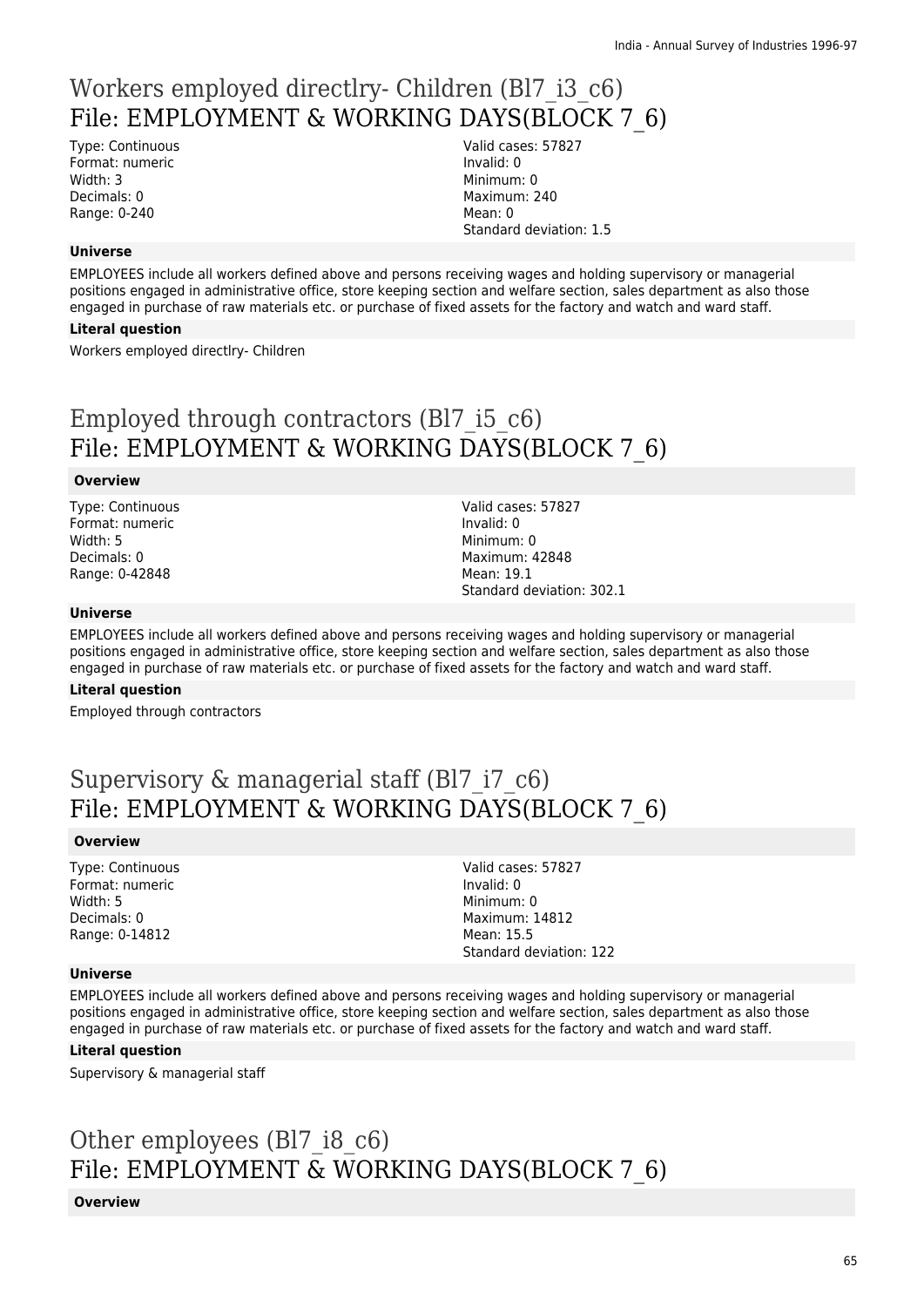# Other employees (Bl7\_i8\_c6) File: EMPLOYMENT & WORKING DAYS(BLOCK 7\_6)

Type: Continuous Format: numeric Width: 5 Decimals: 0 Range: 0-38081

Valid cases: 57827 Invalid: 0 Minimum: 0 Maximum: 38081 Mean: 23.2 Standard deviation: 279.5

### **Universe**

EMPLOYEES include all workers defined above and persons receiving wages and holding supervisory or managerial positions engaged in administrative office, store keeping section and welfare section, sales department as also those engaged in purchase of raw materials etc. or purchase of fixed assets for the factory and watch and ward staff.

### **Literal question**

Other employees

# Working proprietors (Bl7 i10 c6) File: EMPLOYMENT & WORKING DAYS(BLOCK 7\_6)

### **Overview**

Type: Continuous Format: numeric Width: 3 Decimals: 0 Range: 0-510

Valid cases: 57827 Invalid: 0 Minimum: 0 Maximum: 510 Mean: 1.4 Standard deviation: 3.6

### **Literal question**

Working proprietors

# Unpaid family workers (Bl7 i11 c6) File: EMPLOYMENT & WORKING DAYS(BLOCK 7\_6)

### **Overview**

Type: Continuous Format: numeric Width: 3 Decimals: 0 Range: 0-146

Valid cases: 57827 Invalid: 0 Minimum: 0 Maximum: 146 Mean: 0.1 Standard deviation: 0.9

### **Literal question**

Unpaid family workers

# If co-operative factory unpaid working members. (Bl7\_i12\_c6) File: EMPLOYMENT & WORKING DAYS(BLOCK 7\_6)

### **Overview**

Type: Continuous Format: numeric Width: 4 Decimals: 0 Range: 0-1101

Valid cases: 57827 Invalid: 0 Minimum: 0 Maximum: 1101 Mean: 0 Standard deviation: 4.8

### **Literal question**

If co-operative factory unpaid working members.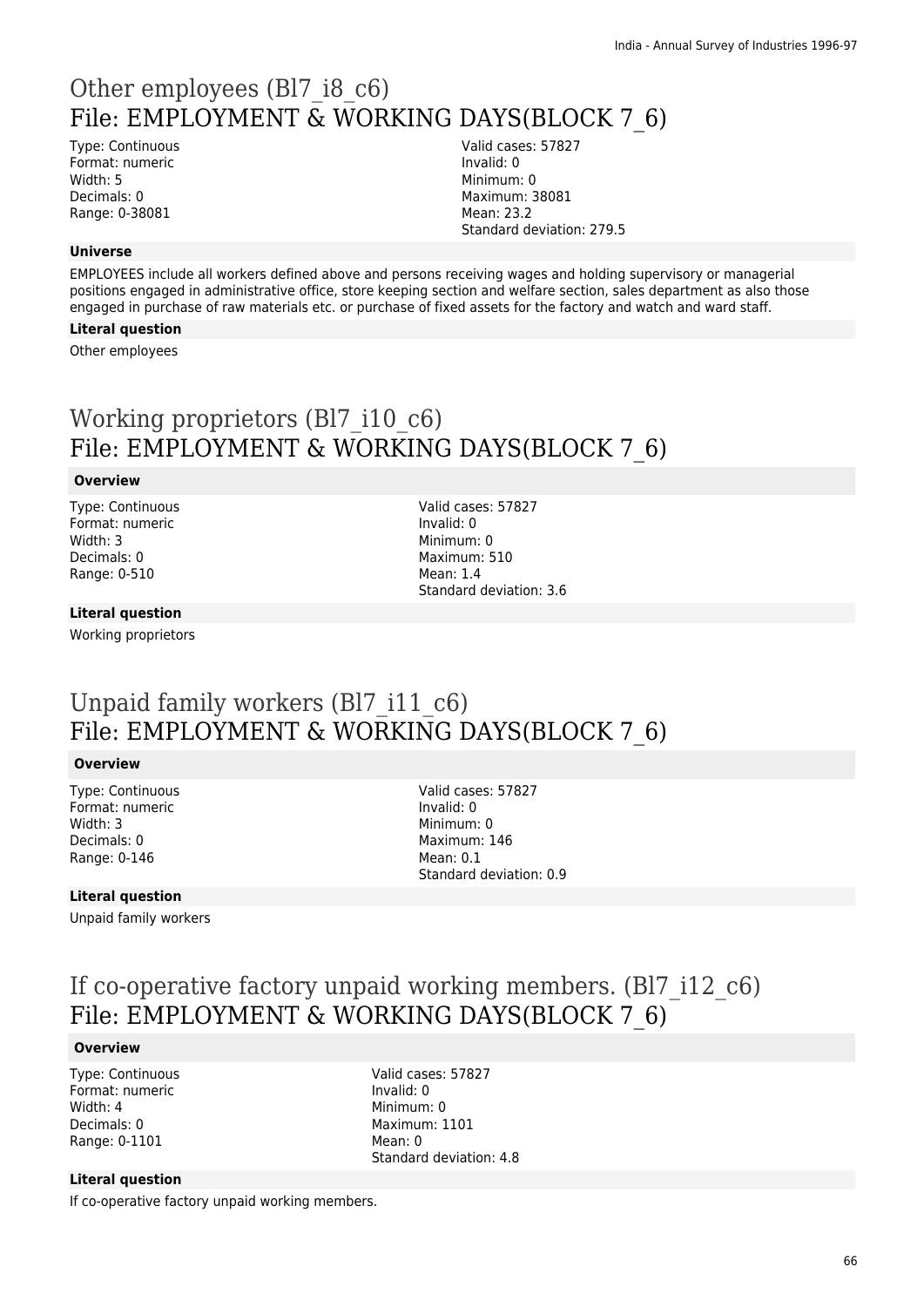# Total (Bl7\_i13\_c6) File: EMPLOYMENT & WORKING DAYS(BLOCK 7\_6)

### **Overview**

Type: Continuous Format: numeric Width: 6 Decimals: 0 Range: 0-123291

**Literal question**

Total (9 to 12)

Valid cases: 57827 Invalid: 0 Minimum: 0 Maximum: 123291 Mean: 164.6 Standard deviation: 1152.6

# Total no. of manufacturing days (Bl6\_i1\_c3) File: EMPLOYMENT & WORKING DAYS(BLOCK 7\_6)

### **Overview**

Type: Continuous Format: numeric Width: 6 Decimals: 0 Range: 0-153153

Valid cases: 57827 Invalid: 0 Minimum: 0 Maximum: 153153 Mean: 543.5 Standard deviation: 739.3

### **Literal question**

Total no. of manufacturing days

## Total no. of working days (Bl6\_i2\_c3) File: EMPLOYMENT & WORKING DAYS(BLOCK 7\_6)

### **Overview**

Type: Continuous Format: numeric Width: 4 Decimals: 0 Range: 0-9900

Valid cases: 57827 Invalid: 0 Minimum: 0 Maximum: 9900 Mean: 562 Standard deviation: 315.3

### **Literal question**

Total no. of working days

## Total no. of shifts (Bl6\_i3\_c3) File: EMPLOYMENT & WORKING DAYS(BLOCK 7\_6)

#### **Overview**

Type: Continuous Format: numeric Width: 5 Decimals: 0 Range: 0-27564

Valid cases: 57827 Invalid: 0 Minimum: 0 Maximum: 27564 Mean: 783.5 Standard deviation: 628.5

### **Literal question**

Total no. of shifts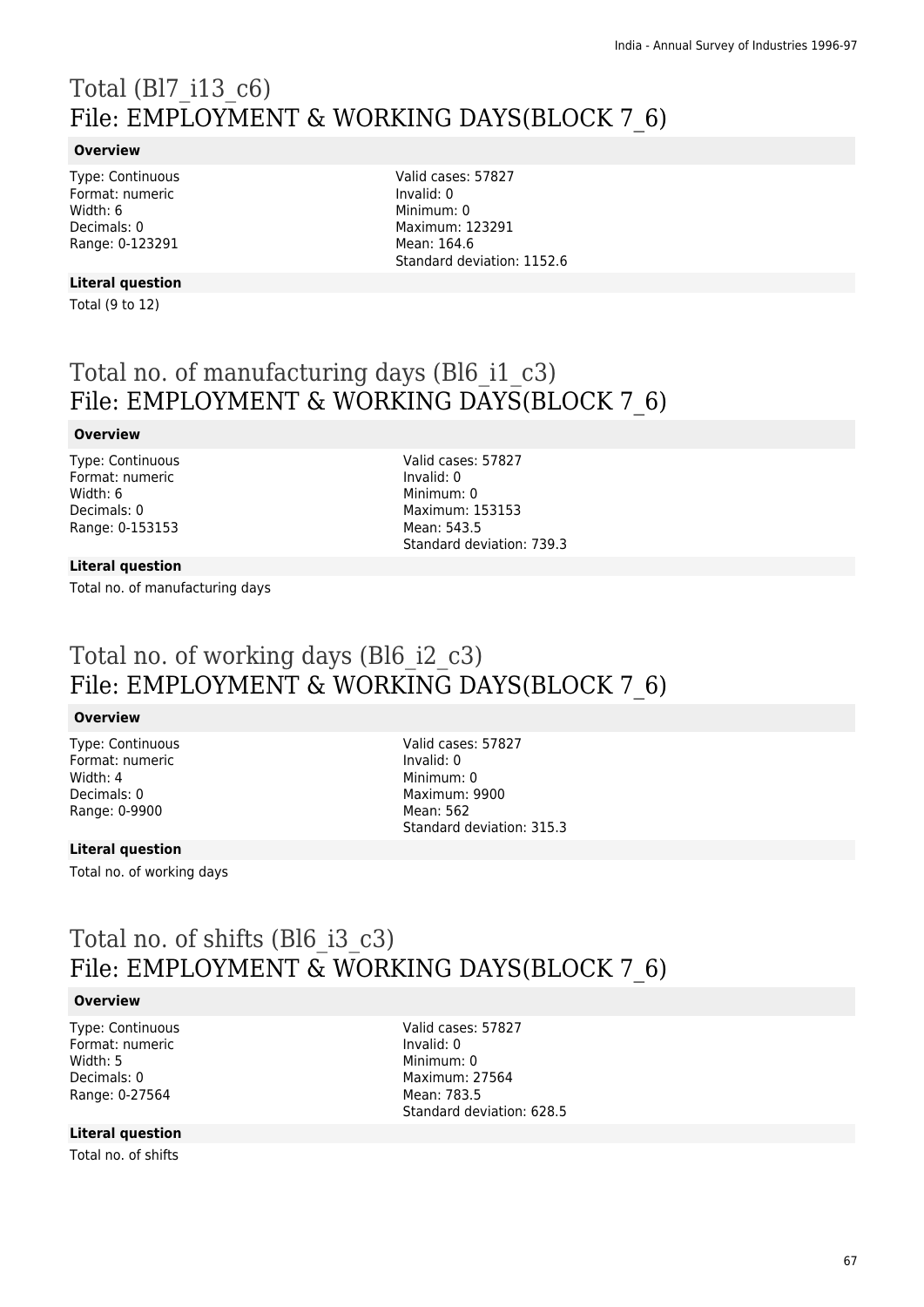# Length of shifts (Bl6\_i4\_c3) File: EMPLOYMENT & WORKING DAYS(BLOCK 7\_6)

### **Overview**

Type: Continuous Format: numeric Width: 4 Decimals: 0 Range: 0-3285

Valid cases: 57827 Invalid: 0 Minimum: 0 Maximum: 3285 Mean: 16.3 Standard deviation: 34.6

## **Literal question**

Length of shifts

## ASI-Year (Last 2-digit) (ASI\_Year) File: EMPLOYMENT & WORKING DAYS(BLOCK 7\_6)

### **Overview**

Type: Discrete Format: numeric Width: 1 Decimals: 0 Range: 1-3

Valid cases: 57827 Invalid: 0

### **Literal question**

ASI-Year (Last 2-digit)

# Multiplier (WGT) File: EMPLOYMENT & WORKING DAYS(BLOCK 7\_6)

### **Overview**

Type: Continuous Format: numeric Width: 3 Decimals: 0 Range: 0-980

**Literal question**

Multiplier

Valid cases: 57827 Invalid: 0 Minimum: 0 Maximum: 980 Mean: 47.3 Standard deviation: 163.6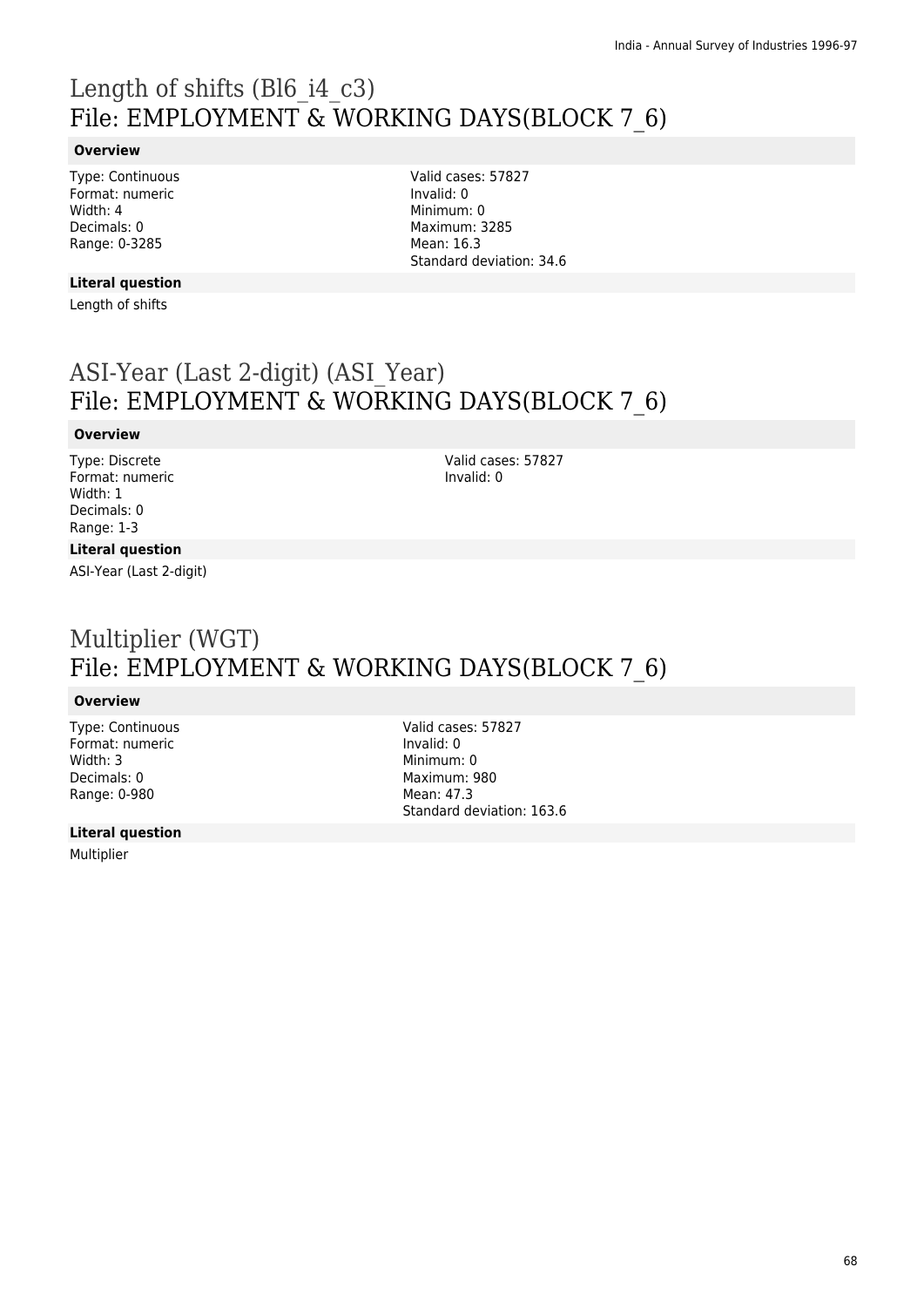# Industry (Ind\_CD) File: LABOUR COST (BLOCK 8)

### **Overview**

Type: Continuous Format: numeric Width: 4 Decimals: 0 Range: 2001-9790

### **Literal question**

Industry code

Running Sl. No. (RSL) File: LABOUR COST (BLOCK 8)

### **Overview**

Type: Continuous Format: numeric Width: 5 Decimals: 0 Range: 0-99006

Valid cases: 57164 Invalid: 0 Minimum: 0 Maximum: 99006 Mean: 49179.9 Standard deviation: 31197.9

#### **Literal question**

Running Sl. No.

## State code (State) File: LABOUR COST (BLOCK 8)

### **Overview**

Type: Continuous Format: numeric Width: 2 Decimals: 0 Range: 2-33

Valid cases: 57164 Invalid: 0 Minimum: 2 Maximum: 33 Mean: 15.5 Standard deviation: 8.4

### **Literal question**

State code

## Scheme code (Scheme) File: LABOUR COST (BLOCK 8)

#### **Overview**

Type: Discrete Format: numeric Width: 1 Decimals: 0 Range: 1-9

### **Literal question**

Scheme code

Valid cases: 57164 Invalid: 0 Minimum: 1 Maximum: 9

Valid cases: 57164 Invalid: 0 Minimum: 2001 Maximum: 9790 Mean: 3111.8 Standard deviation: 1174.6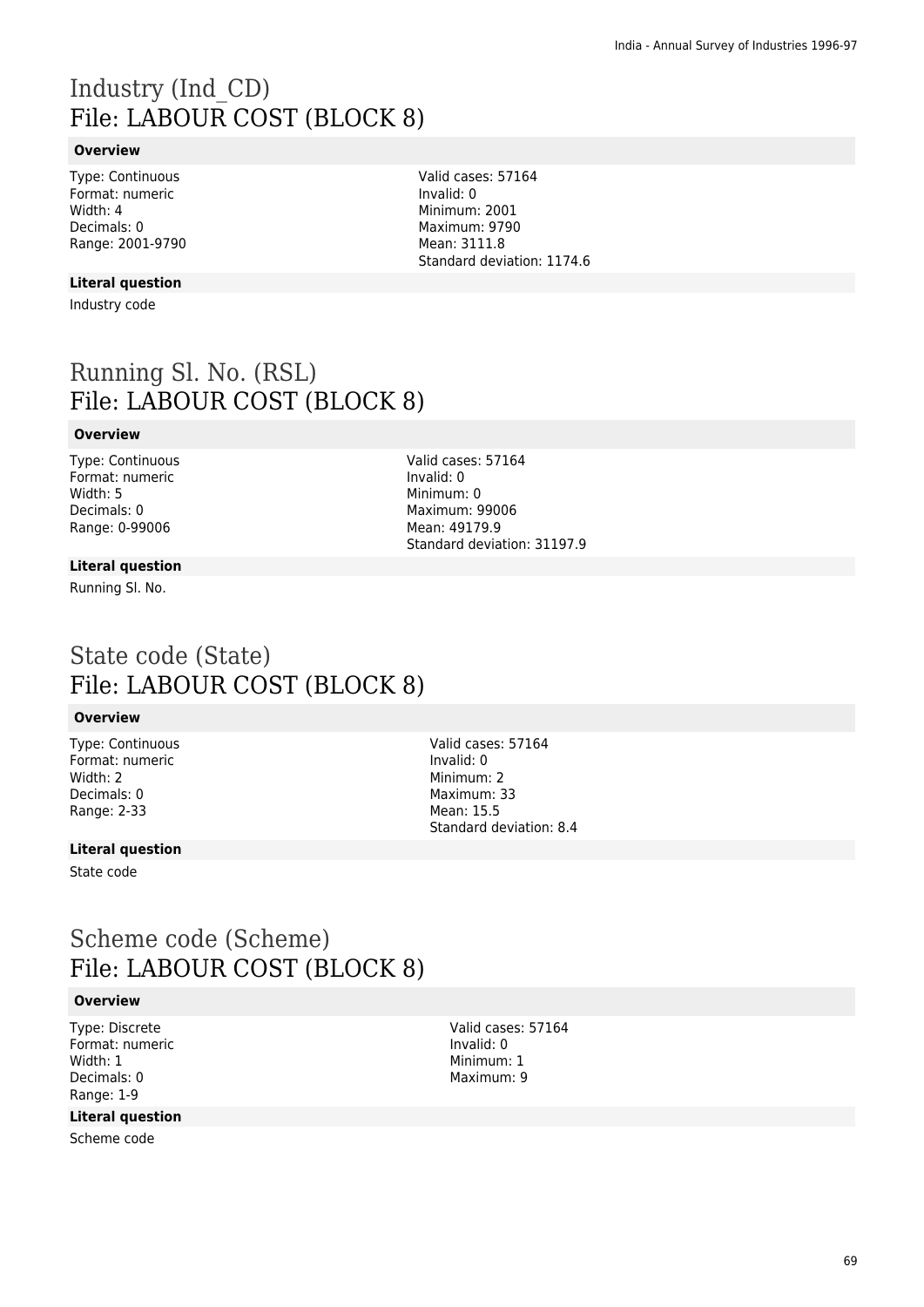# Record Category (Rec\_cat) File: LABOUR COST (BLOCK 8)

### **Overview**

Type: Discrete Format: numeric Width: 2 Decimals: 0 Range: 81-81

### **Literal question**

Record Category

# Wages and salaries-workers (Bl8 i1 c3) File: LABOUR COST (BLOCK 8)

#### **Overview**

Type: Continuous Format: numeric Width: 10 Decimals: 0 Range: 0-6518196198 Valid cases: 57164 Invalid: 0 Minimum: 0 Maximum: 6518196198 Mean: 4645335 Standard deviation: 56325401

### **Description**

WAGES AND SALARIES are defined to include all remuneration in monetary terms and also payable more or less regularly in each pay period to workers as compensation for work done during the accounting year. It includes (a) direct wages and salary (i.e., basic wages/salaries, payment of overtime, dearness, compensatory, house rent and other allowances) (b) remuneration for the period not worked (i.e., basic wages, salaries and allowances payable for leave period, paid holiday, lay- off payments and compensation for unemployment, if not paid from sources other than employers) (c) bonus and ex-gratia payment paid both at regular and less frequent intervals (i.e., incentive bonuses, productive bonuses, profit sharing bonuses, festival or year-end bonuses etc.) It excludes lay off payments which are made from trust or other special funds set up exclusively for this purpose i.e., payments not made by the employer. It also excludes imputed value of benefits in kind, employer's contribution to old age benefits and other social security charges, direct expenditure on maternity benefits creches and other group benefits Travelling and other expenditure incurred for business purposes and reimbursed by the employer are excluded. The wages are expressed in terms of gross value i.e., before deduction for fines, damages, taxes, provident fund, employee's state insurance contribution etc.

### **Literal question**

Wages and salaries-workers

## Wages and salaries Supervisor & Managerial Staff (Bl8 i1 c4) File: LABOUR COST (BLOCK 8)

### **Overview**

Type: Continuous Format: numeric Width: 10 Decimals: 0 Range: 0-1537154406

**Description**

Valid cases: 57164 Invalid: 0 Minimum: 0 Maximum: 1537154406 Mean: 1656744.3 Standard deviation: 16804691.7

Valid cases: 57164 Invalid: 0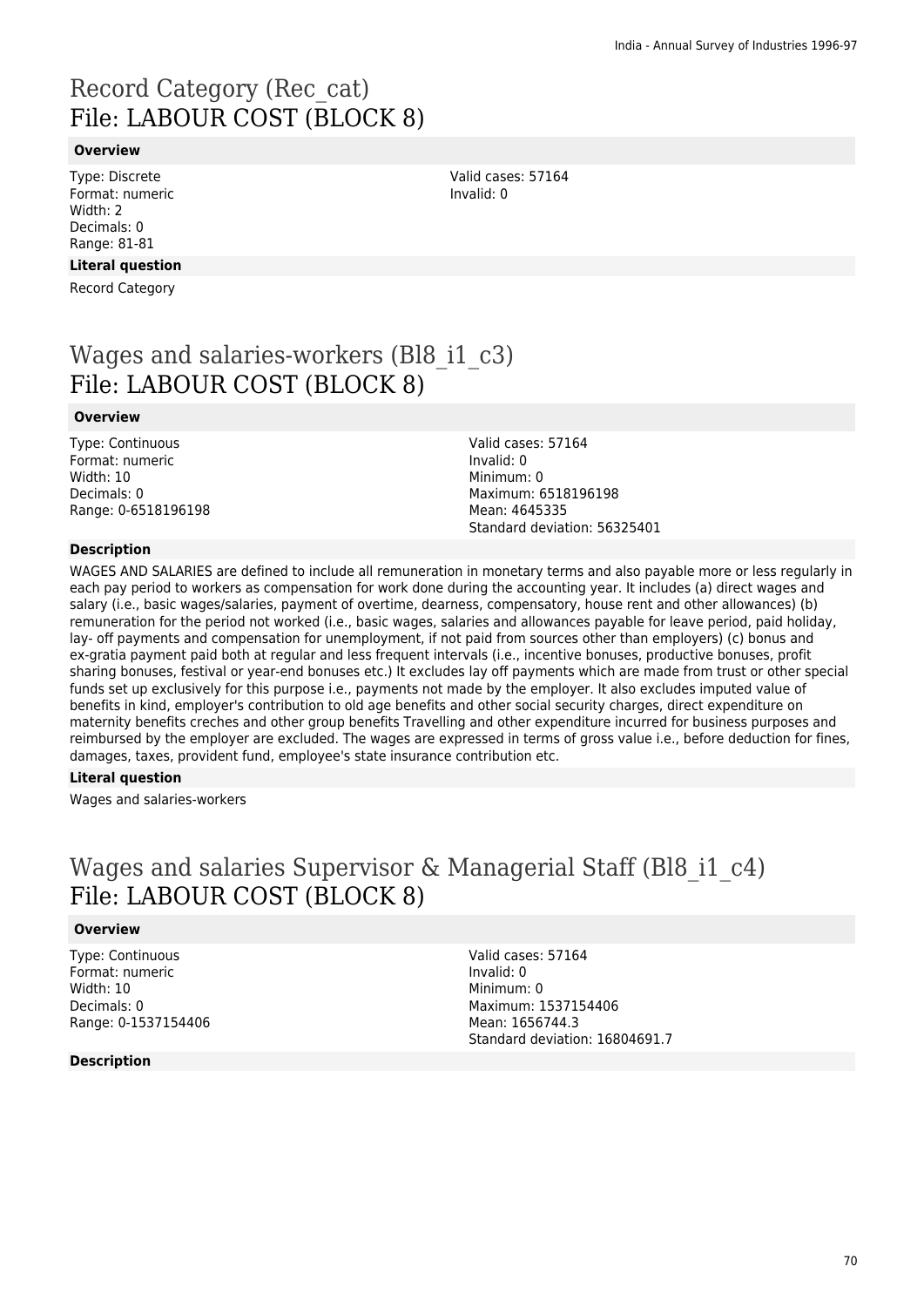# Wages and salaries Supervisor & Managerial Staff (Bl8 i1 c4) File: LABOUR COST (BLOCK 8)

WAGES AND SALARIES are defined to include all remuneration in monetary terms and also payable more or less regularly in each pay period to workers as compensation for work done during the accounting year. It includes (a) direct wages and salary (i.e., basic wages/salaries, payment of overtime, dearness, compensatory, house rent and other allowances) (b) remuneration for the period not worked (i.e., basic wages, salaries and allowances payable for leave period, paid holiday, lay- off payments and compensation for unemployment, if not paid from sources other than employers) (c) bonus and ex-gratia payment paid both at regular and less frequent intervals (i.e., incentive bonuses, productive bonuses, profit sharing bonuses, festival or year-end bonuses etc.) It excludes lay off payments which are made from trust or other special funds set up exclusively for this purpose i.e., payments not made by the employer. It also excludes imputed value of benefits in kind, employer's contribution to old age benefits and other social security charges, direct expenditure on maternity benefits creches and other group benefits Travelling and other expenditure incurred for business purposes and reimbursed by the employer are excluded. The wages are expressed in terms of gross value i.e., before deduction for fines, damages, taxes, provident fund, employee's state insurance contribution etc.

### **Literal question**

Wages and salaries Supervisor & Managerial Staff

# Wages and salaries Others (Bl8 i1 c5) File: LABOUR COST (BLOCK 8)

### **Overview**

Type: Continuous Format: numeric Width: 10 Decimals: 0 Range: 0-2319338161 Valid cases: 57164 Invalid: 0 Minimum: 0 Maximum: 2319338161 Mean: 1308548.6 Standard deviation: 21183355.9

### **Description**

WAGES AND SALARIES are defined to include all remuneration in monetary terms and also payable more or less regularly in each pay period to workers as compensation for work done during the accounting year. It includes (a) direct wages and salary (i.e., basic wages/salaries, payment of overtime, dearness, compensatory, house rent and other allowances) (b) remuneration for the period not worked (i.e., basic wages, salaries and allowances payable for leave period, paid holiday, lay- off payments and compensation for unemployment, if not paid from sources other than employers) (c) bonus and ex-gratia payment paid both at regular and less frequent intervals (i.e., incentive bonuses, productive bonuses, profit sharing bonuses, festival or year-end bonuses etc.) It excludes lay off payments which are made from trust or other special funds set up exclusively for this purpose i.e., payments not made by the employer. It also excludes imputed value of benefits in kind, employer's contribution to old age benefits and other social security charges, direct expenditure on maternity benefits creches and other group benefits Travelling and other expenditure incurred for business purposes and reimbursed by the employer are excluded. The wages are expressed in terms of gross value i.e., before deduction for fines, damages, taxes, provident fund, employee's state insurance contribution etc.

### **Literal question**

Wages and salaries Others

# Wages and salaries Total (Bl8\_i1\_c6) File: LABOUR COST (BLOCK 8)

### **Overview**

Type: Continuous Format: numeric Width: 10 Decimals: 0 Range: 0-9068757556

### **Description**

Valid cases: 57164 Invalid: 0 Minimum: 0 Maximum: 9068757556 Mean: 7599747.5 Standard deviation: 88838967.1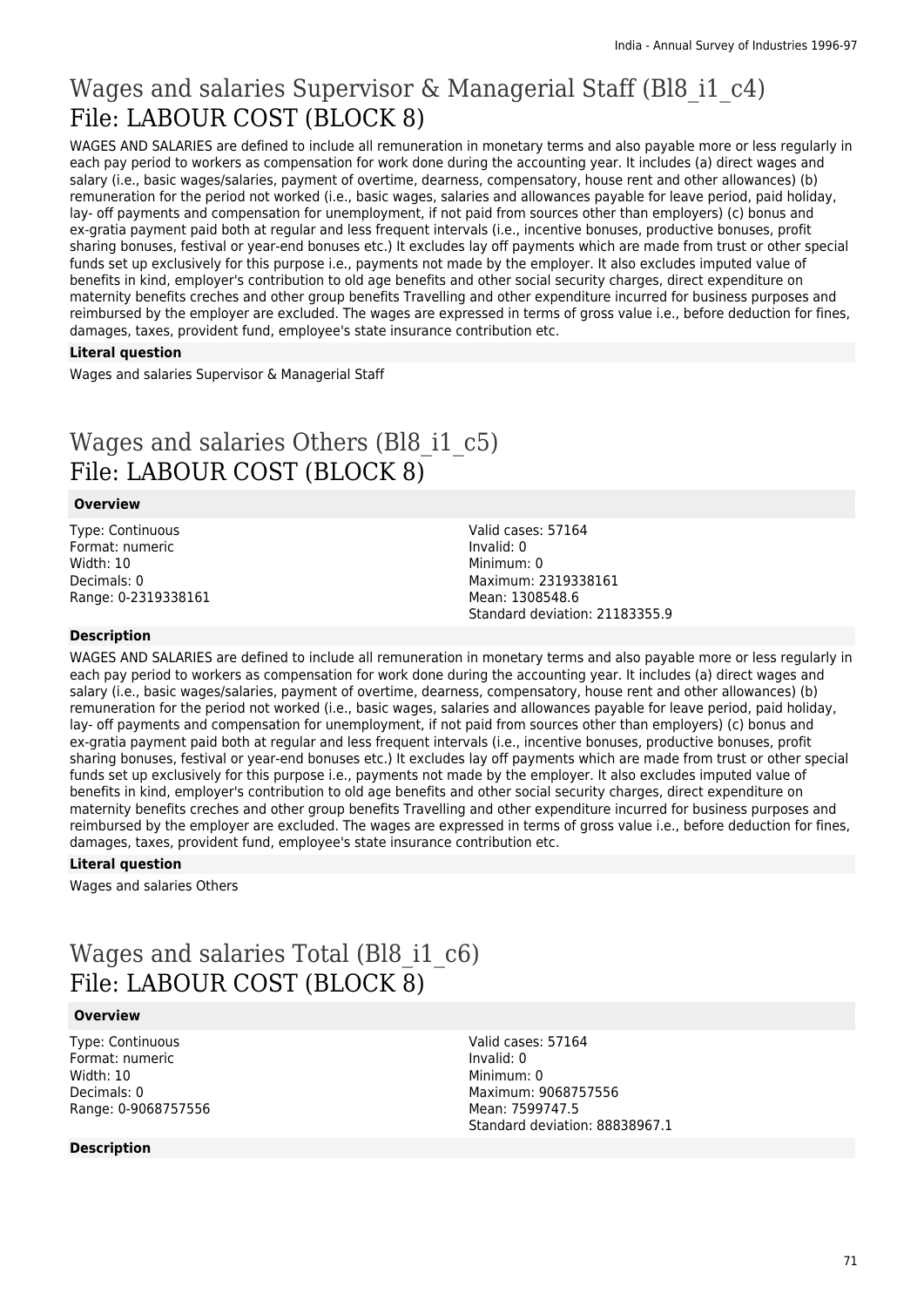# Wages and salaries Total (Bl8\_i1\_c6) File: LABOUR COST (BLOCK 8)

WAGES AND SALARIES are defined to include all remuneration in monetary terms and also payable more or less regularly in each pay period to workers as compensation for work done during the accounting year. It includes (a) direct wages and salary (i.e., basic wages/salaries, payment of overtime, dearness, compensatory, house rent and other allowances) (b) remuneration for the period not worked (i.e., basic wages, salaries and allowances payable for leave period, paid holiday, lay- off payments and compensation for unemployment, if not paid from sources other than employers) (c) bonus and ex-gratia payment paid both at regular and less frequent intervals (i.e., incentive bonuses, productive bonuses, profit sharing bonuses, festival or year-end bonuses etc.) It excludes lay off payments which are made from trust or other special funds set up exclusively for this purpose i.e., payments not made by the employer. It also excludes imputed value of benefits in kind, employer's contribution to old age benefits and other social security charges, direct expenditure on maternity benefits creches and other group benefits Travelling and other expenditure incurred for business purposes and reimbursed by the employer are excluded. The wages are expressed in terms of gross value i.e., before deduction for fines, damages, taxes, provident fund, employee's state insurance contribution etc.

#### **Literal question**

Wages and salaries Total

## Bonus-workers (Bl8\_i2\_c3) File: LABOUR COST (BLOCK 8)

### **Overview**

Type: Continuous Format: numeric Width: 9 Decimals: 0 Range: 0-567900000 Valid cases: 57164 Invalid: 0 Minimum: 0 Maximum: 567900000 Mean: 340408.8 Standard deviation: 3708851.9

### **Literal question**

Bonus-workers

## Bonus-Super. &Mang. Stafff (Bl8\_i2\_c4) File: LABOUR COST (BLOCK 8)

#### **Overview**

Type: Continuous Format: numeric Width: 8 Decimals: 0 Range: 0-69301280

Valid cases: 57164 Invalid: 0 Minimum: 0 Maximum: 69301280 Mean: 78137.7 Standard deviation: 752123.9

#### **Literal question**

Bonus-Supervisory and managerial Stafff

# Bonus-Others (Bl8\_i2\_c5) File: LABOUR COST (BLOCK 8)

### **Overview**

Type: Continuous Format: numeric Width: 9 Decimals: 0 Range: 0-159012000 Valid cases: 57164 Invalid: 0 Minimum: 0 Maximum: 159012000 Mean: 88447.9 Standard deviation: 945748.2

#### **Literal question**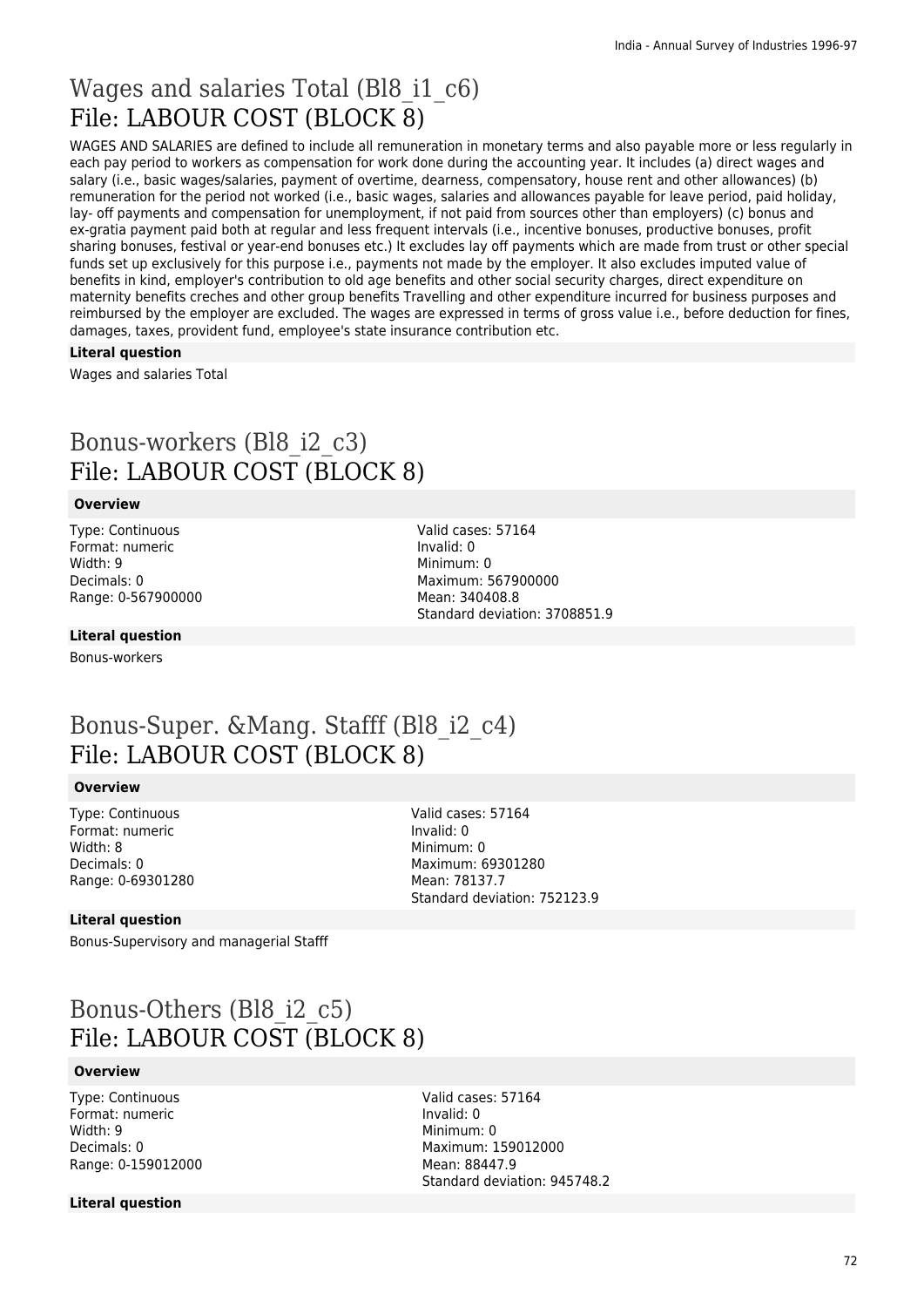# Bonus-Others (Bl8\_i2\_c5) File: LABOUR COST (BLOCK 8)

Bonus-Others

## Bonus - Total (Bl8\_i2\_c6) File: LABOUR COST (BLOCK 8)

#### **Overview**

Type: Continuous Format: numeric Width: 11 Decimals: 0 Range: 0-31413000003 Valid cases: 57164 Invalid: 0 Minimum: 0 Maximum: 31413000003 Mean: 1058214.7 Standard deviation: 131473068.8

### **Literal question**

Bonus - Total

## ASI-Year (Last 2-digit) (ASI\_Year) File: LABOUR COST (BLOCK 8)

#### **Overview**

Type: Discrete Format: numeric Width: 1 Decimals: 0 Range: 1-3

#### **Literal question**

ASI-Year (Last 2-digit)

## Multiplier (WGT) File: LABOUR COST (BLOCK 8)

#### **Overview**

Type: Continuous Format: numeric Width: 3 Decimals: 0 Range: 0-980

Valid cases: 57164 Invalid: 0 Minimum: 0 Maximum: 980 Mean: 47.4 Standard deviation: 163.8

### **Literal question**

Multiplier

Valid cases: 57164 Invalid: 0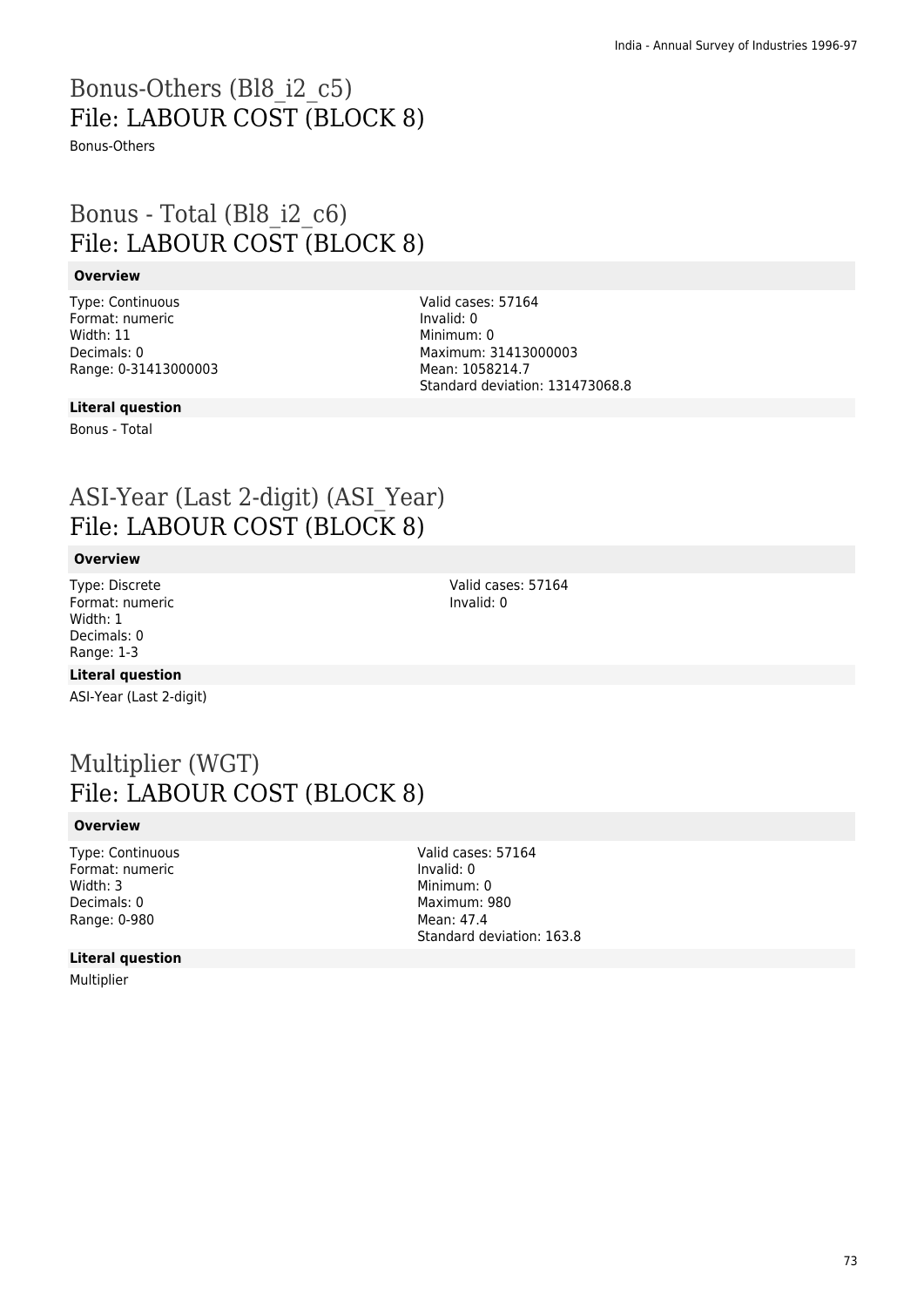# Industry (Ind\_CD) File: LABOUR COST (BLOCK 8\_2)

### **Overview**

Type: Continuous Format: numeric Width: 4 Decimals: 0 Range: 2001-9790

#### **Literal question**

Industry code

Running Sl. No. (RSL) File: LABOUR COST (BLOCK 8\_2)

#### **Overview**

Type: Continuous Format: numeric Width: 5 Decimals: 0 Range: 0-99006

Valid cases: 57160 Invalid: 0 Minimum: 0 Maximum: 99006 Mean: 49179.7 Standard deviation: 31198.4

#### **Literal question**

Running Sl. No.

### State code (State) File: LABOUR COST (BLOCK 8\_2)

#### **Overview**

Type: Continuous Format: numeric Width: 2 Decimals: 0 Range: 2-33

Valid cases: 57160 Invalid: 0 Minimum: 2 Maximum: 33 Mean: 15.5 Standard deviation: 8.4

#### **Literal question**

State code

### Scheme code (Scheme) File: LABOUR COST (BLOCK 8\_2)

#### **Overview**

Type: Discrete Format: numeric Width: 1 Decimals: 0 Range: 1-9

#### **Literal question**

Scheme code

Valid cases: 57160 Invalid: 0

Valid cases: 57160 Invalid: 0 Minimum: 2001 Maximum: 9790 Mean: 3111.8 Standard deviation: 1174.7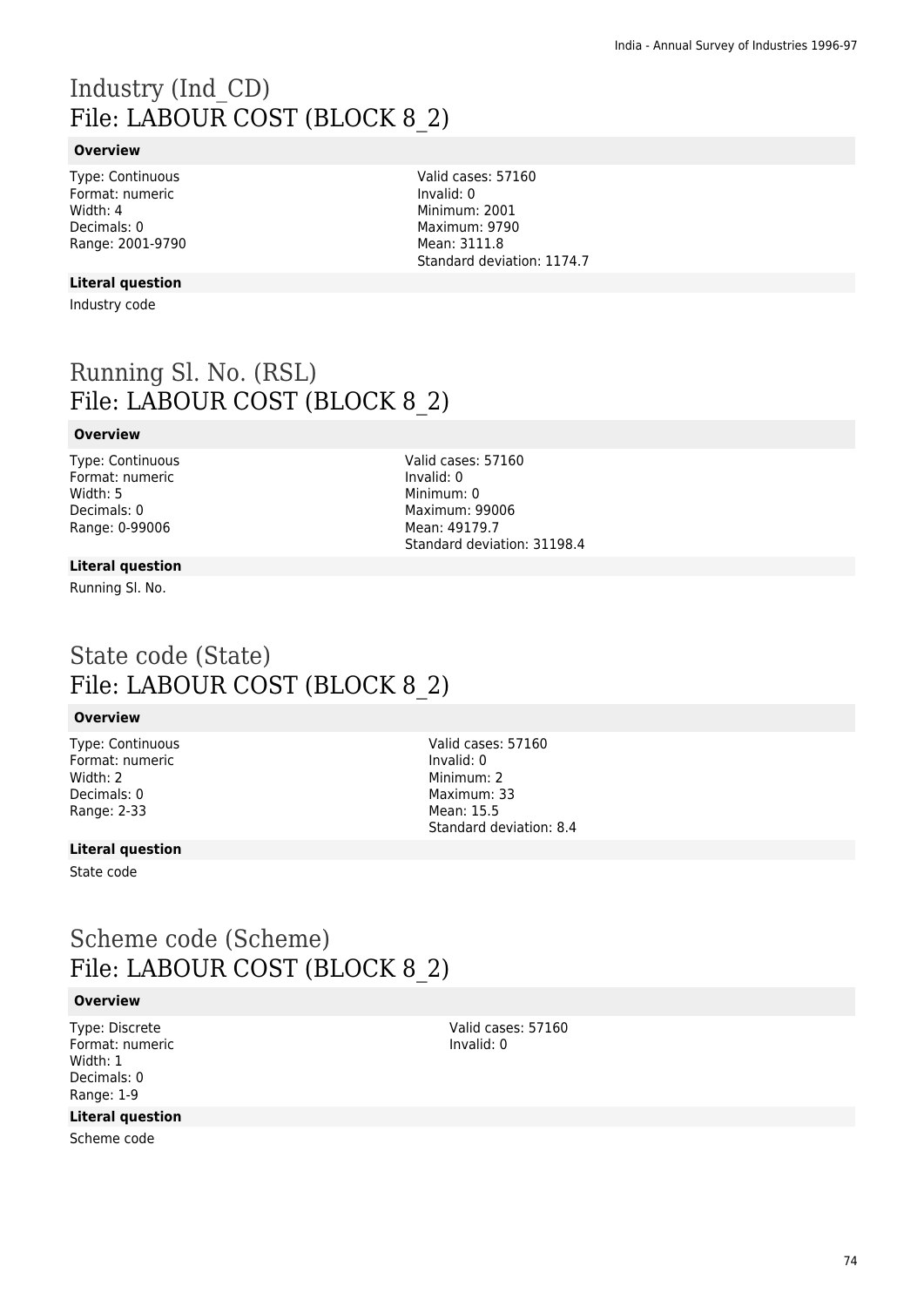# Record Category (Rec\_cat) File: LABOUR COST (BLOCK 8\_2)

#### **Overview**

Type: Discrete Format: numeric Width: 2 Decimals: 0 Range: 82-82

### **Literal question**

Record Category

# Total Contbn. To PF etc (Bl8\_i4) File: LABOUR COST (BLOCK 8\_2)

#### **Overview**

Type: Continuous Format: numeric Width: 10 Decimals: 0 Range: 0-3004229119 Valid cases: 57160 Invalid: 0 Minimum: 0 Maximum: 3004229119 Mean: 940953.2 Standard deviation: 19449085.5

Valid cases: 57160

Invalid: 0

### **Description**

CONTRIBUTION TO PROVIDENT FUND AND OTHER FUNDS includes old age benefits like provident fund pension, gratuity etc. and employers contribution towards other social security charges such as employees state insurance, compensation for work injuries and occupational diseases, provident fund- linked insurance, retrenchment and lay off benefits.

#### **Literal question**

Contribution to provident and other funds - Total

## Total welfare expenses (Bl8\_i5) File: LABOUR COST (BLOCK 8\_2)

#### **Overview**

Type: Continuous Format: numeric Width: 9 Decimals: 0 Range: 0-585400000 Valid cases: 57160 Invalid: 0 Minimum: 0 Maximum: 585400000 Mean: 715928.7 Standard deviation: 7903820.9

#### **Description**

WORKMEN AND STAFF WELFARE EXPENSES include group benefits like direct expenditure on maternity, creches, canteen facilities, educational, cultural recreational facilities, and grants to trade unions, co-operative stores etc. meant for employees.

#### **Literal question**

Workmen and staff welfare expenses Total

# Total labour cost (Bl8\_i7) File: LABOUR COST (BLOCK 8\_2)

#### **Overview**

75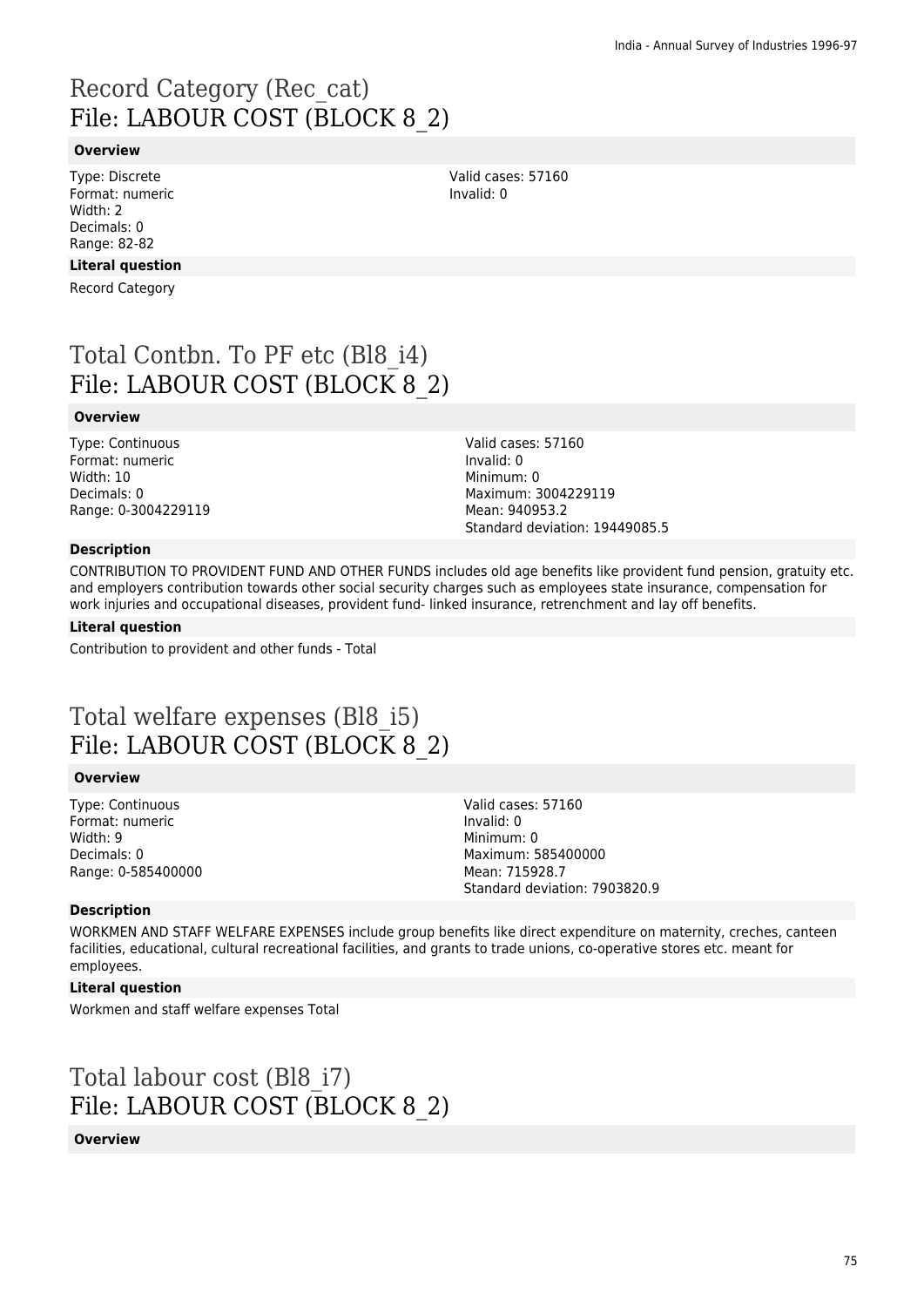# Total labour cost (Bl8\_i7) File: LABOUR COST (BLOCK 8\_2)

Type: Continuous Format: numeric Width: 11 Decimals: 0 Range: 0-11493277598 Valid cases: 57160 Invalid: 0 Minimum: 0 Maximum: 11493277598 Mean: 9756554.6 Standard deviation: 112577448.2

#### **Literal question**

Total labour cost

# ASI-Year (Last 2-digit) (ASI\_Year) File: LABOUR COST (BLOCK 8\_2)

#### **Overview**

Type: Discrete Format: numeric Width: 1 Decimals: 0 Range: 1-3

#### Valid cases: 57160 Invalid: 0

### **Literal question**

ASI-Year (Last 2-digit)

## Multiplier (WGT) File: LABOUR COST (BLOCK 8\_2)

#### **Overview**

Type: Continuous Format: numeric Width: 3 Decimals: 0 Range: 0-980

#### **Literal question**

Multiplier

Valid cases: 57160 Invalid: 0 Minimum: 0 Maximum: 980 Mean: 47.5 Standard deviation: 163.8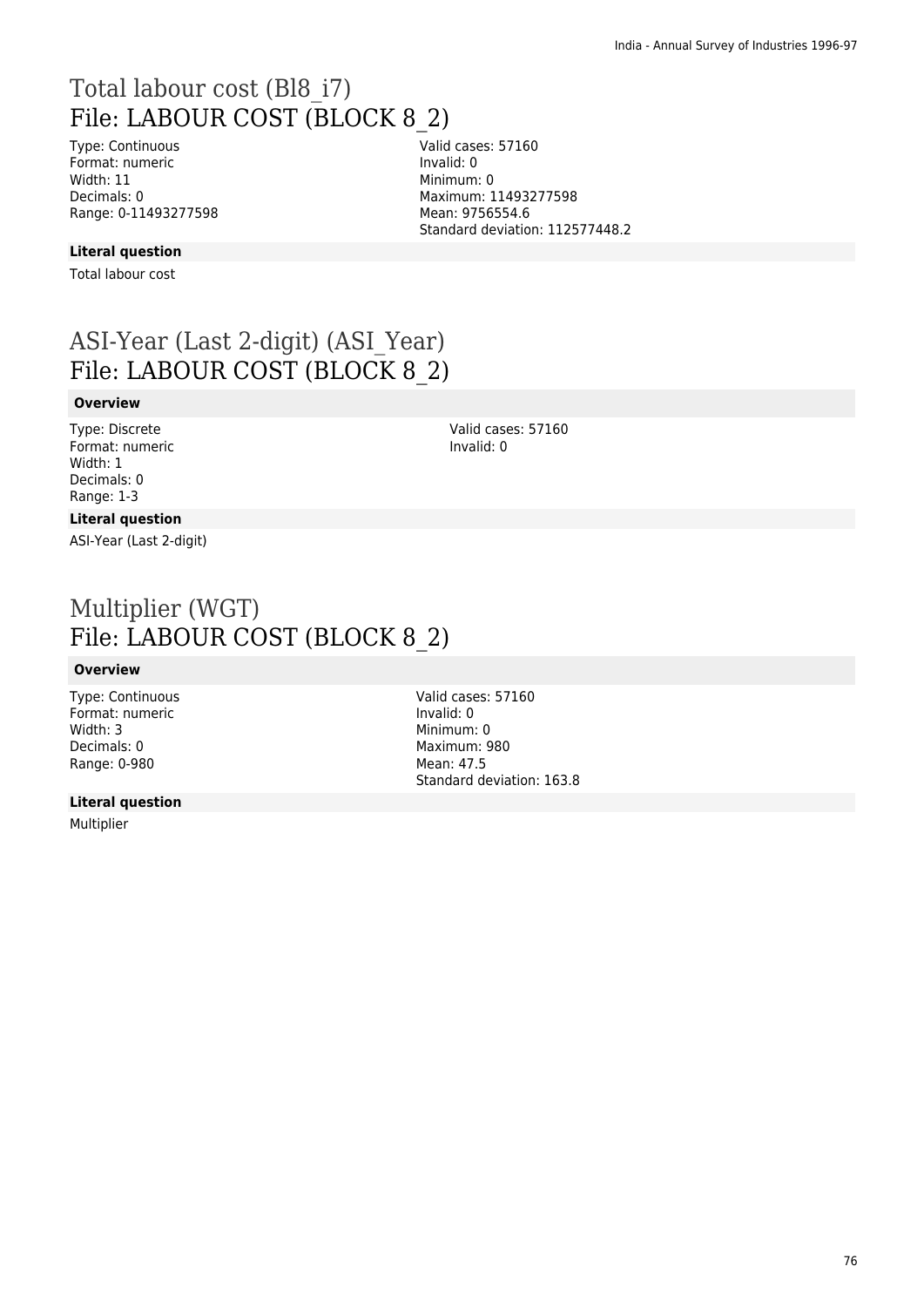# Industry (Ind\_CD) File: FUELS, ELECTRICITY ETC

### **Overview**

Type: Continuous Format: numeric Width: 4 Decimals: 0 Range: 2001-9790

#### **Literal question**

Industry code

Running Sl. No. (RSL) File: FUELS, ELECTRICITY ETC

#### **Overview**

Type: Continuous Format: numeric Width: 5 Decimals: 0 Range: 0-99006

Valid cases: 92127 Invalid: 0 Minimum: 0 Maximum: 99006 Mean: 48380.9 Standard deviation: 31536.6

#### **Literal question**

Running Sl. No.

### State (State) File: FUELS, ELECTRICITY ETC

#### **Overview**

Type: Continuous Format: numeric Width: 2 Decimals: 0 Range: 2-33

Valid cases: 92127 Invalid: 0 Minimum: 2 Maximum: 33 Mean: 15.7 Standard deviation: 8.3

### **Literal question**

State code

## Scheme code (Scheme) File: FUELS, ELECTRICITY ETC

### **Overview**

Type: Discrete Format: numeric Width: 1 Decimals: 0 Range: 1-9

### **Literal question**

Scheme code

Valid cases: 92127 Invalid: 0

Valid cases: 92127 Invalid: 0 Minimum: 2001 Maximum: 9790 Mean: 3109.1 Standard deviation: 1140.2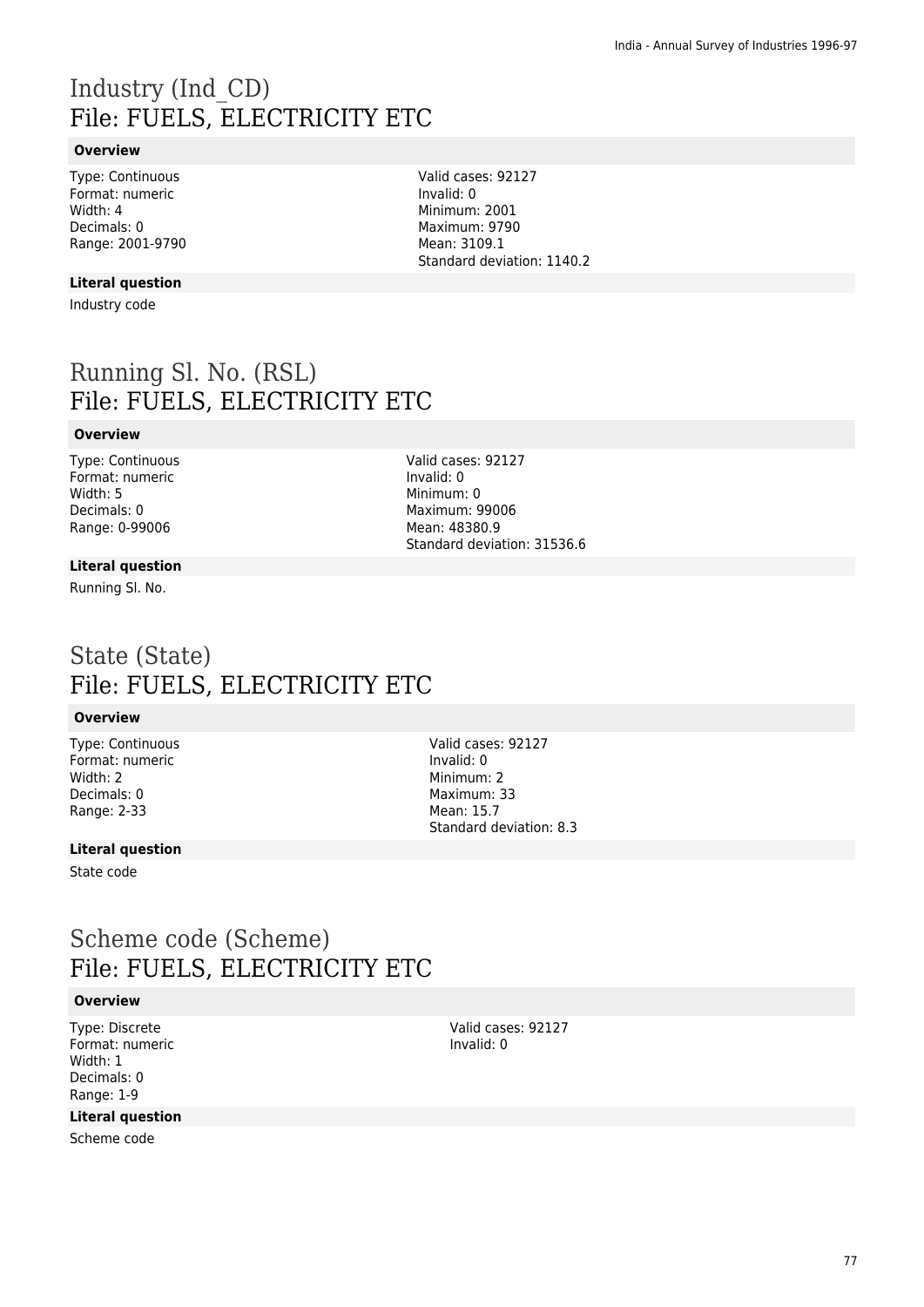# Record Category (Rec\_cat) File: FUELS, ELECTRICITY ETC

### **Overview**

Type: Discrete Format: numeric Width: 2 Decimals: 0 Range: 91-91

#### **Literal question**

Record Category

# Link Code (Link) File: FUELS, ELECTRICITY ETC

#### **Overview**

Type: Continuous Format: numeric Width: 3 Decimals: 0 Range: 0-837

Valid cases: 92127 Invalid: 0 Minimum: 0 Maximum: 837 Mean: 1.4 Standard deviation: 3.8

### Item code – 1 (Item\_CD\_1) File: FUELS, ELECTRICITY ETC

#### **Overview**

Type: Continuous Format: numeric Width: 5 Decimals: 0 Range: 0-10000

Valid cases: 92127 Invalid: 0 Minimum: 0 Maximum: 10000 Mean: 1814.6 Standard deviation: 3845.1

#### **Literal question**

Fuels, Electricity and water consumed - 1st Item code

## $Qty-1$   $(Qty 1)$ File: FUELS, ELECTRICITY ETC

#### **Overview**

Type: Continuous Format: numeric Width: 10 Decimals: 0 Range: 0-1093155000 Valid cases: 92127 Invalid: 0 Minimum: 0 Maximum: 1093155000 Mean: 259340.2 Standard deviation: 6473580.9

#### **Literal question**

Quantity

## Value – 1 (Value  $1$ ) File: FUELS, ELECTRICITY ETC

Valid cases: 92127 Invalid: 0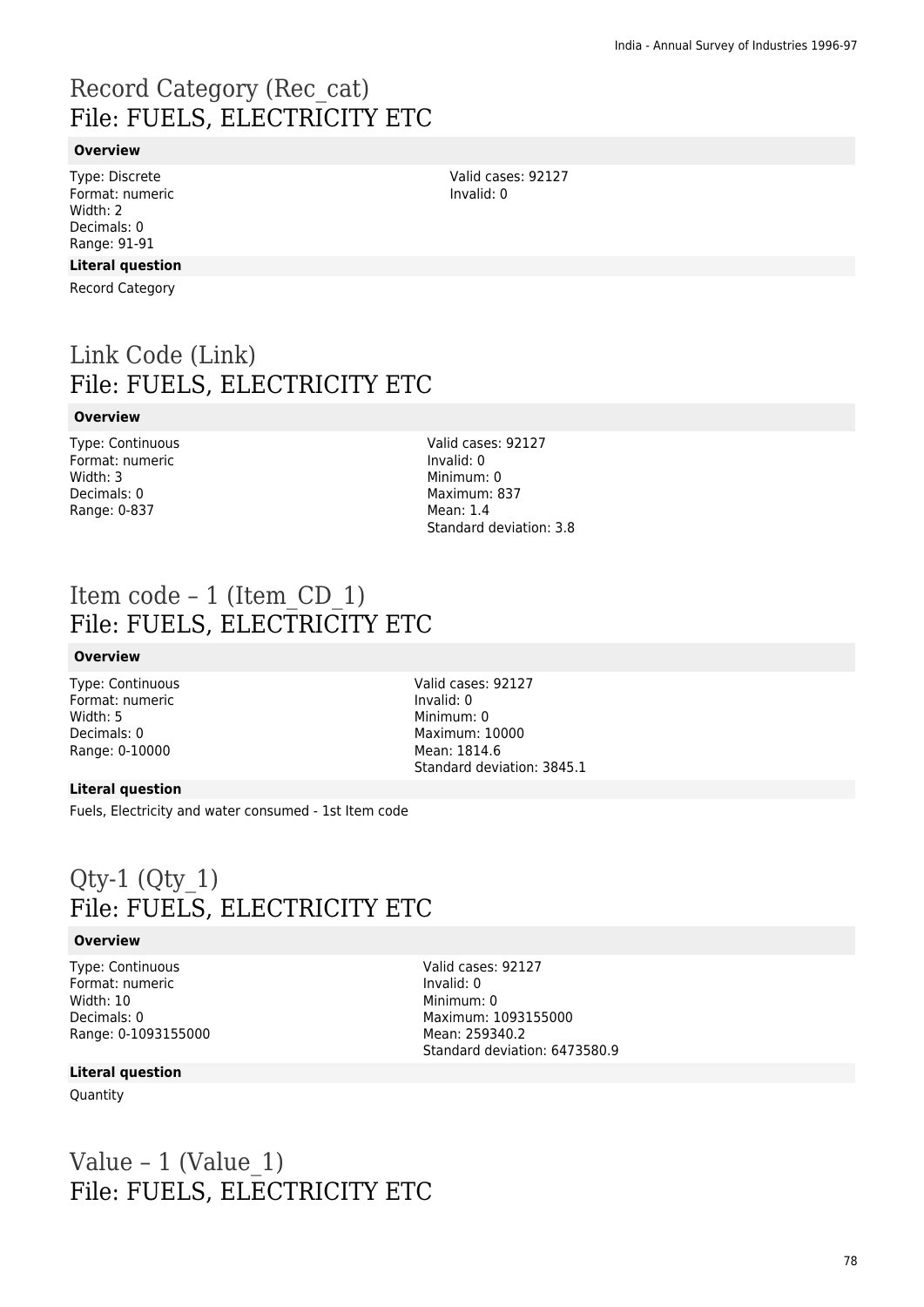# Value – 1 (Value\_1) File: FUELS, ELECTRICITY ETC

### **Overview**

Type: Continuous Format: numeric Width: 11 Decimals: 0 Range: 0-19372980294

**Literal question**

Value (Rs.)

Item Code – 2 (Item\_CD\_2) File: FUELS, ELECTRICITY ETC

#### **Overview**

Type: Continuous Format: numeric Width: 5 Decimals: 0 Range: 0-21488

Valid cases: 92127 Invalid: 0 Minimum: 0 Maximum: 21488 Mean: 1517.3 Standard deviation: 3578.6

Valid cases: 92127

Maximum: 19372980294 Mean: 4874347.4

Standard deviation: 144894339.8

Invalid: 0 Minimum: 0

#### **Literal question**

Fuels, Electricity and water consumed - 2nd Item code

## $Qty - 2 (Qty 2)$ File: FUELS, ELECTRICITY ETC

#### **Overview**

Type: Continuous Format: numeric Width: 9 Decimals: 0 Range: 0-947577000 Valid cases: 92127 Invalid: 0 Minimum: 0 Maximum: 947577000 Mean: 223607.1 Standard deviation: 4701504.7

#### **Literal question**

**Quantity** 

## Value – 2 (Value\_2) File: FUELS, ELECTRICITY ETC

#### **Overview**

Type: Continuous Format: numeric Width: 11 Decimals: 0 Range: 0-13346534190

Valid cases: 92127 Invalid: 0 Minimum: 0 Maximum: 13346534190 Mean: 2280004 Standard deviation: 55533024.9

#### **Literal question**

Value (Rs.)

79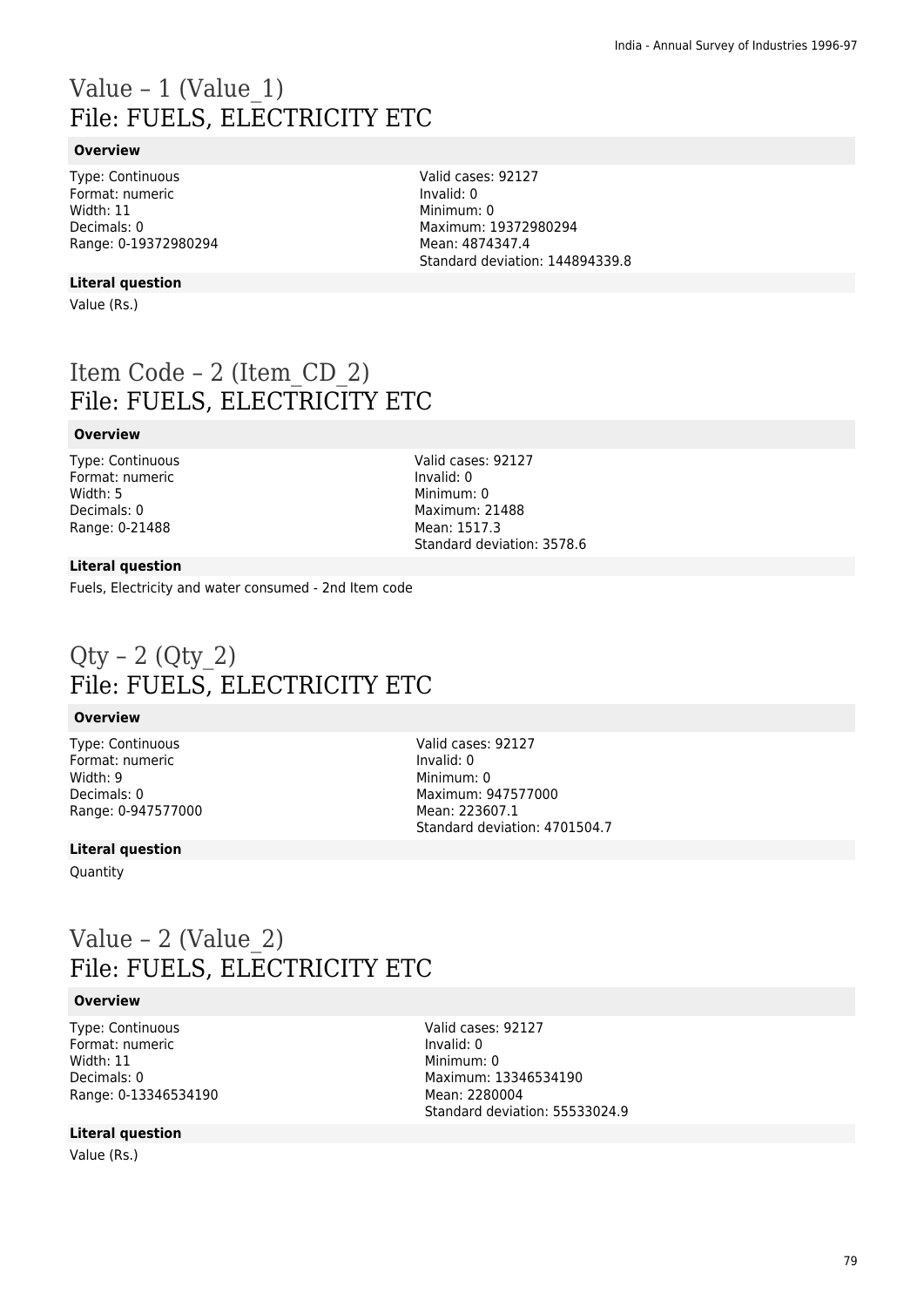# Item Code – 3 (Item\_CD\_3) File: FUELS, ELECTRICITY ETC

#### **Overview**

Type: Continuous Format: numeric Width: 5 Decimals: 0 Range: 0-10000

Valid cases: 92127 Invalid: 0 Minimum: 0 Maximum: 10000 Mean: 1233.9 Standard deviation: 3279

#### **Literal question**

Fuels, Electricity and water consumed - 3rd Item code

## $Qty - 3 (Qty 3)$ File: FUELS, ELECTRICITY ETC

### **Overview**

Type: Continuous Format: numeric Width: 9 Decimals: 0 Range: 0-476779338 Valid cases: 92127 Invalid: 0 Minimum: 0 Maximum: 476779338 Mean: 310691.6 Standard deviation: 3814812.2

#### **Literal question**

Quantity

### Value – 3 (Value\_3) File: FUELS, ELECTRICITY ETC

#### **Overview**

Type: Continuous Format: numeric Width: 10 Decimals: 0 Range: 0-9819386600

#### Valid cases: 92127 Invalid: 0 Minimum: 0 Maximum: 9819386600 Mean: 2276947.4 Standard deviation: 40861745.9

#### **Literal question**

Value (Rs.)

## Item Code – 4 (Item\_CD\_4) File: FUELS, ELECTRICITY ETC

### **Overview**

Type: Continuous Format: numeric Width: 5 Decimals: 0 Range: 0-10000

Valid cases: 92127 Invalid: 0 Minimum: 0 Maximum: 10000 Mean: 1597.6 Standard deviation: 3657.1

### **Literal question**

Fuels, Electricity and water consumed - 4th Item code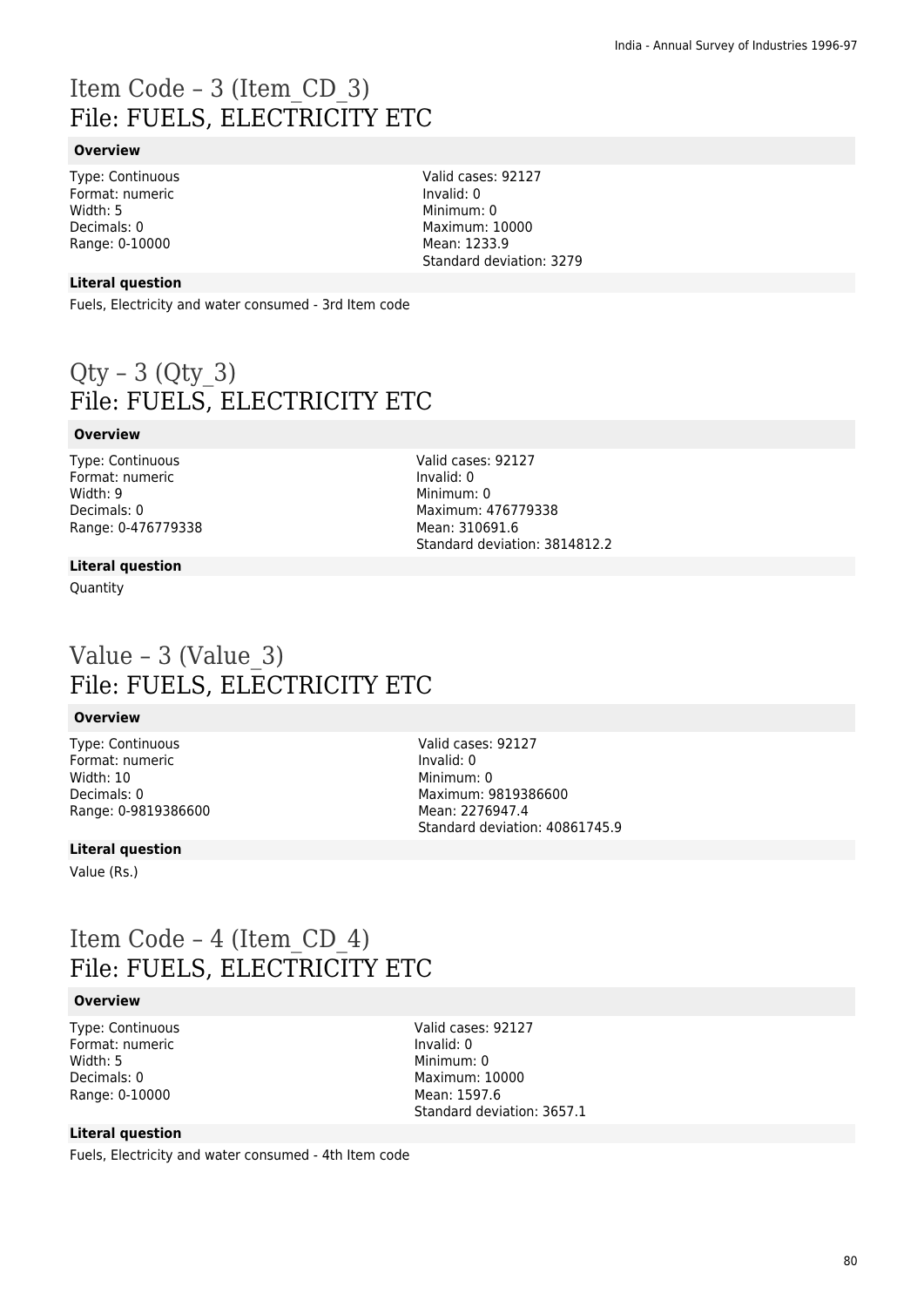# $Qty - 4$  ( $Qty 4$ ) File: FUELS, ELECTRICITY ETC

### **Overview**

Type: Continuous Format: numeric Width: 10 Decimals: 0 Range: 0-3229241000

#### **Literal question**

**Quantity** 

# Value 4 (Value 4) File: FUELS, ELECTRICITY ETC

#### **Overview**

Type: Continuous Format: numeric Width: 11 Decimals: 0 Range: 0-10464775459 Valid cases: 92127 Invalid: 0 Minimum: 0 Maximum: 10464775459 Mean: 2372154.7 Standard deviation: 56078043.9

Valid cases: 92127

Maximum: 3229241000 Mean: 327848.1

Standard deviation: 15318933.1

Invalid: 0 Minimum: 0

### **Literal question**

Value (Rs.)

### ASI – Year (Last 2-digit) (ASI\_Year) File: FUELS, ELECTRICITY ETC

#### **Overview**

Type: Discrete Format: numeric Width: 1 Decimals: 0 Range: 1-3

#### **Literal question**

ASI – Year (Last 2-digit)

## Multiplier (WGT) File: FUELS, ELECTRICITY ETC

#### **Overview**

Type: Continuous Format: numeric Width: 3 Decimals: 0 Range: 0-980

#### **Literal question**

Multiplier

Valid cases: 92127 Invalid: 0

Valid cases: 92127 Invalid: 0 Minimum: 0 Maximum: 980 Mean: 46.6 Standard deviation: 161.5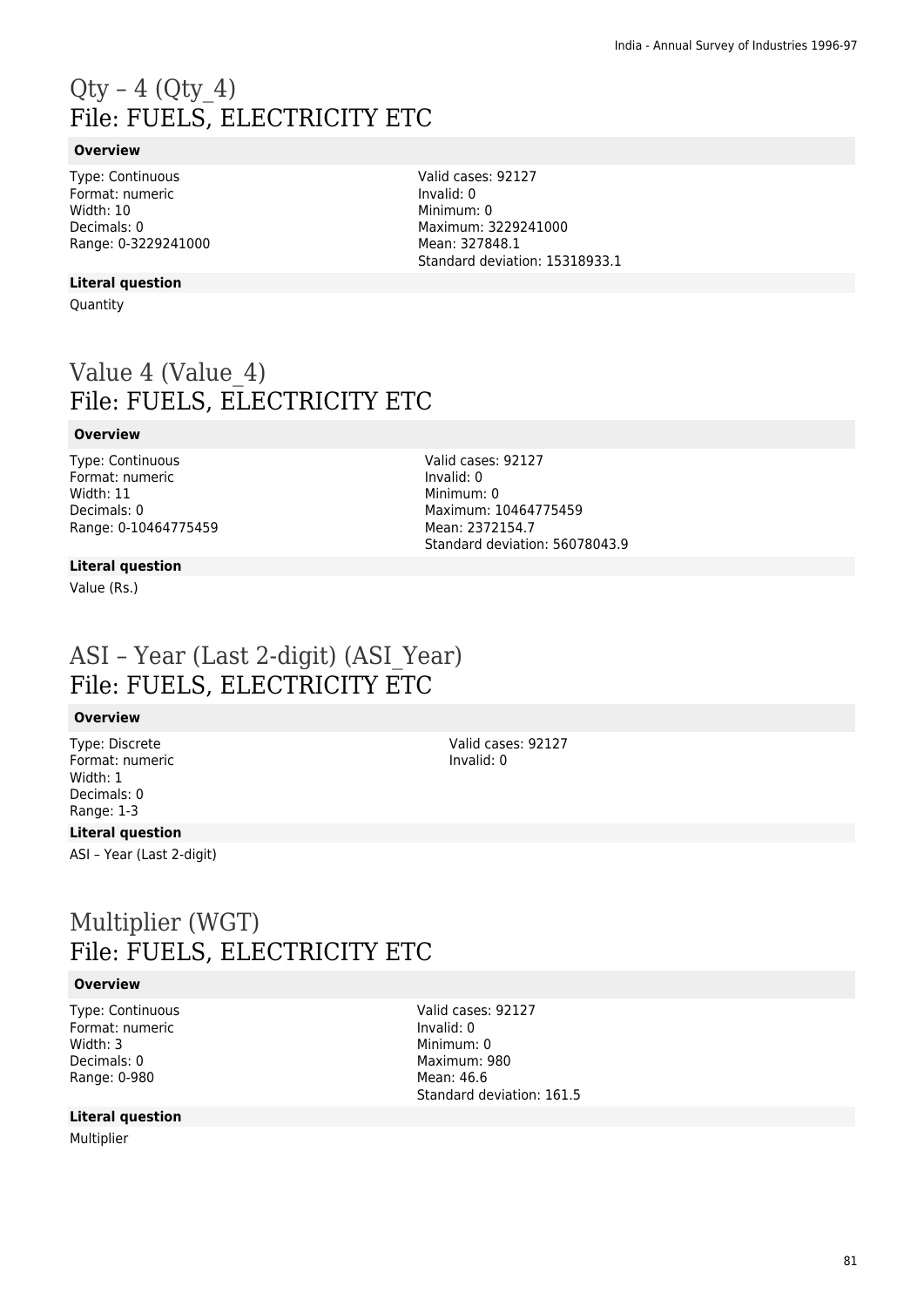# Industry (Ind\_CD) File: OTHER EXPENDITURE (BLOCK 10\_1)

#### **Overview**

Type: Continuous Format: numeric Width: 4 Decimals: 0 Range: 2001-9790

**Literal question**

Industry code

Valid cases: 58577 Invalid: 0 Minimum: 2001 Maximum: 9790 Mean: 3102.5 Standard deviation: 1164.4

# Running Sl. No. (RSL) File: OTHER EXPENDITURE (BLOCK 10\_1)

### **Overview**

Type: Continuous Format: numeric Width: 5 Decimals: 0 Range: 0-99006

Valid cases: 58577 Invalid: 0 Minimum: 0 Maximum: 99006 Mean: 49240.4 Standard deviation: 31183.4

#### **Literal question**

Running Sl. No.

## State code (State) File: OTHER EXPENDITURE (BLOCK 10\_1)

#### **Overview**

Type: Discrete Format: numeric Width: 2 Decimals: 0 Range: 2-33

Valid cases: 58577 Invalid: 0 Minimum<sup>.</sup> 2 Maximum: 33 Mean: 15.5 Standard deviation: 8.4

### **Literal question**

State code

## Scheme code (Scheme) File: OTHER EXPENDITURE (BLOCK 10\_1)

#### **Overview**

Type: Discrete Format: numeric Width: 1 Decimals: 0 Range: 1-9

#### **Literal question**

Scheme code

Valid cases: 58577 Invalid: 0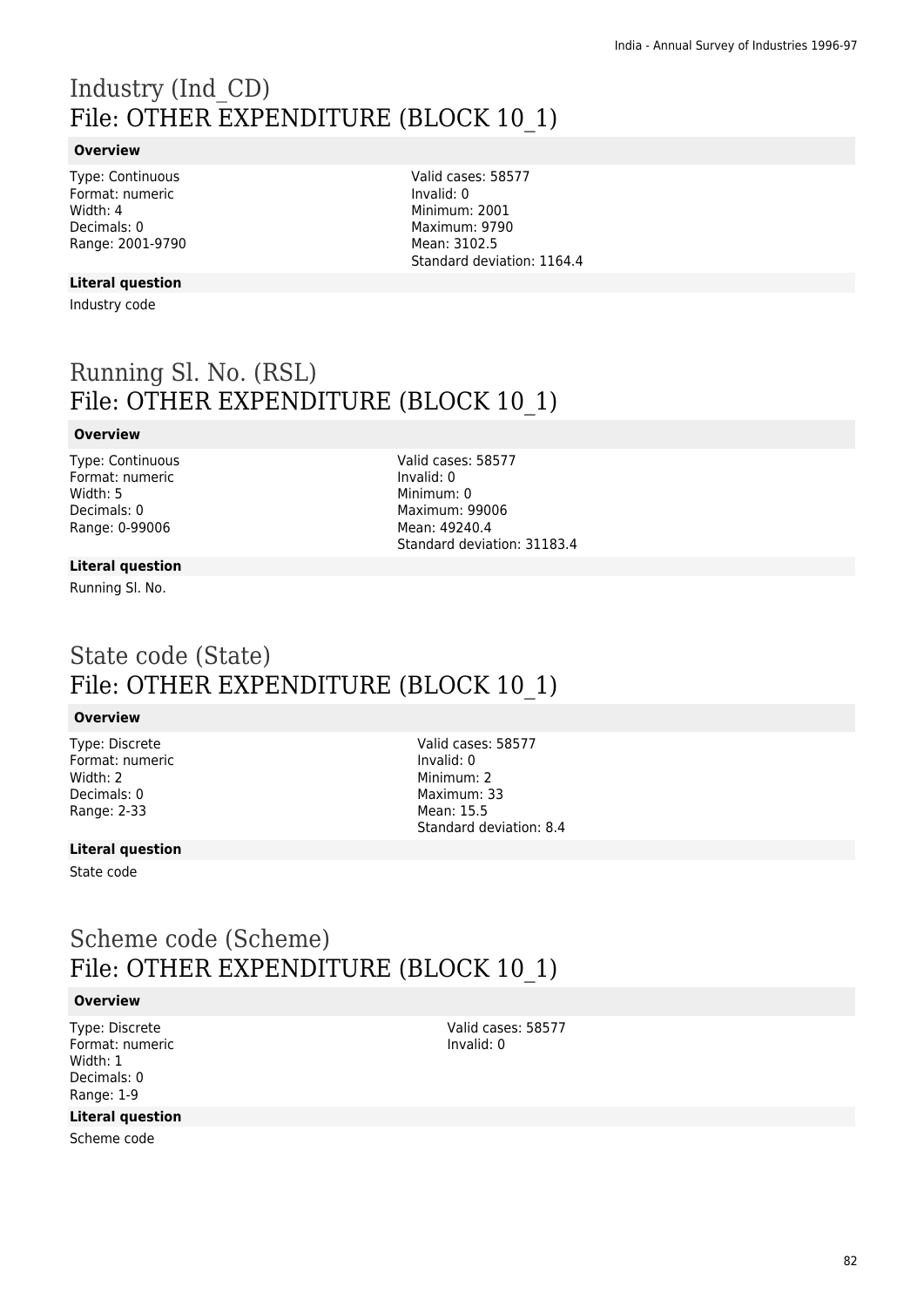# Record Category (Rec\_cat) File: OTHER EXPENDITURE (BLOCK 10\_1)

#### **Overview**

Type: Discrete Format: numeric Width: 3 Decimals: 0 Range: 101-101

### **Literal question**

Record Category

## Work done by others (Bl10\_i1) File: OTHER EXPENDITURE (BLOCK 10\_1)

#### **Overview**

Type: Continuous Format: numeric Width: 10 Decimals: 0 Range: 0-2070891073 Valid cases: 58577 Invalid: 0 Minimum: 0 Maximum: 2070891073 Mean: 1882359.4 Standard deviation: 18983409

#### **Literal question**

Work done by others on materials supplied by the factory (Rs.)

## Repair & maint- Machinery (Bl10\_i2) File: OTHER EXPENDITURE (BLOCK 10\_1)

#### **Overview**

Type: Continuous Format: numeric Width: 10 Decimals: 0 Range: 0-4433570050 Valid cases: 58577 Invalid: 0 Minimum: 0 Maximum: 4433570050 Mean: 1503971.8 Standard deviation: 27236329.9

#### **Literal question**

Other exependiture : Repair & maintenance - Machinery

## Repair & maint- Building (Bl10\_i3) File: OTHER EXPENDITURE (BLOCK 10\_1)

#### **Overview**

Type: Continuous Format: numeric Width: 9 Decimals: 0 Range: 0-307566117

#### **Literal question**

Repair & maintenance - Building

Valid cases: 58577 Invalid: 0 Minimum: 0 Maximum: 307566117 Mean: 257762.4 Standard deviation: 2894713.7

Valid cases: 58577 Invalid: 0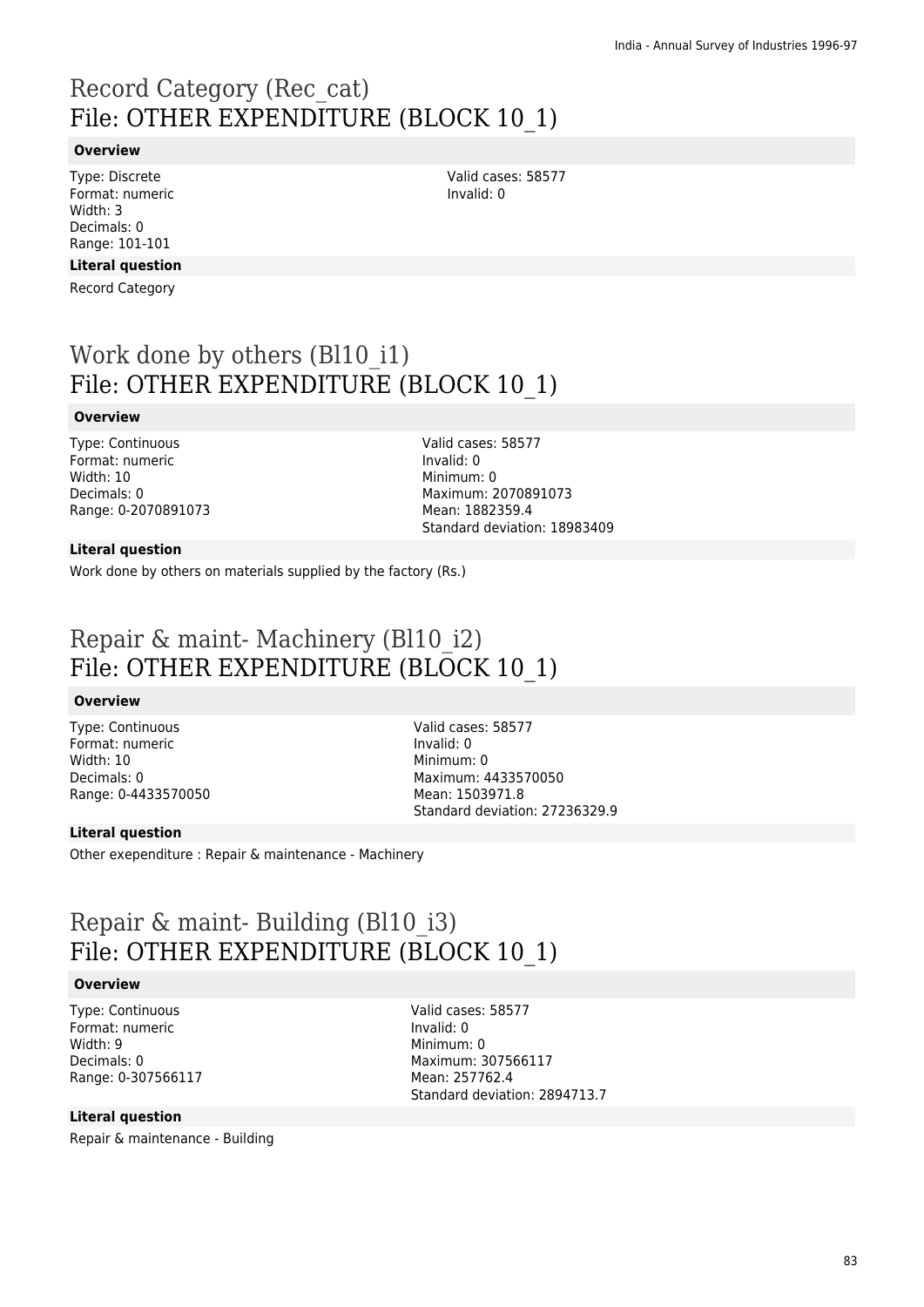## Repair & Maint- Others (Bl10\_i4) File: OTHER EXPENDITURE (BLOCK 10\_1)

#### **Overview**

Type: Continuous Format: numeric Width: 10 Decimals: 0 Range: 0-2714908178 Valid cases: 58577 Invalid: 0 Minimum: 0 Maximum: 2714908178 Mean: 390348 Standard deviation: 12351017.5

#### **Literal question**

Repair & Maintenance - Others

## Inward Freight etc. (Bl10\_i5) File: OTHER EXPENDITURE (BLOCK 10\_1)

#### **Overview**

Type: Continuous Format: numeric Width: 10 Decimals: 0 Range: 0-3972974095 Valid cases: 58577 Invalid: 0 Minimum: 0 Maximum: 3972974095 Mean: 656063.6 Standard deviation: 18069570.5

#### **Literal question**

Inward Freight and transport charges

## Rates and Taxes (Bl10\_i6) File: OTHER EXPENDITURE (BLOCK 10\_1)

#### **Overview**

Type: Continuous Format: numeric Width: 9 Decimals: 0 Range: 0-499723512 Valid cases: 58577 Invalid: 0 Minimum: 0 Maximum: 499723512 Mean: 281183 Standard deviation: 4573848.3

#### **Literal question**

Rates and Taxes excluding Income-tax

## Postage, Telephone,etc. (Bl10\_i7) File: OTHER EXPENDITURE (BLOCK 10\_1)

#### **Overview**

Type: Continuous Format: numeric Width: 9 Decimals: 0 Range: 0-144105485

Valid cases: 58577 Invalid: 0 Minimum: 0 Maximum: 144105485 Mean: 387021.2 Standard deviation: 1925395.5

#### **Literal question**

Postage, Telephone and telex expenses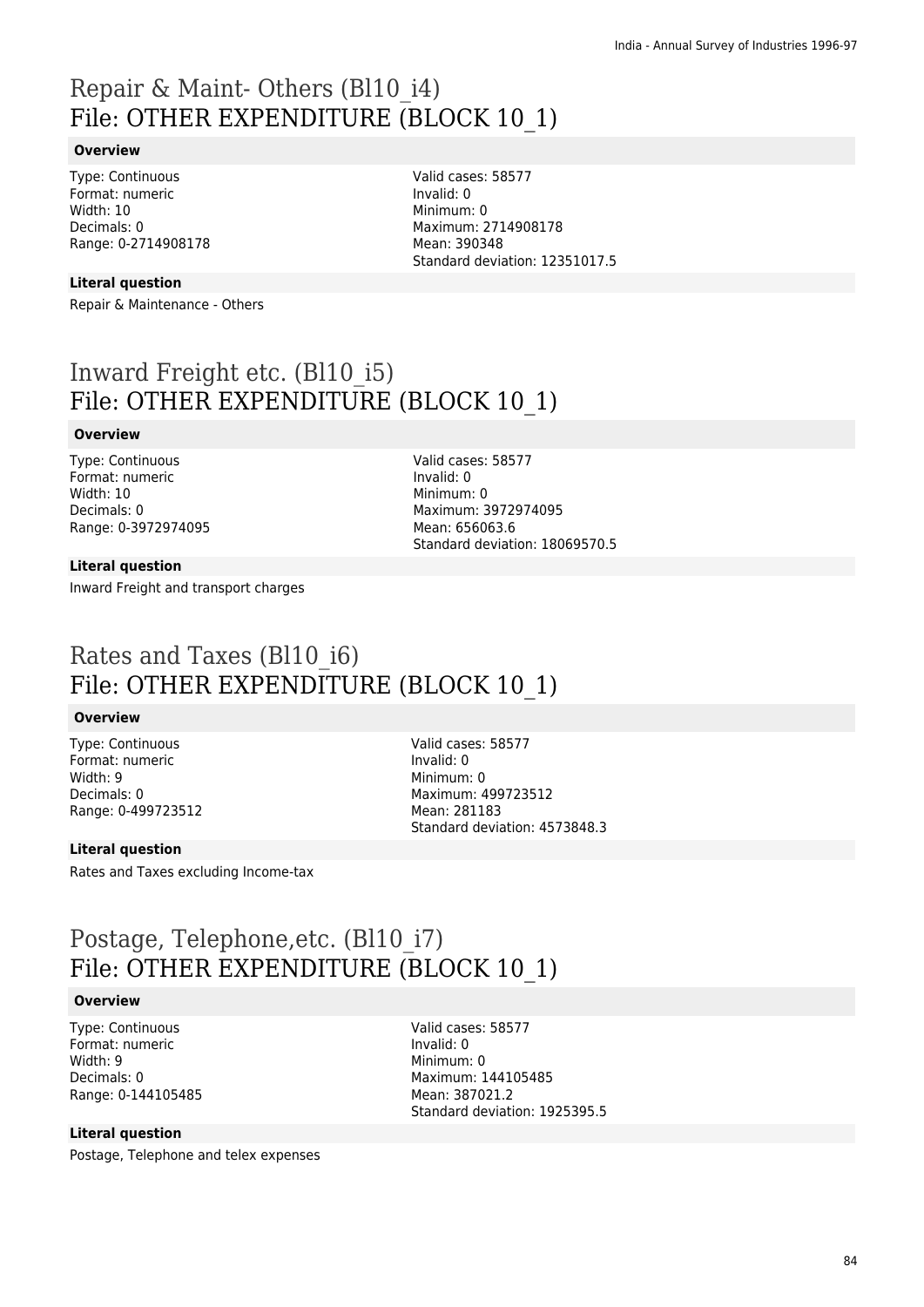## Insurance charges (Bl10\_i8) File: OTHER EXPENDITURE (BLOCK 10\_1)

#### **Overview**

Type: Continuous Format: numeric Width: 9 Decimals: 0 Range: 0-310877964

#### **Literal question**

Insurance charges

Valid cases: 58577 Invalid: 0 Minimum: 0 Maximum: 310877964 Mean: 328071.2 Standard deviation: 3187502.9

# banking charges (Bl10\_i9) File: OTHER EXPENDITURE (BLOCK 10\_1)

#### **Overview**

Type: Continuous Format: numeric Width: 9 Decimals: 0 Range: 0-478971946 Valid cases: 58577 Invalid: 0 Minimum: 0 Maximum: 478971946 Mean: 382331.5 Standard deviation: 4424278.5

#### **Literal question**

banking charges

## Printing & stationery (Bl10 i10) File: OTHER EXPENDITURE (BLOCK 10\_1)

#### **Overview**

Type: Continuous Format: numeric Width: 9 Decimals: 0 Range: 0-218344124 Valid cases: 58577 Invalid: 0 Minimum: 0 Maximum: 218344124 Mean: 189991.4 Standard deviation: 1548385.5

#### **Literal question**

Printing & stationery

## ASI-Year (Last 2-digit) (ASI\_Year) File: OTHER EXPENDITURE (BLOCK 10\_1)

#### **Overview**

Type: Discrete Format: numeric Width: 1 Decimals: 0 Range: 1-3

**Literal question**

ASI-Year (Last 2-digit)

Valid cases: 58577 Invalid: 0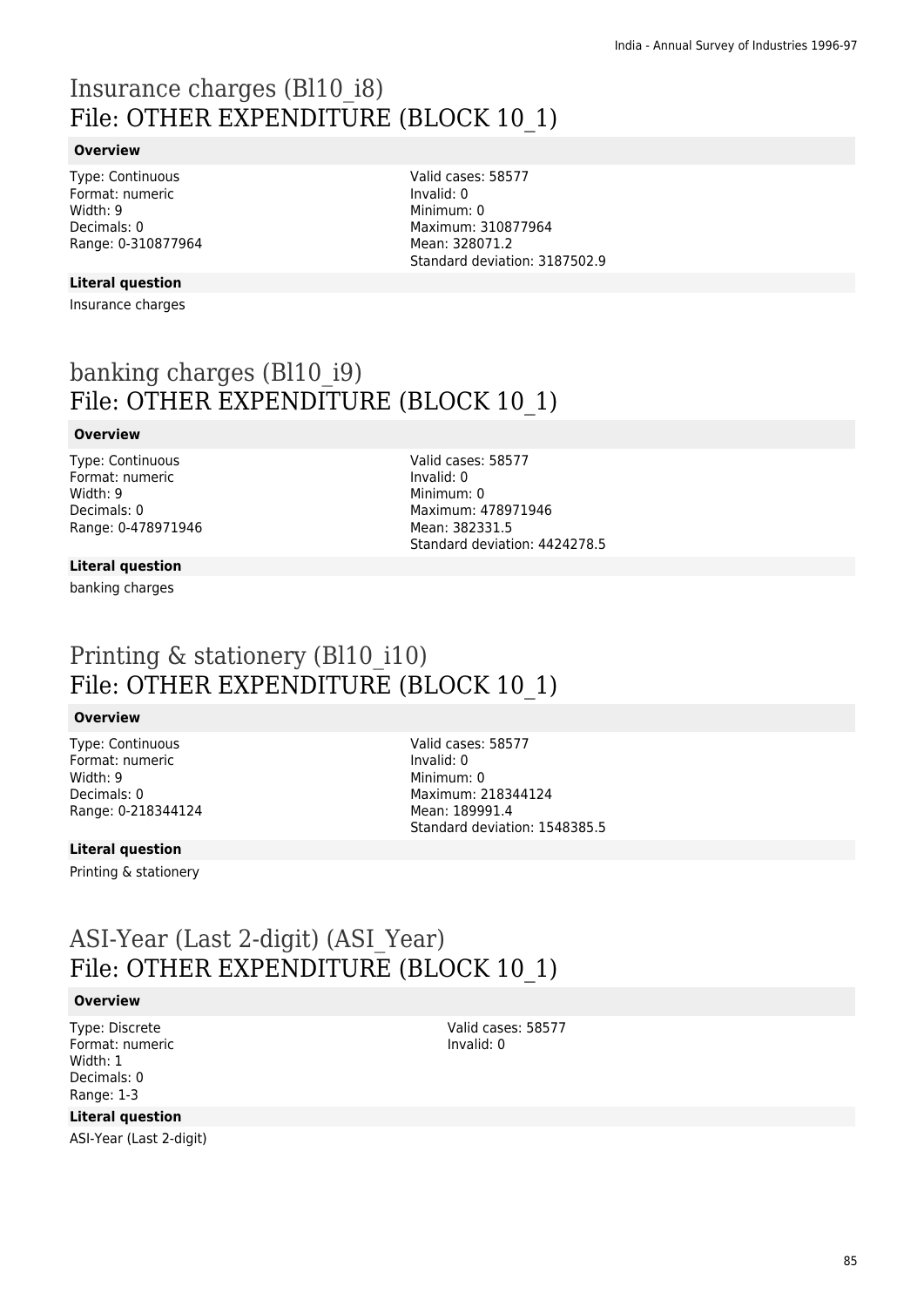# Multiplier (WGT) File: OTHER EXPENDITURE (BLOCK 10\_1)

### **Overview**

Type: Continuous Format: numeric Width: 3 Decimals: 0 Range: 0-980

Valid cases: 58577 Invalid: 0 Minimum: 0 Maximum: 980 Mean: 47.3 Standard deviation: 163.6

### **Literal question**

Multiplier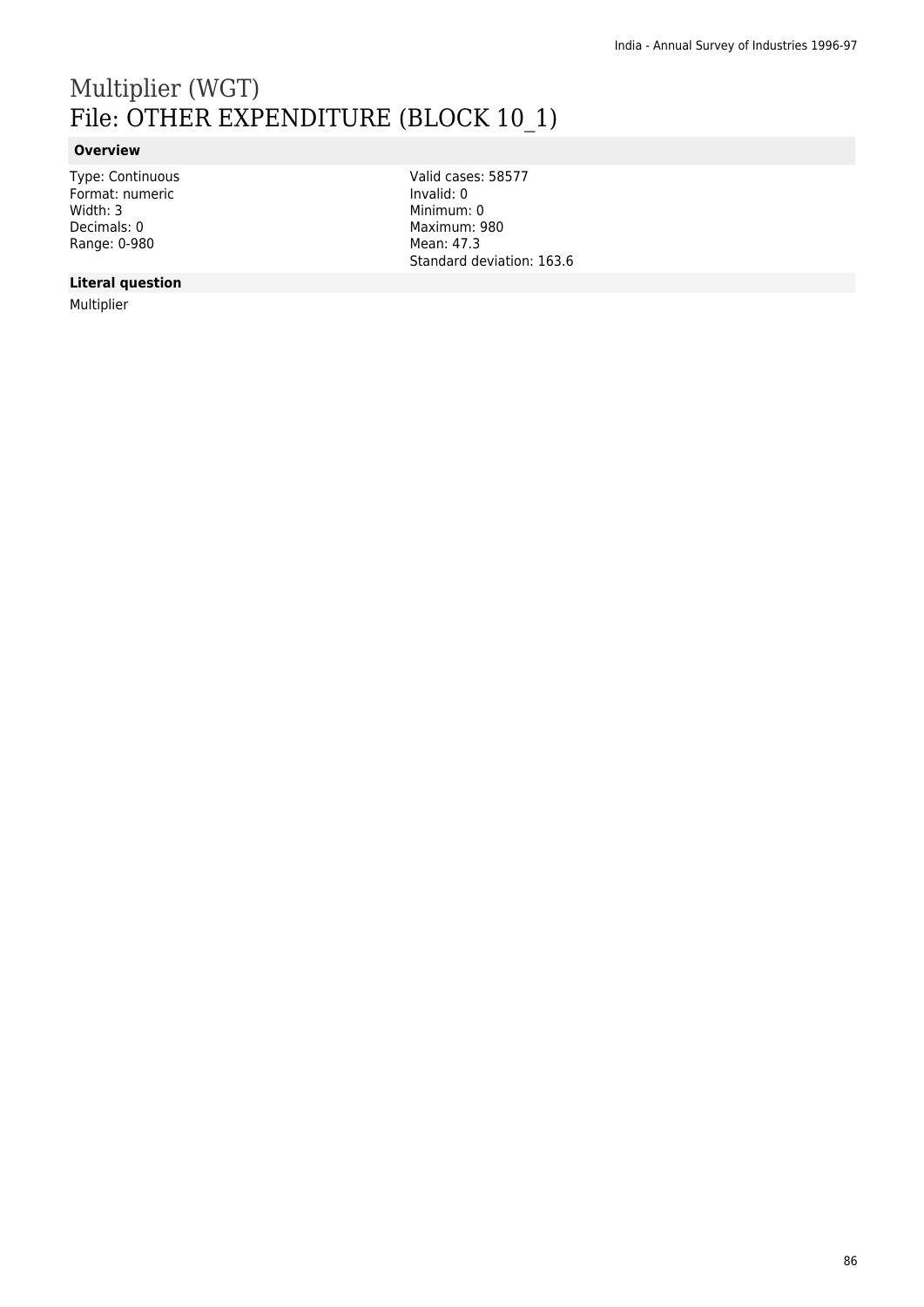# Industry (Ind\_CD) File: OTHER EXPENDITURE (BLOCK 10\_2)

#### **Overview**

Type: Continuous Format: numeric Width: 4 Decimals: 0 Range: 2001-9790

**Literal question**

Industry code

Valid cases: 58772 Invalid: 0 Minimum: 2001 Maximum: 9790 Mean: 3101.7 Standard deviation: 1163.5

# Running Sl. No. (RSL) File: OTHER EXPENDITURE (BLOCK 10\_2)

#### **Overview**

Type: Continuous Format: numeric Width: 5 Decimals: 0 Range: 0-99006

Valid cases: 58772 Invalid: 0 Minimum: 0 Maximum: 99006 Mean: 49260.6 Standard deviation: 31176.5

#### **Literal question**

Running Sl. No.

## State code (State) File: OTHER EXPENDITURE (BLOCK 10\_2)

#### **Overview**

Type: Discrete Format: numeric Width: 2 Decimals: 0 Range: 2-33

Valid cases: 58772 Invalid: 0 Minimum<sup>.</sup> 2 Maximum: 33 Mean: 15.5 Standard deviation: 8.4

### **Literal question**

State code

## Scheme code (Scheme) File: OTHER EXPENDITURE (BLOCK 10\_2)

#### **Overview**

Type: Discrete Format: numeric Width: 1 Decimals: 0 Range: 1-9

#### **Literal question**

Scheme code

Valid cases: 58772 Invalid: 0

87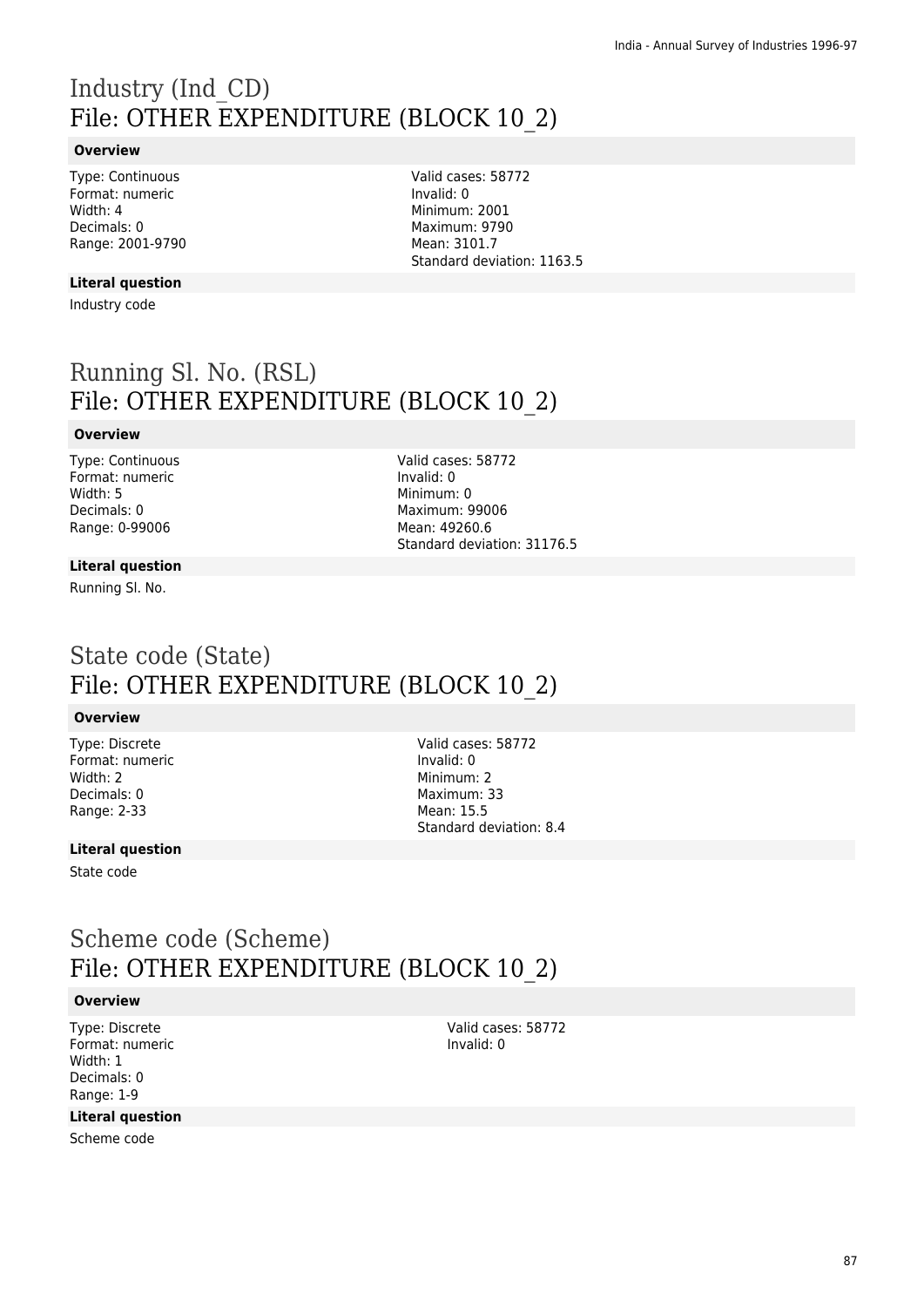# Record Category (Rec\_cat) File: OTHER EXPENDITURE (BLOCK 10\_2)

#### **Overview**

Type: Discrete Format: numeric Width: 3 Decimals: 0 Range: 102-102

#### **Literal question**

Record Category

## Miscellaneous expenditure (Bl10\_i11) File: OTHER EXPENDITURE (BLOCK 10\_2)

#### **Overview**

Type: Continuous Format: numeric Width: 10 Decimals: 0 Range: 0-2149900000 Valid cases: 58772 Invalid: 0 Minimum: 0 Maximum: 2149900000 Mean: 2468160.1 Standard deviation: 23818661.7

Valid cases: 58772

Invalid: 0

#### **Literal question**

Other expenditure - Miscellaneous (Rs.)

## Total expenditure (Bl10\_i12) File: OTHER EXPENDITURE (BLOCK 10\_2)

#### **Overview**

Type: Continuous Format: numeric Width: 10 Decimals: 0 Range: 0-9249521438

Valid cases: 58772 Invalid: 0 Minimum: 0 Maximum: 9249521438 Mean: 8690474.6 Standard deviation: 75711607.3

#### **Literal question**

Other expenditure - Total (Rs.)

#### **Interviewer instructions**

Total (Block 10 -( 1 to 11)+(15)+(16))

## Rent for land on lease/royalties etc (Bl10\_i13) File: OTHER EXPENDITURE (BLOCK 10\_2)

#### **Overview**

Type: Continuous Format: numeric Width: 9 Decimals: 0 Range: 0-281048013 Valid cases: 58772 Invalid: 0 Minimum: 0 Maximum: 281048013 Mean: 56874.7 Standard deviation: 1902297.8

#### **Description**

RENT PAID represents the amount of royalty paid in the nature of rent for the use of the fixed assets in the factory. **Literal question**

88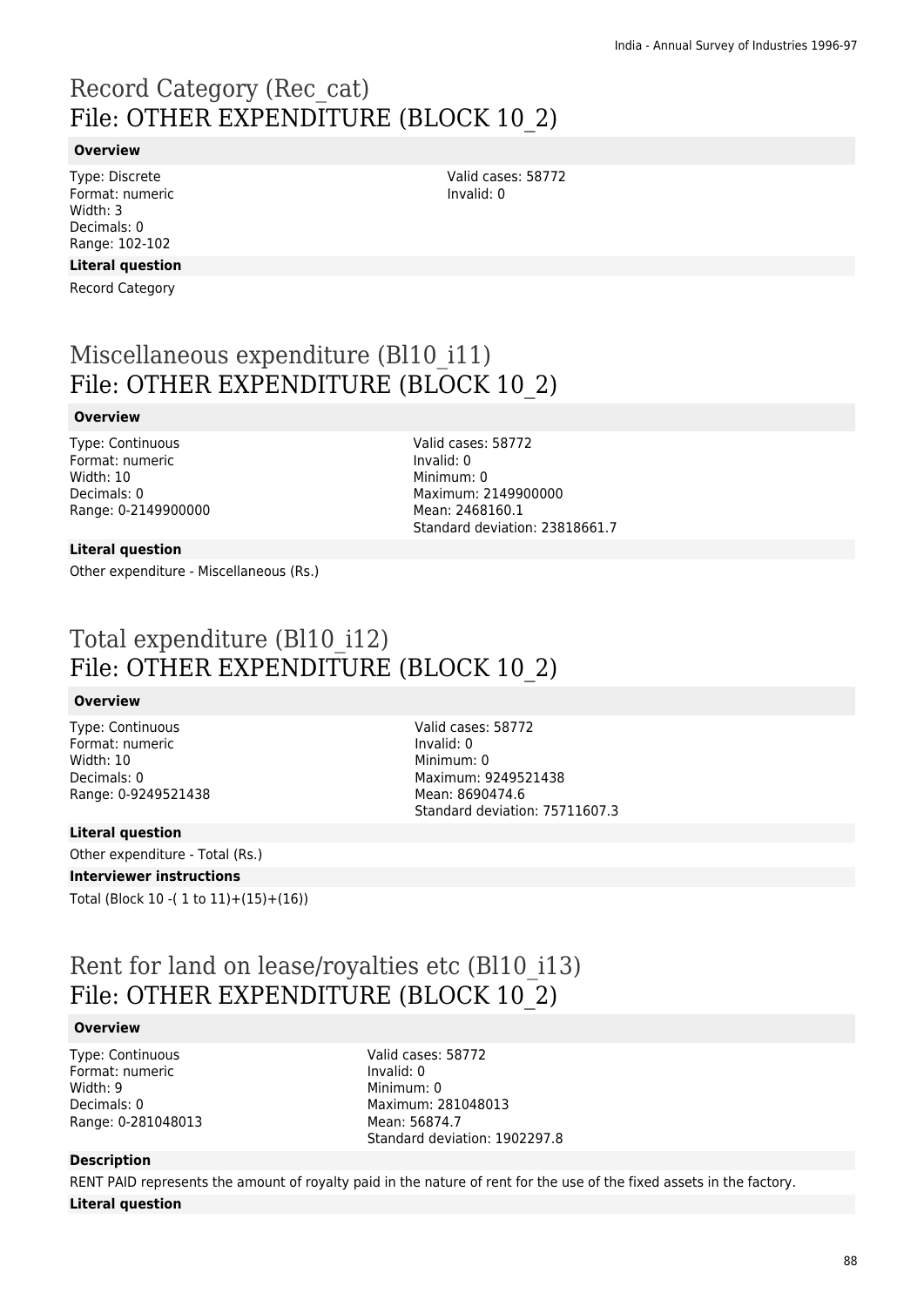# Rent for land on lease/royalties etc (Bl10\_i13) File: OTHER EXPENDITURE (BLOCK 10\_2)

Rent of land on lease or royalties on mines, querries & similar assets (Rs.)

## Rent for Building (Bl10\_i14) File: OTHER EXPENDITURE (BLOCK 10\_2)

#### **Overview**

Type: Continuous Format: numeric Width: 9 Decimals: 0 Range: 0-263514345 Valid cases: 58772 Invalid: 0 Minimum: 0 Maximum: 263514345 Mean: 188595.3 Standard deviation: 1784958.8

#### **Description**

RENT PAID represents the amount of royalty paid in the nature of rent for the use of the fixed assets in the factory.

#### **Literal question**

Rent for Building (Rs.)

# Rent/lease rent for P&M (Bl10\_i15) File: OTHER EXPENDITURE (BLOCK 10\_2)

#### **Overview**

Type: Continuous Format: numeric Width: 10 Decimals: 0 Range: 0-2853221669 Valid cases: 58772 Invalid: 0 Minimum: 0 Maximum: 2853221669 Mean: 365213.3 Standard deviation: 14833371.6

#### **Description**

RENT PAID represents the amount of royalty paid in the nature of rent for the use of the fixed assets in the factory.

#### **Literal question**

Rent/lease for Plant & Machinery (Rs.)

### Rent for other assets (Bl10\_i16) File: OTHER EXPENDITURE (BLOCK 10\_2)

#### **Overview**

Type: Continuous Format: numeric Width: 9 Decimals: 0 Range: 0-511558402 Valid cases: 58772 Invalid: 0 Minimum: 0 Maximum: 511558402 Mean: 114539.8 Standard deviation: 3532740.2

#### **Description**

RENT PAID represents the amount of royalty paid in the nature of rent for the use of the fixed assets in the factory.

#### **Literal question**

Rent for other assets (Rs.)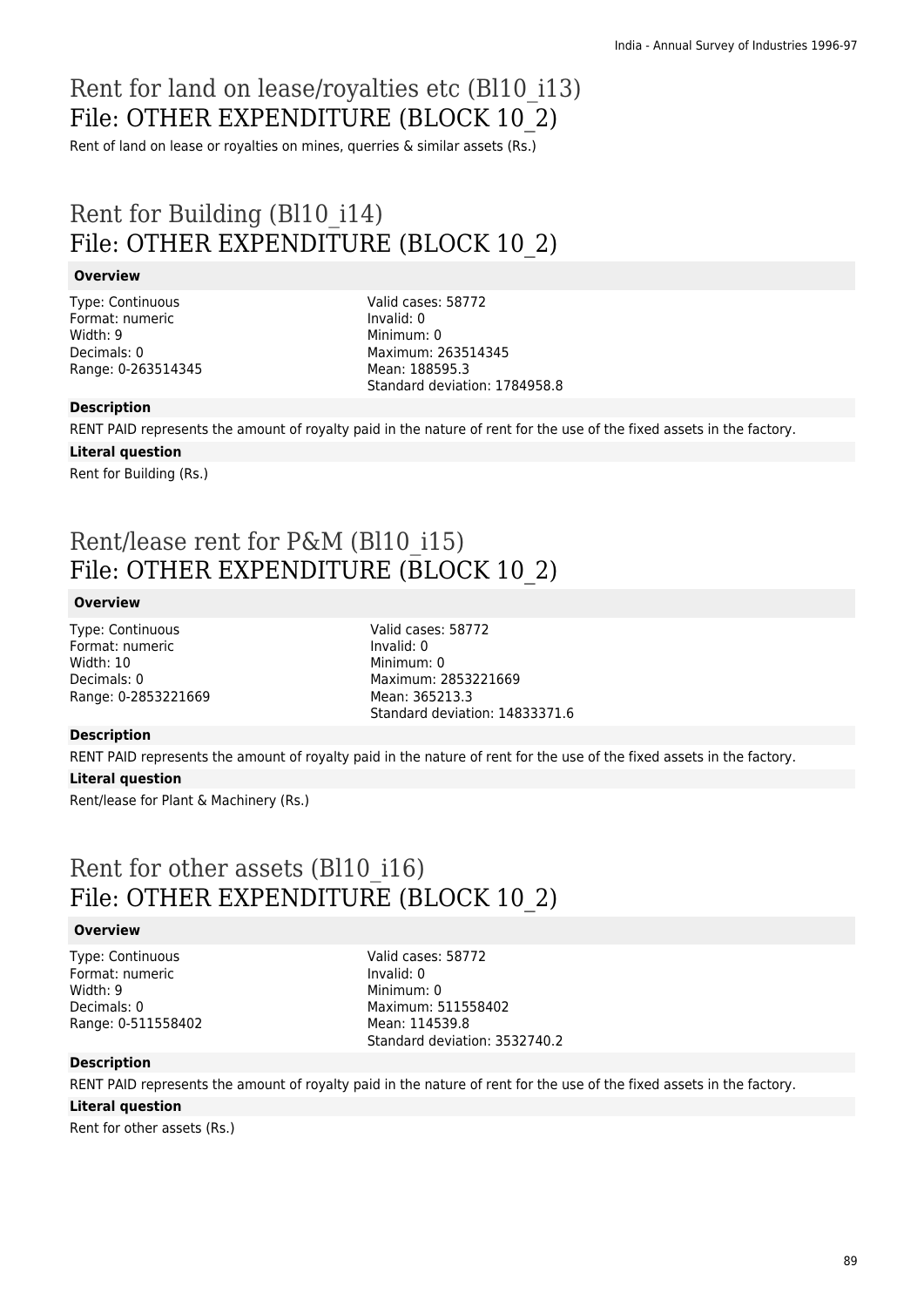# Total rent paid (Bl10\_i17) File: OTHER EXPENDITURE (BLOCK 10\_2)

#### **Overview**

Type: Continuous Format: numeric Width: 10 Decimals: 0 Range: 0-2878276003 Valid cases: 58772 Invalid: 0 Minimum: 0 Maximum: 2878276003 Mean: 673509.5 Standard deviation: 15808505.6

#### **Description**

RENT PAID represents the amount of royalty paid in the nature of rent for the use of the fixed assets in the factory.

**Literal question**

Total rent (14 to 16)

**Interviewer instructions**

Total of i14 to i16

## Interest (Bl10\_i18) File: OTHER EXPENDITURE (BLOCK 10\_2)

#### **Overview**

Type: Continuous Format: numeric Width: 11 Decimals: 0 Range: 0-14387304369 Valid cases: 58772 Invalid: 0 Minimum: 0 Maximum: 14387304369 Mean: 6796493.4 Standard deviation: 107366741.6

**Literal question**

Interest (Rs.)

### Purchese value of goods sold i the same condition as purchased (Bl10\_i19) File: OTHER EXPENDITURE (BLOCK 10\_2)

#### **Overview**

Type: Continuous Format: numeric Width: 11 Decimals: 0 Range: 0-12350766762

Valid cases: 58772 Invalid: 0 Minimum: 0 Maximum: 12350766762 Mean: 7298440.7 Standard deviation: 95977398.7

#### **Literal question**

Purchese value of goods sold in the same condition as purchased (Rs.)

# Labour cost (Bl10\_i20) File: OTHER EXPENDITURE (BLOCK 10\_2)

#### **Overview**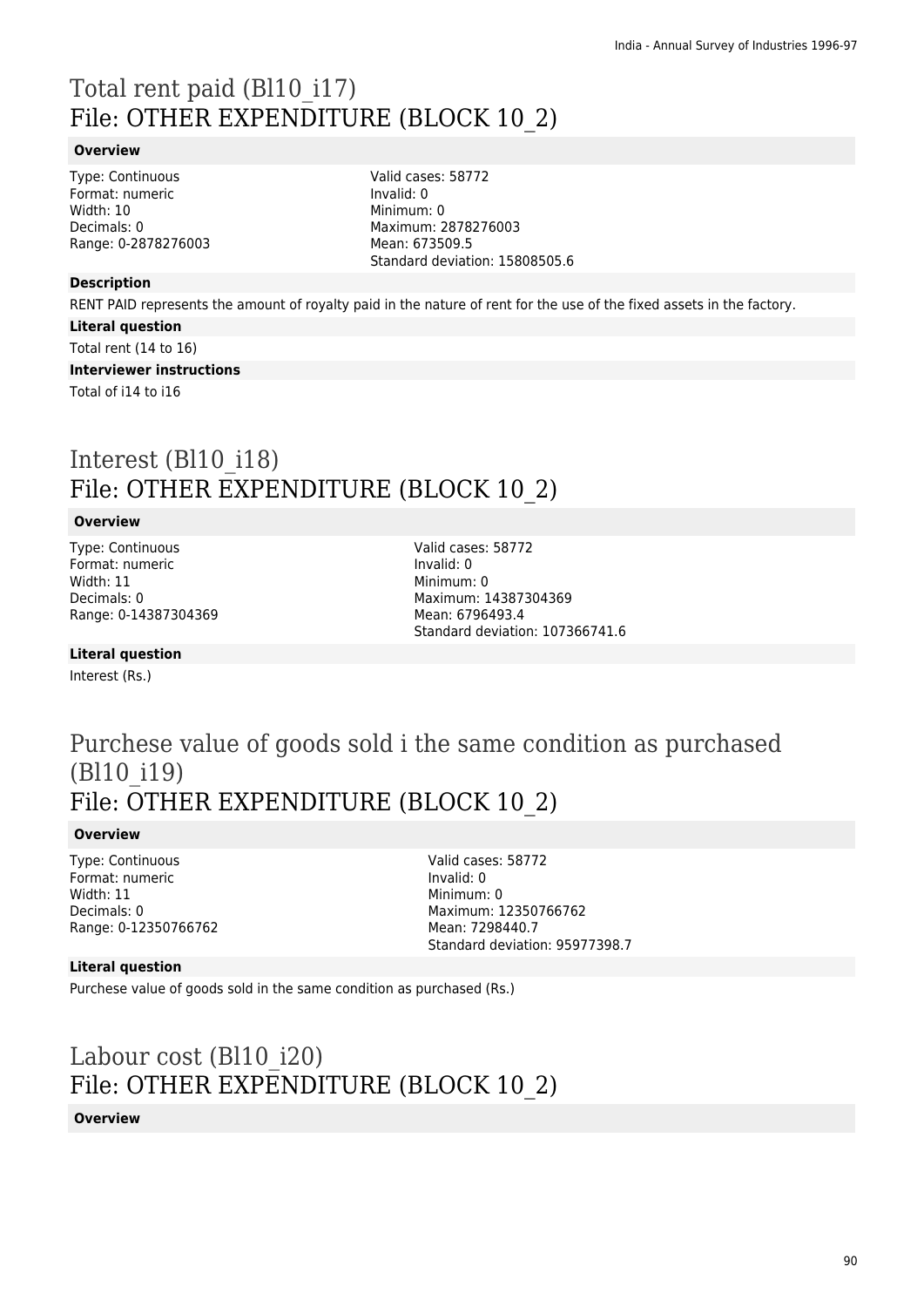## Labour cost (Bl10\_i20) File: OTHER EXPENDITURE (BLOCK 10\_2)

Type: Continuous Format: numeric Width: 10 Decimals: 0 Range: 0-2742400000 Valid cases: 58772 Invalid: 0 Minimum: 0 Maximum: 2742400000 Mean: 103426.8 Standard deviation: 12017755.1

#### **Literal question**

Own construction labour cost (Rs.)

## ASI-Year (Last 2-digit) (ASI\_Year) File: OTHER EXPENDITURE (BLOCK 10\_2)

#### **Overview**

Type: Discrete Format: numeric Width: 1 Decimals: 0 Range: 1-3

Valid cases: 58772 Invalid: 0

#### **Literal question**

ASI-Year (Last 2-digit)

## Multiplier (WGT) File: OTHER EXPENDITURE (BLOCK 10\_2)

#### **Overview**

Type: Continuous Format: numeric Width: 3 Decimals: 0 Range: 0-980

#### **Literal question**

Multiplier

Valid cases: 58772 Invalid: 0 Minimum: 0 Maximum: 980 Mean: 47.3 Standard deviation: 163.6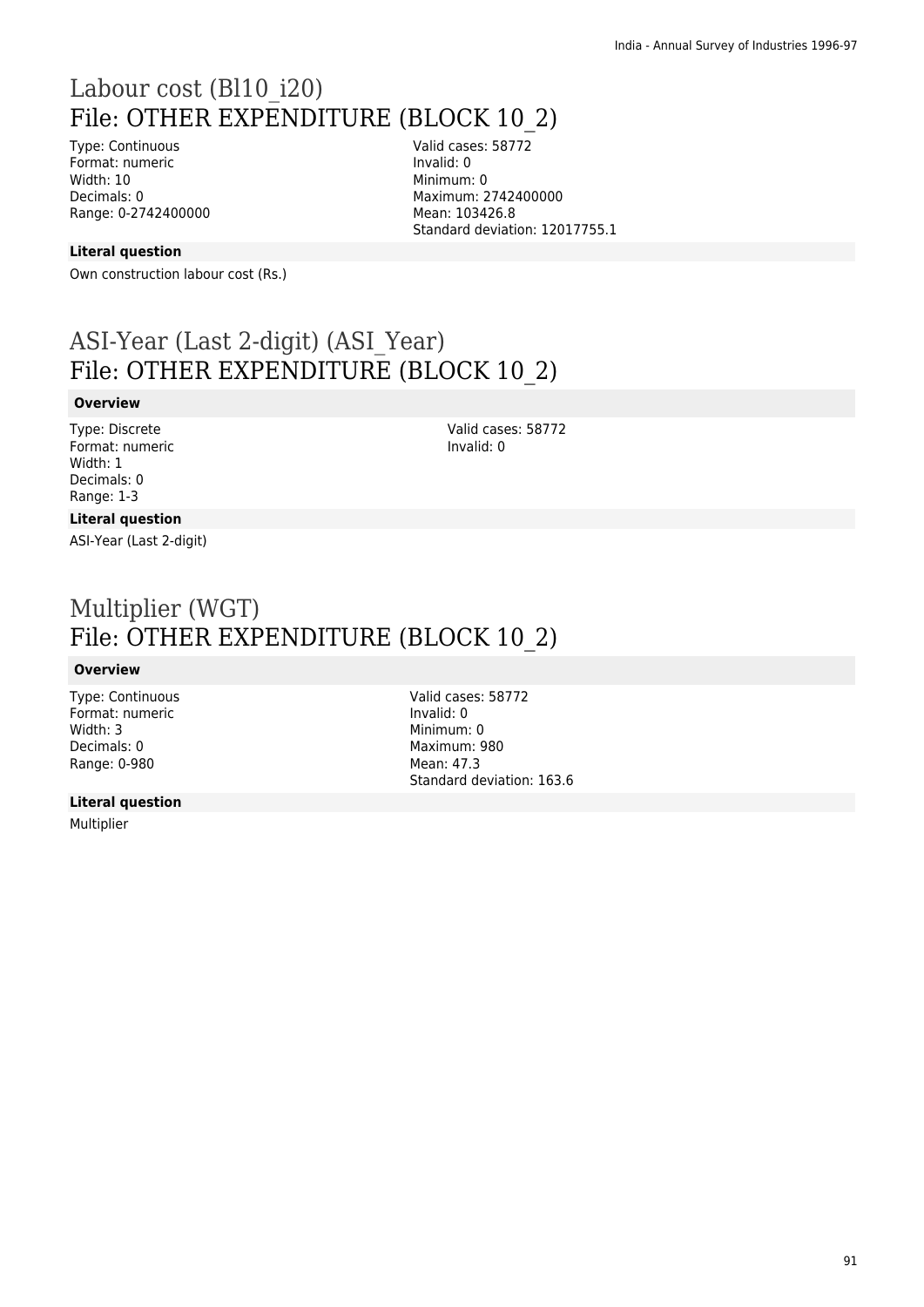# Industry (Ind\_CD) File: OTHER OUTPUT-RECEIPTS (BLOCK 11)

#### **Overview**

Type: Continuous Format: numeric Width: 4 Decimals: 0 Range: 2001-9790

**Literal question**

Industry code

Valid cases: 50068 Invalid: 0 Minimum: 2001 Maximum: 9790 Mean: 3136.3 Standard deviation: 1223.9

# Running Sl. No. (RSL) File: OTHER OUTPUT-RECEIPTS (BLOCK 11)

### **Overview**

Type: Continuous Format: numeric Width: 5 Decimals: 0 Range: 0-99006

Valid cases: 50068 Invalid: 0 Minimum: 0 Maximum: 99006 Mean: 48553.1 Standard deviation: 31517.4

#### **Literal question**

Running Sl. No.

## State code (State) File: OTHER OUTPUT-RECEIPTS (BLOCK 11)

#### **Overview**

Type: Continuous Format: numeric Width: 2 Decimals: 0 Range: 2-33

Valid cases: 50068 Invalid: 0 Minimum: 2 Maximum: 33 Mean: 15.6 Standard deviation: 8.3

### **Literal question**

State code

## Scheme code (Scheme) File: OTHER OUTPUT-RECEIPTS (BLOCK 11)

#### **Overview**

Type: Discrete Format: numeric Width: 1 Decimals: 0 Range: 1-9

#### **Literal question**

Scheme code

Valid cases: 50068 Invalid: 0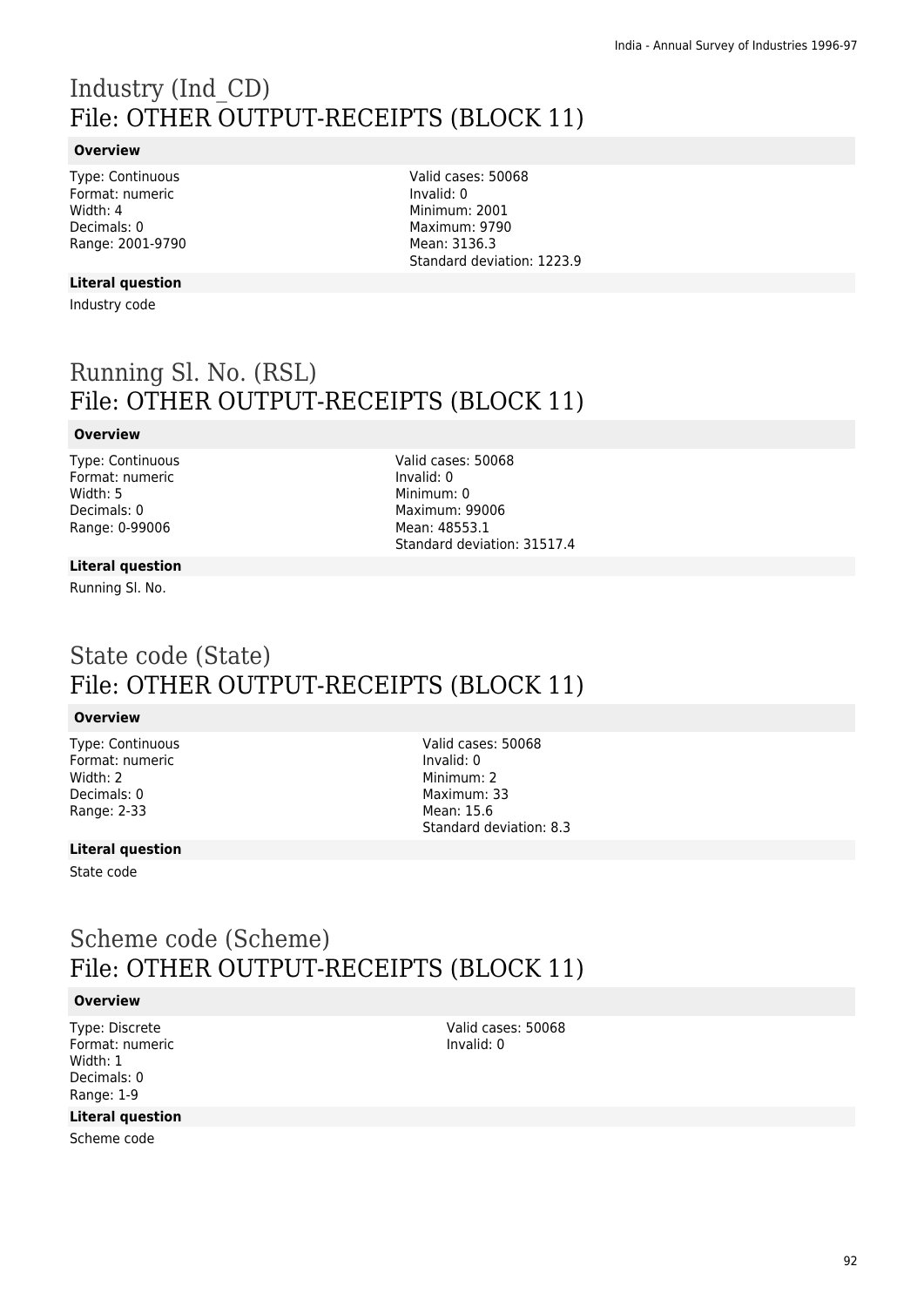# Record Category (Rec\_cat) File: OTHER OUTPUT-RECEIPTS (BLOCK 11)

#### **Overview**

Type: Discrete Format: numeric Width: 3 Decimals: 0 Range: 111-111

### **Literal question**

Record Category

Valid cases: 50068 Invalid: 0

## Own contruction-others (Bl10\_i21) File: OTHER OUTPUT-RECEIPTS (BLOCK 11)

#### **Overview**

Type: Continuous Format: numeric Width: 10 Decimals: 0 Range: 0-1654000000

#### Valid cases: 50068 Invalid: 0 Minimum: 0 Maximum: 1654000000 Mean: 153319.1 Standard deviation: 9954116

#### **Literal question**

Own contruction-others (Rs.)

## Own contruction-total (Bl10\_i22) File: OTHER OUTPUT-RECEIPTS (BLOCK 11)

#### **Overview**

Type: Continuous Format: numeric Width: 10 Decimals: 0 Range: 0-4293397715

Valid cases: 50068 Invalid: 0 Minimum: 0 Maximum: 4293397715 Mean: 376180.8 Standard deviation: 27173431.7

### **Literal question**

Own contruction-total (Rs.)

## Work done for others (Bl11 i1) File: OTHER OUTPUT-RECEIPTS (BLOCK 11)

#### **Overview**

Type: Continuous Format: numeric Width: 10 Decimals: 0 Range: 0-6213576000 Valid cases: 50068 Invalid: 0 Minimum: 0 Maximum: 6213576000 Mean: 4682982.1 Standard deviation: 53971363.3

### **Literal question**

Work done for others on materials supplied by them (Rs.)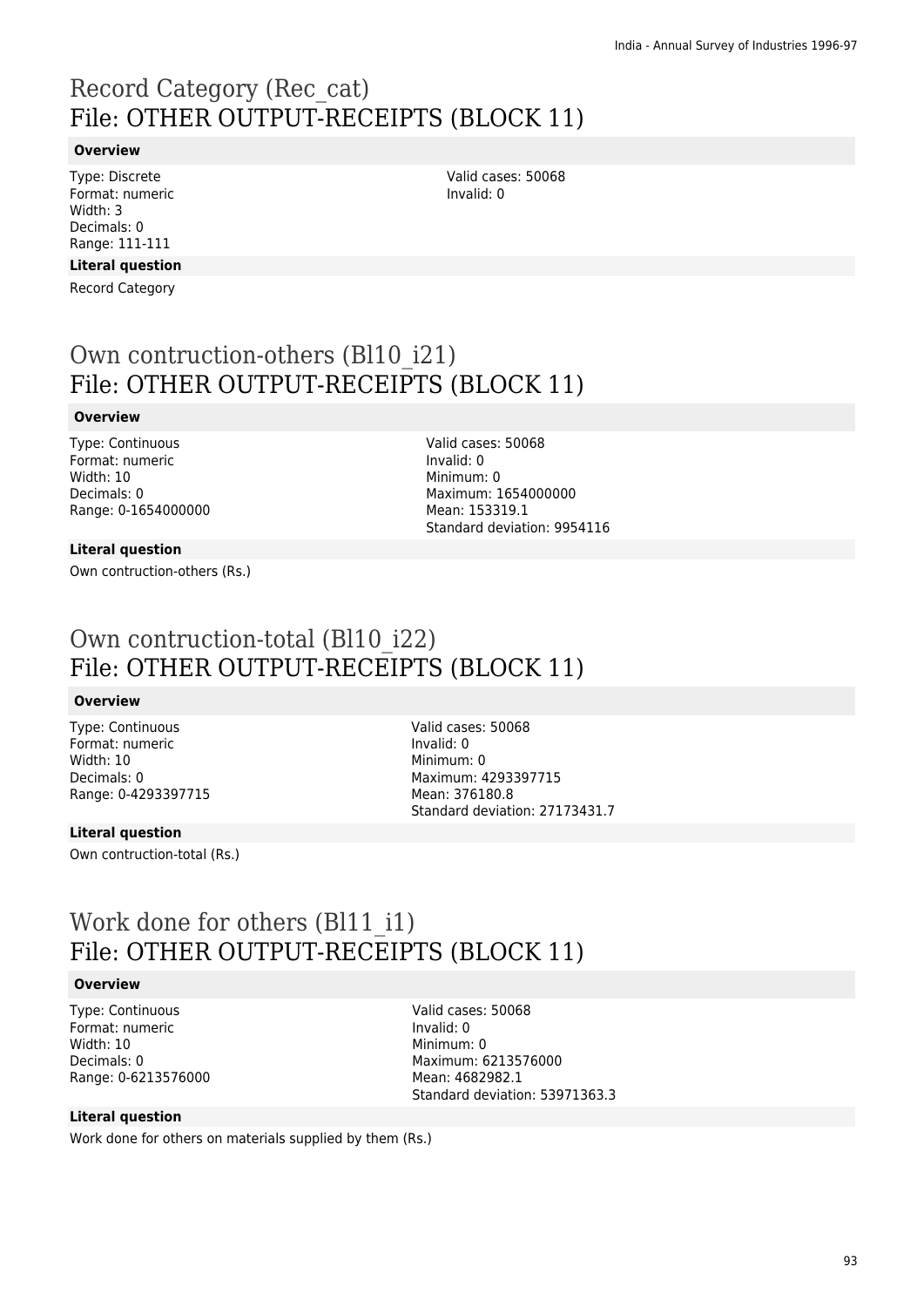# Receipt for non-industrial services (Bl11\_i2) File: OTHER OUTPUT-RECEIPTS (BLOCK 11)

#### **Overview**

Type: Continuous Format: numeric Width: 11 Decimals: 0 Range: 0-41122833410 Valid cases: 50068 Invalid: 0 Minimum: 0 Maximum: 41122833410 Mean: 4713829.8 Standard deviation: 209221008

#### **Literal question**

Receipt for non-industrial services related to others (Rs.)

# Variation in stock of semi- finished goods (Bl11\_i4) File: OTHER OUTPUT-RECEIPTS (BLOCK 11)

#### **Overview**

Type: Continuous Format: numeric Width: 10 Decimals: 0 Range: -762251282-2034376145

Valid cases: 50068 Invalid: 0 Minimum: -762251282 Maximum: 2034376145 Mean: 428241.7 Standard deviation: 16714596.9

#### **Literal question**

Variation in stock of semi- finished goods (Rs.)

## Value of electricity sold (Bl11\_i5) File: OTHER OUTPUT-RECEIPTS (BLOCK 11)

#### **Overview**

Type: Continuous Format: numeric Width: 10 Decimals: 0 Range: 0-1495961210 Valid cases: 50068 Invalid: 0 Minimum: 0 Maximum: 1495961210 Mean: 104376.8 Standard deviation: 8320974.5

#### **Literal question**

Value of electricity (generated) & sold (Rs.)

## Value of own construction (Bl11\_i6) File: OTHER OUTPUT-RECEIPTS (BLOCK 11)

#### **Overview**

Type: Continuous Format: numeric Width: 10 Decimals: 0 Range: 0-3205799931 Valid cases: 50068 Invalid: 0 Minimum: 0 Maximum: 3205799931 Mean: 242880.6 Standard deviation: 17571420

#### **Literal question**

Value of own construction (Rs.)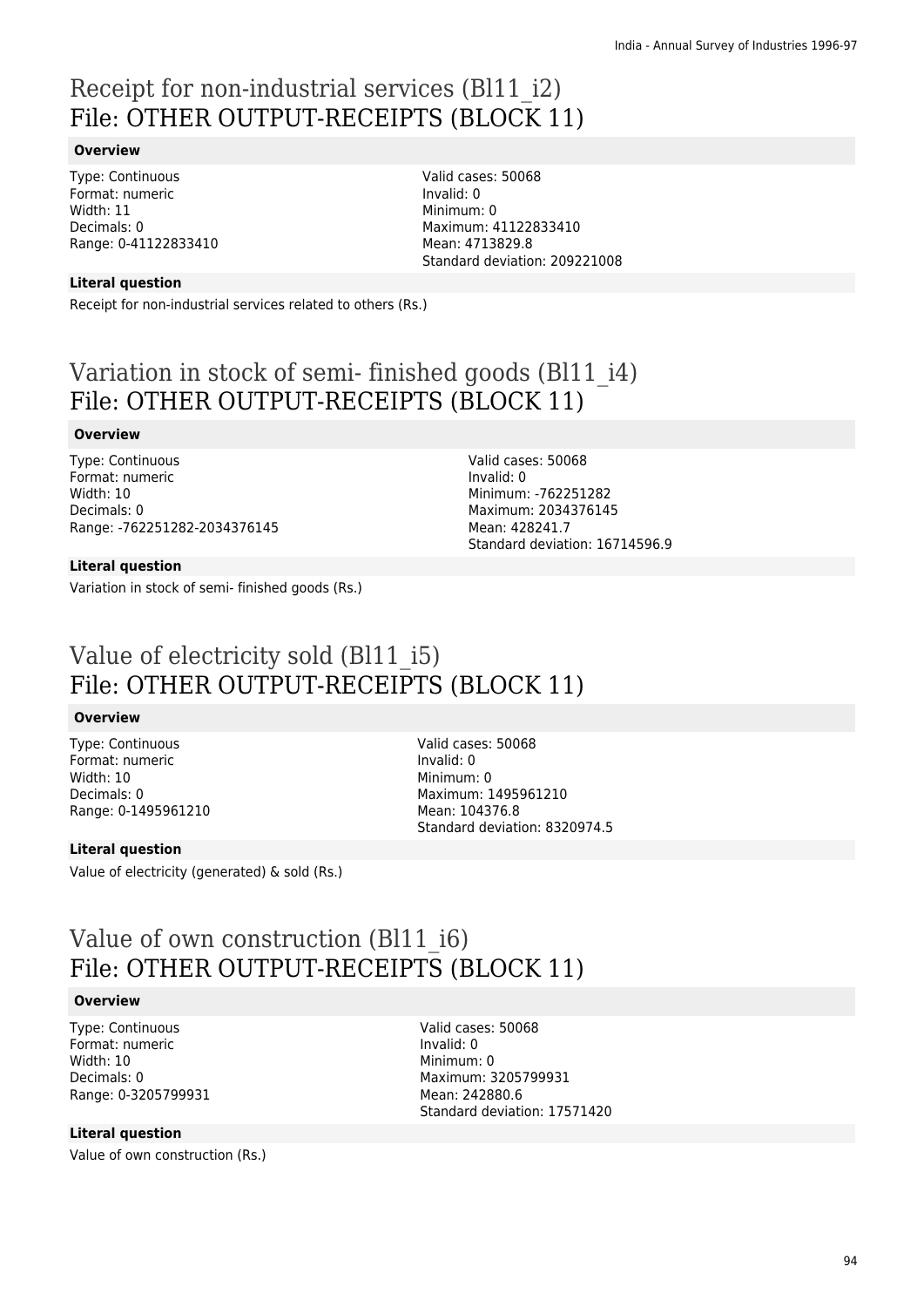# Total (Bl11\_i8) File: OTHER OUTPUT-RECEIPTS (BLOCK 11)

#### **Overview**

Type: Continuous Format: numeric Width: 11 Decimals: 0 Range: -762251282-41936405175

#### **Literal question**

Total (to 7)

Invalid: 0 Minimum: -762251282 Maximum: 41936405175 Mean: 10498044.4 Standard deviation: 216686184.7

Valid cases: 50068

# Sale value of goods sold etc (Bl11 i9) File: OTHER OUTPUT-RECEIPTS (BLOCK 11)

#### **Overview**

Type: Continuous Format: numeric Width: 10 Decimals: 0 Range: 0-6499886078 Valid cases: 50068 Invalid: 0 Minimum: 0 Maximum: 6499886078 Mean: 9347408.9 Standard deviation: 100207048.5

#### **Literal question**

Sale value of goods sold in the same condition as purchased (Rs.)

## ASI-Year (Last 2-digit) (ASI\_Year) File: OTHER OUTPUT-RECEIPTS (BLOCK 11)

#### **Overview**

Type: Discrete Format: numeric Width: 1 Decimals: 0 Range: 1-3

Valid cases: 50068 Invalid: 0

### **Literal question**

ASI-Year (Last 2-digit)

## Multiplier (WGT) File: OTHER OUTPUT-RECEIPTS (BLOCK 11)

#### **Overview**

Type: Continuous Format: numeric Width: 3 Decimals: 0 Range: 0-980

#### **Literal question**

Multiplier

Valid cases: 50068 Invalid: 0 Minimum: 0 Maximum: 980 Mean: 46.6 Standard deviation: 162.3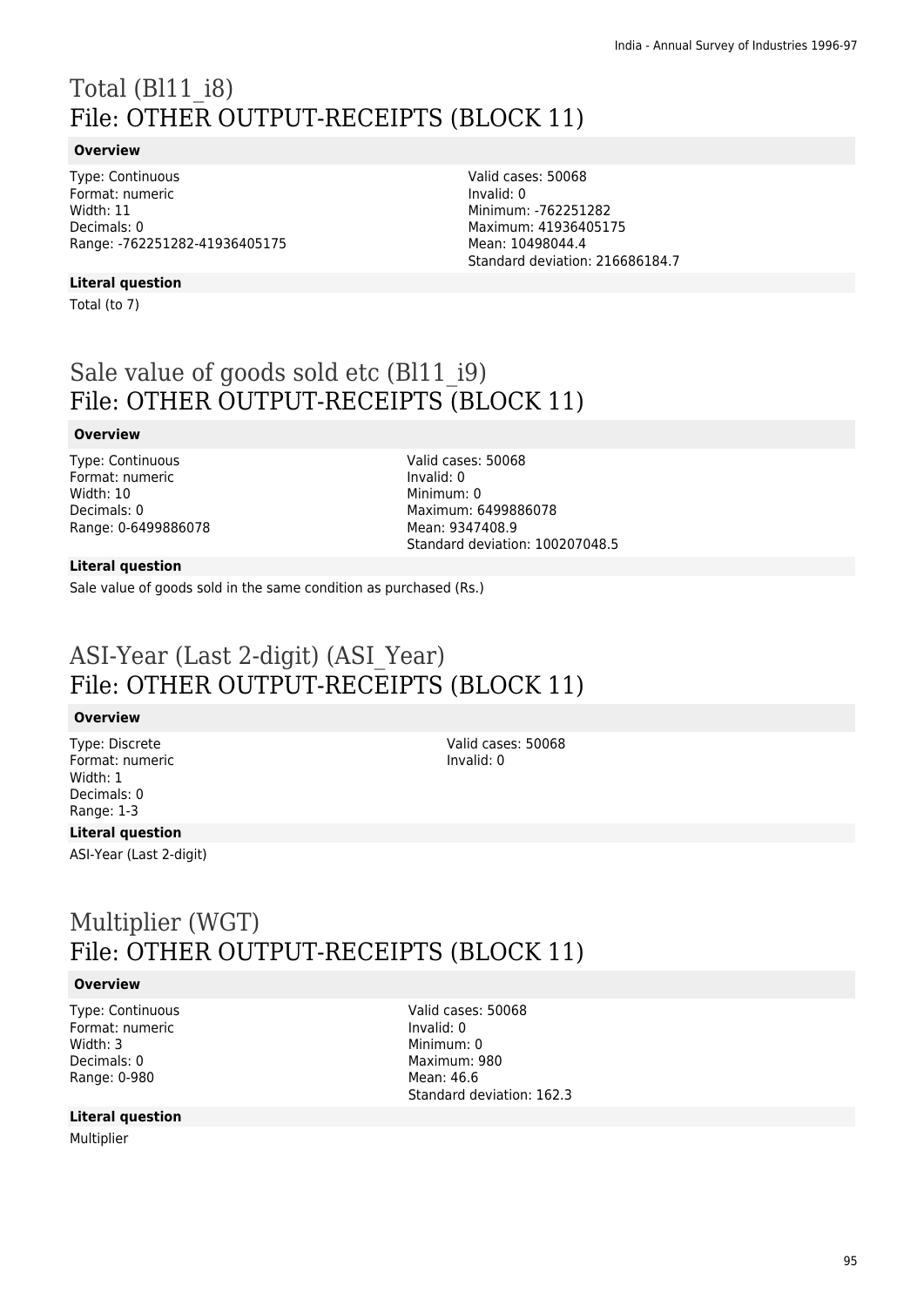# Industry (Ind\_CD) File: ELECTRICITY (BLOCK 12)

### **Overview**

Type: Continuous Format: numeric Width: 4 Decimals: 0 Range: 2001-9790

#### **Literal question**

Industry (NIC \*&)

## Running Sl. No. (RSL) File: ELECTRICITY (BLOCK 12)

#### **Overview**

Type: Continuous Format: numeric Width: 5 Decimals: 0 Range: 0-99006

Valid cases: 55977 Invalid: 0 Minimum: 0 Maximum: 99006 Mean: 49291.3 Standard deviation: 31252.7

#### **Literal question**

Running Sl. No.

### State code (State) File: ELECTRICITY (BLOCK 12)

#### **Overview**

Type: Continuous Format: numeric Width: 2 Decimals: 0 Range: 2-33

Valid cases: 55977 Invalid: 0 Minimum: 2 Maximum: 33 Mean: 15.6 Standard deviation: 8.4

#### **Literal question**

State code

## Scheme code (Scheme) File: ELECTRICITY (BLOCK 12)

### **Overview**

Type: Discrete Format: numeric Width: 1 Decimals: 0 Range: 1-9

### **Literal question**

Scheme code

Valid cases: 55977 Invalid: 0 Minimum: 1 Maximum: 9

Valid cases: 55977 Invalid: 0 Minimum: 2001 Maximum: 9790 Mean: 3110.6 Standard deviation: 1173.5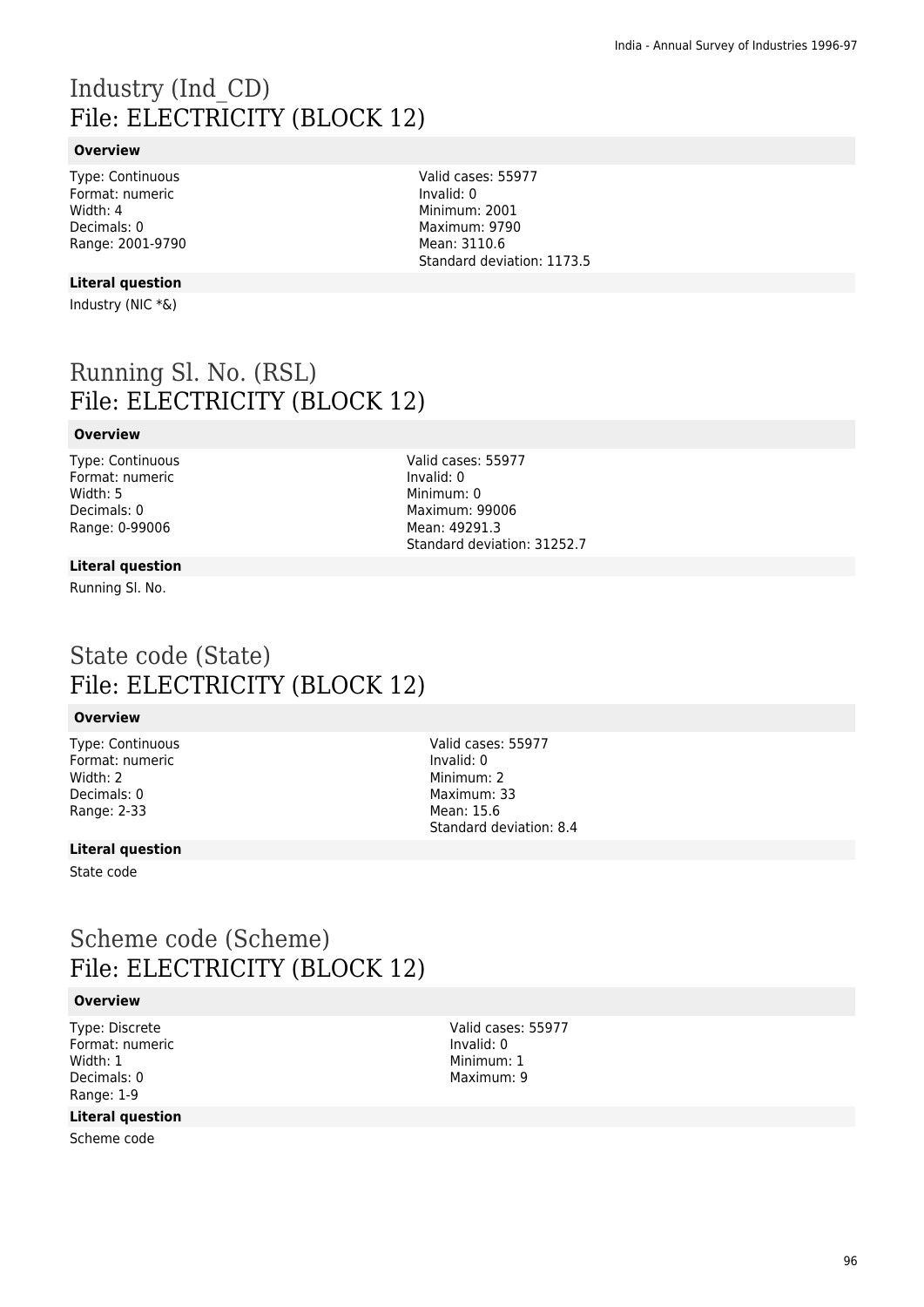# Record Category (Rec\_cat) File: ELECTRICITY (BLOCK 12)

#### **Overview**

Type: Discrete Format: numeric Width: 3 Decimals: 0 Range: 121-121

### **Literal question**

Record Category

# Electricity purchased (Bl12\_i1) File: ELECTRICITY (BLOCK 12)

#### **Overview**

Type: Continuous Format: numeric Width: 10 Decimals: 0 Range: 0-3229241000

#### **Literal question**

Electricity purchased-Quantity

Valid cases: 55977 Invalid: 0 Minimum: 0 Maximum: 3229241000 Mean: 1522816.5 Standard deviation: 22951312.3

Valid cases: 55977

Invalid: 0

## Electricity generated (Bl12\_i2) File: ELECTRICITY (BLOCK 12)

#### **Overview**

Type: Continuous Format: numeric Width: 10 Decimals: 0 Range: 0-2028777000 Valid cases: 55977 Invalid: 0 Minimum: 0 Maximum: 2028777000 Mean: 596353.1 Standard deviation: 16180353.2

#### **Literal question**

Electricity generated- Quantity

## Electricity sold (Bl12\_i3) File: ELECTRICITY (BLOCK 12)

#### **Overview**

Type: Continuous Format: numeric Width: 10 Decimals: 0 Range: 0-1798319500

### **Literal question**

Electricity sold - Quantity

Valid cases: 55977 Invalid: 0 Minimum: 0 Maximum: 1798319500 Mean: 69709.2 Standard deviation: 7956615.5

97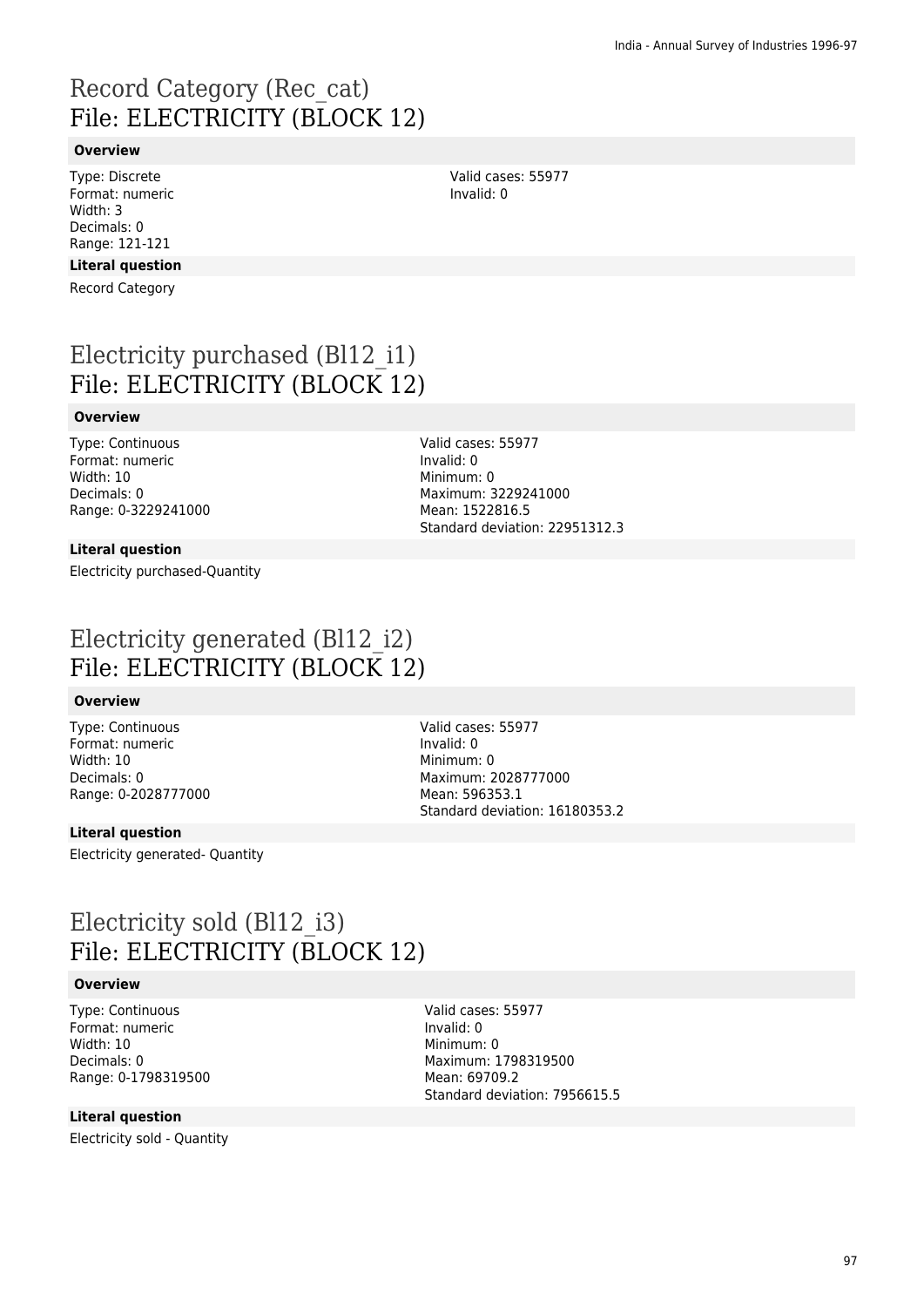# Electricity consumed (Bl12\_i4) File: ELECTRICITY (BLOCK 12)

### **Overview**

Type: Continuous Format: numeric Width: 10 Decimals: 0 Range: 0-3229241000

#### **Literal question**

Electricity consumed - Quantity

# ASI-Year (Last 2-digit) (ASI\_Year) File: ELECTRICITY (BLOCK 12)

#### **Overview**

Type: Discrete Format: numeric Width: 1 Decimals: 0 Range: 1-3

### **Literal question**

ASI-Year (Last 2-digit)

## Multiplier (WGT) File: ELECTRICITY (BLOCK 12)

#### **Overview**

Type: Continuous Format: numeric Width: 3 Decimals: 0 Range: 0-980

Valid cases: 55977 Invalid: 0 Minimum: 0 Maximum: 980 Mean: 48.1 Standard deviation: 165.1

Valid cases: 55977 Invalid: 0 Minimum: 0 Maximum: 3229241000 Mean: 2058686.7 Standard deviation: 29142780.8

> Valid cases: 55977 Invalid: 0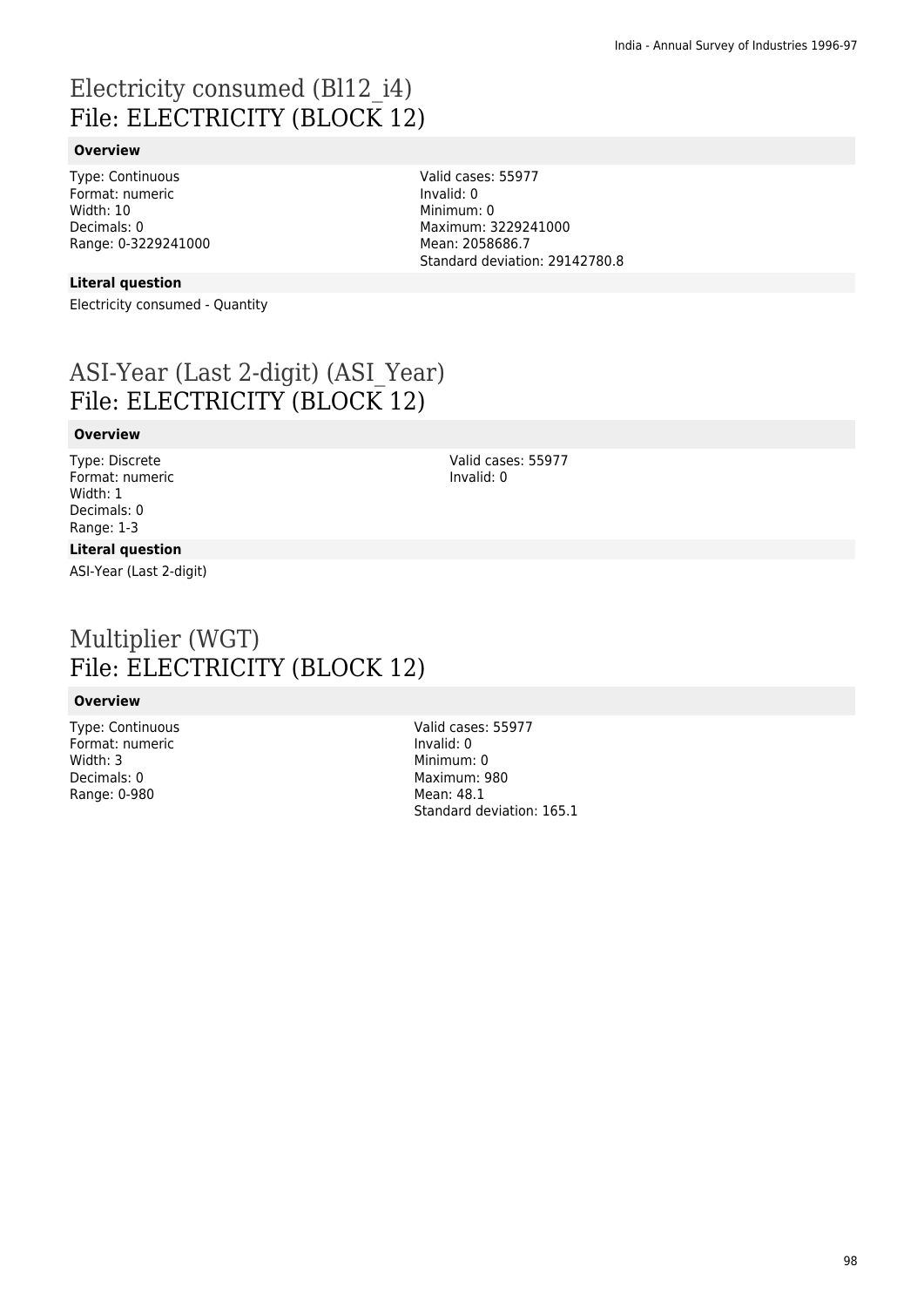# Industry (Ind\_CD) File: MATERIALS CONSUMED EXCL

#### **Overview**

Type: Continuous Format: numeric Width: 4 Decimals: 0 Range: 2001-9790

### **Literal question**

Industry code

## Running Sl. No. (RSL) File: MATERIALS CONSUMED EXCL

#### **Overview**

Type: Continuous Format: numeric Width: 5 Decimals: 0 Range: 0-99006

#### Valid cases: 140730 Invalid: 0 Minimum: 0 Maximum: 99006 Mean: 46833.8 Standard deviation: 32237.6

#### **Literal question**

Running Sl. No.

## State code (State) File: MATERIALS CONSUMED EXCL

#### **Overview**

Type: Discrete Format: numeric Width: 2 Decimals: 0 Range: 2-33

Valid cases: 140730 Invalid: 0 Minimum: 2 Maximum: 33 Mean: 15.8 Standard deviation: 8.2

### **Literal question**

State code

### Scheme code (Scheme) File: MATERIALS CONSUMED EXCL

#### **Overview**

Type: Discrete Format: numeric Width: 1 Decimals: 0 Range: 1-9

Valid cases: 140730 Invalid: 0

### **Literal question**

Scheme code

99

Valid cases: 140730 Invalid: 0 Minimum: 2001 Maximum: 9790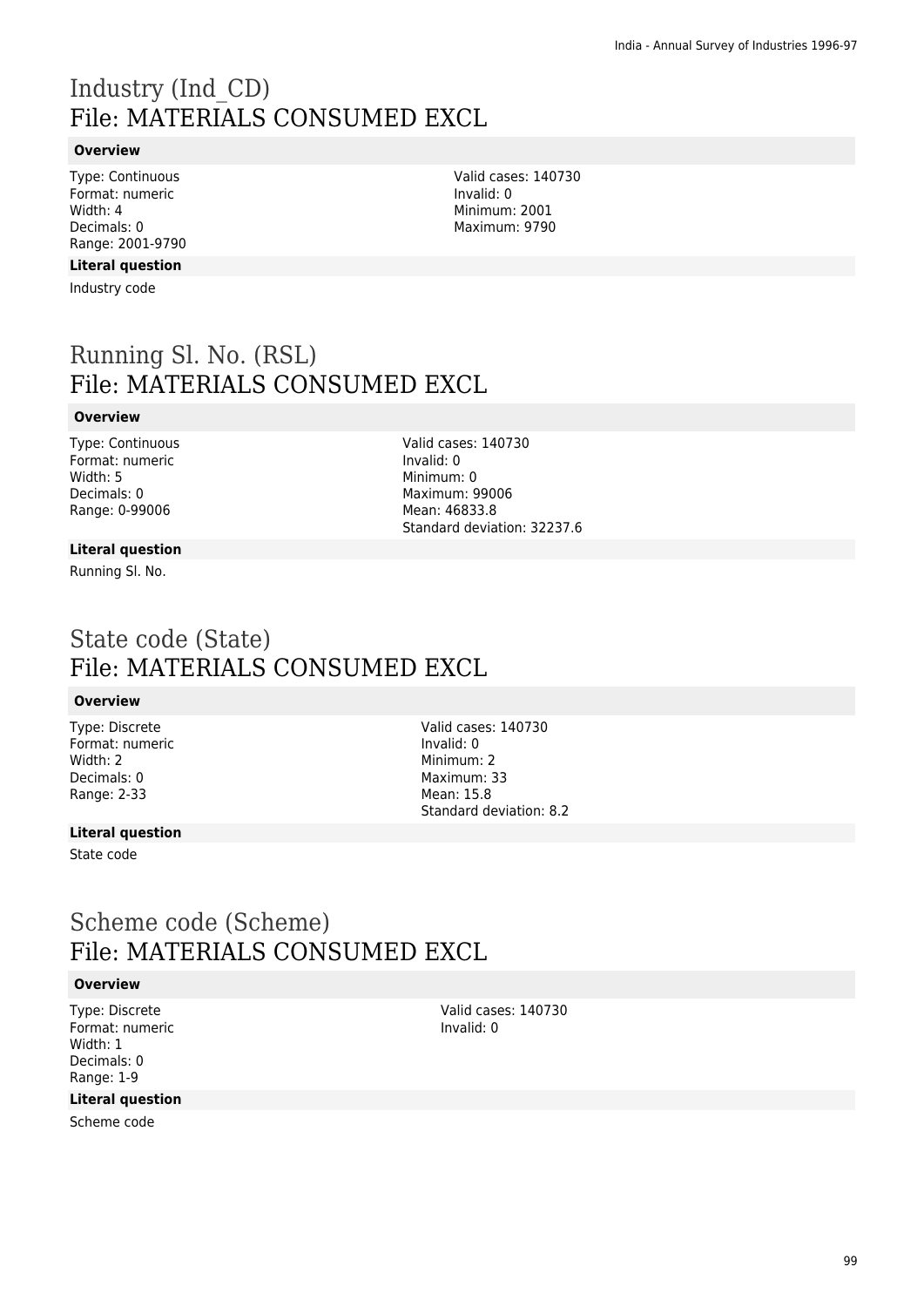# Record category (Rec\_cat) File: MATERIALS CONSUMED EXCL

#### **Overview**

Type: Discrete Format: numeric Width: 3 Decimals: 0 Range: 131-131

#### **Literal question**

Record category

## Link Code (Link) File: MATERIALS CONSUMED EXCL

#### **Overview**

Type: Continuous Format: numeric Width: 3 Decimals: 0 Range: 0-992

Valid cases: 140730 Invalid: 0 Minimum: 0 Maximum: 992 Mean: 2.5 Standard deviation: 9.6

Valid cases: 140730

Invalid: 0

### Item code – 1 (Item\_Cd\_1) File: MATERIALS CONSUMED EXCL

#### **Overview**

Type: Continuous Format: numeric Width: 5 Decimals: 0 Range: 0-99920

Valid cases: 140730 Invalid: 0 Minimum: 0 Maximum: 99920 Mean: 55972.6 Standard deviation: 31627.8

#### **Literal question**

Materials consumed - 1st Item code

### $Qty - 1$  ( $Qty$  1) File: MATERIALS CONSUMED EXCL

#### **Overview**

Type: Continuous Format: numeric Width: 11 Decimals: 0 Range: 0-99589899220 Valid cases: 140730 Invalid: 0 Minimum: 0 Maximum: 99589899220 Mean: 261895796.7 Standard deviation: 4195549531.2

#### **Literal question**

Quantity consumed for 1st Item code

## Value – 1 (Value  $1$ ) File: MATERIALS CONSUMED EXCL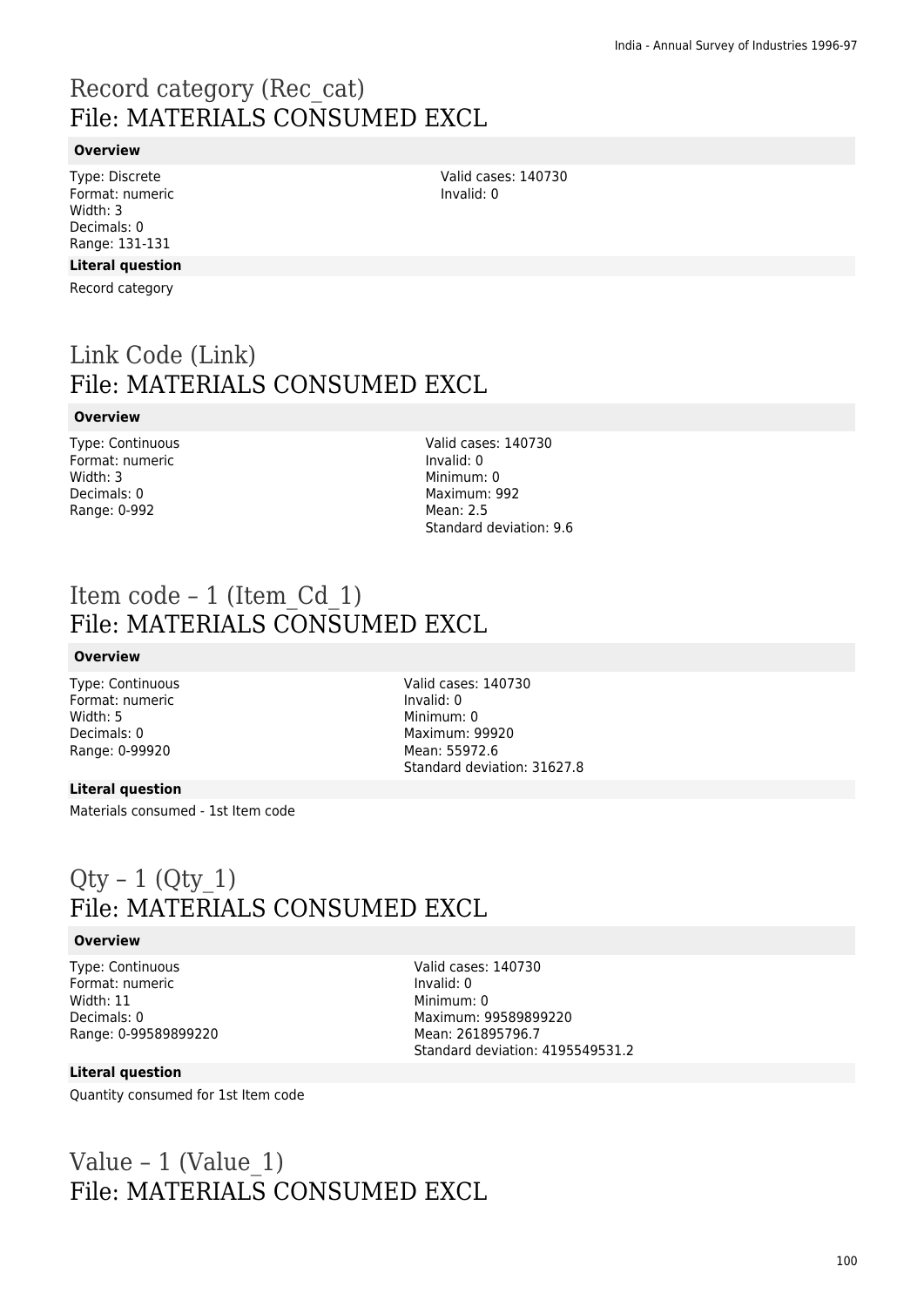# Value – 1 (Value  $1$ ) File: MATERIALS CONSUMED EXCL

#### **Overview**

Type: Continuous Format: numeric Width: 11 Decimals: 0 Range: 0-53838216184

### **Literal question**

Consumed for 1st item code - Value (Rs.)

Item Code – 2 (Item\_Cd\_2) File: MATERIALS CONSUMED EXCL

#### **Overview**

Type: Continuous Format: numeric Width: 5 Decimals: 0 Range: 0-99920

Valid cases: 140730 Invalid: 0 Minimum: 0 Maximum: 99920 Mean: 50333.1 Standard deviation: 34212.6

Valid cases: 140730

Maximum: 53838216184 Mean: 24775898.3

Standard deviation: 313389052.9

Invalid: 0 Minimum: 0

#### **Literal question**

Materials consumed - 2nd Item code

## $Qty - 2 (Qty 2)$ File: MATERIALS CONSUMED EXCL

#### **Overview**

Type: Continuous Format: numeric Width: 11 Decimals: 0 Range: 0-99922128421 Valid cases: 140730 Invalid: 0 Minimum: 0 Maximum: 99922128421 Mean: 275949973.5 Standard deviation: 4357874978.6

#### **Literal question**

Quantity consumed for 2nd Item code

## Value – 2 (Value\_2) File: MATERIALS CONSUMED EXCL

#### **Overview**

Type: Continuous Format: numeric Width: 11 Decimals: 0 Range: 0-46465854343

#### **Literal question**

Consumed for 2nd item code - Value (Rs.)

Valid cases: 140730 Invalid: 0 Minimum: 0 Maximum: 46465854343 Mean: 12089106.9 Standard deviation: 224709410.3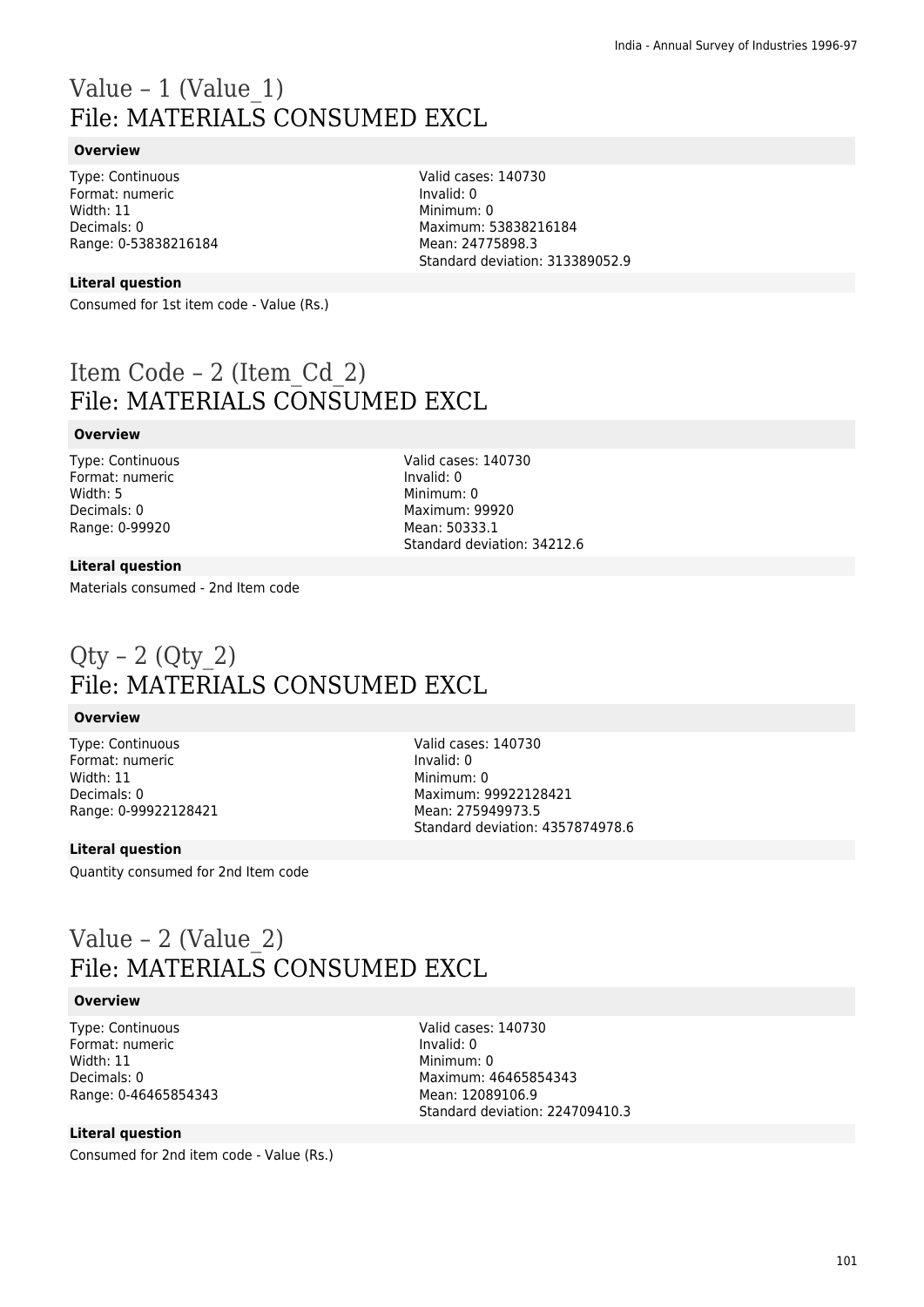# Item Code – 3 (Item\_Cd\_3) File: MATERIALS CONSUMED EXCL

#### **Overview**

Type: Continuous Format: numeric Width: 5 Decimals: 0 Range: 0-99920

Valid cases: 140730 Invalid: 0 Minimum: 0 Maximum: 99920 Mean: 45652.9 Standard deviation: 36768.2

#### **Literal question**

Materials consumed - 3rd Item code

# $Qty - 3 (Qty 3)$ File: MATERIALS CONSUMED EXCL

#### **Overview**

Type: Continuous Format: numeric Width: 11 Decimals: 0 Range: 0-99919108562

Valid cases: 140730 Invalid: 0 Minimum: 0 Maximum: 99919108562 Mean: 239820687.1 Standard deviation: 4012079049.3

#### **Literal question**

Quantity consumed for 3rd Item code

## Value – 3 (Value\_3) File: MATERIALS CONSUMED EXCL

#### **Overview**

Type: Continuous Format: numeric Width: 11 Decimals: 0 Range: 0-41019167036 Valid cases: 140730 Invalid: 0 Minimum: 0 Maximum: 41019167036 Mean: 10731775.8 Standard deviation: 211043917.2

#### **Literal question**

Consumed for 3rd item code - Value (Rs.)

### Item Code – 4 (Item\_Cd\_4) File: MATERIALS CONSUMED EXCL

#### **Overview**

Type: Continuous Format: numeric Width: 5 Decimals: 0 Range: 0-99920

Valid cases: 140730 Invalid: 0 Minimum: 0 Maximum: 99920 Mean: 41339.3 Standard deviation: 38570.8

#### **Literal question**

Materials consumed - 4th Item code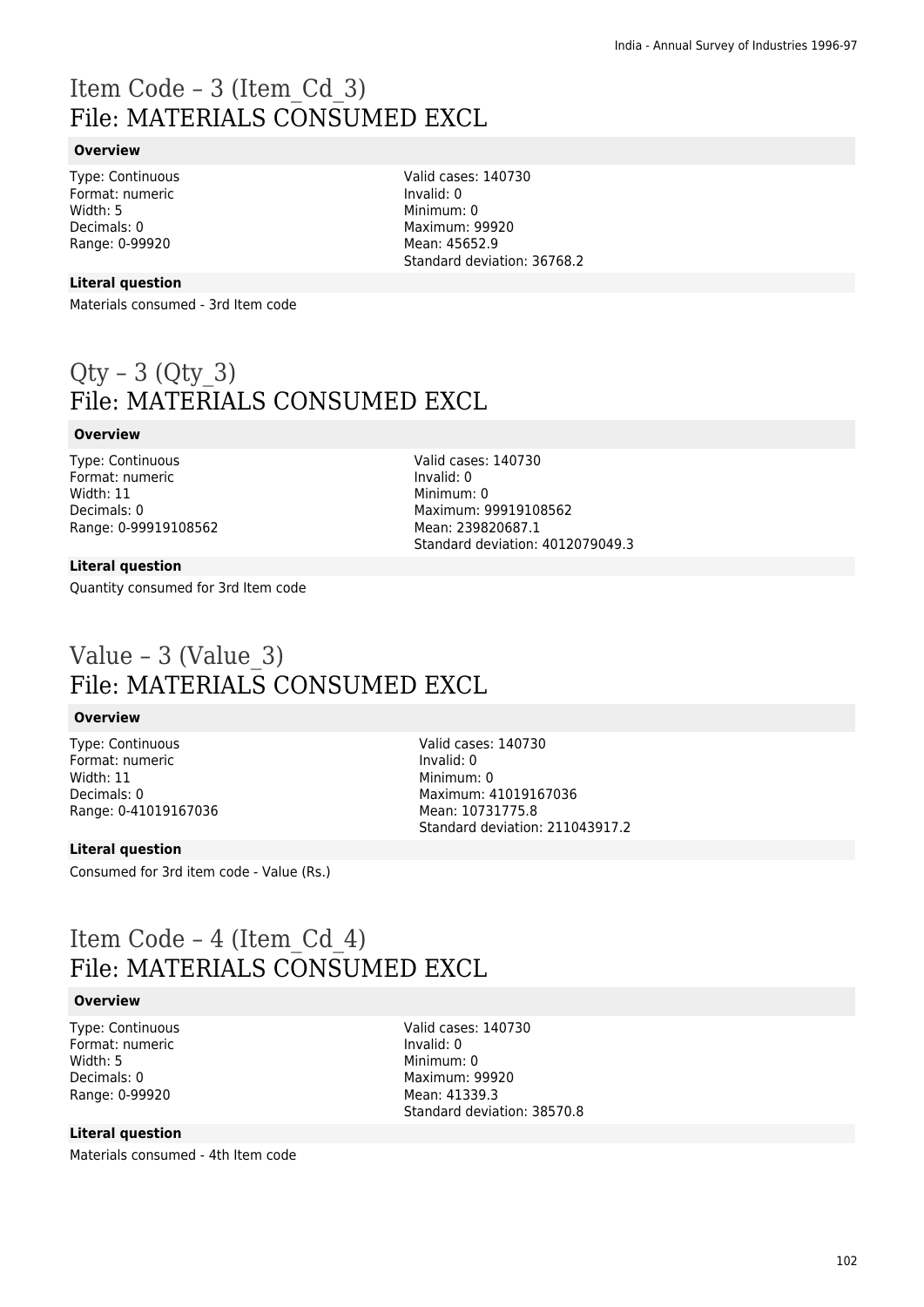# $Qty - 4$  ( $Qty 4$ ) File: MATERIALS CONSUMED EXCL

#### **Overview**

Type: Continuous Format: numeric Width: 11 Decimals: 0 Range: 0-99482290125

#### **Literal question**

Quantity consumed for 4th Item code

Value 4 (Value 4) File: MATERIALS CONSUMED EXCL

#### **Overview**

Type: Continuous Format: numeric Width: 11 Decimals: 0 Range: 0-54180869239

#### **Literal question**

Consumed for 4th item code - Value (Rs.)

Valid cases: 140730 Invalid: 0 Minimum: 0 Maximum: 54180869239 Mean: 10380990 Standard deviation: 275524937.5

## ASI – Year (Last 2-digit) (ASI\_Year) File: MATERIALS CONSUMED EXCL

#### **Overview**

Type: Discrete Format: numeric Width: 1 Decimals: 0 Range: 1-3

#### **Literal question**

ASI – Year (Last 2-digit)

## Multiplier (WGT) File: MATERIALS CONSUMED EXCL

#### **Overview**

Type: Continuous Format: numeric Width: 3 Decimals: 0 Range: 0-980

#### **Literal question**

Multiplier

Valid cases: 140730 Invalid: 0

Valid cases: 140730 Invalid: 0 Minimum: 0 Maximum: 99482290125 Mean: 202261091.2 Standard deviation: 3723684260.2

Valid cases: 140730 Invalid: 0 Minimum: 0 Maximum: 980 Mean: 46.6 Standard deviation: 161.2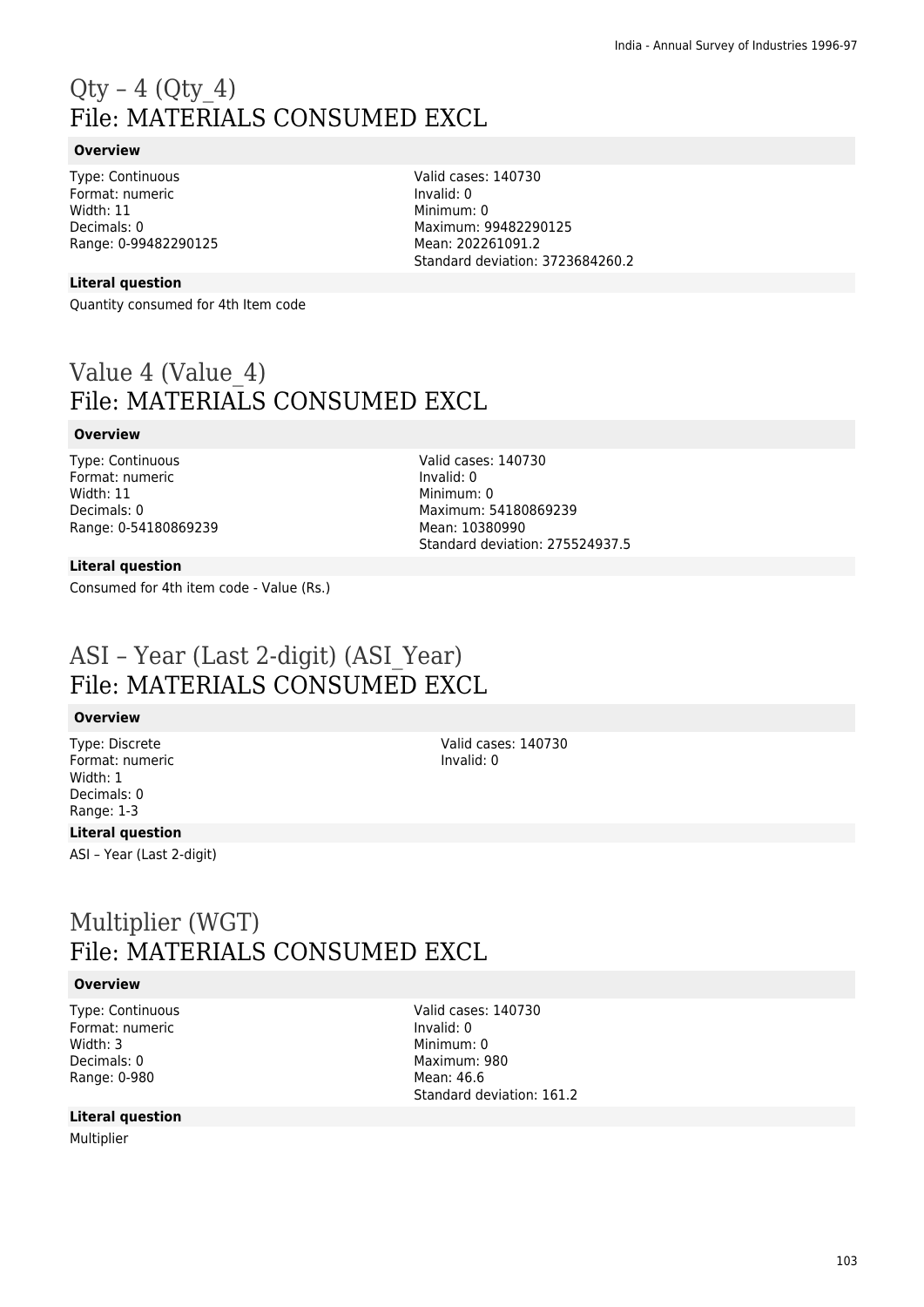## Industry (Ind\_CD) File: MATERIALS CONSUMED INDUSTRIAL COMPNENTS ETC (BLOCK 13A)

### **Overview**

Type: Continuous Format: numeric Width: 4 Decimals: 0 Range: 2001-9790

Valid cases: 91698 Invalid: 0 Minimum: 2001 Maximum: 9790 Mean: 3158.3 Standard deviation: 1144.9

## Running Sl. No.' (RSL) File: MATERIALS CONSUMED INDUSTRIAL COMPNENTS ETC (BLOCK 13A)

### **Overview**

Type: Continuous Format: numeric Width: 5 Decimals: 0 Range: 0-99006

Valid cases: 91698 Invalid: 0 Minimum: 0 Maximum: 99006 Mean: 47101.7 Standard deviation: 32132.9

## State code (State) File: MATERIALS CONSUMED INDUSTRIAL COMPNENTS ETC (BLOCK 13A)

### **Overview**

Type: Continuous Format: numeric Width: 2 Decimals: 0 Range: 2-33

Valid cases: 91698 Invalid: 0 Minimum: 2 Maximum: 33 Mean: 15.6 Standard deviation: 8.3

# Scheme code (Scheme) File: MATERIALS CONSUMED INDUSTRIAL COMPNENTS ETC (BLOCK 13A)

### **Overview**

Type: Discrete Format: numeric Width: 1 Decimals: 0 Range: 1-9

Valid cases: 91698 Invalid: 0 Minimum: 1 Maximum: 9 Mean: 3.3

# Record Category (Rec\_cat) File: MATERIALS CONSUMED INDUSTRIAL COMPNENTS ETC (BLOCK 13A)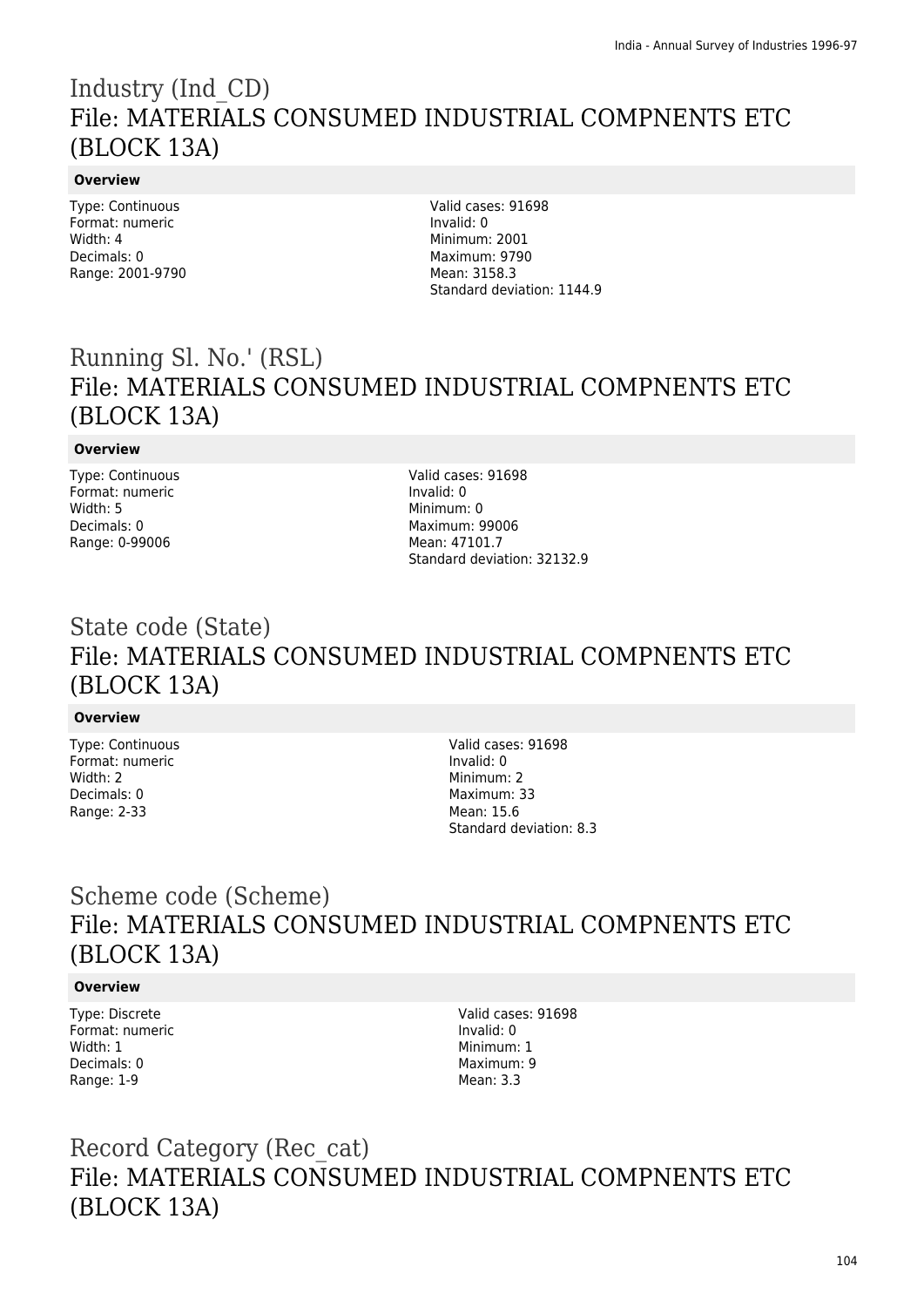## Record Category (Rec\_cat) File: MATERIALS CONSUMED INDUSTRIAL COMPNENTS ETC (BLOCK 13A)

#### **Overview**

Type: Discrete Format: numeric Width: 3 Decimals: 0 Range: 132-132

Valid cases: 91698 Invalid: 0

# Link (Link) File: MATERIALS CONSUMED INDUSTRIAL COMPNENTS ETC (BLOCK 13A)

#### **Overview**

Type: Continuous Format: numeric Width: 3 Decimals: 0 Range: 0-943

Valid cases: 91698 Invalid: 0 Minimum: 0 Maximum: 943 Mean: 2.3 Standard deviation: 13.3

# Item code (Item\_Cd\_1) File: MATERIALS CONSUMED INDUSTRIAL COMPNENTS ETC (BLOCK 13A)

### **Overview**

Type: Continuous Format: numeric Width: 5 Decimals: 0 Range: 0-99758

#### **Literal question**

Item code

Valid cases: 91698 Invalid: 0 Minimum: 0 Maximum: 99758

# Indigenous -Quantity (Bl13A\_c4) File: MATERIALS CONSUMED INDUSTRIAL COMPNENTS ETC (BLOCK 13A)

#### **Overview**

Type: Continuous Format: numeric Width: 11 Decimals: 0 Range: 0-37854112518

#### **Literal question**

Indigenous (Gr. Code 7) - Quantity

Valid cases: 91698 Invalid: 0 Minimum: 0 Maximum: 37854112518 Mean: 705413.2 Standard deviation: 135187943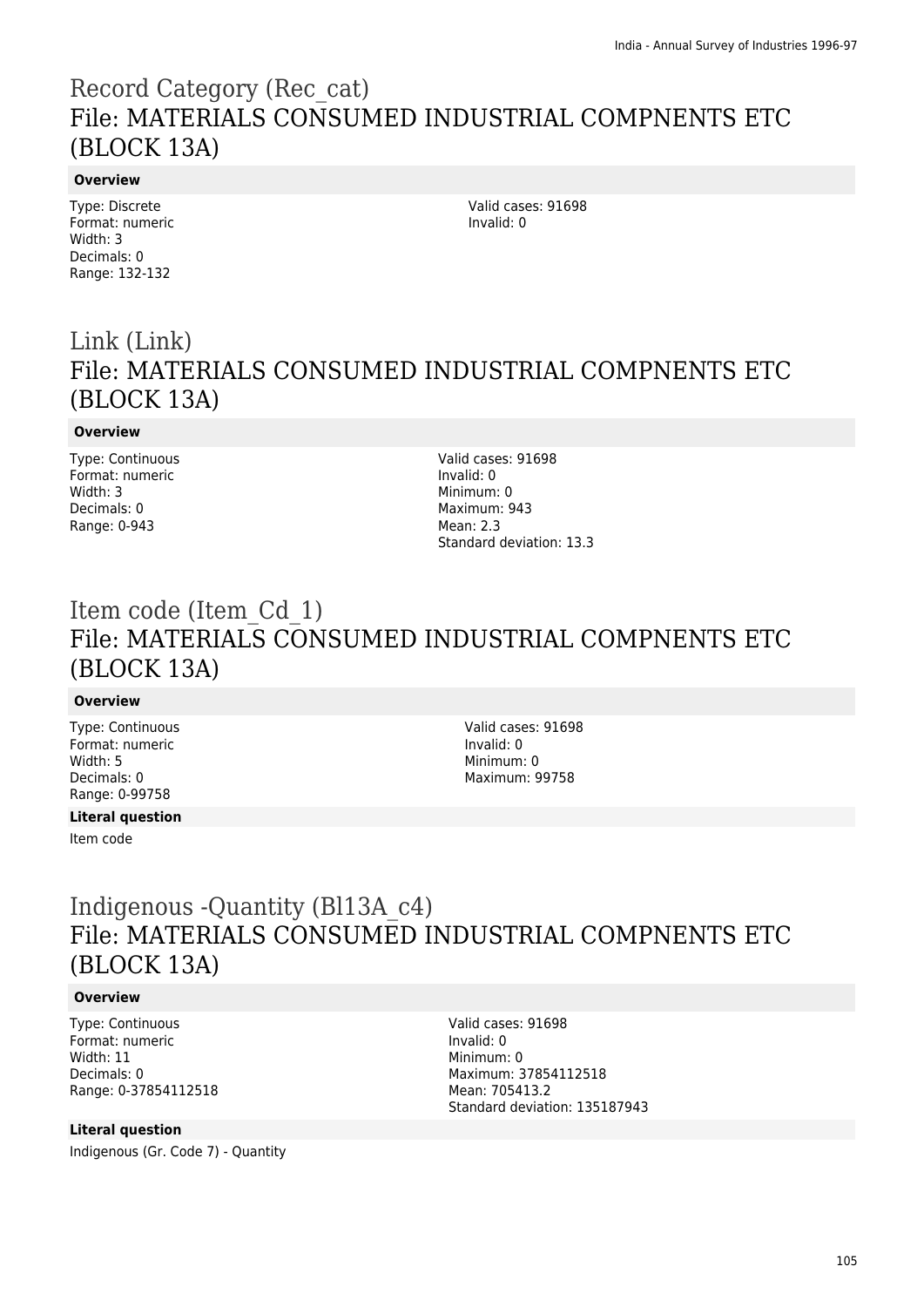## Indigenous - Value (Bl13A\_c5) File: MATERIALS CONSUMED INDUSTRIAL COMPNENTS ETC (BLOCK 13A)

### **Overview**

Type: Continuous Format: numeric Width: 11 Decimals: 0 Range: 0-75442999000

#### **Literal question**

Indigenous (Gr. Code 7) - Value

Valid cases: 91698 Invalid: 0 Minimum: 0 Maximum: 75442999000 Mean: 5206760.3 Standard deviation: 275892362

# Imported - Quantity (Bl13A\_c6) File: MATERIALS CONSUMED INDUSTRIAL COMPNENTS ETC (BLOCK 13A)

### **Overview**

Type: Continuous Format: numeric Width: 11 Decimals: 0 Range: 0-74851371613 Valid cases: 91698 Invalid: 0 Minimum: 0 Maximum: 74851371613 Mean: 1981181.6 Standard deviation: 354208295.3

#### **Literal question**

Imported Consumtion - Quantity

## Imported - Value (Bl13A\_c7) File: MATERIALS CONSUMED INDUSTRIAL COMPNENTS ETC (BLOCK 13A)

### **Overview**

Type: Continuous Format: numeric Width: 11 Decimals: 0 Range: 0-10752736739 Valid cases: 91698 Invalid: 0 Minimum: 0 Maximum: 10752736739 Mean: 1226816.2 Standard deviation: 49477476.2

#### **Literal question**

Imported Consumtion - Quantity

Item Code (Item\_Cd\_2) File: MATERIALS CONSUMED INDUSTRIAL COMPNENTS ETC (BLOCK 13A)

**Overview**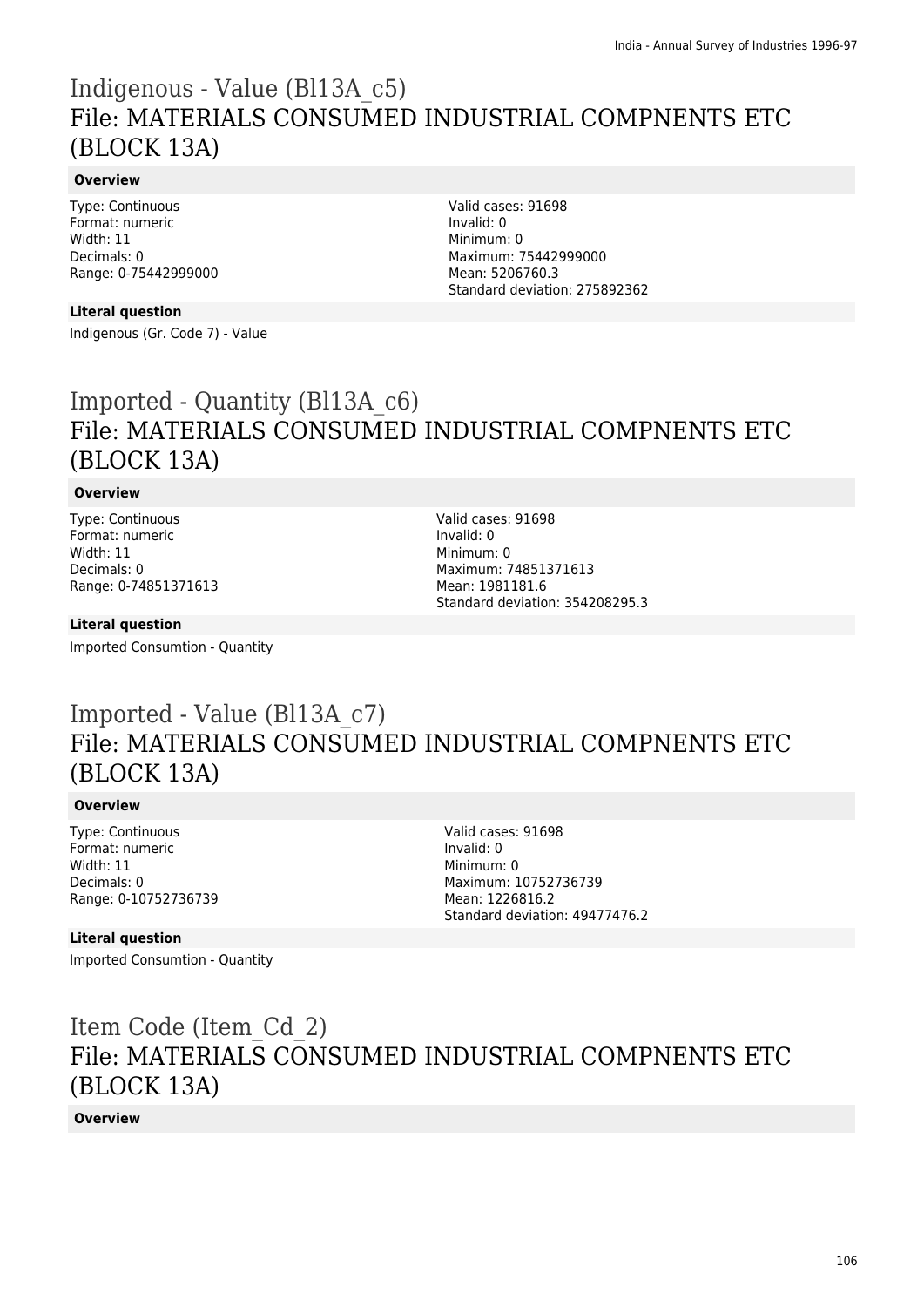## Item Code (Item\_Cd\_2) File: MATERIALS CONSUMED INDUSTRIAL COMPNENTS ETC (BLOCK 13A)

Type: Continuous Format: numeric Width: 5 Decimals: 0 Range: 0-99901

Valid cases: 91698 Invalid: 0 Minimum: 0 Maximum: 99901 Mean: 39309.8 Standard deviation: 34080.7

# Indigenous -Quantity (Bl13A\_c4a) File: MATERIALS CONSUMED INDUSTRIAL COMPNENTS ETC (BLOCK 13A)

#### **Overview**

Type: Continuous Format: numeric Width: 9 Decimals: 0 Range: 0-335668383

#### Valid cases: 91698 Invalid: 0 Minimum: 0 Maximum: 335668383 Mean: 29156.6 Standard deviation: 1308550.7

### **Literal question**

Indigenous (Gr. Code 7) - Quantity

## Indigenous - Value (Bl13A\_c5a) File: MATERIALS CONSUMED INDUSTRIAL COMPNENTS ETC (BLOCK 13A)

### **Overview**

Type: Continuous Format: numeric Width: 11 Decimals: 0 Range: 0-28636209258 Valid cases: 91698 Invalid: 0 Minimum: 0 Maximum: 28636209258 Mean: 3211180.4 Standard deviation: 113899263.2

### **Literal question**

Indigenous (Gr. Code 7) - Value

# Imported - Quantity (Bl13A\_c6a) File: MATERIALS CONSUMED INDUSTRIAL COMPNENTS ETC (BLOCK 13A)

#### **Overview**

Type: Continuous Format: numeric Width: 9 Decimals: 0 Range: 0-436289535

### **Literal question**

Imported Consumption - Quantity

Valid cases: 91698 Invalid: 0 Minimum: 0 Maximum: 436289535 Mean: 29008.5 Standard deviation: 2076009.5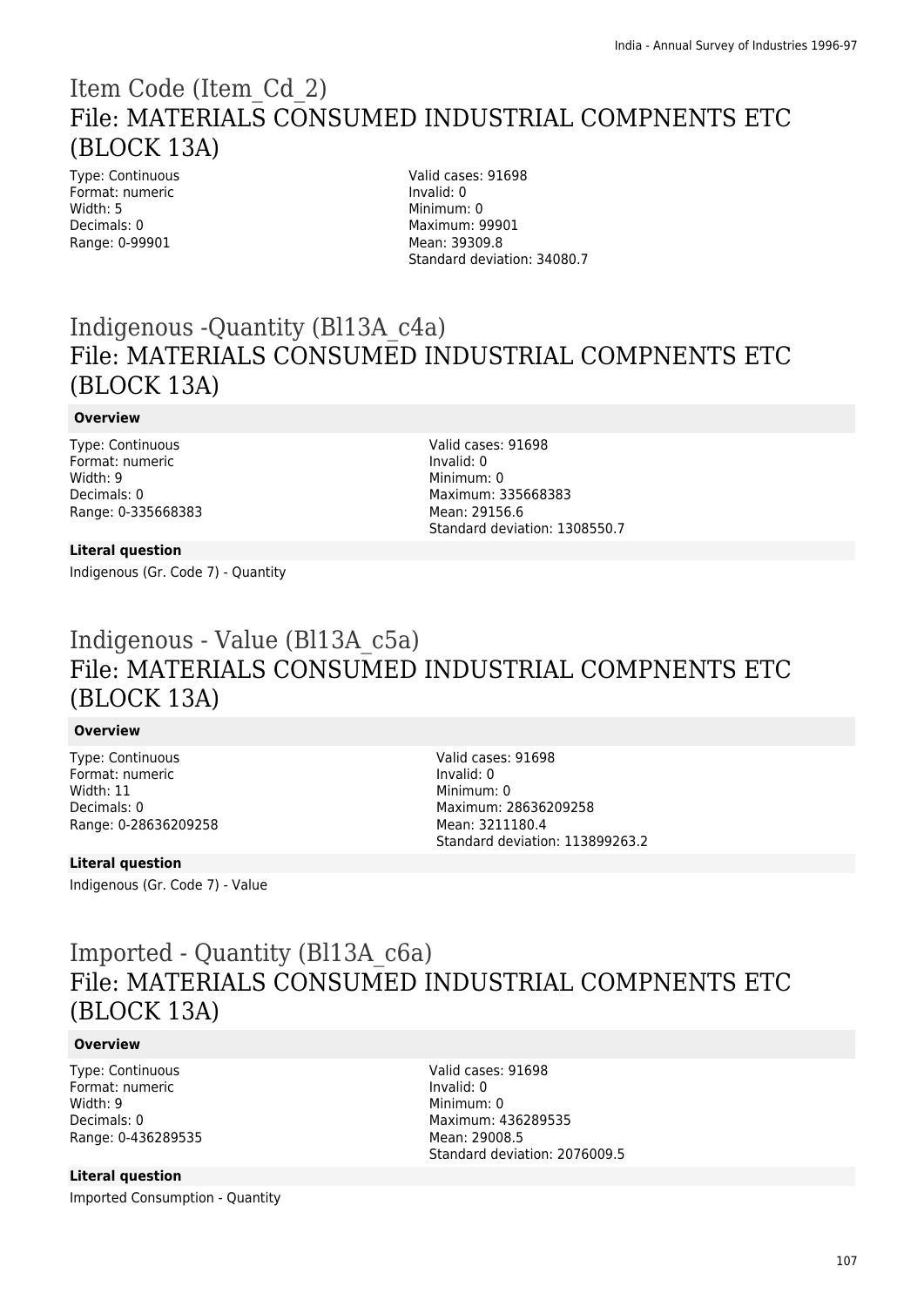## Imported - Value (Bl13A\_c7a) File: MATERIALS CONSUMED INDUSTRIAL COMPNENTS ETC (BLOCK 13A)

### **Overview**

Type: Continuous Format: numeric Width: 11 Decimals: 0 Range: 0-11182871587

#### **Literal question**

Imported Consumption - Quantity

Valid cases: 91698 Invalid: 0 Minimum: 0 Maximum: 11182871587 Mean: 824726.3 Standard deviation: 46803897.8

# ASI – Year (Last 2-digit) (ASI\_Year) File: MATERIALS CONSUMED INDUSTRIAL COMPNENTS ETC (BLOCK 13A)

### **Overview**

Type: Discrete Format: numeric Width: 1 Decimals: 0 Range: 1-3

Valid cases: 91698 Invalid: 0

### **Literal question**

ASI – Year (Last 2-digit)

## Multiplier (WGT) File: MATERIALS CONSUMED INDUSTRIAL COMPNENTS ETC (BLOCK 13A)

### **Overview**

Type: Continuous Format: numeric Width: 3 Decimals: 0 Range: 0-980

Valid cases: 91698 Invalid: 0 Minimum: 0 Maximum: 980 Mean: 43.5 Standard deviation: 156.7

#### **Literal question**

Multiplier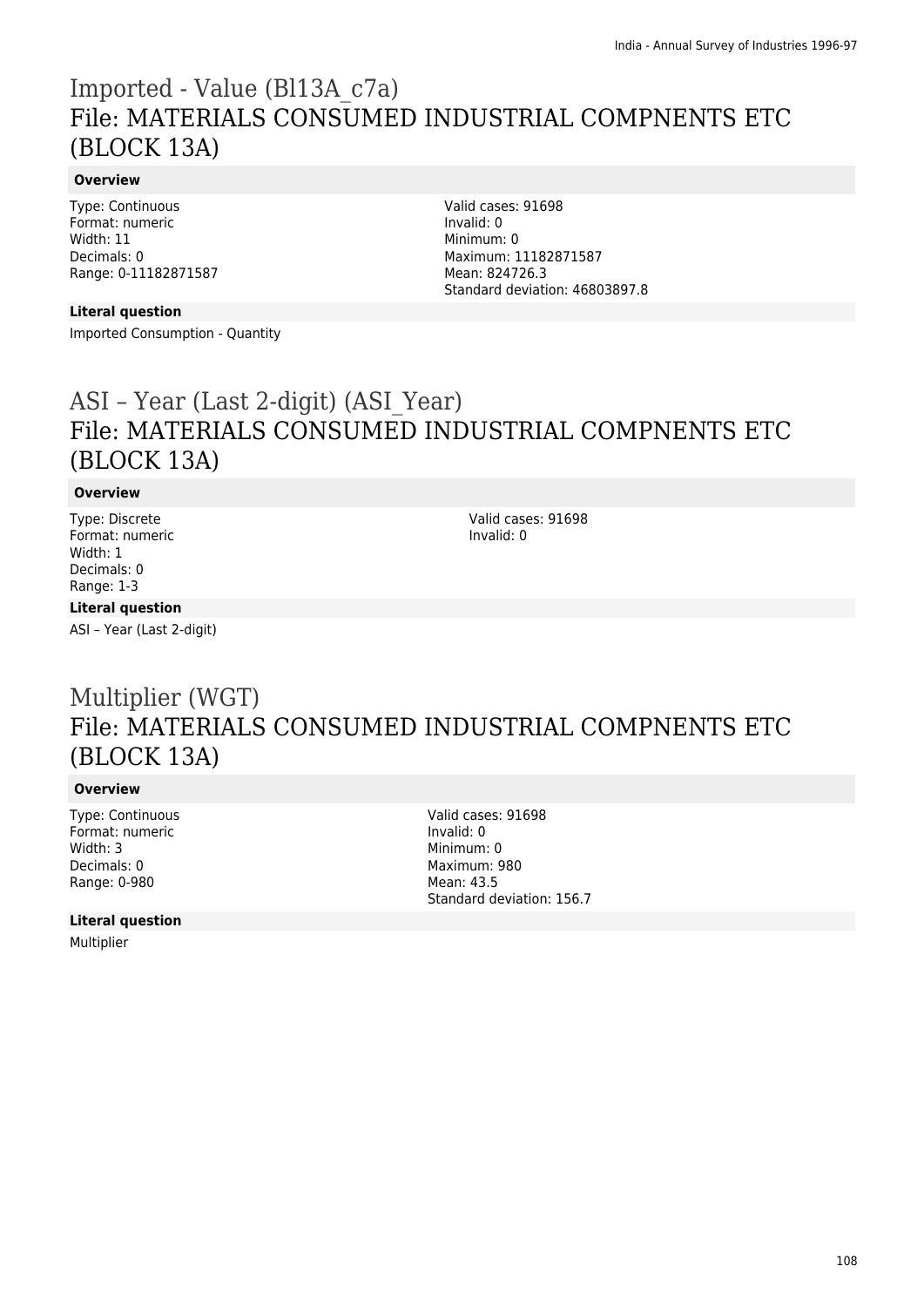# Industry (Ind\_CD) File: MATERIALS CONSUMED IMPORTED (BLOCK 13B)

#### **Overview**

Type: Continuous Format: numeric Width: 4 Decimals: 0 Range: 2001-9790

#### **Literal question**

Industry code

Valid cases: 5824 Invalid: 0 Minimum: 2001 Maximum: 9790 Mean: 3194.4 Standard deviation: 562.2

## Running Sl. No. (RSL) File: MATERIALS CONSUMED IMPORTED (BLOCK 13B)

#### **Overview**

Type: Continuous Format: numeric Width: 5 Decimals: 0 Range: 1-90546

Valid cases: 5824 Invalid: 0 Minimum: 1 Maximum: 90546 Mean: 33196.6 Standard deviation: 32149.4

#### **Literal question**

Running Sl. No.

### State code (State) File: MATERIALS CONSUMED IMPORTED (BLOCK 13B)

#### **Overview**

Type: Discrete Format: numeric Width: 2 Decimals: 0 Range: 2-33

Valid cases: 5824 Invalid: 0 Minimum: 2 Maximum: 33 Mean: 15 Standard deviation: 7.6

#### **Literal question**

State code

### Scheme code (Scheme) File: MATERIALS CONSUMED IMPORTED (BLOCK 13B)

#### **Overview**

Type: Discrete Format: numeric Width: 1 Decimals: 0 Range: 1-6

#### **Literal question**

Scheme code

Valid cases: 5824 Invalid: 0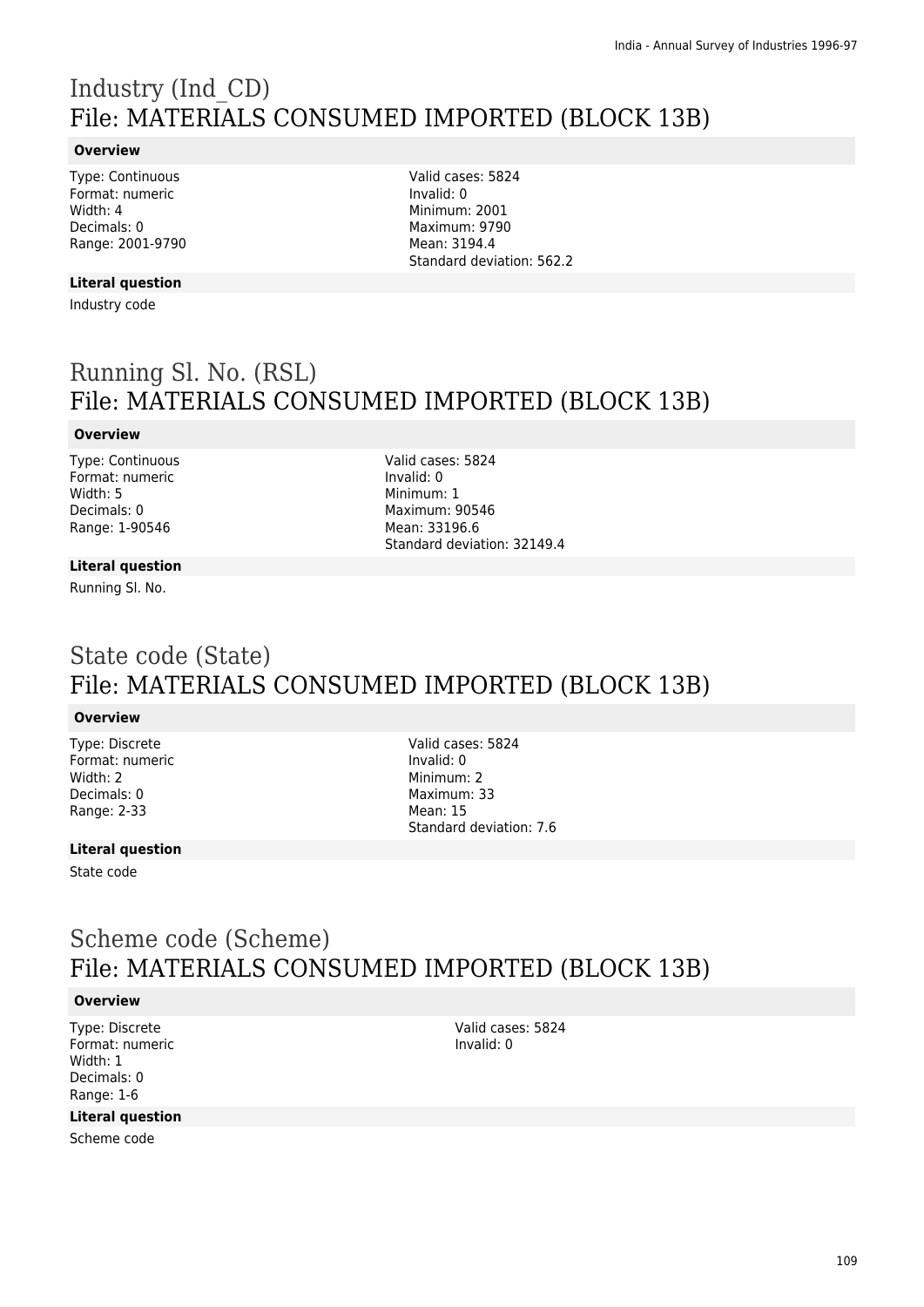# Record Category (Rec\_cat) File: MATERIALS CONSUMED IMPORTED (BLOCK 13B)

#### **Overview**

Type: Discrete Format: numeric Width: 3 Decimals: 0 Range: 133-133

#### **Literal question**

Record Category

## Link Code (Link) File: MATERIALS CONSUMED IMPORTED (BLOCK 13B)

#### **Overview**

Type: Discrete Format: numeric Width: 2 Decimals: 0 Range: 0-13

Valid cases: 5824 Invalid: 0

# Item code – 1 (Item\_CD\_1) File: MATERIALS CONSUMED IMPORTED (BLOCK 13B)

#### **Overview**

Type: Continuous Format: numeric Width: 5 Decimals: 0 Range: 0-99403

Valid cases: 5824 Invalid: 0 Minimum: 0 Maximum: 99403 Mean: 53223.9 Standard deviation: 26346.7

#### **Literal question**

Imported materials consumed - 1st Item code

## Quantity (Qty\_1) File: MATERIALS CONSUMED IMPORTED (BLOCK 13B)

#### **Overview**

Type: Continuous Format: numeric Width: 9 Decimals: 0 Range: 0-867770000 Valid cases: 5824 Invalid: 0 Minimum: 0 Maximum: 867770000 Mean: 508963 Standard deviation: 12325469.6

#### **Literal question**

Imported materials consumed - Quantity

## Value (Value\_1) File: MATERIALS CONSUMED IMPORTED (BLOCK 13B)

#### **Overview**

Valid cases: 5824 Invalid: 0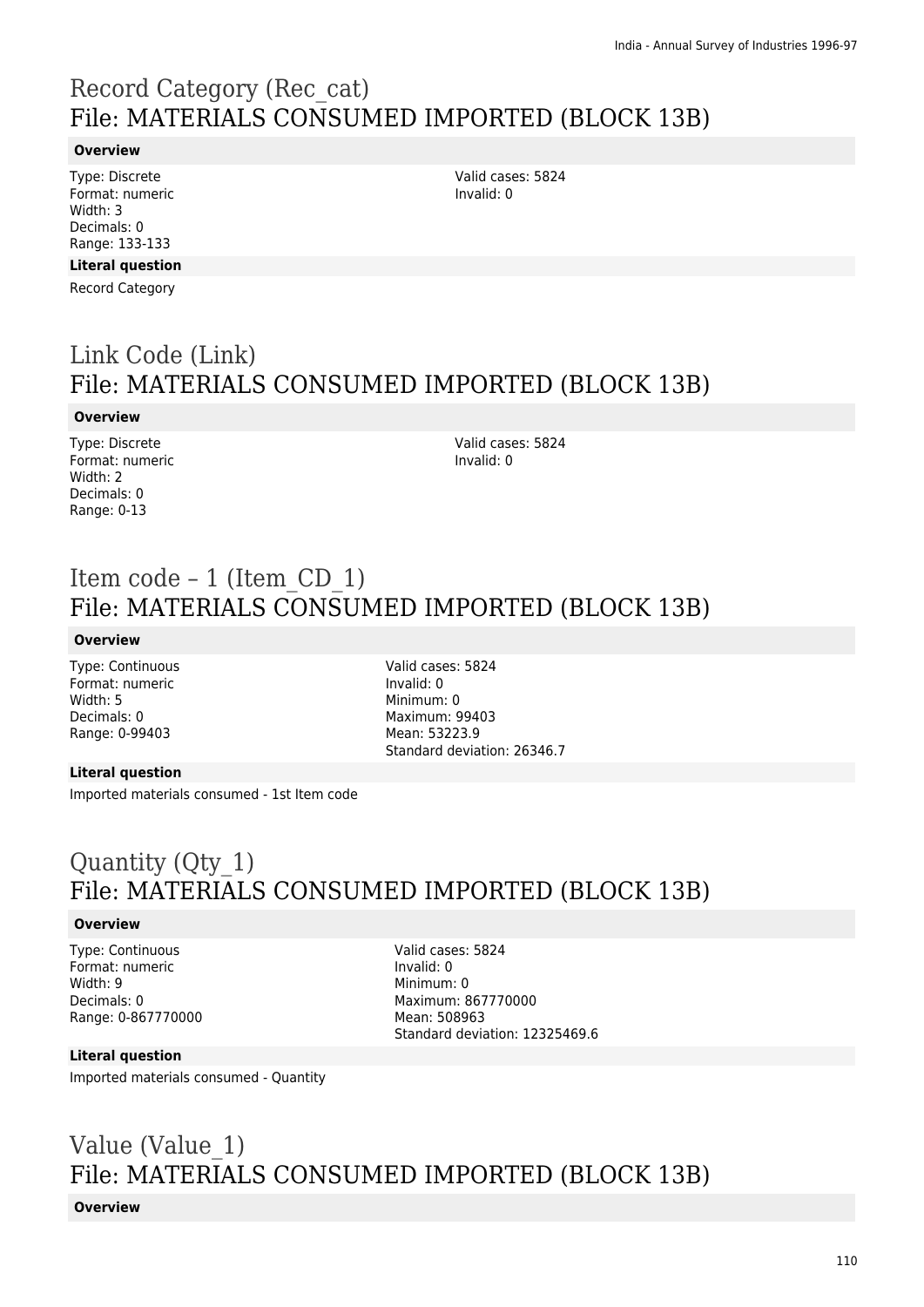## Value (Value\_1) File: MATERIALS CONSUMED IMPORTED (BLOCK 13B)

Type: Continuous Format: numeric Width: 11 Decimals: 0 Range: 0-47750247664 Valid cases: 5824 Invalid: 0 Minimum: 0 Maximum: 47750247664 Mean: 78488540.9 Standard deviation: 865557883.9

#### **Literal question**

Imported materials consumed - Value (Rs.)

## Item Code – 2 (item\_CD\_2) File: MATERIALS CONSUMED IMPORTED (BLOCK 13B)

#### **Overview**

Type: Continuous Format: numeric Width: 5 Decimals: 0 Range: 0-99221

Valid cases: 5824 Invalid: 0 Minimum: 0 Maximum: 99221 Mean: 31398.1 Standard deviation: 29692.1

#### **Literal question**

Imported materials consumed - 2nd Item code

## Quantity (Qty\_2) File: MATERIALS CONSUMED IMPORTED (BLOCK 13B)

#### **Overview**

Type: Continuous Format: numeric Width: 11 Decimals: 0 Range: 0-59983000111

Valid cases: 5824 Invalid: 0 Minimum: 0 Maximum: 59983000111 Mean: 11028152.6 Standard deviation: 786916303.2

#### **Literal question**

Imported materials consumed - Quantity

### Value (Value\_2) File: MATERIALS CONSUMED IMPORTED (BLOCK 13B)

#### **Overview**

Type: Continuous Format: numeric Width: 11 Decimals: 0 Range: 0-70553000000

Valid cases: 5824 Invalid: 0 Minimum: 0 Maximum: 70553000000 Mean: 94331745 Standard deviation: 1704758200.1

#### **Literal question**

Imported materials consumed - Value (Rs.)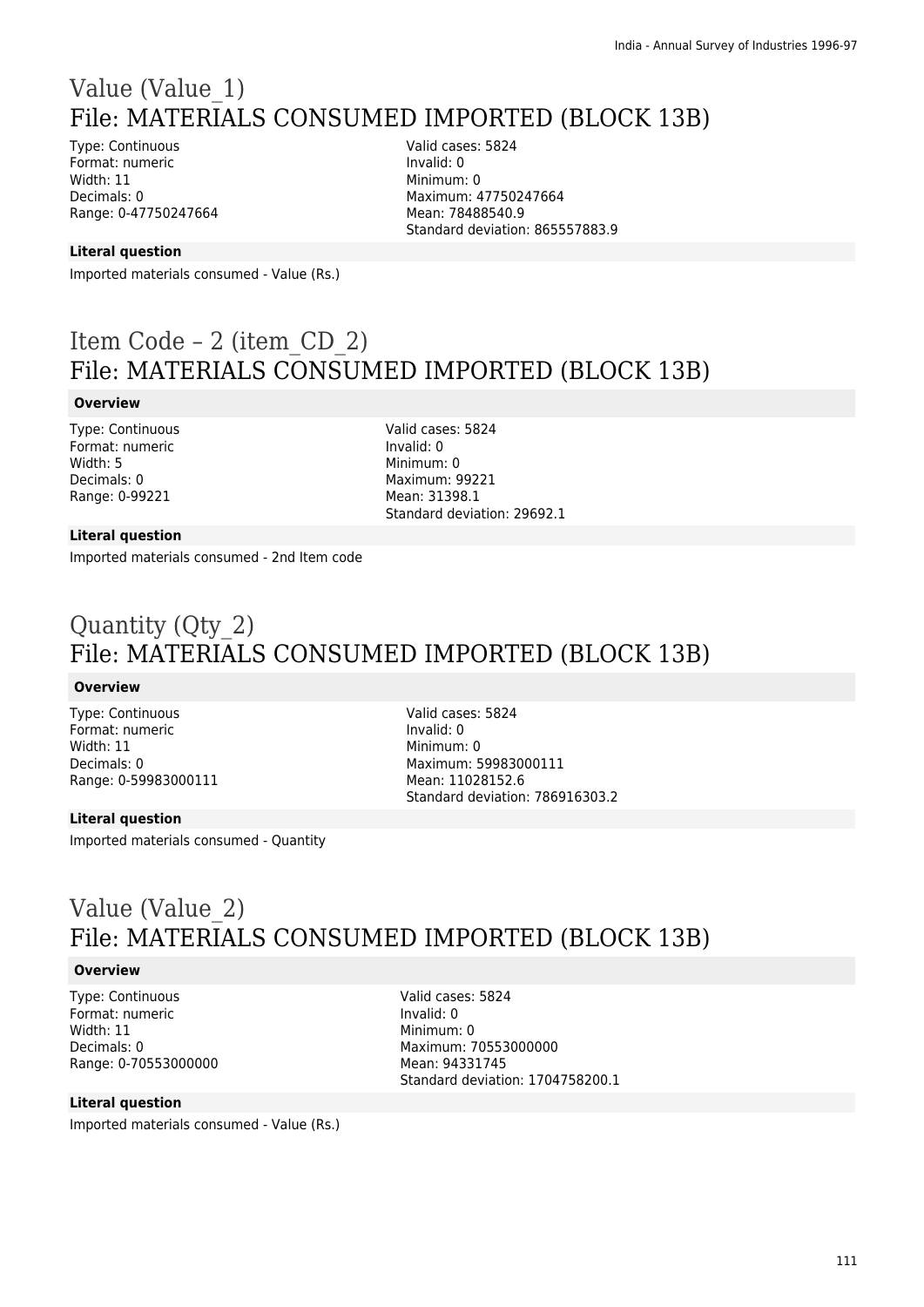# Item Code - 3 (Item\_CD\_3) File: MATERIALS CONSUMED IMPORTED (BLOCK 13B)

#### **Overview**

Type: Continuous Format: numeric Width: 5 Decimals: 0 Range: 0-99421

Valid cases: 5824 Invalid: 0 Minimum: 0 Maximum: 99421 Mean: 19759.6 Standard deviation: 29421.1

#### **Literal question**

Imported materials consumed - 3rd Item code

## Quantity (Qty\_3) File: MATERIALS CONSUMED IMPORTED (BLOCK 13B)

#### **Overview**

Type: Continuous Format: numeric Width: 11 Decimals: 0 Range: 0-13740000108 Valid cases: 5824 Invalid: 0 Minimum: 0 Maximum: 13740000108 Mean: 4461832.4 Standard deviation: 233868218.5

#### **Literal question**

Imported materials consumed - Quantity

## Value (Value\_3) File: MATERIALS CONSUMED IMPORTED (BLOCK 13B)

#### **Overview**

Type: Continuous Format: numeric Width: 11 Decimals: 0 Range: 0-83499000000 Valid cases: 5824 Invalid: 0 Minimum: 0 Maximum: 83499000000 Mean: 76686692.5 Standard deviation: 1935251948.8

#### **Literal question**

Imported materials consumed - Value (Rs.)

## Item Code – 4 (Item\_CD\_4) File: MATERIALS CONSUMED IMPORTED (BLOCK 13B)

#### **Overview**

Type: Continuous Format: numeric Width: 5 Decimals: 0 Range: 0-99221

Valid cases: 5824 Invalid: 0 Minimum: 0 Maximum: 99221 Mean: 13801.5 Standard deviation: 26521.6

#### **Literal question**

Imported materials consumed -4th Item code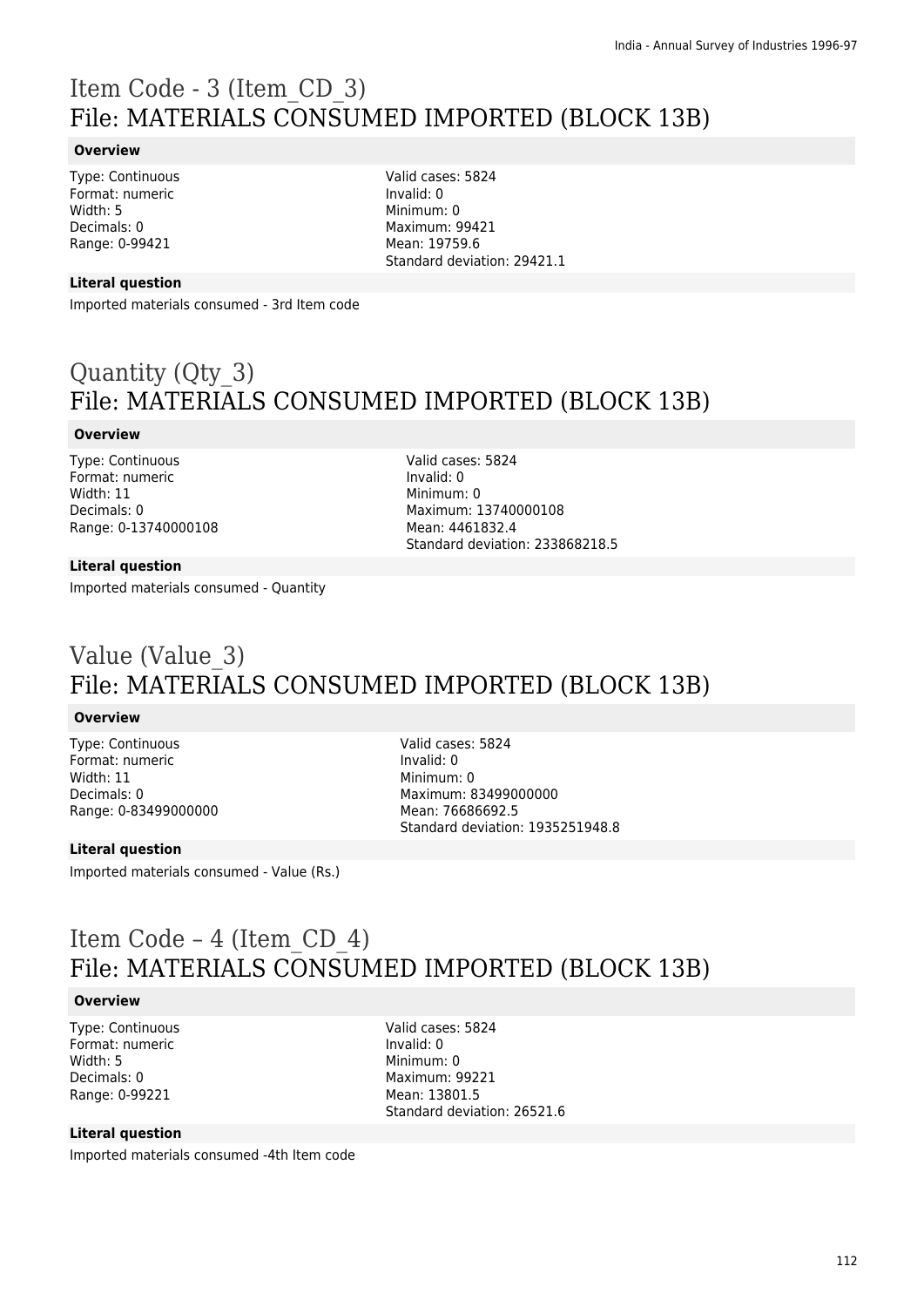# Quantity (Qty\_4) File: MATERIALS CONSUMED IMPORTED (BLOCK 13B)

#### **Overview**

Type: Continuous Format: numeric Width: 10 Decimals: 0 Range: 0-5826426760

#### **Literal question**

Imported materials consumed - Quantity

Valid cases: 5824 Invalid: 0 Minimum: 0 Maximum: 5826426760 Mean: 1623760.4 Standard deviation: 82926485.9

## Value (Value\_4) File: MATERIALS CONSUMED IMPORTED (BLOCK 13B)

#### **Overview**

Type: Continuous Format: numeric Width: 11 Decimals: 0 Range: 0-47618268843 Valid cases: 5824 Invalid: 0 Minimum: 0 Maximum: 47618268843 Mean: 25885220.8 Standard deviation: 654997881.8

#### **Literal question**

Imported materials consumed - Value (Rs.)

### ASI – Year (Last 2-digit) (ASI\_Year) File: MATERIALS CONSUMED IMPORTED (BLOCK 13B)

#### **Overview**

Type: Discrete Format: numeric Width: 1 Decimals: 0 Range: 1-3

Valid cases: 5824 Invalid: 0

#### **Literal question**

ASI – Year (Last 2-digit)

## Multiplier (WGT) File: MATERIALS CONSUMED IMPORTED (BLOCK 13B)

#### **Overview**

Type: Continuous Format: numeric Width: 3 Decimals: 0 Range: 0-980

#### **Literal question**

Multiplier

Valid cases: 5824 Invalid: 0 Minimum: 0 Maximum: 980 Mean: 25.8 Standard deviation: 122.1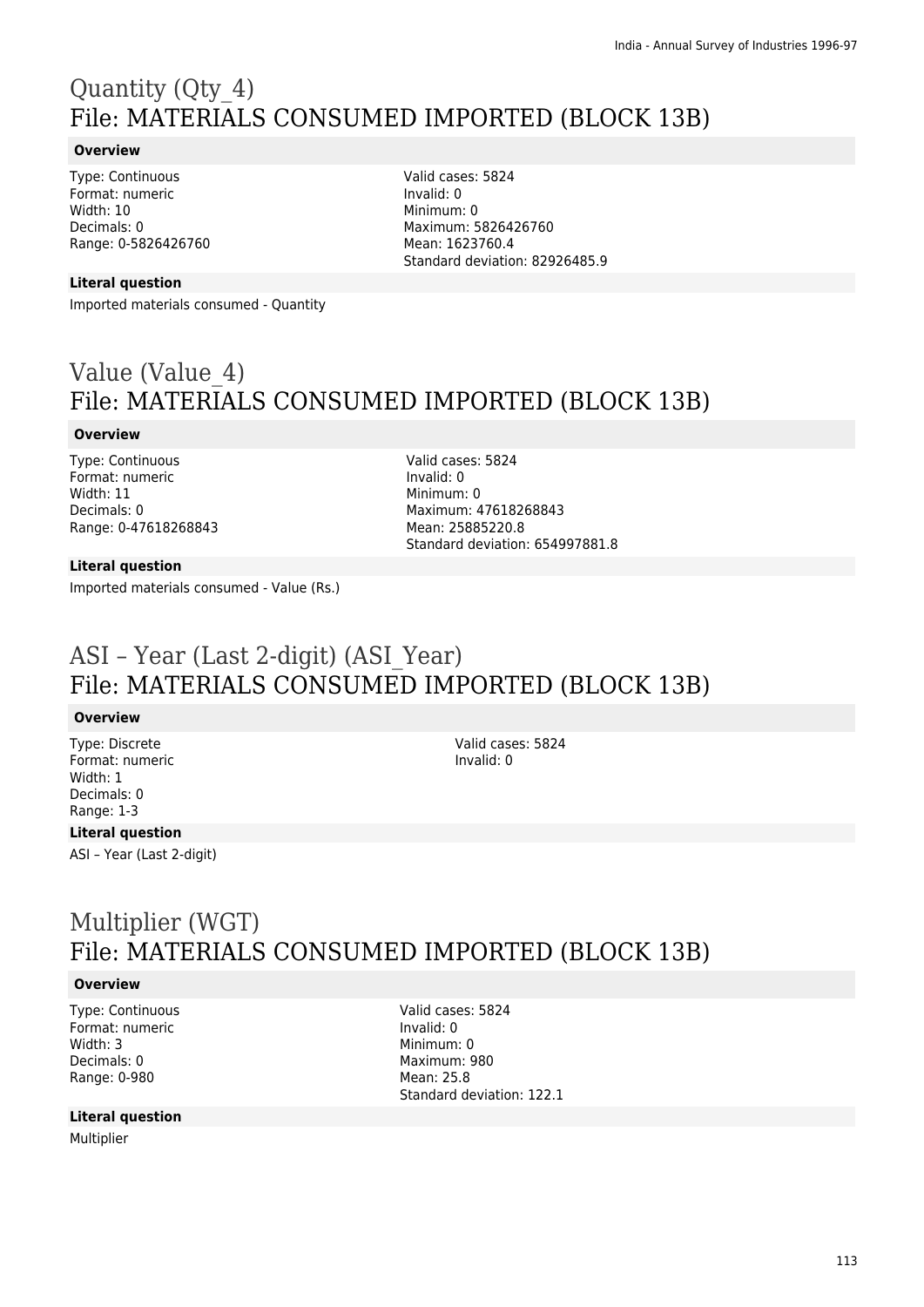# Industry (Ind\_CD) File: PRODUCTS AND BY-PRODUCTS (BLOCK 14)

#### **Overview**

Type: Continuous Format: numeric Width: 4 Decimals: 0 Range: 2001-9790

#### **Literal question**

Industry code

Valid cases: 155474 Invalid: 0 Minimum: 2001 Maximum: 9790 Mean: 2951.9 Standard deviation: 643.3

## Running Sl. No. (RSL) File: PRODUCTS AND BY-PRODUCTS (BLOCK 14)

#### **Overview**

Type: Continuous Format: numeric Width: 5 Decimals: 0 Range: 0-99006

Valid cases: 155474 Invalid: 0 Minimum: 0 Maximum: 99006 Mean: 47511.9 Standard deviation: 31837.4

#### **Literal question**

Running Sl. No.

### State code (State) File: PRODUCTS AND BY-PRODUCTS (BLOCK 14)

#### **Overview**

Type: Continuous Format: numeric Width: 2 Decimals: 0 Range: 2-33

Valid cases: 155474 Invalid: 0 Minimum: 2 Maximum: 33 Mean: 15.5 Standard deviation: 8.2

#### **Literal question**

State code

### Scheme code (Scheme) File: PRODUCTS AND BY-PRODUCTS (BLOCK 14)

#### **Overview**

Type: Discrete Format: numeric Width: 1 Decimals: 0 Range: 1-9

#### **Literal question**

Scheme code

Valid cases: 155474 Invalid: 0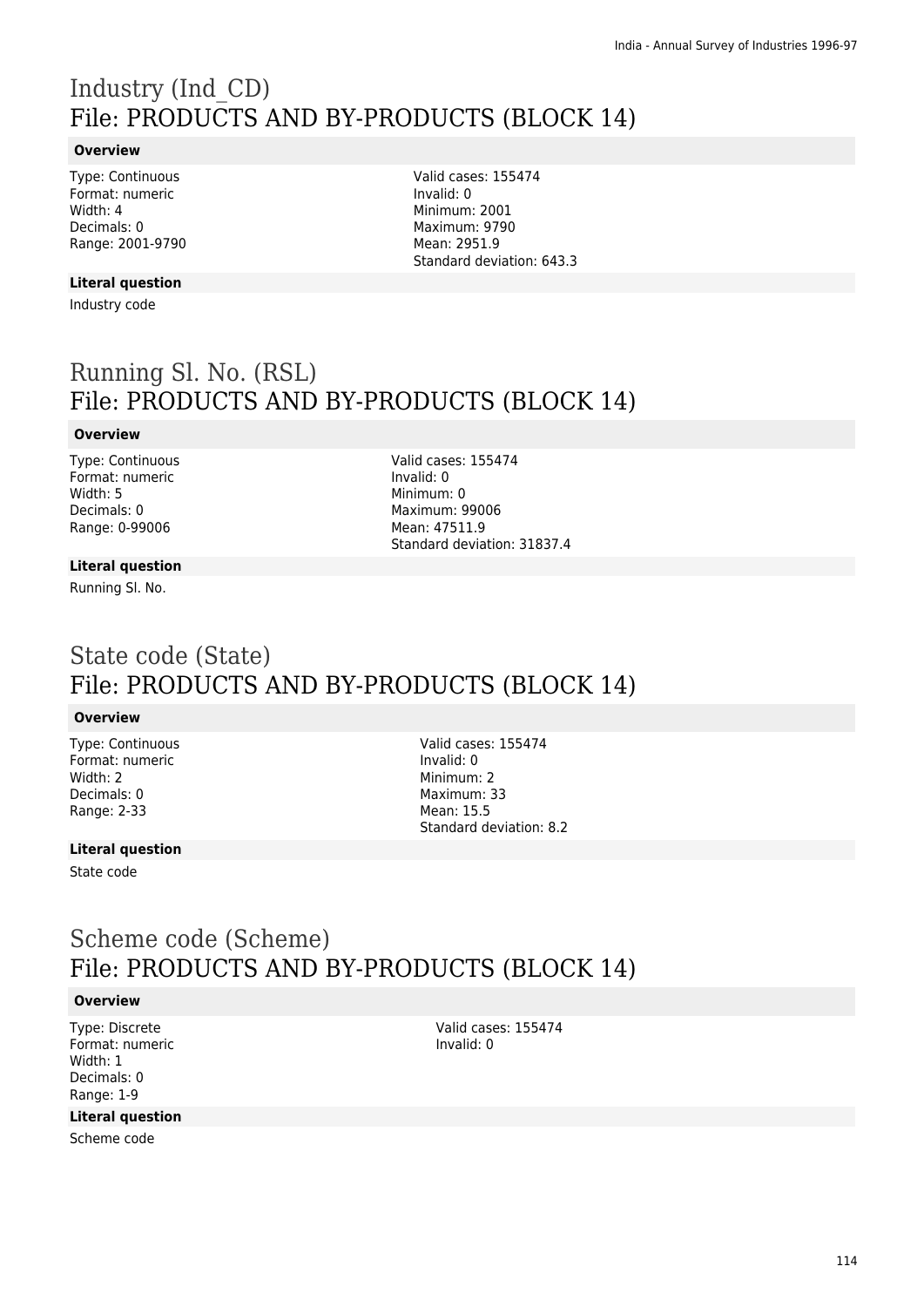## Record Category (Rec\_cat) File: PRODUCTS AND BY-PRODUCTS (BLOCK 14)

#### **Overview**

Type: Discrete Format: numeric Width: 3 Decimals: 0 Range: 141-141

#### **Literal question**

Record Category

## Link code (Link) File: PRODUCTS AND BY-PRODUCTS (BLOCK 14)

#### **Overview**

Type: Continuous Format: numeric Width: 3 Decimals: 0 Range: 0-790

Valid cases: 155474 Invalid: 0 Minimum: 0 Maximum: 790 Mean: 3.1 Standard deviation: 6.8

Valid cases: 155474

Invalid: 0

### Item code (Item\_Cd) File: PRODUCTS AND BY-PRODUCTS (BLOCK 14)

#### **Overview**

Type: Continuous Format: numeric Width: 5 Decimals: 0 Range: 0-99930

Valid cases: 155474 Invalid: 0 Minimum: 0 Maximum: 99930 Mean: 38160.7 Standard deviation: 29594.5

#### **Literal question**

Item code (ASICC Code)

### Quantity manufactured (Bl14\_c4) File: PRODUCTS AND BY-PRODUCTS (BLOCK 14)

#### **Overview**

Type: Continuous Format: numeric Width: 11 Decimals: 0 Range: 0-99831765324 Valid cases: 155474 Invalid: 0 Minimum: 0 Maximum: 99831765324 Mean: 587281019.4 Standard deviation: 6066249351.8

#### **Literal question**

Products manufactures - Quantity manufactured

## Quantity sold (Bl14\_c5) File: PRODUCTS AND BY-PRODUCTS (BLOCK 14)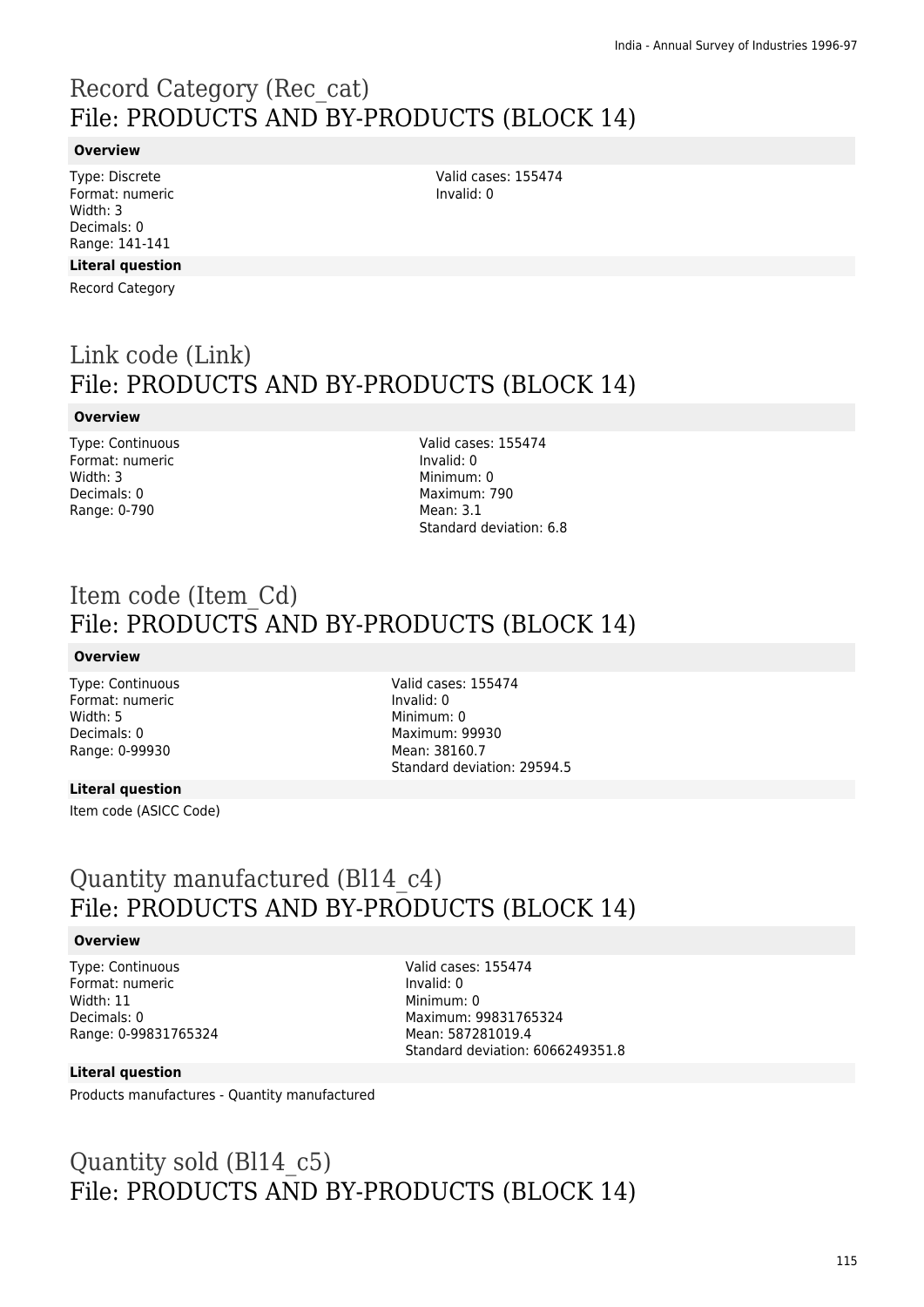# Quantity sold (Bl14\_c5) File: PRODUCTS AND BY-PRODUCTS (BLOCK 14)

#### **Overview**

Type: Continuous Format: numeric Width: 11 Decimals: 0 Range: 0-99915540448

#### **Literal question**

Sale - Quantity sold

Valid cases: 155474 Invalid: 0 Minimum: 0 Maximum: 99915540448 Mean: 589291138.1 Standard deviation: 6110699187.1

## Gross sale value (Bl14\_c6) File: PRODUCTS AND BY-PRODUCTS (BLOCK 14)

#### **Overview**

Type: Continuous Format: numeric Width: 11 Decimals: 0 Range: 0-85987017530 Valid cases: 155474 Invalid: 0 Minimum: 0 Maximum: 85987017530 Mean: 85909879.1 Standard deviation: 746514238.1

#### **Literal question**

Sale - Gross sale value b(including excise duty,sales tax and other distributive expenses (Rs.)

## Excise duty (Bl14\_c7) File: PRODUCTS AND BY-PRODUCTS (BLOCK 14)

#### **Overview**

Type: Continuous Format: numeric Width: 11 Decimals: 0 Range: 0-40986644367 Valid cases: 155474 Invalid: 0 Minimum: 0 Maximum: 40986644367 Mean: 5544441.4 Standard deviation: 148272743.8

#### **Literal question**

Distributive Expenses- Excise duty (Rs.)

### Sale tax (Bl14\_c8) File: PRODUCTS AND BY-PRODUCTS (BLOCK 14)

#### **Overview**

Type: Continuous Format: numeric Width: 11 Decimals: 0 Range: 0-83363223103

#### **Literal question**

Distributive Expenses- Sales Tax (Rs.)

Valid cases: 155474 Invalid: 0 Minimum: 0 Maximum: 83363223103 Mean: 1322131.2 Standard deviation: 221536342.7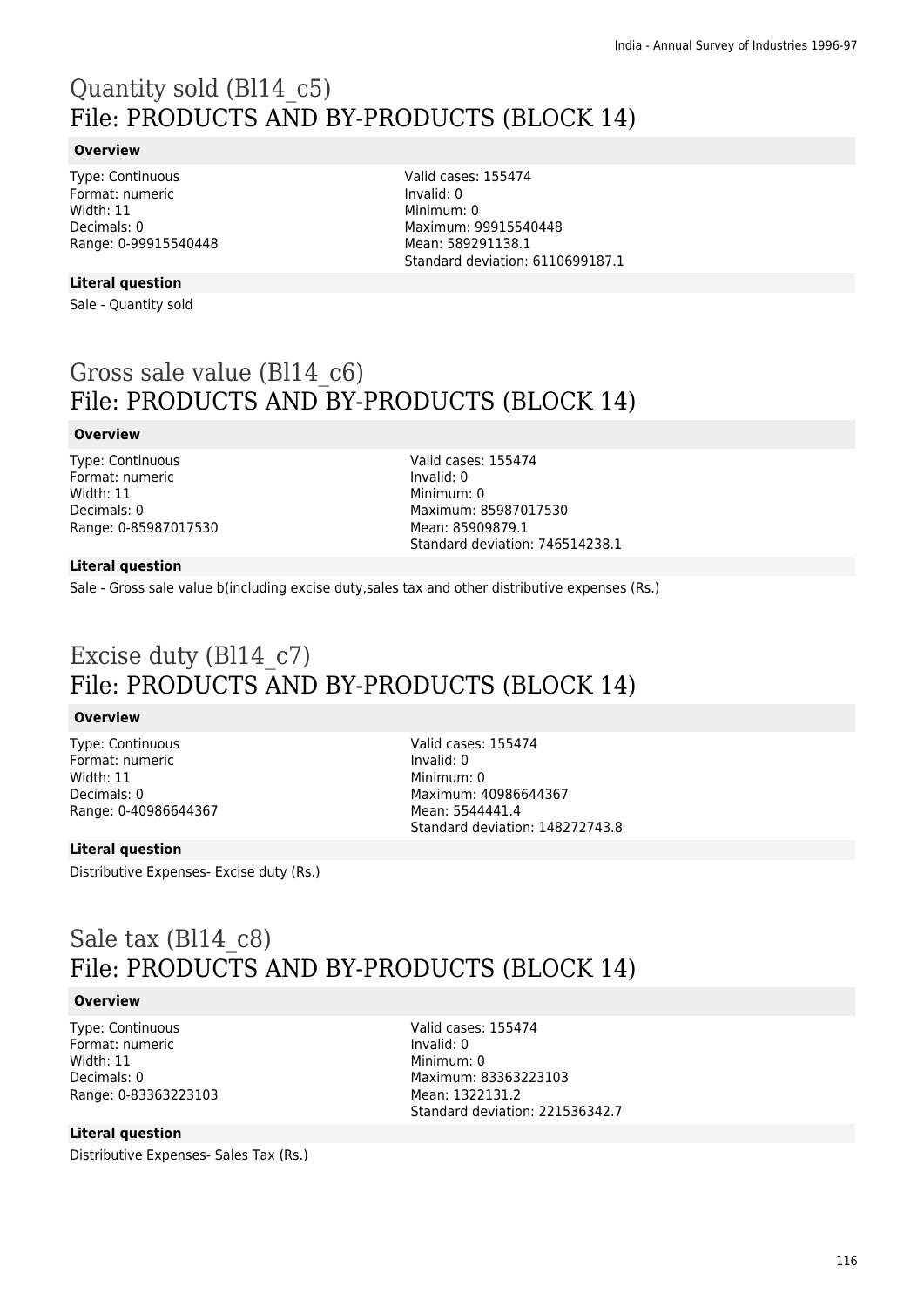## Distributive Expenses- other (Bl14\_c9) File: PRODUCTS AND BY-PRODUCTS (BLOCK 14)

#### **Overview**

Type: Continuous Format: numeric Width: 11 Decimals: 0 Range: 0-96121007432

#### **Literal question**

Distributive Expenses- Others (Rs.)

Valid cases: 155474 Invalid: 0 Minimum: 0 Maximum: 96121007432 Mean: 2163787.7 Standard deviation: 244804006.8

## Distributive Expenses- total (Bl14\_c10) File: PRODUCTS AND BY-PRODUCTS (BLOCK 14)

#### **Overview**

Type: Continuous Format: numeric Width: 11 Decimals: 0 Range: 0-97800000000 Valid cases: 155474 Invalid: 0 Minimum: 0 Maximum: 97800000000 Mean: 2926166.3 Standard deviation: 277833046.2

#### **Literal question**

Distributive Expenses- total (Rs.)

## Per Unit Net Sale Value (Rs) (Bl14\_c11) File: PRODUCTS AND BY-PRODUCTS (BLOCK 14)

#### **Overview**

Type: Continuous Format: numeric Width: 11 Decimals: 0 Range: 0-85987017530

#### **Literal question**

Per unit net sale value (Rs.)

Valid cases: 155441 Invalid: 33 Minimum: 0 Maximum: 85987017530 Mean: 82329167.8 Standard deviation: 693485167

### Itemwise Ex-factory value (Bl14\_c12) File: PRODUCTS AND BY-PRODUCTS (BLOCK 14)

#### **Overview**

Type: Continuous Format: numeric Width: 9 Decimals: 0 Range: 0-830467139 Valid cases: 155406 Invalid: 68 Minimum: 0 Maximum: 830467139 Mean: 61669.7 Standard deviation: 3794319.7

#### **Literal question**

Net value of output (ex-factory value) (Rs.)

117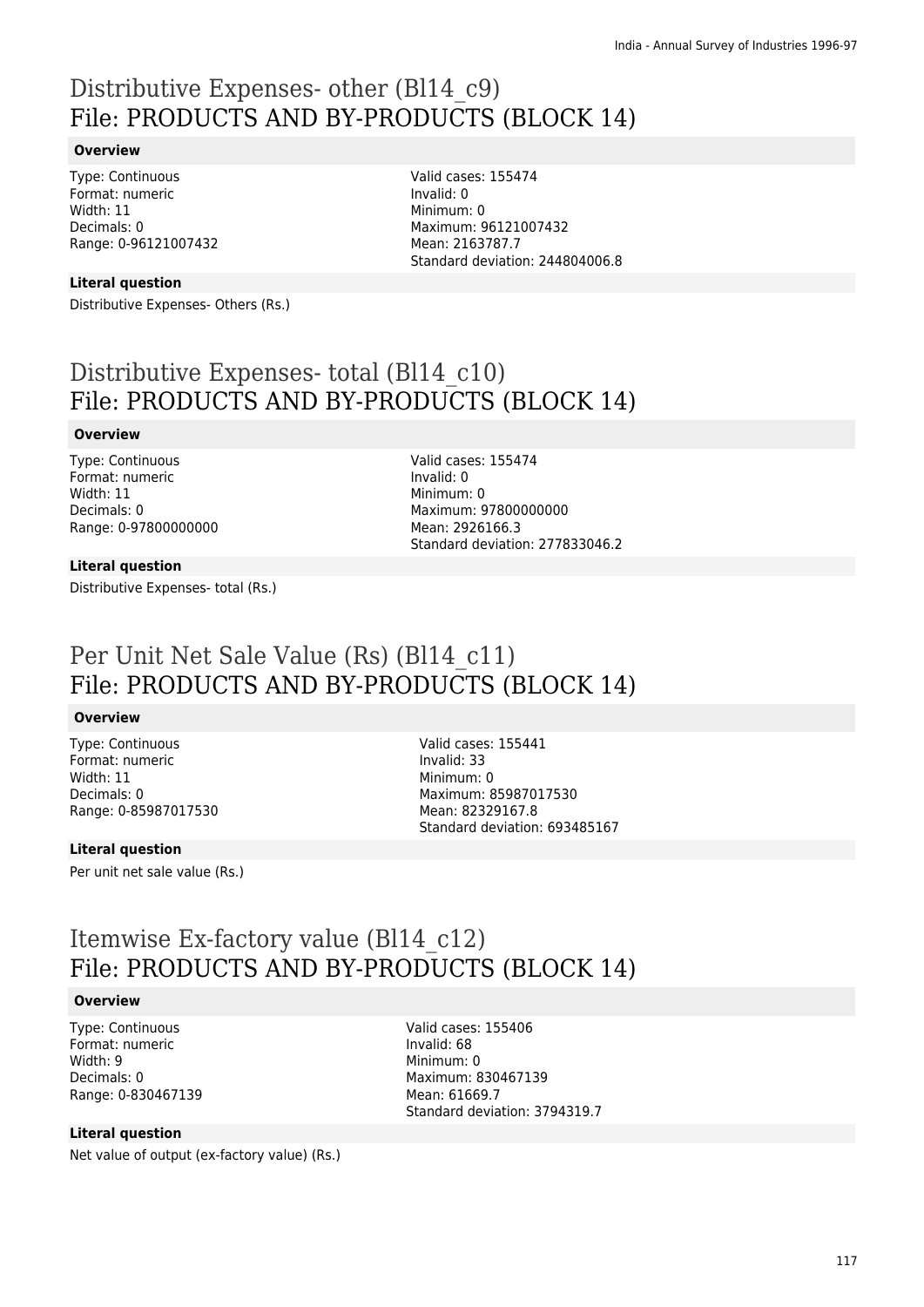## ASI-Year (Last 2-digit) (ASI\_Year) File: PRODUCTS AND BY-PRODUCTS (BLOCK 14)

#### **Overview**

Type: Discrete Format: numeric Width: 1 Decimals: 0 Range: 1-3

#### **Literal question**

ASI-Year (Last 2-digit)

## Multiplier (WGT) File: PRODUCTS AND BY-PRODUCTS (BLOCK 14)

#### **Overview**

Type: Continuous Format: numeric Width: 3 Decimals: 0 Range: 0-980

Valid cases: 155474 Invalid: 0 Minimum: 0 Maximum: 980 Mean: 46.4 Standard deviation: 161.7

Valid cases: 155474

Invalid: 0

#### **Literal question**

Multiplier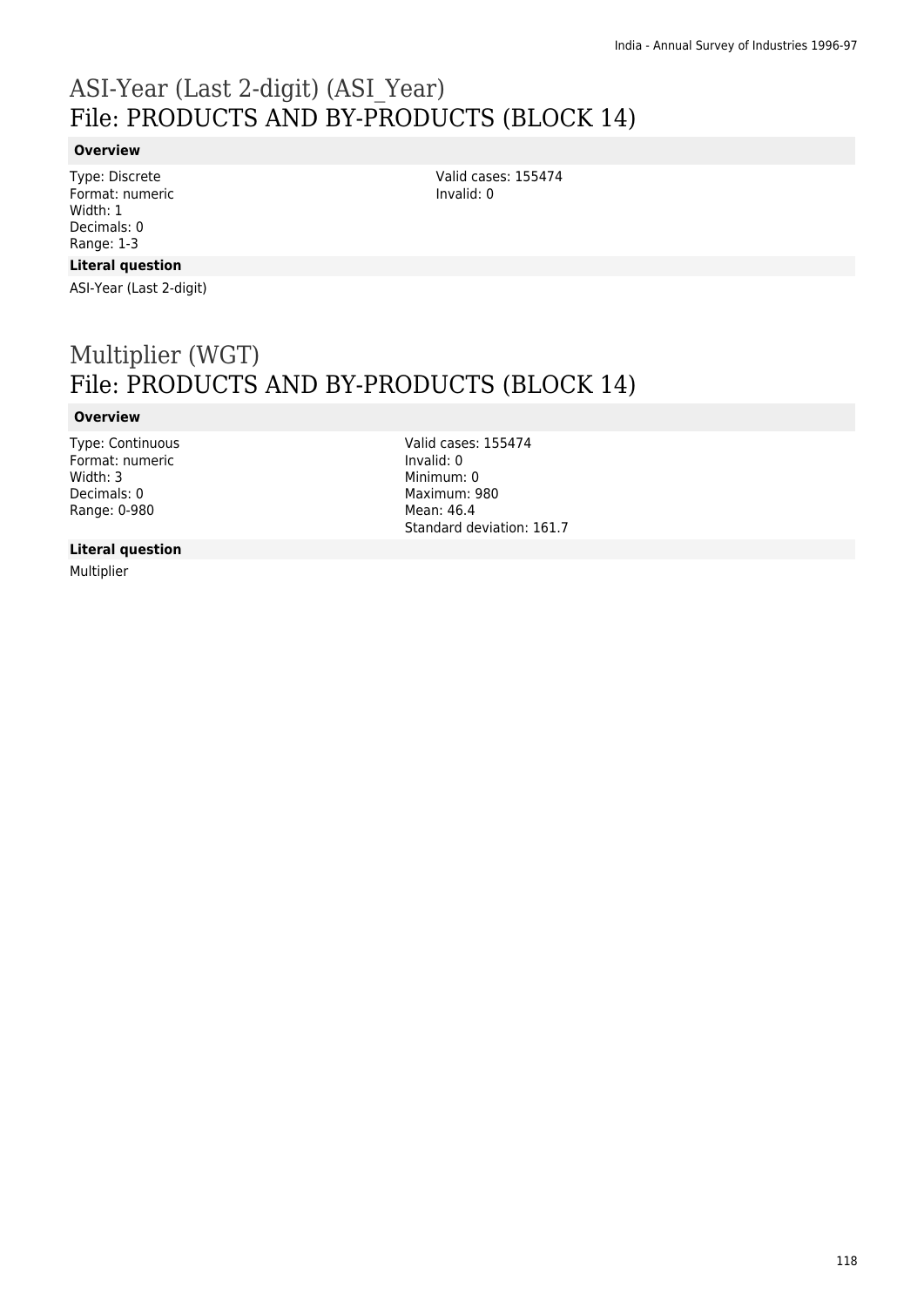# Industry (Ind\_CD) File: DISTRIBUTIVE EXPENSES ETC (BLOCK 14A)

#### **Overview**

Type: Continuous Format: numeric Width: 4 Decimals: 0 Range: 2001-9790

#### **Literal question**

Industry code (NIC 87)

Valid cases: 39558 Invalid: 0 Minimum: 2001 Maximum: 9790 Mean: 2961.8 Standard deviation: 641.2

## Running Sl. No. (RSL) File: DISTRIBUTIVE EXPENSES ETC (BLOCK 14A)

#### **Overview**

Type: Continuous Format: numeric Width: 5 Decimals: 0 Range: 0-99006

Valid cases: 39558 Invalid: 0 Minimum: 0 Maximum: 99006 Mean: 48714 Standard deviation: 31632.9

#### **Literal question**

Running Sl. No.

### State code (State) File: DISTRIBUTIVE EXPENSES ETC (BLOCK 14A)

#### **Overview**

Type: Continuous Format: numeric Width: 2 Decimals: 0 Range: 2-33

Valid cases: 39558 Invalid: 0 Minimum: 2 Maximum: 33 Mean: 15.7 Standard deviation: 8.4

#### **Literal question**

State code

### Scheme code (Scheme) File: DISTRIBUTIVE EXPENSES ETC (BLOCK 14A)

#### **Overview**

Type: Discrete Format: numeric Width: 1 Decimals: 0 Range: 1-9

#### **Literal question**

Scheme code

Valid cases: 39558 Invalid: 0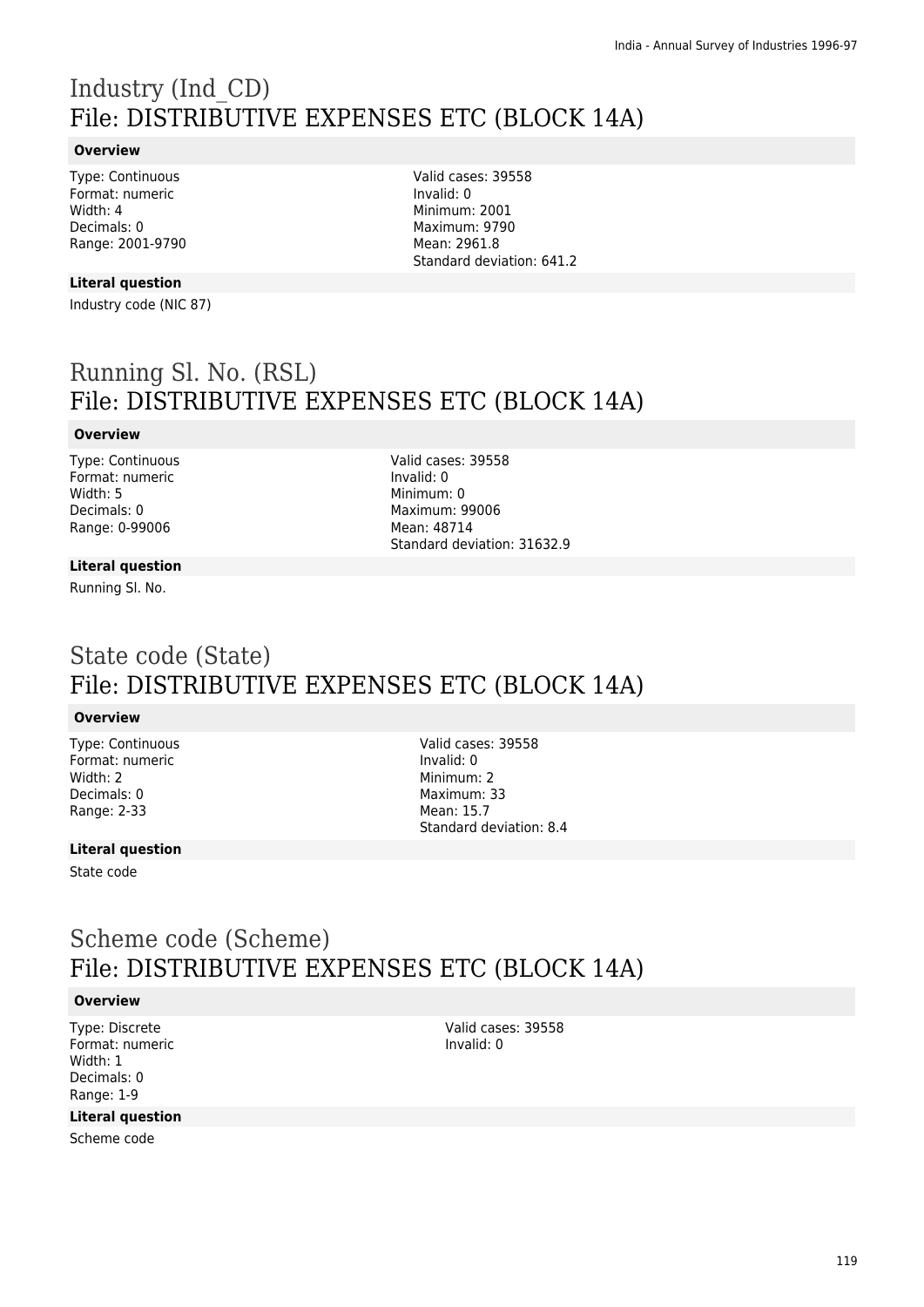## Record Category (Rec\_cat) File: DISTRIBUTIVE EXPENSES ETC (BLOCK 14A)

#### **Overview**

Type: Discrete Format: numeric Width: 3 Decimals: 0 Range: 142-142

#### **Literal question**

Record Category - 142

## Excise duty (Bl14A\_i1) File: DISTRIBUTIVE EXPENSES ETC (BLOCK 14A)

#### **Overview**

Type: Continuous Format: numeric Width: 11 Decimals: 0 Range: 0-18887223416 Valid cases: 39558 Invalid: 0 Minimum: 0 Maximum: 18887223416 Mean: 10729276.2 Standard deviation: 135359819.9

#### **Literal question**

Distributive expenses on sale during the accounting year- Excise duty

## Sale tax (Bl14A\_i2) File: DISTRIBUTIVE EXPENSES ETC (BLOCK 14A)

#### **Overview**

Type: Continuous Format: numeric Width: 10 Decimals: 0 Range: 0-1113012022 Valid cases: 39558 Invalid: 0 Minimum: 0 Maximum: 1113012022 Mean: 1114359.3 Standard deviation: 13944127

#### **Literal question**

Distributive expenses on sale during the accounting year- Sales Tax

### Transport charges (Bl14A\_i3) File: DISTRIBUTIVE EXPENSES ETC (BLOCK 14A)

#### **Overview**

Type: Continuous Format: numeric Width: 11 Decimals: 0 Range: 0-45863049688 Valid cases: 39558 Invalid: 0 Minimum: 0 Maximum: 45863049688 Mean: 5304213.8 Standard deviation: 341970546.7

#### **Literal question**

Distributive expenses on sale during the accounting year- Transport charges

Valid cases: 39558 Invalid: 0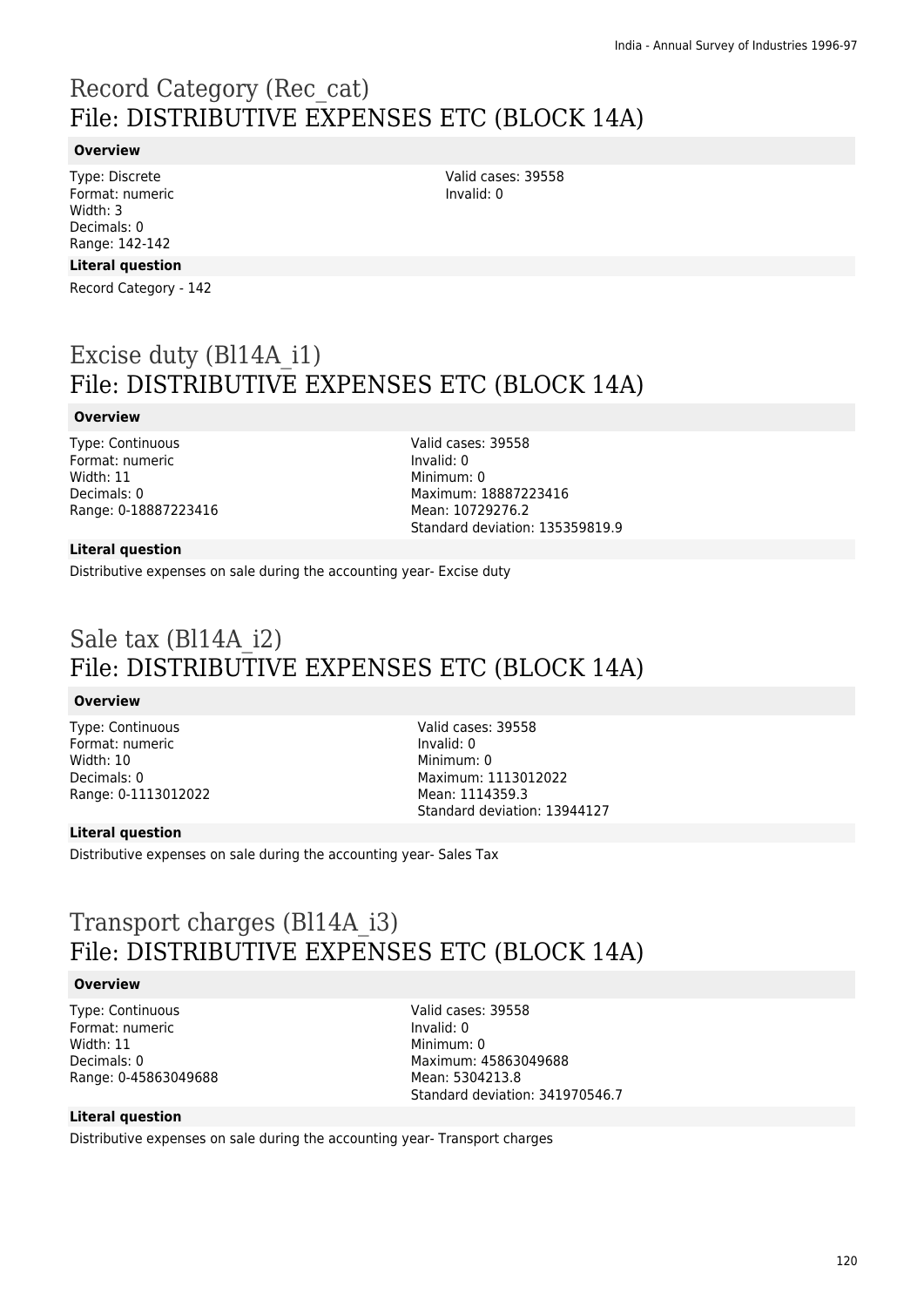# Commission (Bl14A\_i4) File: DISTRIBUTIVE EXPENSES ETC (BLOCK 14A)

#### **Overview**

Type: Continuous Format: numeric Width: 9 Decimals: 0 Range: 0-671063358 Valid cases: 39558 Invalid: 0 Minimum: 0 Maximum: 671063358 Mean: 917952.7 Standard deviation: 6886718.3

#### **Literal question**

Distributive expenses on sale during the accounting year- Commission

## Rebates (Bl14A\_i5) File: DISTRIBUTIVE EXPENSES ETC (BLOCK 14A)

#### **Overview**

Type: Continuous Format: numeric Width: 11 Decimals: 0 Range: 0-32824320774 Valid cases: 39558 Invalid: 0 Minimum: 0 Maximum: 32824320774 Mean: 1489295.3 Standard deviation: 165406995.7

#### **Literal question**

Distributive expenses on sale during the accounting year- Rebates

## Other (Bl14A\_i6) File: DISTRIBUTIVE EXPENSES ETC (BLOCK 14A)

#### **Overview**

Type: Continuous Format: numeric Width: 9 Decimals: 0 Range: 0-883934716 Valid cases: 39558 Invalid: 0 Minimum: 0 Maximum: 883934716 Mean: 1116188.3 Standard deviation: 12463220.3

#### **Literal question**

Distributive expenses on sale during the accounting year- Others

## Total (Bl14A\_i7) File: DISTRIBUTIVE EXPENSES ETC (BLOCK 14A)

#### **Overview**

Type: Continuous Format: numeric Width: 11 Decimals: 0 Range: 0-20790174112 Valid cases: 39558 Invalid: 0 Minimum: 0 Maximum: 20790174112 Mean: 16982728.7 Standard deviation: 172799500.8

#### **Literal question**

Distributive expenses on sale during the accounting year- Total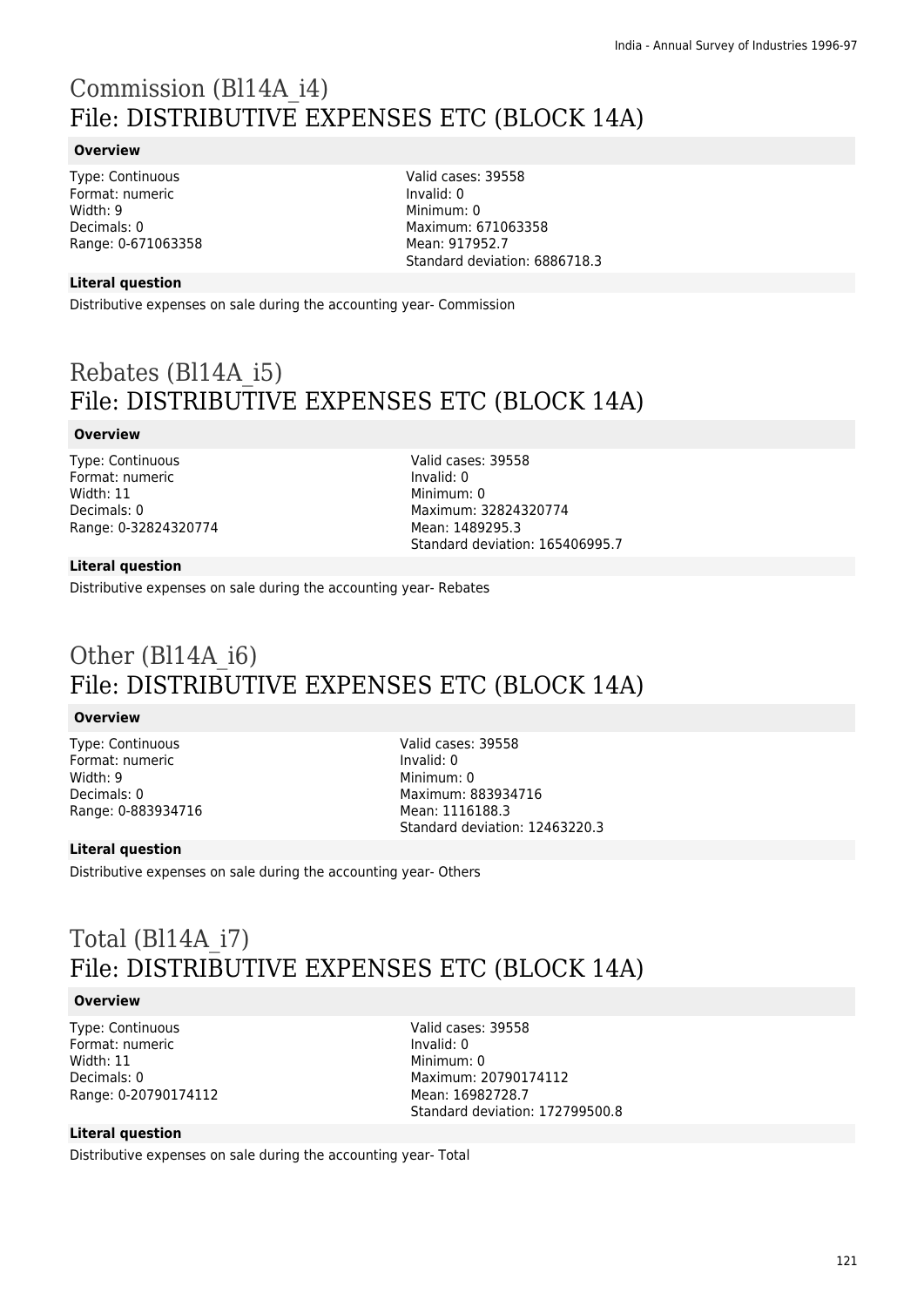# ASI-Year (Last 2-digit) (ASI\_Year) File: DISTRIBUTIVE EXPENSES ETC (BLOCK 14A)

#### **Overview**

Type: Discrete Format: numeric Width: 1 Decimals: 0 Range: 1-3

#### **Literal question**

ASI-Year (Last 2-digit)

## Multiplier (WGT) File: DISTRIBUTIVE EXPENSES ETC (BLOCK 14A)

#### **Overview**

Type: Continuous Format: numeric Width: 3 Decimals: 0 Range: 0-980

Valid cases: 39558 Invalid: 0 Minimum: 0 Maximum: 980 Mean: 47.3 Standard deviation: 162.4

Valid cases: 39558

Invalid: 0

#### **Literal question**

Multiplier - WGT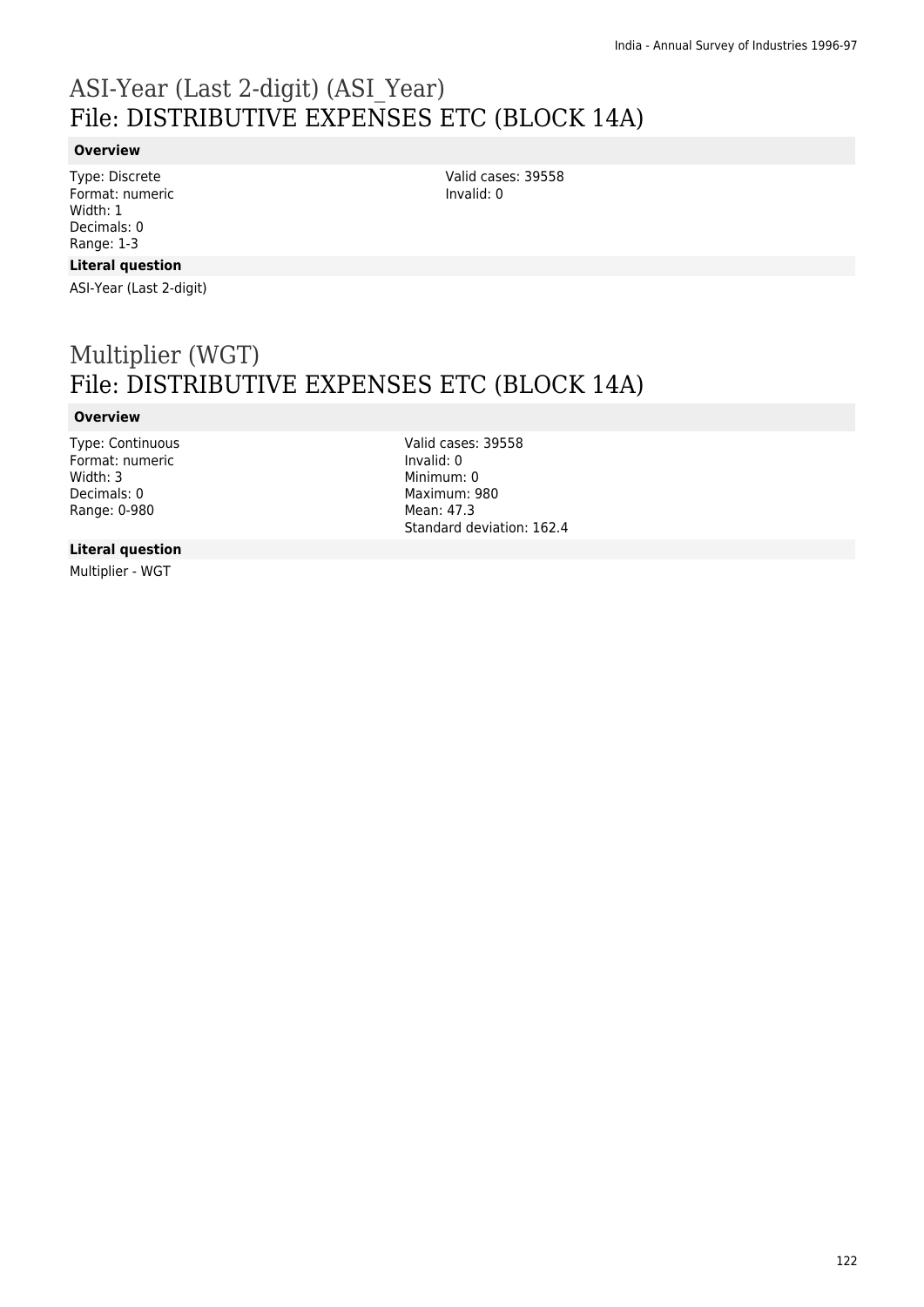# **Documentation**

### **Questionnaires**

### **ASI 1996-97 Questionnair (Schedule)**

Title ASI 1996-97 Questionnair (Schedule) Country India Language English Filename ASIsch96-97.pdf

### **Reports**

### **IHSN Report ASI 1996-97**

Title IHSN Report ASI 1996-97 Country India Language English Filename IHSN Report ASI 1996-97.pdf

### **Principal Characteristics (Time Series)- ASI Results**

Title Principal Characteristics (Time Series)- ASI Results Country India Language English Filename asi result Time series.pdf

### **Technical documents**

### **ASI 1996-97 : Record Layout**

Title ASI 1996-97 : Record Layout Country India Language English Filename D E Layout 96-97 modified.xls

### **ASI Code List**

Title ASI Code List Country India Language English Filename ASICODES1988\_89\_to(1997\_98).pdf

### **State Code List**